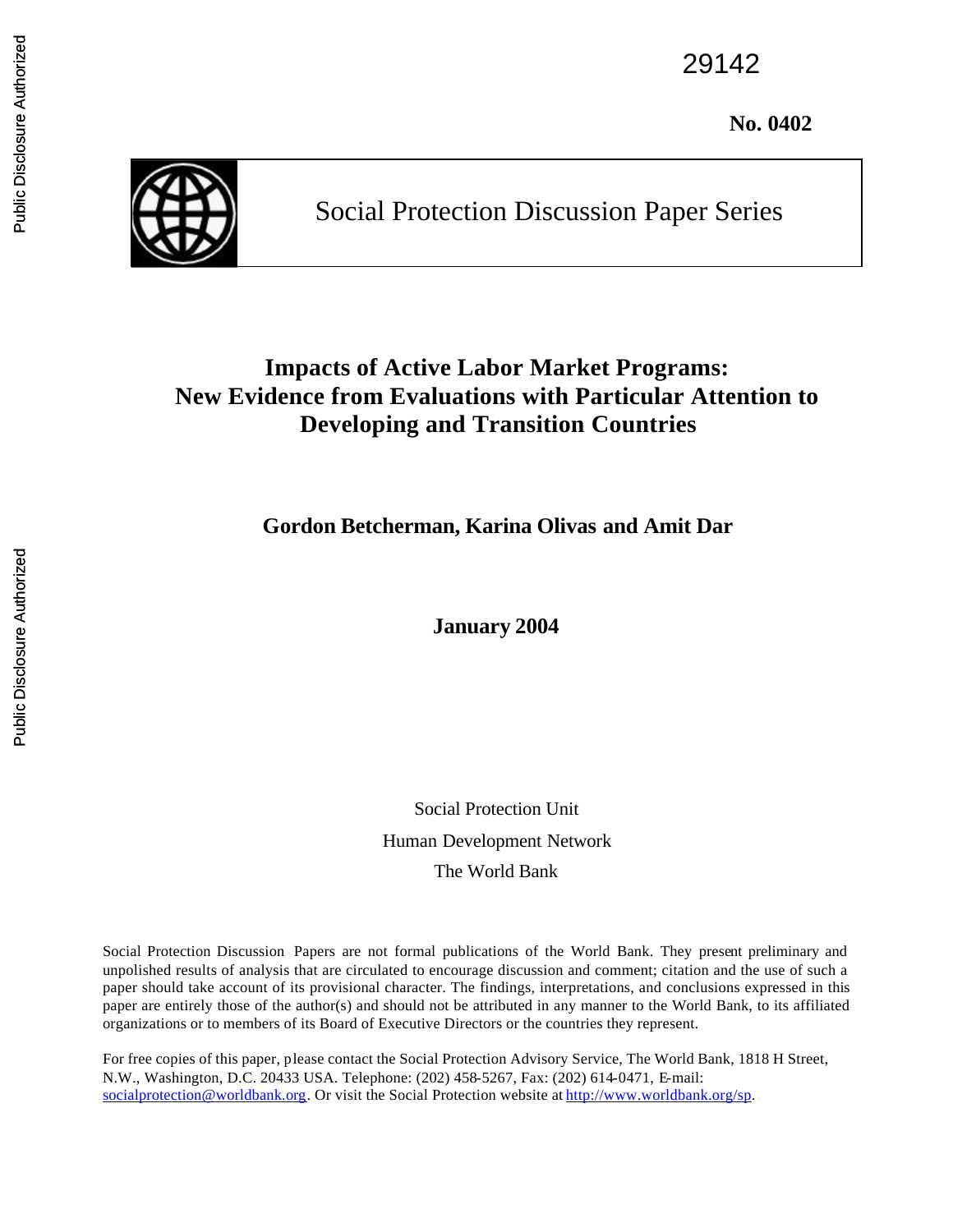# **Impacts of Active Labor Market Programs: New Evidence from Evaluations with Particular Attention to Developing and Transition Countries**

**Gordon Betcherman, Karina Olivas, and Amit Dar**

**January 2004** 

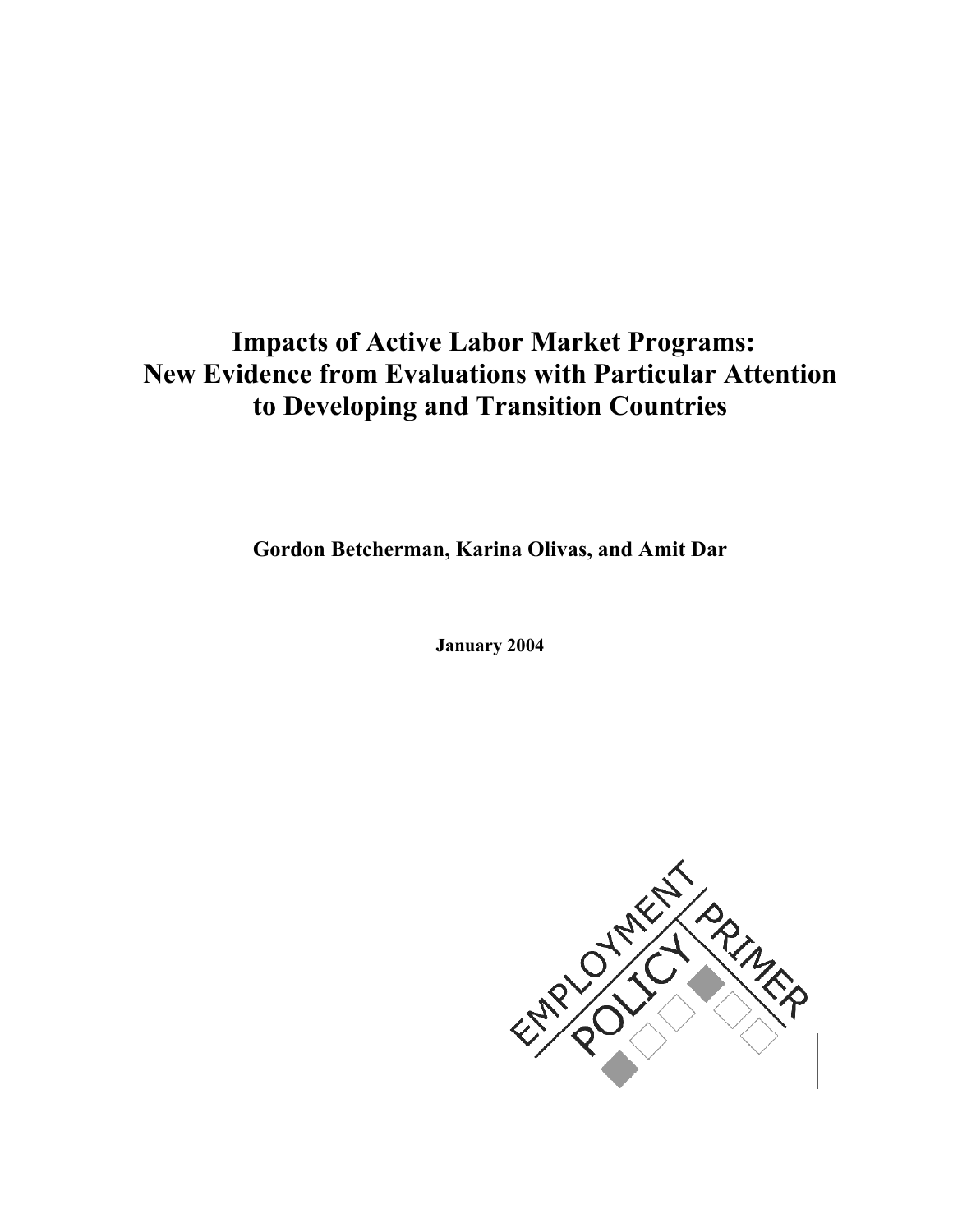## **Summary**

Active labor market programs (ALMPs) are used to reduce the risk of unemployment and to increase the earnings capacity of workers. Particular interventions include employment services, training, public works, wage and employment subsidies, and self-employment assistance. These programs are implemented to enhance labor supply (e.g., training); increase labor demand (e.g., public works, subsidies); and improve the functioning of the labor market (e.g., employment services). ALMPs are often targeted to the long-term unemployed, workers in poor families, and particular groups with labor market disadvantages. These programs have important social, as well as economic, objectives.

OECD countries, in particular, have a long and extensive experience with ALMPs. These programs are becoming more relevant in developing and transition countries, too, as many governments grapple with growing unemployment and underemployment problems.

How much reliance should countries place on active labor market programs? This is a controversial question. Proponents argue that they are the most direct instrument for dealing with unemployment and poverty among workers. Opponents counter that ALMPs are largely a waste of public funds and that any observed benefits for participants are usually at the expense of other workers. It is important then, to rigorously evaluate the impacts of these programs and their cost-effectiveness.

Earlier reviews of impact evaluations by the World Bank, the OECD, and others have concluded that policy-makers must be cautious regarding what ALMPs can realistically achieve. The evidence suggested that these programs were not a panacea for unemployment but some types of interventions, properly designed, could be effective for some workers. It should be noted that these reviews were based almost exclusively on the experience of industrialized countries because very few evaluations existed anywhere else.

In this paper, we build on the 72 scientific (i.e., control-group) evaluations considered in the previous World Bank study (Dar and Tzannatos, 1999) by adding 87 new studies. With this additional evidence, we can ask whether the original conclusions still hold. Moreover, with some evaluations now being carried out in transition and, to a lesser extent, developing countries, we can begin to ask whether the findings of impact evaluations in industrialized countries apply in these contexts as well.

This updated review does not change the overall findings from the 1999 study on the impacts of ALMPs in any fundamental way. A wide range of results can still be found with some programs demonstrating positive labor market effects for participants and others showing either no impact or even negative effects. Obviously, program design and the context in which the program operates matters a great deal.

While it is increasingly difficult to isolate impacts of particular types of programs because of a trend to integrated service provision, our review leads to the following general conclusions: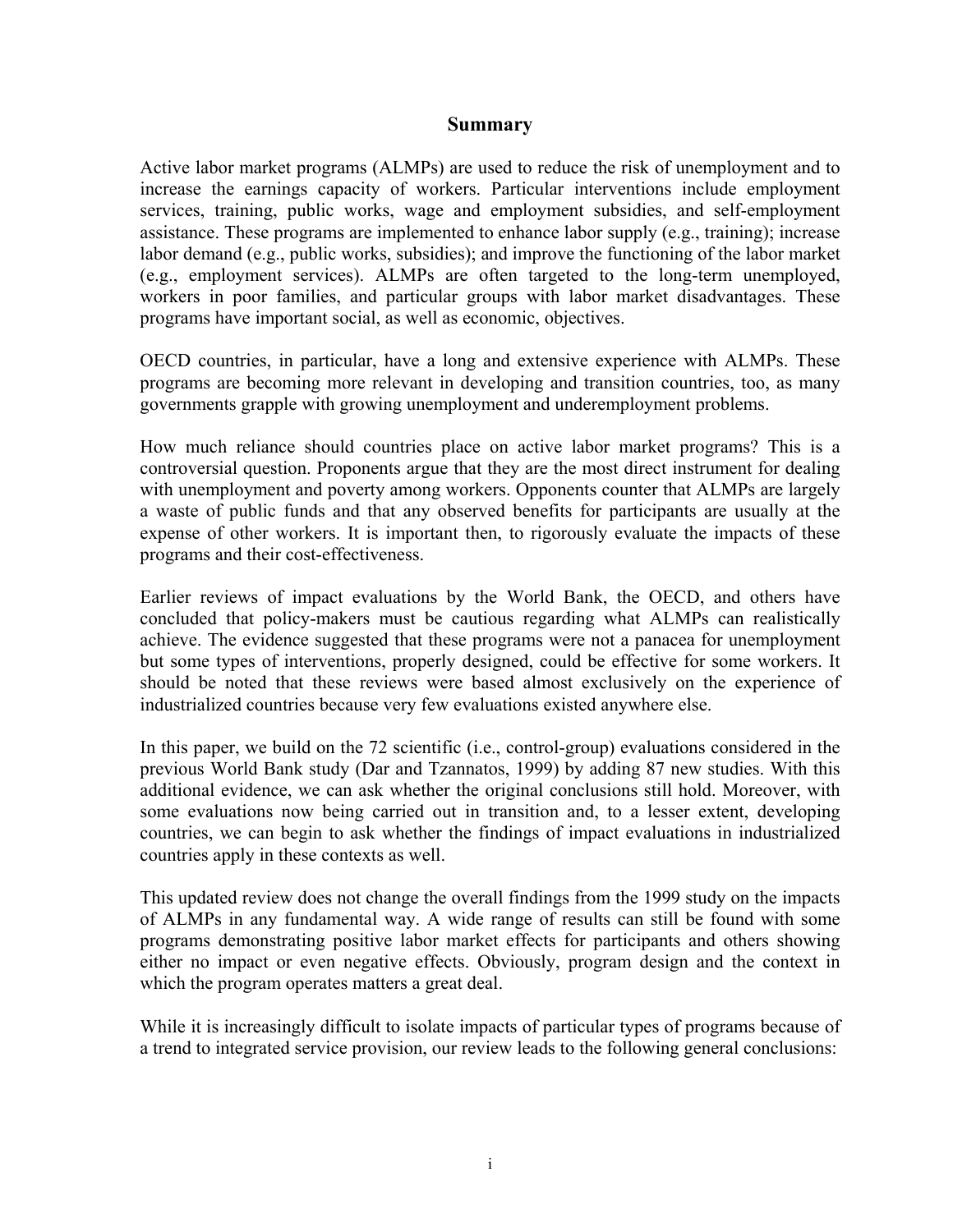- *Employment services*. These services include counseling, placement assistance, job matching, labor exchanges, and other related services. They generally have positive impacts on the post-program employment and earnings of participants. Costs are relatively low so the cost-benefit ratio is often favorable. However, employment services – at least by themselves – are of limited use in situations where structural unemployment is high and there is a lack of demand for labor. There are some questions about the coverage and effectiveness of these services in developing countries where many labor market transactions are informal.
- *Training for the unemployed*. Participants often benefit from these programs in terms of higher employment rates but not in terms of higher earnings. The few evaluations in developing countries paint a less favorable picture. Programs seem to work best with onthe-job training and active employer involvement. Results are more positive for women than men.
- *Retraining for workers in mass layoffs*. These programs most often have no positive impacts, although there are exceptions. The few successful cases typically include a comprehensive package of employment services to accompany the retraining. However, these are generally expensive.
- *Training for youth*. These programs are almost always unsuccessful in improving labor market outcomes, at least in developed countries. It makes much more sense to invest earlier in the education system to reduce drop-outs and other schooling problems. While there are few studies in developing countries, evaluations in Latin America do find positive impacts for programs that integrate training with remedial education, job search assistance, and social services.
- *Wage/employment subsidies*. Most often these do not have a positive impact and have substantial deadweight and substitution costs. Targeting and monitoring may help but at the cost of reducing take-up rates.
- *Public works*. This can be an effective short-term safety net but public works do not improve future labor market prospects for participants.
- *Micro-enterprise development/self-employment assistance*. There is some evidence of positive impacts for older and better-educated workers. However, take-up is low.

What can we say about the impacts of ALMPs in developing and transition countries in particular? Many findings from industrialized countries do seem to apply broadly to transition countries but – on the basis of what is still a small sample of studies -- this is not always true in the case of developing countries. The much larger informal labor markets and weaker capacity to implement programs may limit what some programs can achieve in terms of creating formal employment or increasing wages. The few evaluations in these countries for employment services and training programs for the unemployed are less positive than the (much larger) body of evidence in the OECD and transition countries. On the other hand, some youth training programs in developing countries have much more positive impacts than are seen in industrialized countries. It may be that such programs in these low-income labor markets have more potential because abundant supplies of skilled workers are not available. The sample of evaluations outside the OECD is still limited, especially in low-income developing countries, and further studies will be needed to confirm these initial observations.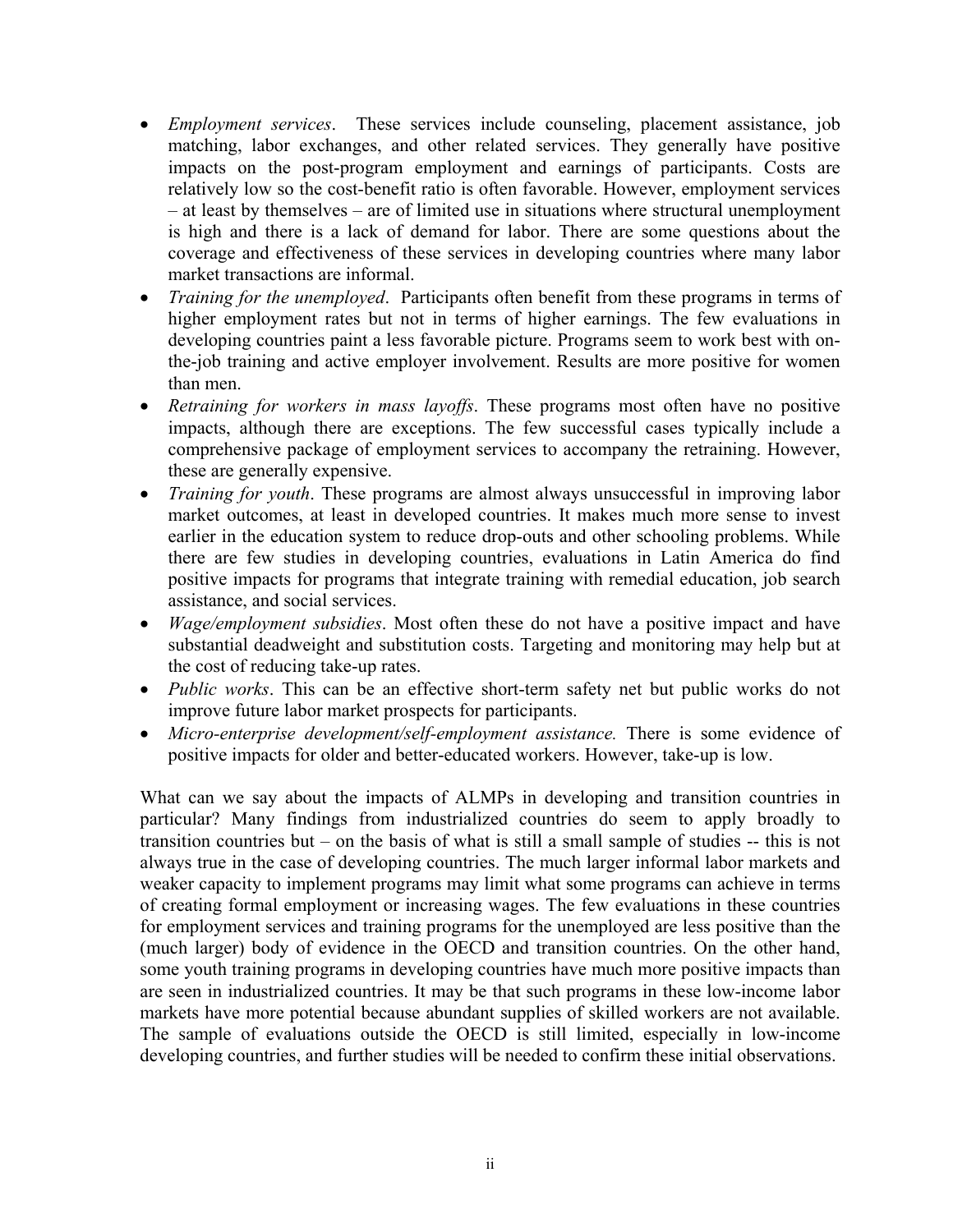At any rate, the ingredients for successful interventions seem to apply for all countries. Comprehensive packages of services, programs that are oriented to labor demand and linked to real workplaces, and careful targeting are good design features. Finally, the evaluations underline the fact that program impacts are usually more positive when the economy is growing.

While our knowledge on the impacts of ALMPs continues to grow, there is still much more to learn, especially in the context of developing and transition countries. Evaluations rarely track post-program outcomes beyond a couple of years so little evidence exists on longerterm impacts. Many studies do not estimate the deadweight, substitution, and displacement effects and thus cannot account for the general equilibrium impacts of programs. Many do not fully consider program costs and, as a consequence, cannot inform on the key policy issue of efficiency. Finally, the evaluation literature provides insights into what works but far less on why. Ultimately, policy-makers need to understand what circumstances and design features explain effective outcomes for specific groups.

Despite the mixed evaluation picture, governments have little choice but to use active programming as one instrument in their response to the economic and social problems associated with unemployment and poverty in the labor force. They should be realistic about what ALMPs can achieve and allocate resources on the basis of cost-effectiveness. The challenge, then, is to learn from existing experiences, investing in programs that have positive returns and altering or dropping programs that do not. If ALMPs are going to be an economically useful policy, it is very important that governments carefully evaluate their own programs and introduce interventions on the basis of what works domestically and in other countries.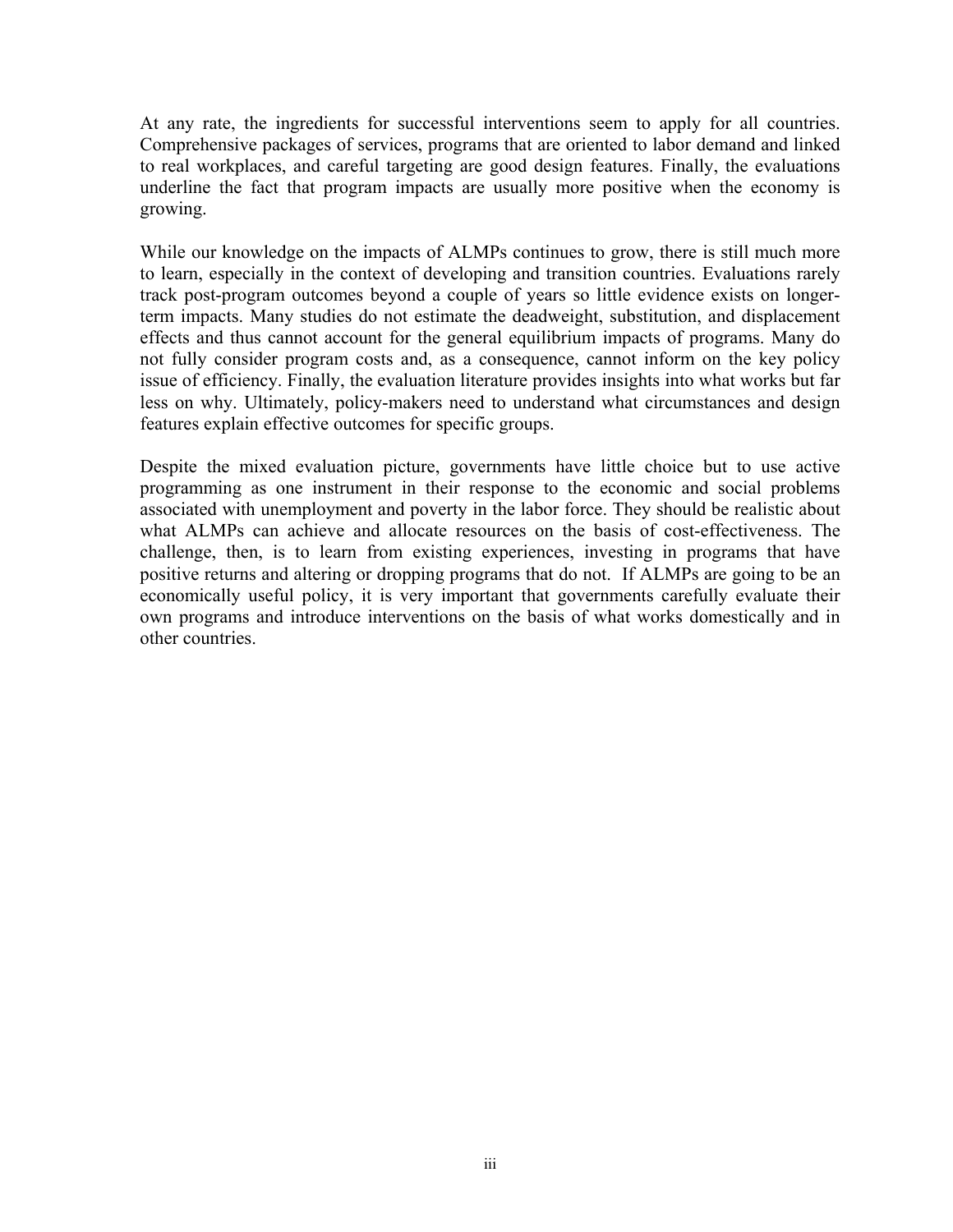## **Impacts of Active Labor Market Programs: New Evidence from Evaluations with Particular Attention to Developing and Transition Countries**

*Gordon Betcherman, Karina Olivas and Amit Dar1*

#### **1. INTRODUCTION**

 $\overline{a}$ 

In this paper, we provide an overview of the recent international experience with active labor market programs (ALMPs). Basing our evidence on the growing body of program evaluations, we focus on the impacts of ALMPs on the subsequent employment and earnings of participants. This paper provides an update to earlier assessments (e.g., Fay, 1996; Dar and Tzannatos, 1999; Martin, 2000; Martin and Grubb, 2001) by incorporating the results of the more recent program evaluations. It also extends these previous reviews by explicitly considering the impacts of ALMPs in developing and transition countries. While most rigorous program evaluations continue to be undertaken in industrialized countries, for the first time we now have a significant number of evaluations from transition and, to a lesser extent, developing countries.

Active labor market programs, as defined in this review, include employment services, training and retraining, public works, wage and employment subsidies, and selfemployment assistance. These programs are implemented to enhance labor supply (e.g., training); increase labor demand (e.g., public works, subsidies); and improve the functioning of the labor market (e.g., employment services). Their objective is primarily economic – most often, to increase the probability that the unemployed will find jobs or that the underemployed will increase their productivity and earnings. It is the economic aspect that provides the focus for most evaluations and, indeed, for this review. However, while not explicitly addressed in the evaluations reviewed in this paper, the social and political dimensions of ALMPs should also be recognized. These programs can contribute to social inclusion and cohesion by increasing productive employment. They also can have political

<sup>&</sup>lt;sup>1</sup> Authors are: Gordon Betcherman, Social Protection Unit, World Bank (Gbetcherman@worldbank.org); Karina Olivas, Consultant to the World Bank (olivas  $kari@yahoo.com$ ); and Amit Dar, South Asia Region, World Bank (Adar@worldbank.org). This paper has benefited from comments on an earlier draft provided by David Fretwell, Martin Godfrey, and the participants in a World Bank seminar held on October 6, 2003.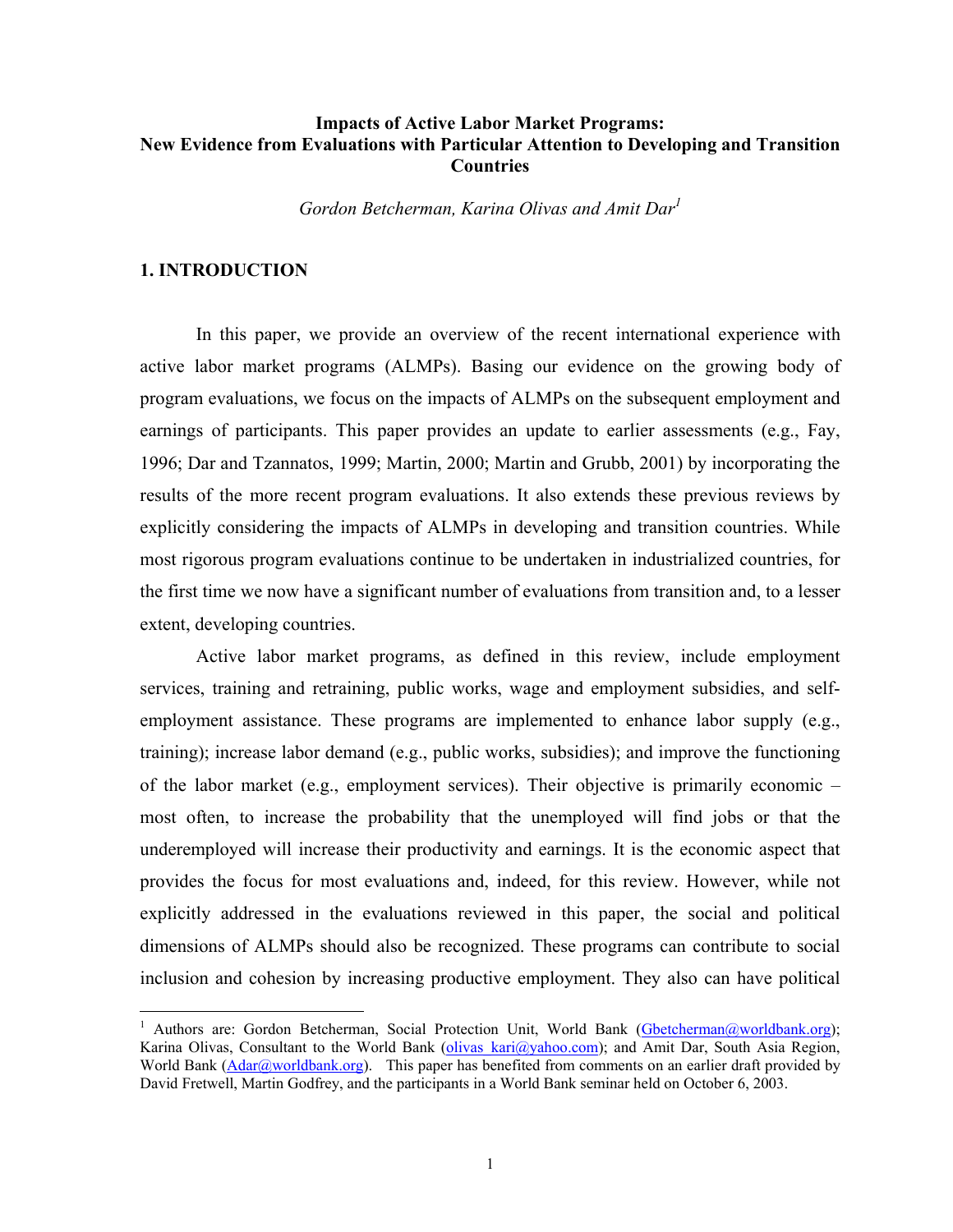benefits by visibly demonstrating that governments are responding actively to labor market problems, such as unemployment or poverty in the workforce.

OECD countries, in particular, have a long and extensive experience with ALMPs. These programs are becoming more relevant in developing and transition countries, too, as many governments grapple with growing unemployment and underemployment. Past reviews of evaluation studies, however, have raised questions about the real impacts and efficiency of these programs. The previous assessment of evaluation results by the World Bank concluded that "… payoffs are usually modest and cost-benefit analysis suggests that social rates of return to effective programs are also sometimes negative." (Dar and Tzannatos, 1999). An OECD review drew a similar conclusion: "[t]he track record of many active measures is mixed in terms of raising future employment and earnings prospects of job seekers and producing benefits to society." (Martin, 2000). The findings of these reviews imply that ALMPs are not a panacea for large-scale unemployment and that expectations must be realistic. They also point to the importance of learning from past evidence on what works in terms of design, targeting, and implementation.

With new impact evaluations coming out every year, it is important to reassess the conclusions drawn from the earlier reviews which covered studies up to the mid-to-late 1990s. In this paper, we build on the 72 scientific evaluations considered in the previous World Bank study (Dar and Tzannatos, 1999) by adding 87 new studies.<sup>2</sup> With this additional evidence, we can ask whether the original conclusions still hold. We can also now begin to address the question of whether the findings of impact evaluations in OECD countries also hold for developing and transition countries. The original study was essentially limited to the developed-country experience because 90% of the available studies at that time were from these countries. However, 39 of the 87 new evaluations investigate the impacts of programs in developing and transition countries.

 The extended sample of evaluations does not change the findings from the 1999 study on the impacts of ALMPs in any fundamental way. A wide range of results can still be found with some programs demonstrating positive labor market effects for participants and others

1

 $2^2$  Of the evaluations included in the original review, we have included only those that used a control-group methodology. This was also the criterion for including new evaluations.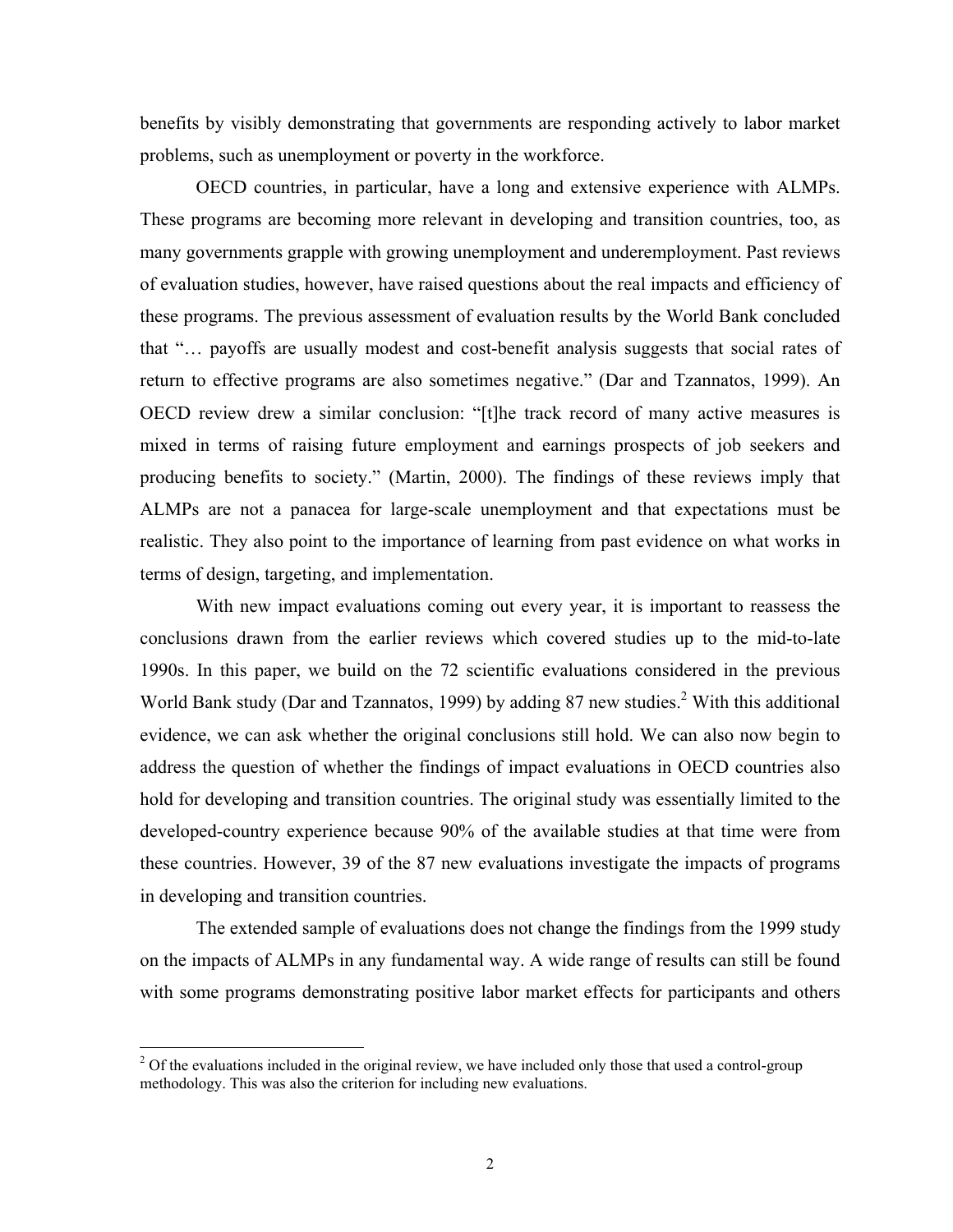showing either no impact or even negative effects. The most effective type of intervention continues to be employment services which, according to most evaluations, can improve future employment and earnings prospects in a cost-effective manner. However, employment services – at least by themselves – are of limited use in situations where structural unemployment is high and there is a lack of demand for labor. The picture on training and retraining is mixed: a somewhat positive assessment emerges for programs targeted to the long-term unemployed but less so for retraining in mass layoff cases and training for unemployed or disadvantaged youth. Most evaluations of wage and employment subsidies and public works demonstrate no positive impacts for participants in terms of post-program employment or earnings. The few evaluations that look at micro-enterprise development/selfemployment assistance offer a mixed picture of whether these programs help future earnings.

It appears that these patterns apply broadly across developed, transition, and (with far less confidence) developing countries. There are a few variations – for example, training programs for youth seem to have a more positive impact in developing countries and public works evaluations are more favorable in transition countries than in developed countries. However, these observations are very tentative given that the inventory of evaluations outside the OECD remains quite small.

While our knowledge on the impacts of ALMPs continues to grow, there is still much more to learn, especially in the context of developing and transition countries. Evaluations usually do not track post-program outcomes beyond a couple of years so little evidence exists on longer-term impacts. Many studies do not estimate the deadweight, substitution, and displacement effects and thus cannot account for the general equilibrium impacts of programs. Many do not fully consider program costs and, as a consequence, cannot inform on the key policy issue of efficiency. Finally, the evaluation literature provides insights into what works but far less on why. Ultimately, policy-makers need to understand what circumstances and design features explain effective outcomes for specific groups. This clearly needs to be a focus of future research.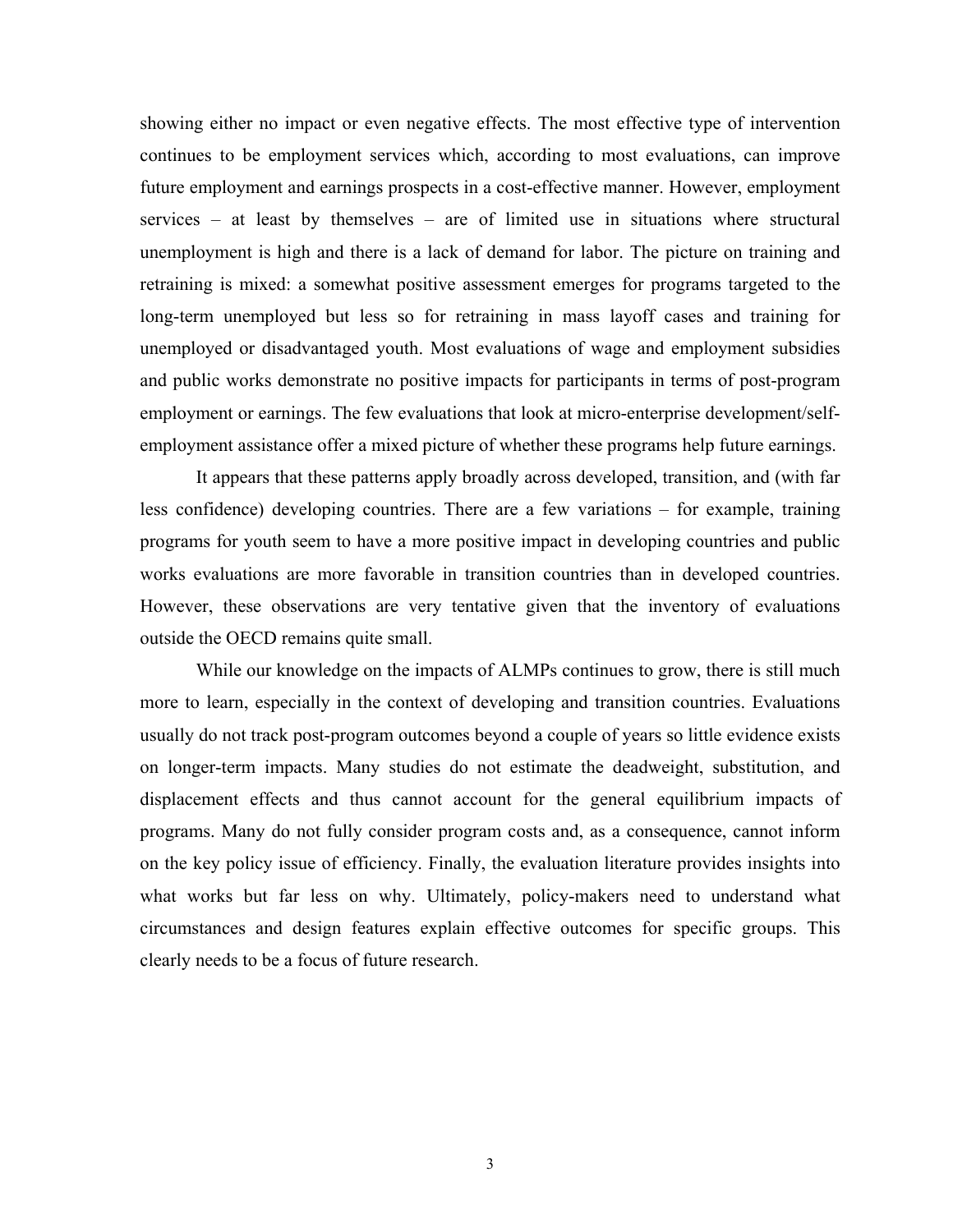The next section provides background on active labor market programs. Section 3 covers key elements of evaluation methodology. In section 4, we turn to the evaluations themselves, reviewing the body of studies that is now available. Finally, conclusions are drawn in section 5.

#### **2. AN OVERVIEW OF ACTIVE LABOR MARKET PROGRAMS**

In this section, we present an overview of active labor market programs including a brief description, objectives, and recent trends including spending on ALMPs.

#### **2.1 What are Active Labor Market Programs?**

The following types of programs are considered as ALMPs:

• *Employment Services.* These services fulfill brokerage functions, matching available jobs with job seekers. This assistance comprises many different types of activities including initial interviews at employment offices, in-depth counseling during an unemployment spell, job clubs, labor exchanges, etc. Traditionally, employment services were provided exclusively by public agencies but now, in many countries, public and private services coexist, usually serving different clientele. Often, public employment services target the disadvantaged and the long-term unemployed while private agencies focus more on the employed, skilled, and white-collar workers. These services are relatively inexpensive compared to other ALMPs and they can help in shortening unemployment spells. On the negative side, these interventions can have "deadweight losses" – i.e., individuals who find jobs through these services are often more qualified than most job-seekers and many perhaps could have found jobs in the absence of these services.

• *Labor Market Training.* This includes training that is publicly-supported, usually through either direct provision (e.g., through public training institutes) or financial support (e.g., funding training costs and/or subsidizing trainees). In many countries, governments are focusing on addressing market failures in information and financing, while leaving more of the delivery to private providers. Training programs can be concerned with developing basic job readiness or have specific vocational skill content.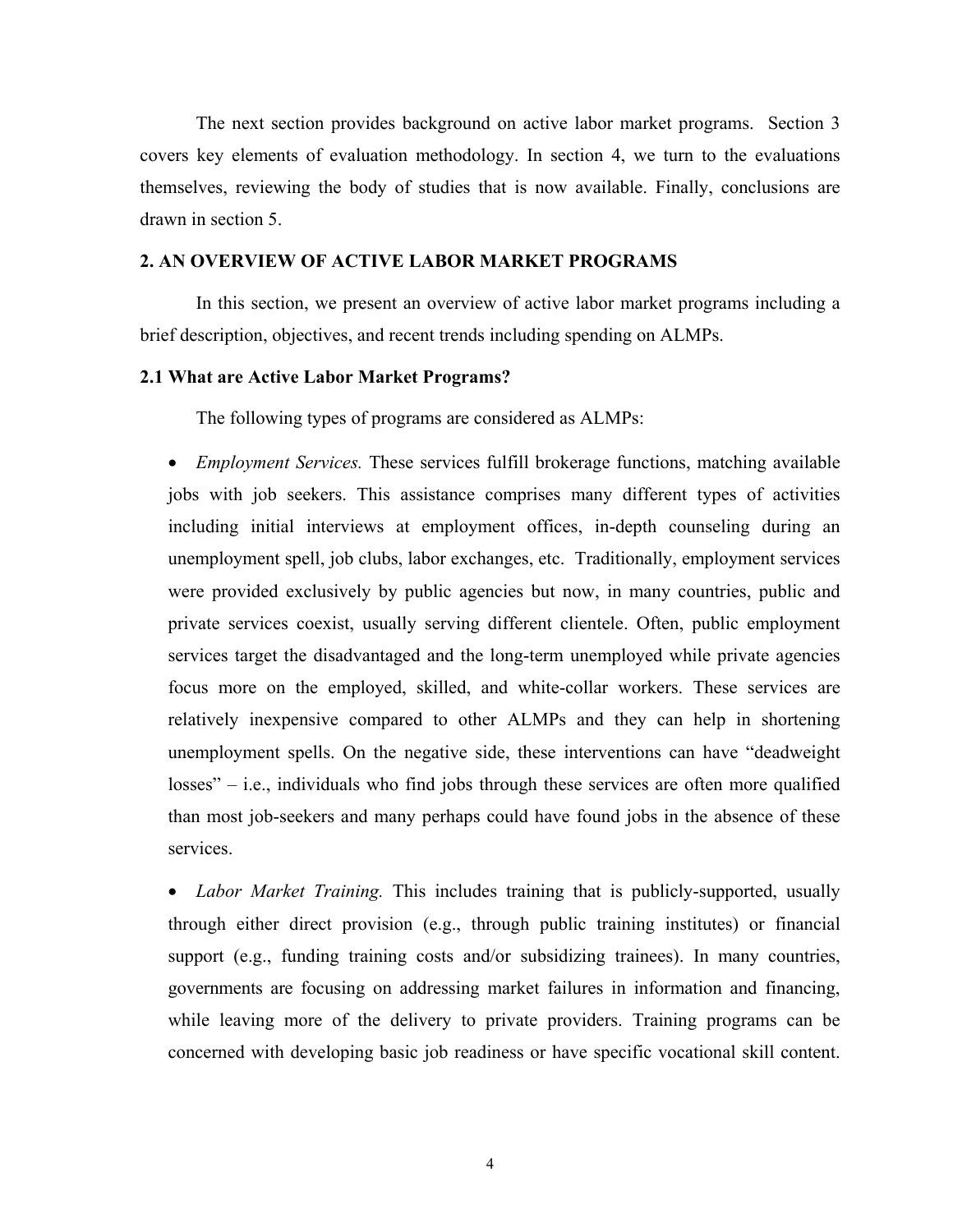They may be comprehensive in terms of their coverage or target specific groups such as the long term-unemployed, workers displaced in mass layoffs, or young people, often with special attention to school drop-outs. While training programs can lead to increases in productivity and employability, they can be costly and of limited use when job opportunities for trained workers are scarce.

• *Job Creation.* These programs are intended to support the creation of new jobs or the maintenance of existing ones. Three types of programs fall under this category.

- (1) Wage/employment subsidies*.* These are subsidies to encourage employers to hire new workers or to keep employees who might otherwise have been laid off for business reasons. They usually take the form of direct wage subsidies (directed to either the employer or worker) or social security payment offsets. These programs typically are targeted to the long-term unemployed, areas/sectors with high unemployment, and special groups of workers (e.g., youth). While these programs serve a social objective, design is critical in order for subsidies to create jobs in a cost-effective manner. They are often associated with deadweight losses. They also can have unintended effects such as subsidized workers replacing unsubsidized ones ("substitution" effect) or employers hiring subsidized workers and laying them off once the subsidy period ends.
- (2) Public works*.* These programs -- known by a range of terms including temporary community projects, labor-intensive projects, and workfare -- involve direct job creation through public works or other activities that produce public goods or services. They can alleviate unemployment or short-term poverty by creating temporary jobs and can help disadvantaged, poor, and long-term unemployed workers to regain contact with the labor market. Governments can manage these projects directly or contract with non-profit organizations or private businesses. On the positive side, these programs can lead to the production of public goods/services and develop basic physical or social infrastructure; indeed, in many cases, this, rather than job creation, is the main objective. These programs can also be effective short-term safety nets. On the negative side, it is often observed that the long-term labor market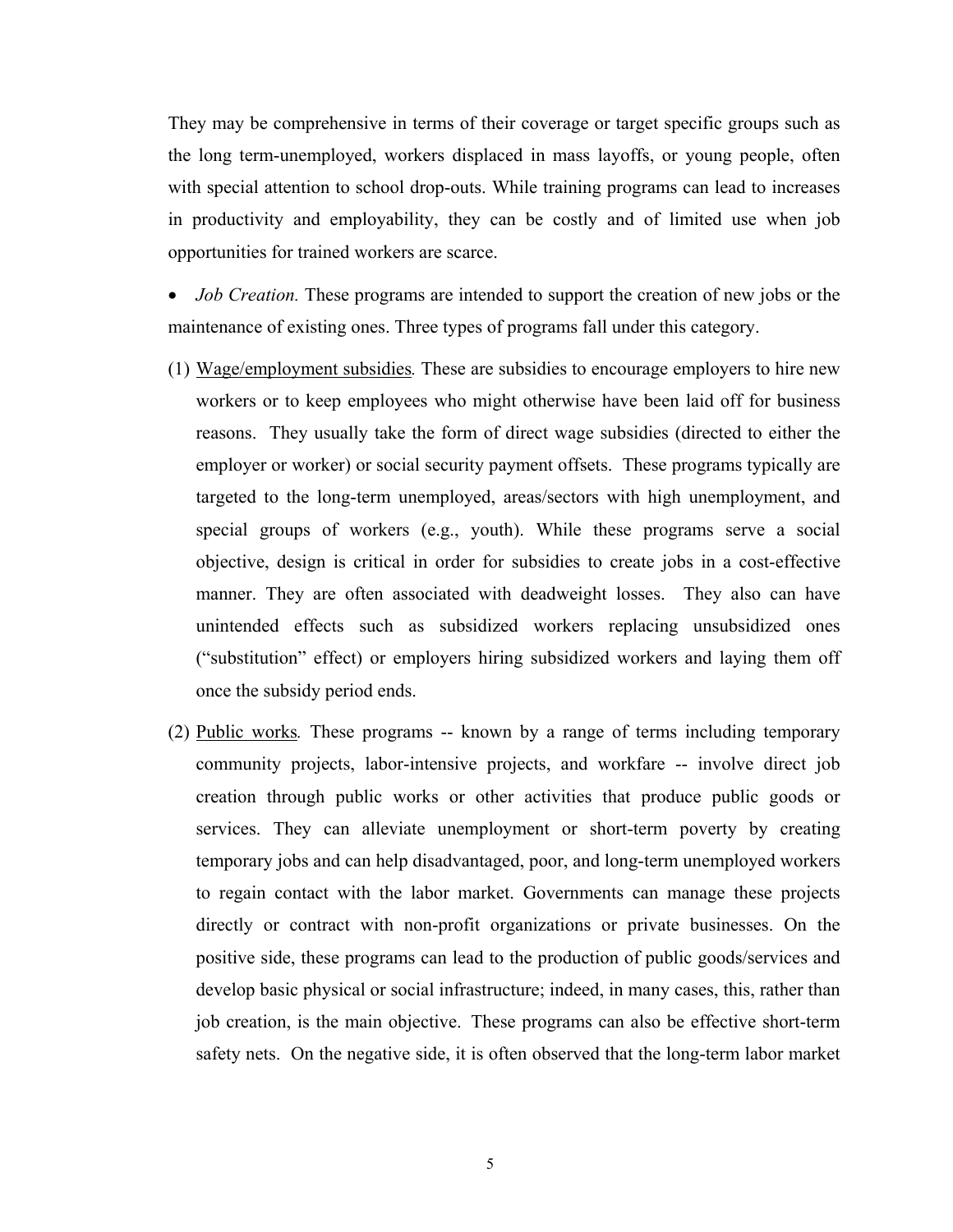impact of these programs is often insignificant, and, in some countries, there is a stigma attached to public works jobs which may decrease the employability of participants over the long run.

(3) Micro-enterprise development/self-employment assistance. These programs offer assistance to unemployed workers to start their own enterprises. This can involve providing financial and advisory support for start-up, "incubator" services, or supporting operating costs of small businesses. These programs have been offered both on a universal basis or to particular groups, such as the newly unemployed or the long-term unemployed. In some cases, financial contributions are made through an initial lump-sum payment and, in other cases, they involve periodic allowances. Often there is "screening" whereby potential beneficiaries undergo an assessment which evaluates their likelihood of success. Public programs to support small business loans can contribute to the removal of distortions arising from credit rationing. However, most unemployed are looking for jobs rather than entrepreneurial opportunities. These programs also risk placing small businesses that do not get assistance at a disadvantage relative to those that do.

While this list captures the main categories of ALMPs, interventions are often combined in individual programs.

#### **2.2 Objectives of ALMPs**

ALMPs include economic, social, and political objectives. The focus in this paper is on economic objectives and the evaluations included in our review are concerned with the labor market impacts. However, these programs almost always have social and political objectives that can be very important to the government that implements them. They signal concern with unemployment and workforce poverty and represent a tangible policy that directly is meant to address these problems. When targeted on specific groups such as youth or the disabled, they can demonstrate the government's priority on issues of equity and access for the vulnerable. ALMPs can also play an important part in reducing resistance to restructuring.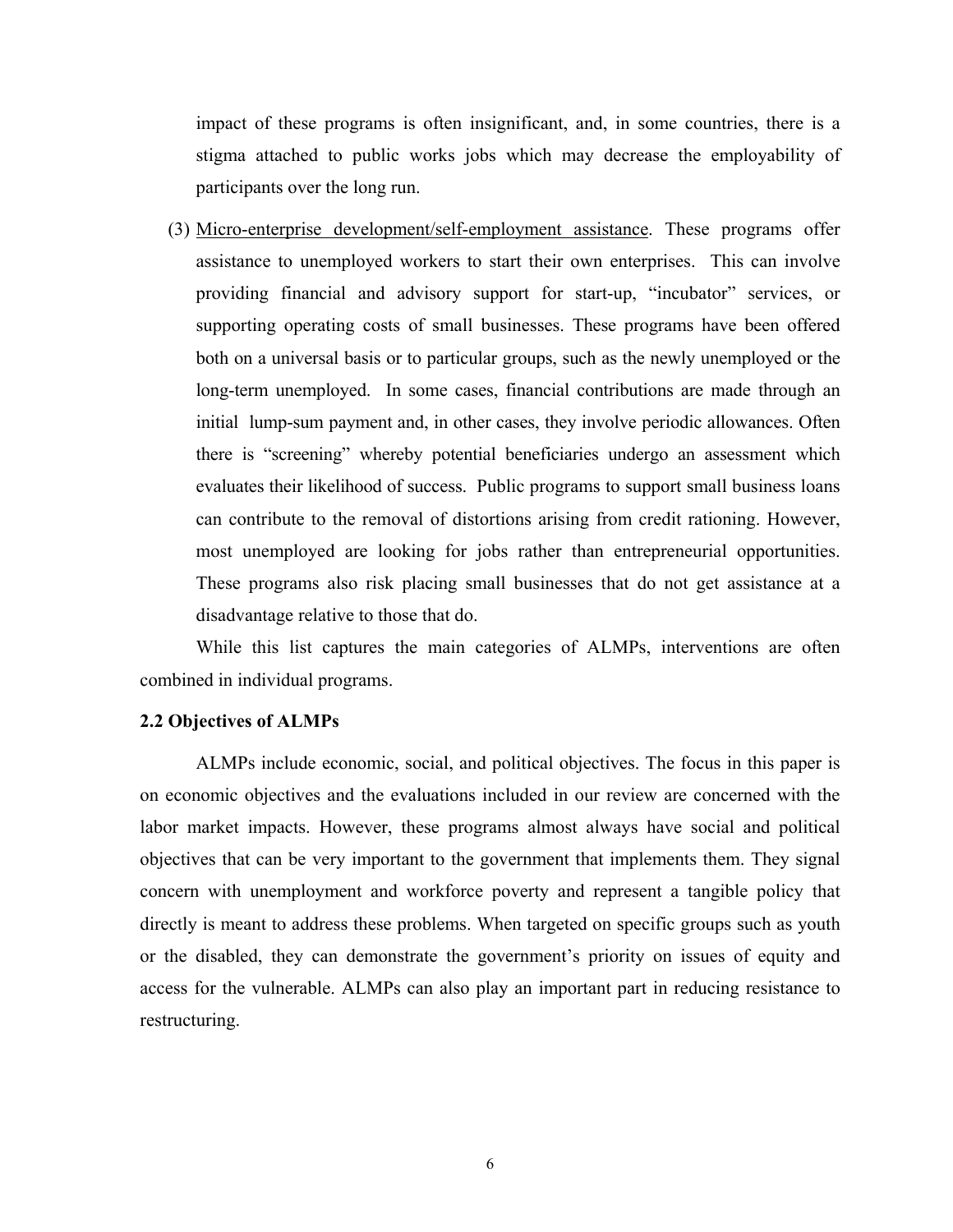The principal economic objective of active labor market programs is to increase employment and incomes. This can be achieved in various ways. ALMPs can play a stabilization role in the sense of governments directly providing temporary jobs through public works or by shifting labor supply or demand curves outward by offering training or wage subsidies. Training, mobility incentives, and other employment services such as job search assistance can reduce structural imbalances by improving the match between workers and jobs. By decreasing the number of vacancies at a given level of unemployment, ALMPs can also increase employment by reducing both upward wage pressures and labor bottlenecks. Employment and income effects of active programs can also be transmitted through increases in skills and productivity. Even where net employment effects may not be significant for some active labor market programs, they can increase the attachment of the long-term unemployed to the labor force and decrease their dependence on unemployment benefits or other social assistance. By assisting the most disadvantaged workers, ALMPs can break down potentially negative consequences associated with "outsider" phenomena.

 Active programs, then, can serve various objectives and policy-makers need to be clear about which are their priorities. The economic orientation of an ALMP strategy can be to moderate cyclical downturns, reduce structural imbalances or otherwise improve the functioning of the labor market, increase productivity, support disadvantaged or at-risk workers, support at-risk employers or industries, or some combination of the above. Each of these objectives calls for different types of ALMPs and different client populations. Table 1 provides an illustration of how policies might differ depending on objectives.

#### **2.3 Trends in Active Labor Market Programs**

Most empirical evidence on the level and composition of active labor market programs pertains to developed countries. More recently, there have been some data available for transition countries but virtually nothing systematic for developing countries.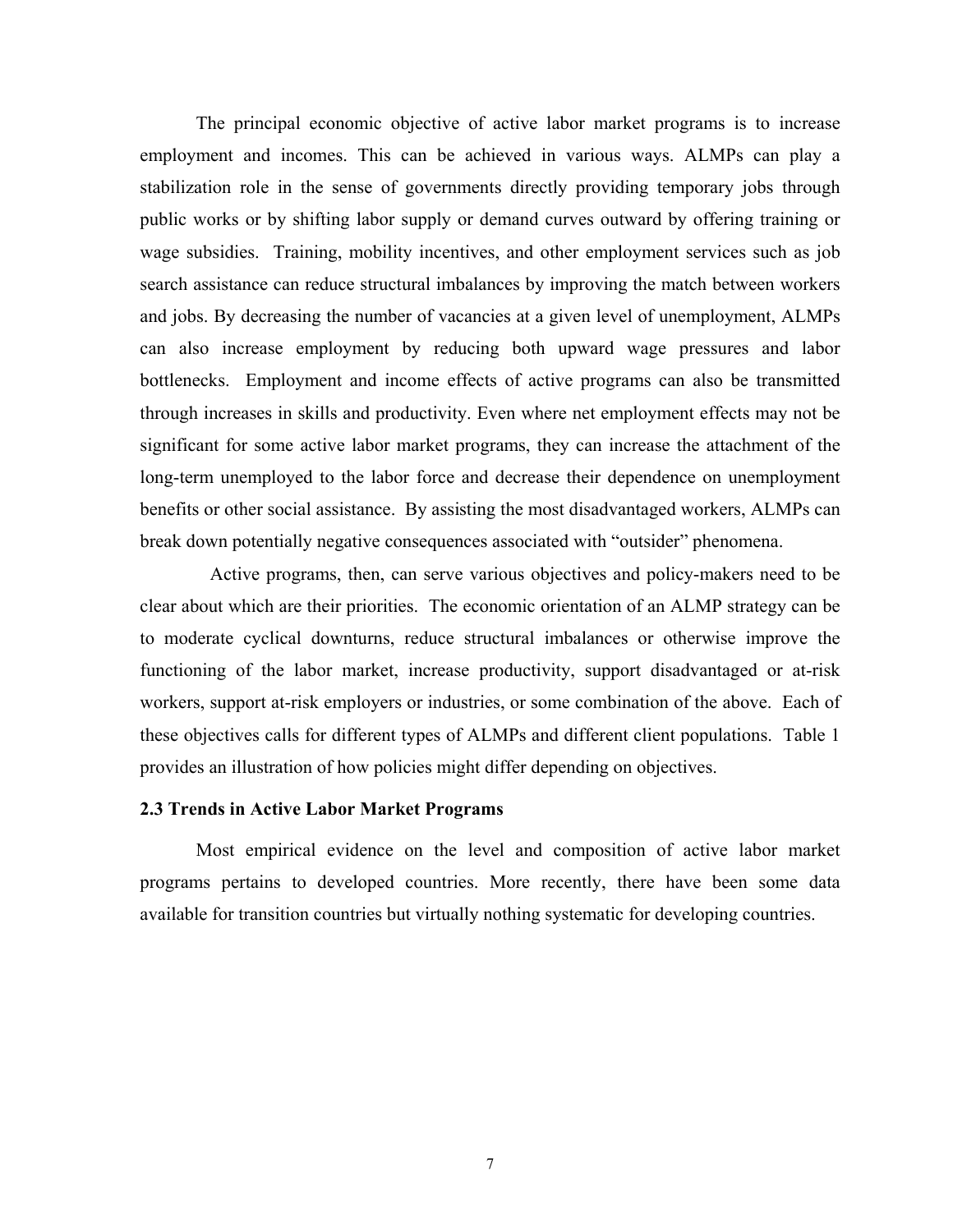| Objective                                       | <b>Program orientation</b>                                                                                                                                                                  | <b>Targeting orientation</b>                                                                                 |
|-------------------------------------------------|---------------------------------------------------------------------------------------------------------------------------------------------------------------------------------------------|--------------------------------------------------------------------------------------------------------------|
| Moderate cyclical<br>downturns                  | Direct job creation (e.g., public works)<br>$\bullet$<br>Wage subsidies<br>$\bullet$<br>Training (subsidies or grants to workers or employers)<br>٠<br>Self-employment support<br>$\bullet$ | Vulnerable groups (with<br>$\bullet$<br>least resiliency)<br>Hard-hit regions and<br>$\bullet$<br>industries |
| Reduce structural<br>imbalances                 | Employment services (e.g., information, search<br>$\bullet$<br>assistance, mobility assistance)<br>Training<br>$\bullet$<br>Wage subsidies<br>٠                                             | Proximate regions,<br>$\bullet$<br>industries, or<br>occupations                                             |
| Improve general<br>labor market<br>functioning  | <b>Employment services</b><br>$\bullet$<br>Training (e.g., apprenticeship, school to work<br>$\bullet$<br>transition)                                                                       | All<br>$\bullet$                                                                                             |
| Enhance skills and<br>productivity              | Training and retraining (including in-service,<br>$\bullet$<br>apprenticeship)                                                                                                              | At risk or disadvantaged<br>$\bullet$<br>worker categories<br>(especially for<br>retraining)                 |
| Support<br>disadvantaged or at-<br>risk workers | Employment services (counseling, job search)<br>$\bullet$<br>assistance)<br>Training (e.g., grants, subsidies)<br>$\bullet$<br>Wage subsidies                                               | At-risk or disadvantaged<br>$\bullet$<br>worker categories                                                   |

**Table 1: Tailoring Programs to Objectives** 

Source: Betcherman, Dar, Luinstra, and Ogawa (2000)

## *2.3.1 Industrialized Countries*

1

 The OECD has collected statistics on ALMP expenditures by member countries since the mid-1980s. These expenditures have also been compared with spending on passive programs (e.g., unemployment insurance, unemployment assistance, etc.) to assess trends in the balance between the two. Chart 1 presents relative spending on active and passive programs among OECD countries from 1990-2002. Throughout this period, average national expenditures on active programs have remained relatively constant at around 0.75% of GDP, peaking temporarily during the 1992-95 downturn at close to 1%. In comparison, spending on passive programs has been higher and has fluctuated more, with a significant rise during the early 1990s recession to nearly  $2\%$  of GDP.<sup>3</sup> In all OECD countries except Italy, Norway, Portugal, and Sweden, spending on active measures is less than spending on passive programs.

<sup>&</sup>lt;sup>3</sup> In such periods, while spending on both active and passive programs increases, the rate of increase for the latter is generally much greater because spending on passive programs like UI is largely non-discretionary (i.e., plans have benefit obligations that have to be met).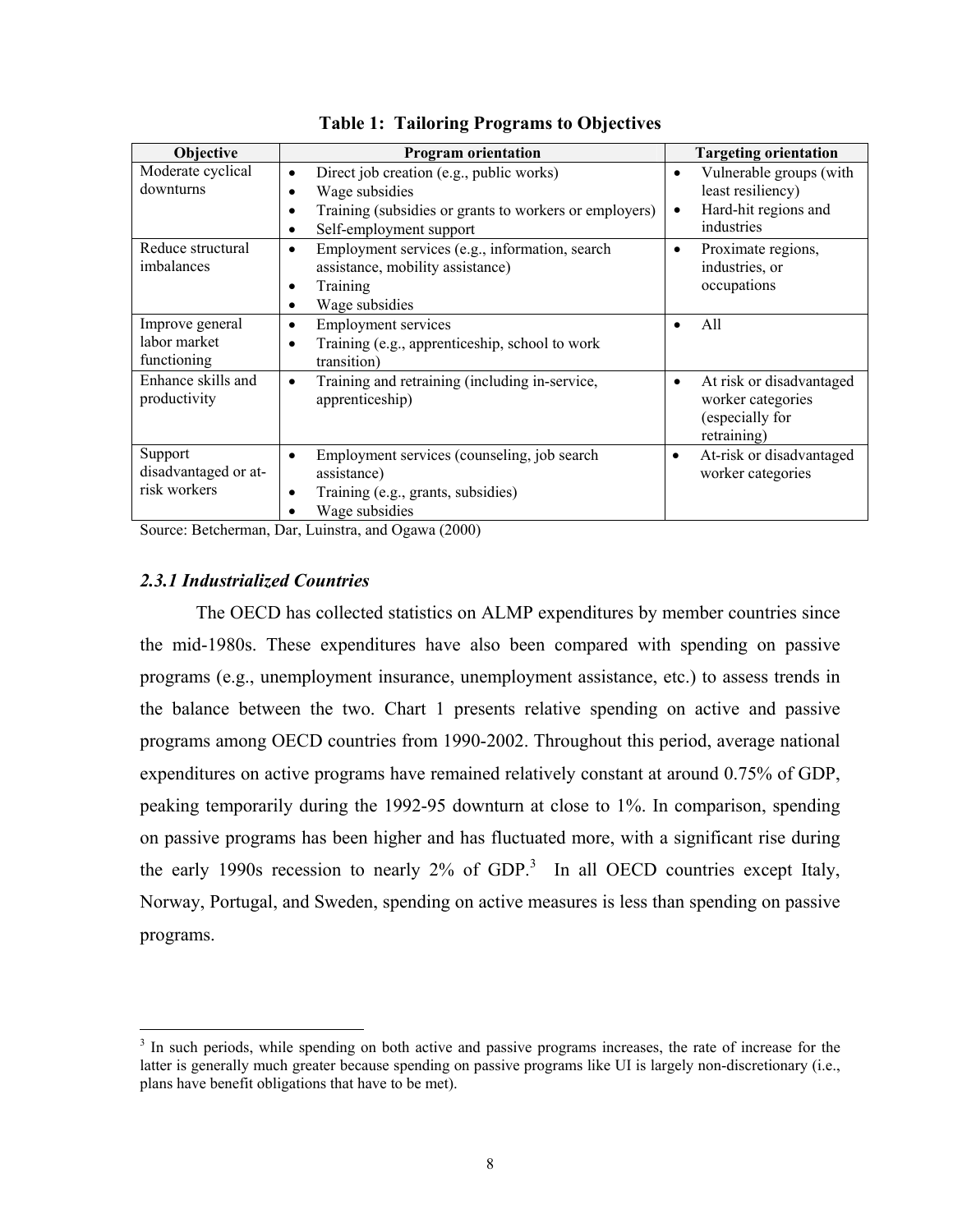

**Chart 1: Public Expenditures on Active and Passive Programs in OECD Countries, 1990-2002** 

Source: OECD (2003)

In terms of the overall composition of ALMP spending in OECD countries, training represented the largest category, 36% of total expenditures, in 2001-02 (Table 2). Public employment services and job subsidies accounted for 25% and 20%, respectively. Note that countries generally spend only a very small share on micro-enterprise development**.** 

These aggregate trends on ALMP spending mask important differences across developed countries in terms of both level and composition of ALMP expenditures. As Table 2 indicates, some European countries (e.g., Netherlands, Denmark, France, Belgium, Germany, Sweden) spend well over 1% of GDP while the United States, Japan, Korea, and the United Kingdom spend under 0.4%. The table also illustrates considerable variation in how ALMP funds are allocated across program types. For example, many countries with small overall ALMP programs (e.g., Japan and English-speaking countries) tend to place relative emphasis on employment services. On the other hand, the share of national spending on training tends to be greatest in European countries with activist orientations (e.g., Denmark, France). Country spending on type of program as a percentage of GDP is shown in a series of charts in Annex 1.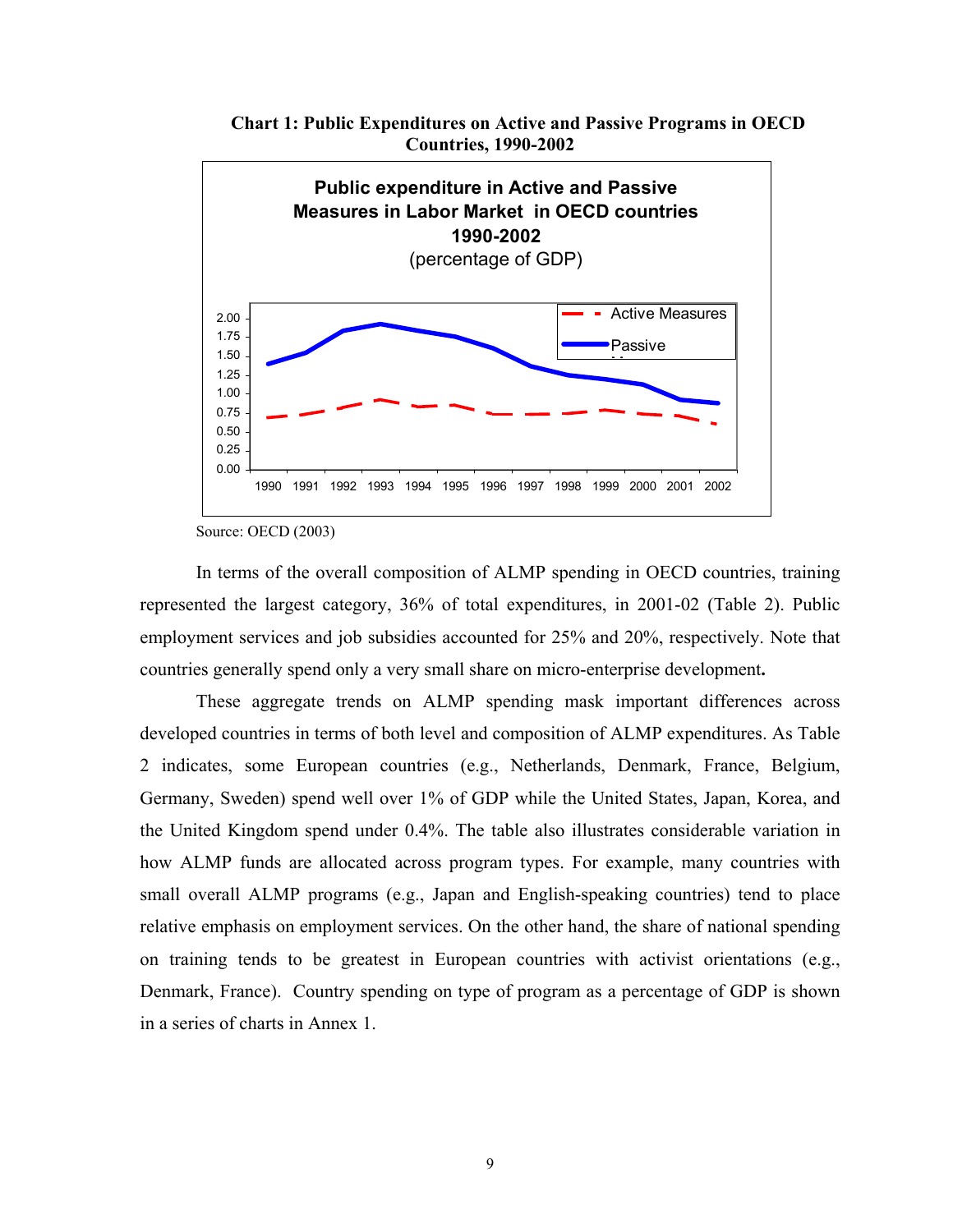|                                                                        | <b>Public</b><br>Employment<br><b>Service</b> | Training | Job<br><b>Subsidies</b> | Micro-<br><b>Enterprises</b> | <b>Others</b><br>(incl.<br>disabled) | <b>Total as</b><br>$%$ of<br><b>GDP</b> |
|------------------------------------------------------------------------|-----------------------------------------------|----------|-------------------------|------------------------------|--------------------------------------|-----------------------------------------|
|                                                                        |                                               |          | % distribution          |                              |                                      |                                         |
| Australia                                                              | 44.4                                          | 20.0     | 17.8                    | 4.4                          | 13.4                                 | 0.45                                    |
| Austria                                                                | 26.4                                          | 43.4     | 17.0                    | 3.8                          | 9.4                                  | 0.53                                    |
| Belgium                                                                | 15.6                                          | 20.3     | 53.9                    | 0.0                          | 10.2                                 | 1.28                                    |
| Canada                                                                 | 46.5                                          | 39.5     | 4.7                     | 2.3                          | 7.0                                  | 0.43                                    |
| Denmark                                                                | 7.6                                           | 60.8     | 10.8                    | 0.0                          | 20.8                                 | 1.58                                    |
| Finland                                                                | 11.9                                          | 46.5     | 29.7                    | 3.0                          | 8.9                                  | 1.01                                    |
| France                                                                 | 13.8                                          | 51.5     | 26.9                    | 0.0                          | 7.8                                  | 1.30                                    |
| Germany                                                                | 19.2                                          | 35.0     | 14.2                    | 4.2                          | 27.4                                 | 1.20                                    |
| Japan                                                                  | 60.7                                          | 10.7     | 25.0                    | 0.0                          | 3.6                                  | 0.28                                    |
| Korea                                                                  | 17.9                                          | 35.7     | 37.7                    | 3.6                          | 5.1                                  | 0.28                                    |
| Netherlands                                                            | 14.9                                          | 29.3     | 21.8                    | 0.0                          | 55.6                                 | 1.74                                    |
| New Zealand                                                            | 24.1                                          | 51.9     | 9.3                     | 5.6                          | 9.1                                  | 0.54                                    |
| Norway                                                                 | 15.1                                          | 7.0      | 1.2                     | 0.0                          | 76.7                                 | 0.86                                    |
| Portugal                                                               | 18.0                                          | 60.7     | 9.8                     | 4.9                          | 6.6                                  | 0.61                                    |
| Spain                                                                  | 10.6                                          | 31.8     | 45.9                    | 5.9                          | 5.8                                  | 0.85                                    |
| Sweden                                                                 | 27.0                                          | 22.0     | 12.1                    | 2.8                          | 36.1                                 | 1.41                                    |
| Switzerland                                                            | 22.2                                          | 25.9     | 18.5                    | 1.9                          | 31.5                                 | 0.54                                    |
| United Kingdom                                                         | 42.1                                          | 42.1     | 7.9                     | 0.0                          | 7.9                                  | 0.38                                    |
| <b>United States</b>                                                   | 26.7                                          | 46.7     | 6.6                     | 0.0                          | 20.0                                 | 0.15                                    |
| <b>Unweighted Average</b><br>$\sim$ $\sim$ $\sim$ $\sim$ $\sim$ $\sim$ | 24.5                                          | 35.8     | 19.5                    | 2.5                          | 19.1                                 | 0.81                                    |

**Table 2: Distribution of Expenditures on ALMPs in Industrialized OECD Countries, 2001-02** 

Source: OECD (2003)

 While overall spending on ALMPs in industrialized countries has been relatively constant, the strategy, design, and implementation of active policy has undergone some significant changes over the past decade. Specifics differ by country but in most industrialized countries, many of the following trends are evident:

- Increased emphasis on job search assistance. This assistance often has been linked with closer monitoring and tighter job search requirements for unemployment benefit recipients.
- Integrated services (one-stop window/guichet unique) so that clients can receive information, counseling, and access to services from a single source.

• An increasing reliance on private delivery of services (e.g., for training, employment services, and public works). Government's role in these situations has been to establish overall priorities, ensure quality, and provide financing, especially to address equity concerns.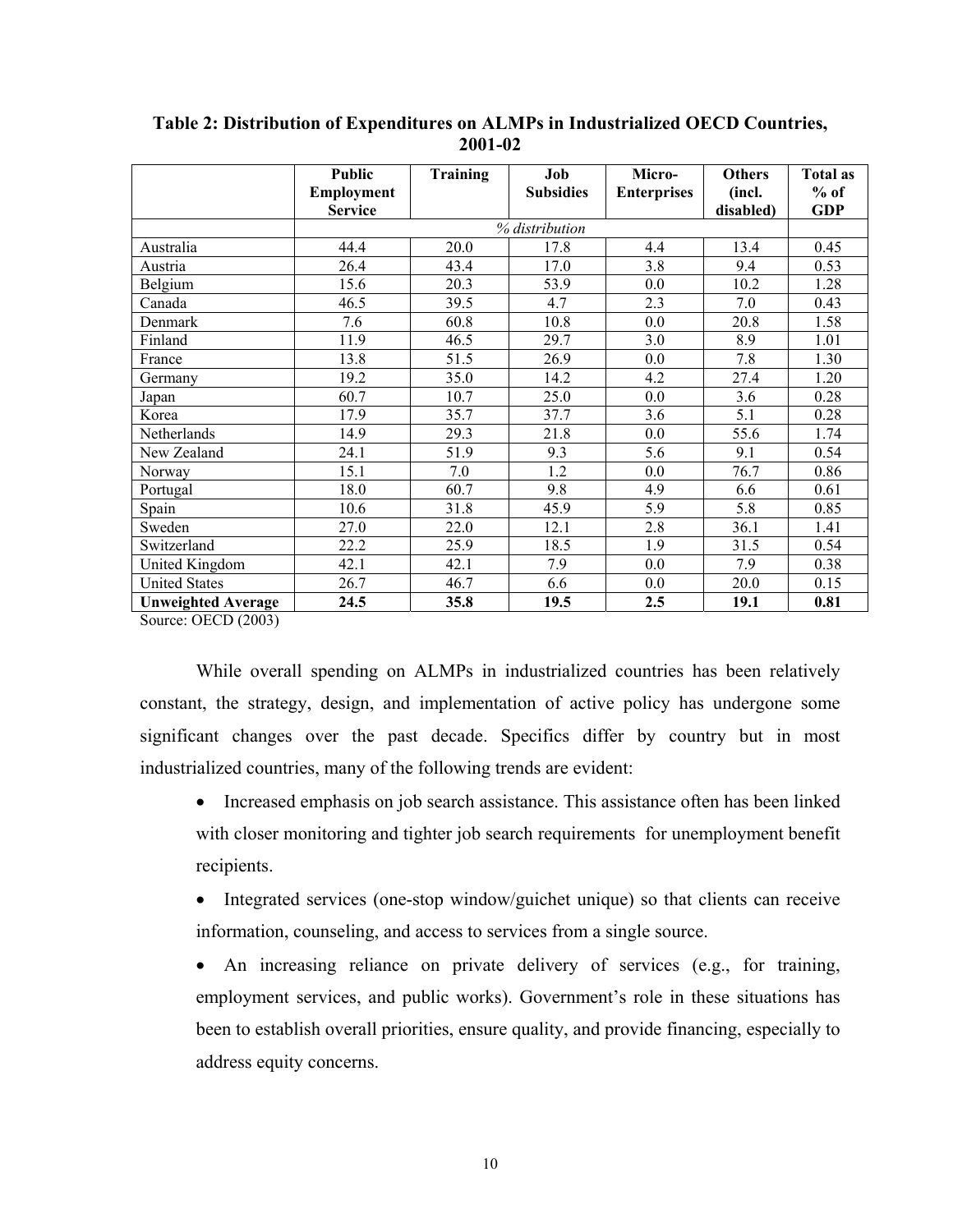• Closer partnership with employers and communities in order to ensure that programs respond to market conditions.

• "Making work pay" initiatives. These have used employment subsidies and tax benefits primarily to encourage low-skill workers to take low-pay jobs.

• "Profiling" of unemployed clients to identify those likely to need employment services or retraining. In some countries, program participation (based on profiling) is an obligatory condition to qualify for unemployment benefits.

• Increased emphasis on program evaluation and allocation of resources on the basis of evaluation results.

#### *2.3.2 Transition and Developing Countries*

As noted above, some evidence is now accumulating for the transition countries but this does not have the coverage over time nor the standardization available for the industrialized OECD countries. O'Leary, Nesperova, and Samorodov (2001) have assembled expenditure figures for 9 transition countries, based on 1998 data from national employment services. These figures form the basis for Table 3. While these percentages are not identical to the OECD database, they do appear to be generally comparable.<sup>4</sup> The data show that the transition countries rank toward the lower end of ALMP spending (as a share of GDP) when compared to industrialized countries. One group of countries (Czech Republic, Croatia, Ukraine, Estonia, and Russia) spends less than .15% of GDP, below all industrialized countries while the other (Slovakia, Poland, Hungary, and Bulgaria) spends between .34% and .54% of GDP, which is above the lowest-spending industrialized countries, but below the OECD average. In many transition countries, most active spending is allocated to the employment service. However, this is not true of all countries. For example, according to the 1998 figures, training accounts for over one-half of the expenditures in Estonia, while direct job creation (public works and subsidized employment) is the major intervention in Poland and Slovakia (O'Leary, Nesperova, and Samorodov, 2001). In terms of the balance between active and passive spending, the transition countries are very similar to industrialized ones.

<sup>&</sup>lt;sup>4</sup> There are some transition countries also now included in the OECD database on which to base this comparison. The OECD's latest calculations for 2002 indicate that the Czech Republic spends 0.21% of GDP on ALMPs and Hungary spent 0.47%. The figures reported by O'Leary *et al.* (2001) for 1998 are 0.14% and 0.39%, respectively.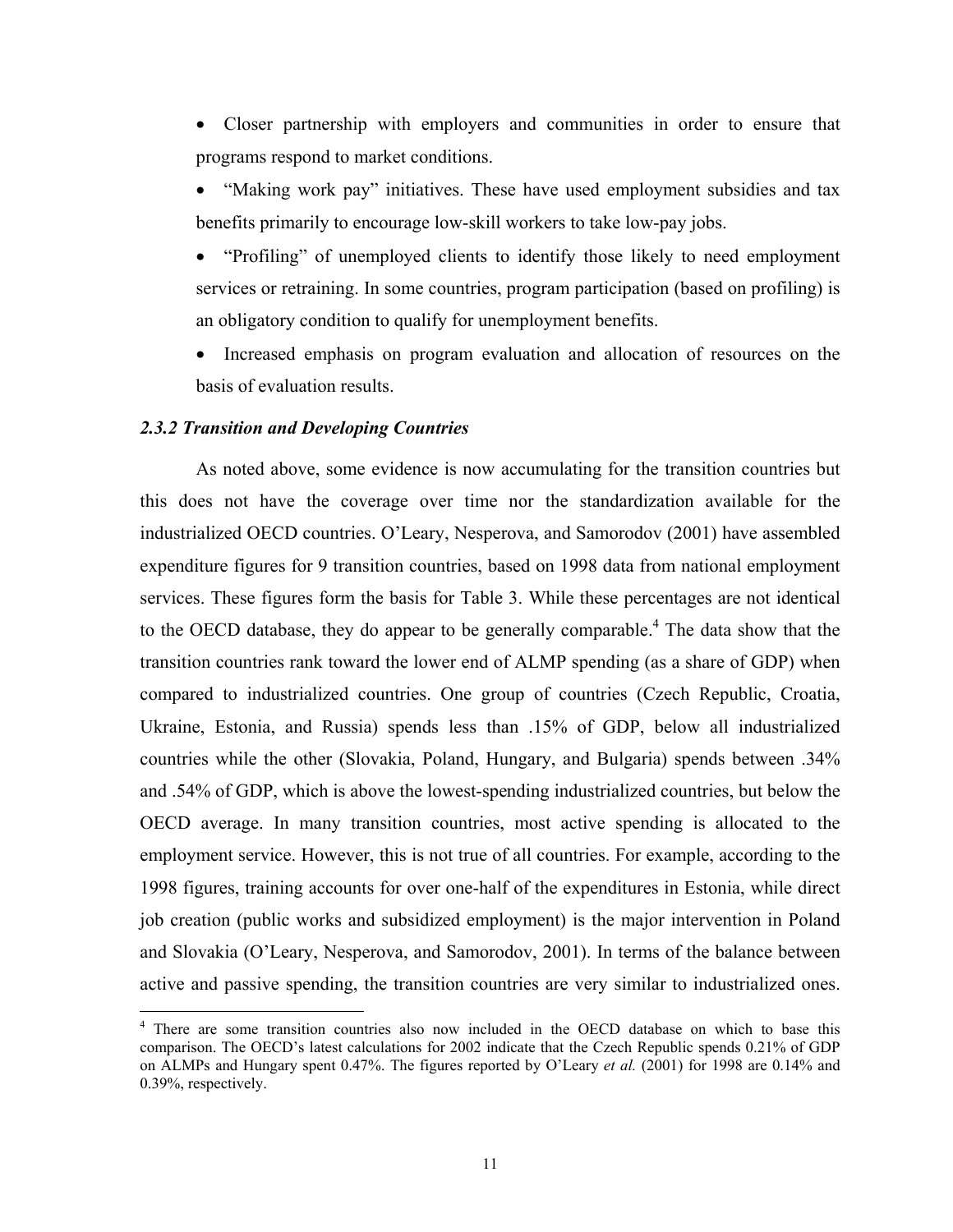Active spending was 61% of passive spending for the nine countries in Table 3, while the corresponding figure for the OECD countries was 65%.

|                    | <b>Active Spending as %</b><br>of GDP | <b>Passive Spending as</b><br>% of GDP | Total Spending as %<br>of GDP |
|--------------------|---------------------------------------|----------------------------------------|-------------------------------|
| Bulgaria           | 0.12                                  | 0.46                                   | 0.8                           |
| Croatia            | 0.03                                  | 0.48                                   | 0.6                           |
| Czech              | 0.05                                  | 0.26                                   | 0.4                           |
| Estonia            | 0.07                                  | 0.10                                   | 0.2                           |
| Hungary            | 0.28                                  | 0.91                                   | 1.3                           |
| Poland             | 0.30                                  | 0.59                                   | 1.0                           |
| Russia             | 0.02                                  | 0.13                                   | 0.2                           |
| Slovakia           | 0.32                                  | 0.56                                   | 1.1                           |
| Ukraine            | 0.03                                  | 0.19                                   | 0.3                           |
| Unweighted average | 0.25                                  | 0.41                                   | 0.66                          |

**Table 3: Expenditures on Active and Passive Labor Market Programs in Selected Transition Countries, 1998** 

Source: Based on O'Leary, Nesperova, and Samorodov (2001), Table 2.4

Systematic statistical overviews of ALMP activities in developing countries are not available. The evaluation studies that we have found, however, suggest that Latin American countries have been investing significantly in recent years in youth employment training and public works programs. A review of ALMPs in East Asia concluded that public works have been implemented fairly widely but other forms of active programs have not been used on any significant scale (Betcherman, Dar, Luinstra, and Ogawa, 2000). Little evidence is available for North Africa and the Middle East although a recent detailed review of Tunisia showed that self-employment assistance (largely through micro-financing) and youth training dominated the ALMP profile in that country (World Bank, 2003). In Africa, there is very little active programming on any significant scale.

## **3. EVALUATION METHODOLOGY: ISSUES AND KEY CONCEPTS**

There are different types of program evaluations including *process evaluations* that focus on how well a program is delivered and *performance monitoring* which is concerned with timely indicators of how well program objectives are being achieved. These are very important tools for improving program effectiveness and can be carried out even in countries with low administrative and analytical capacity. However, the incremental value of a program and its cost effectiveness can only be calculated through *impact evaluations*. These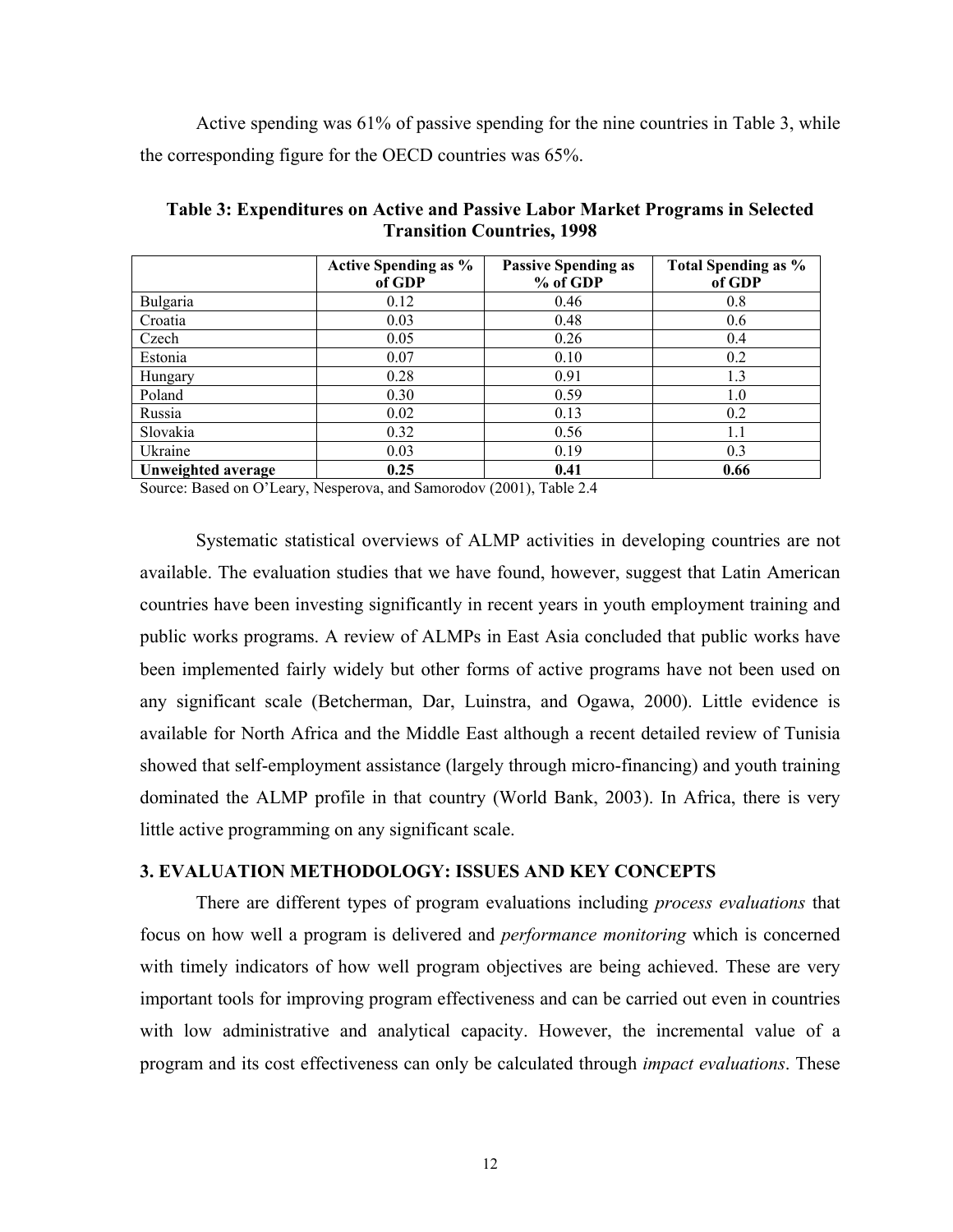impact evaluations, when conducted rigorously, can identify the effects of a given program on participants, and when coupled with cost information, can reveal the net benefits of programs to participants, to government finances, and in some cases to the broader labor market and society. However, reliable impact evaluations require careful methodological design, good data, and, for some methods, sophisticated econometric techniques. Since there is an extensive literature on evaluation methodology, we only briefly cover some important aspects in this section. $5$ 

Generally, the central questions for ALMP impact evaluations are: (1) what are the impacts of program participation on the future labor market situation of participants? and, (2) What is the cost-effectiveness of programs? Unfortunately most evaluations focus on the first question only, with a very few adequately addressing the cost question. In most ALMP evaluations, the key impact indicators are post-program employment rates and earnings. However, some evaluations do look at other social indicators such as criminal rates, teenage pregnancy, government benefit recipiency, etc.

#### **3.1 Methodological Approaches**

1

Whatever the outcomes of interest, the real net impacts of a program cannot be answered by simply tracking the post-program experiences of participants. This approach will not reveal anything about what would have happened to these workers if they had not taken the program (i.e., the "counterfactual"). Since it is not possible to observe this counterfactual directly, a scientific evaluation must approximate what would have happened to workers had they not participated. This is done by constructing a control group of people who did not participate in the program but ideally are identical to participants in all other ways. The outcomes (e.g., employment, earnings) of the two groups are then compared at some point after the program has been completed in order to assess the impacts of the program. A control group is absolutely essential for a valid impact evaluation. Construction of the control group is usually the most important challenge in designing an impact

<sup>5</sup> See, for example, Heckman, LaLonde, and Smith (1999); Benus and Orr (2000); Grubb and Ryan (1999); O'Leary, Nesperova, and Samorodov (2001); and Kluve and Schmidt (2002). A practical summary is available in World Bank (2002a).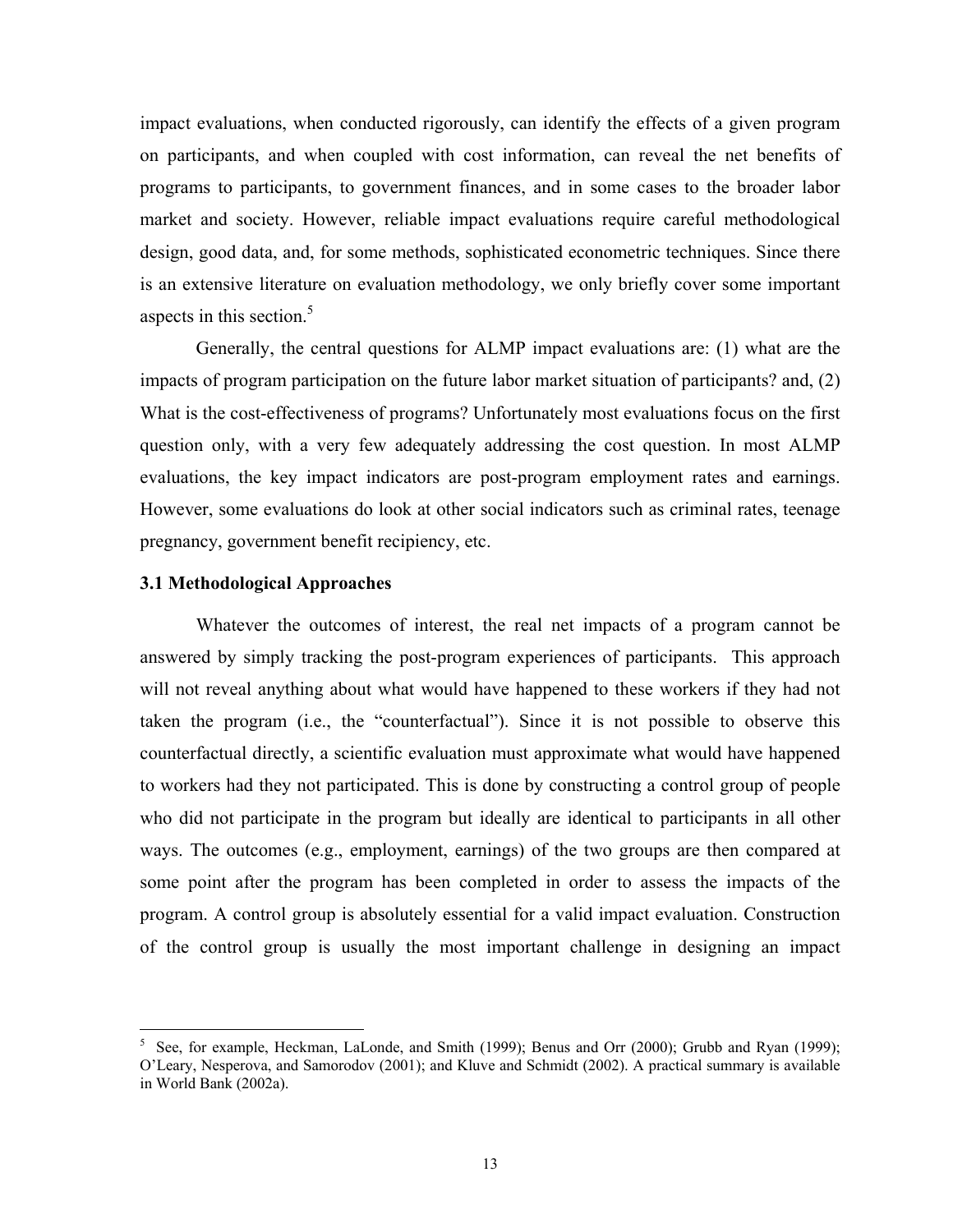evaluation methodology. This challenge is complicated by the fact that some relevant characteristics of individuals may be difficult to observe (e.g., ambition, drive, etc.).

Techniques using control groups are of two types: experimental and quasiexperimental. Experimental evaluations require selection of treatment and control groups prior to the intervention. In quasi-experimental studies, treatment and control groups can be selected before, during, or after the intervention.

*Experimental techniques.* These are based on the principle that when individuals are randomly assigned to treatment and control groups, observable and unobservable characteristics of the two groups should not differ on average, and so any difference in outcomes can be attributed to program participation. It is generally agreed that properly conducted randomized experiments embody the best control-group properties for producing consistent and non-biased estimates of program impact. Furthermore, the results are simple to interpret -- the program impact is the difference in the means of the variable of interest between the sample of program participants and control group. For example, if the mean post-program employment rate for participants in a training program is 60% and the rate is 50% for non-participants, then the net program impact is 10%.

However, circumstances may dictate that a randomized experiment cannot be implemented properly or at all. Experiments can be costly, may be disruptive to the operation of the program, and can pose ethical questions about excluding people from the intervention. In addition there can be technical problems -- for example, assignment may not be truly random or there may be group "contamination" (e.g., control group members receiving alternative but similar services).

*Quasi-experimental techniques.* When experiments are not feasible or are not undertaken for some other reason, evaluators must construct a control group through nonexperimental selection. This is typically done by drawing from a survey or administrative database that includes individuals with characteristics that fit the targets of the intervention. In order to get unbiased estimates of program impact, any differences in the characteristics of the control and treatment groups that might affect the outcome of interest must be accounted for using econometric techniques. This can be technically difficult for a variety of reasons including the likelihood that individuals may have unobservable characteristics that can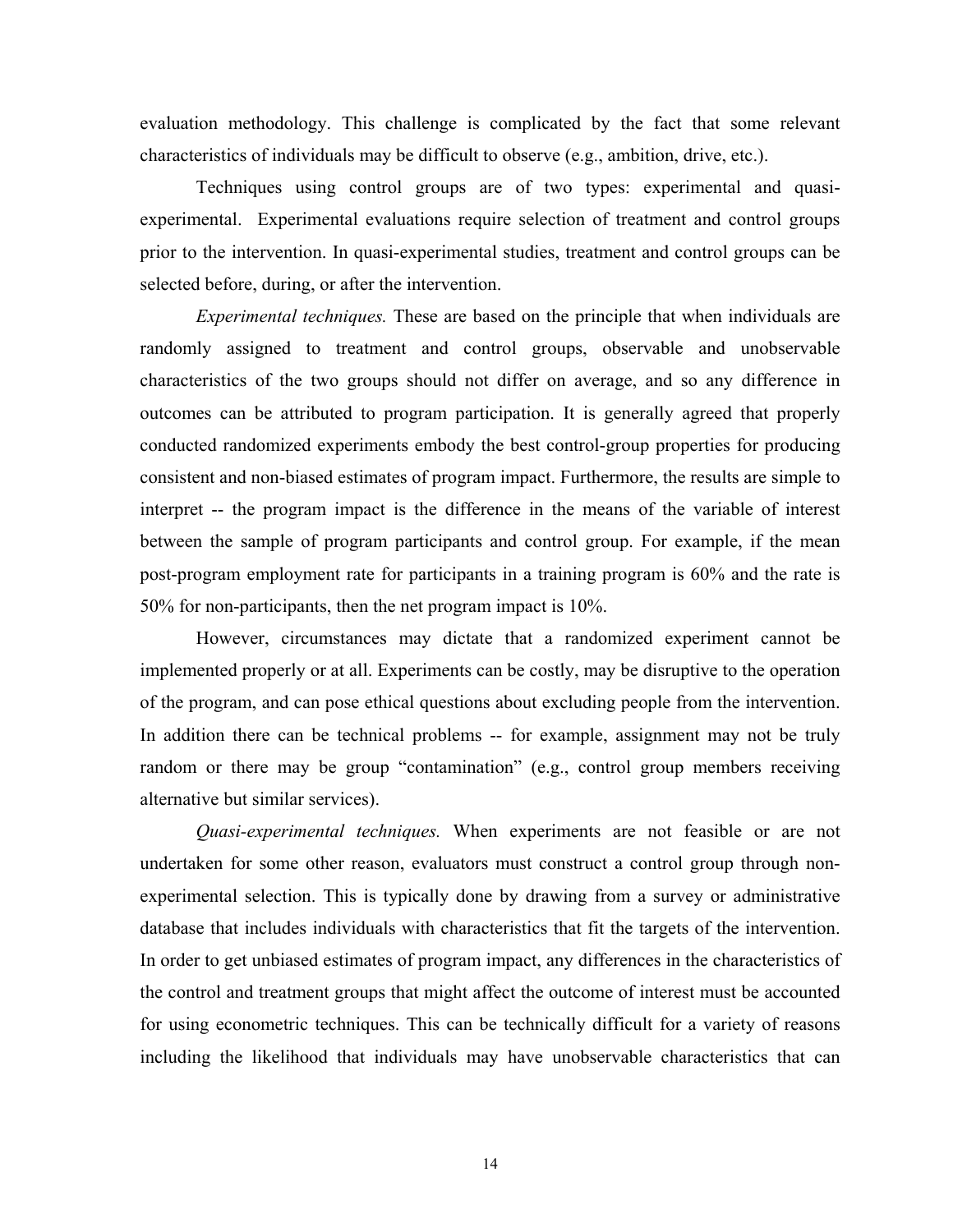affect program outcomes or even participation. Many techniques, often highly sophisticated, have been developed to address the challenge of generating unbiased program impact estimates through quasi-experimental methods. These include matching techniques that mimic an experimental control group, and selection-corrected and difference-in-difference techniques that attempt to control for unobservable characteristics affecting program participation and outcomes.

The main attributes of quasi-experimental evaluations are that they can use existing data sources and can be relatively low cost, they can be undertaken in situations where experiments are problematic, and they can be done at any time after the program has begun. However, there are disadvantages. The most important is that, highly sophisticated methods notwithstanding, quasi-experimental evaluations do not always result in unbiased impact estimates.<sup>6</sup> Estimates are often highly sensitive to model specification. Box 2 provides an example of this point. Finally, the complex techniques that are usually required make it difficult for non-specialists (including policy-makers) to interpret results.

The attention paid to methodology in the literature should not obscure the importance of good data. Valid impact evaluations require both (Heckman *et al*., 1999). As Smith (2000) emphasizes, governments can do many things to improve the data available for evaluations including making data from both administrative and survey sources widely available (with appropriate privacy precautions) to the research community.

#### **3.2 General Equilibrium Effects**

 $\overline{a}$ 

A complete assessment of the impact of a program requires an analysis of the program's general equilibrium effects – i.e., overall effects on the labor market because of indirect effects on people who are not participants. Partial equilibrium evaluations that focus only on the direct impacts of programs on participants cannot capture these overall effects. For example, an evaluation may overstate the impact of a program if it has not taken into account the possibility that some employment gains might have occurred even without the program or that observed gains have been at the expense of non-participants. These are the

<sup>&</sup>lt;sup>6</sup> The validity of this approach has received considerable questioning since LaLonde (1986) showed that nonexperimental results differed significantly from results of a randomized experiment.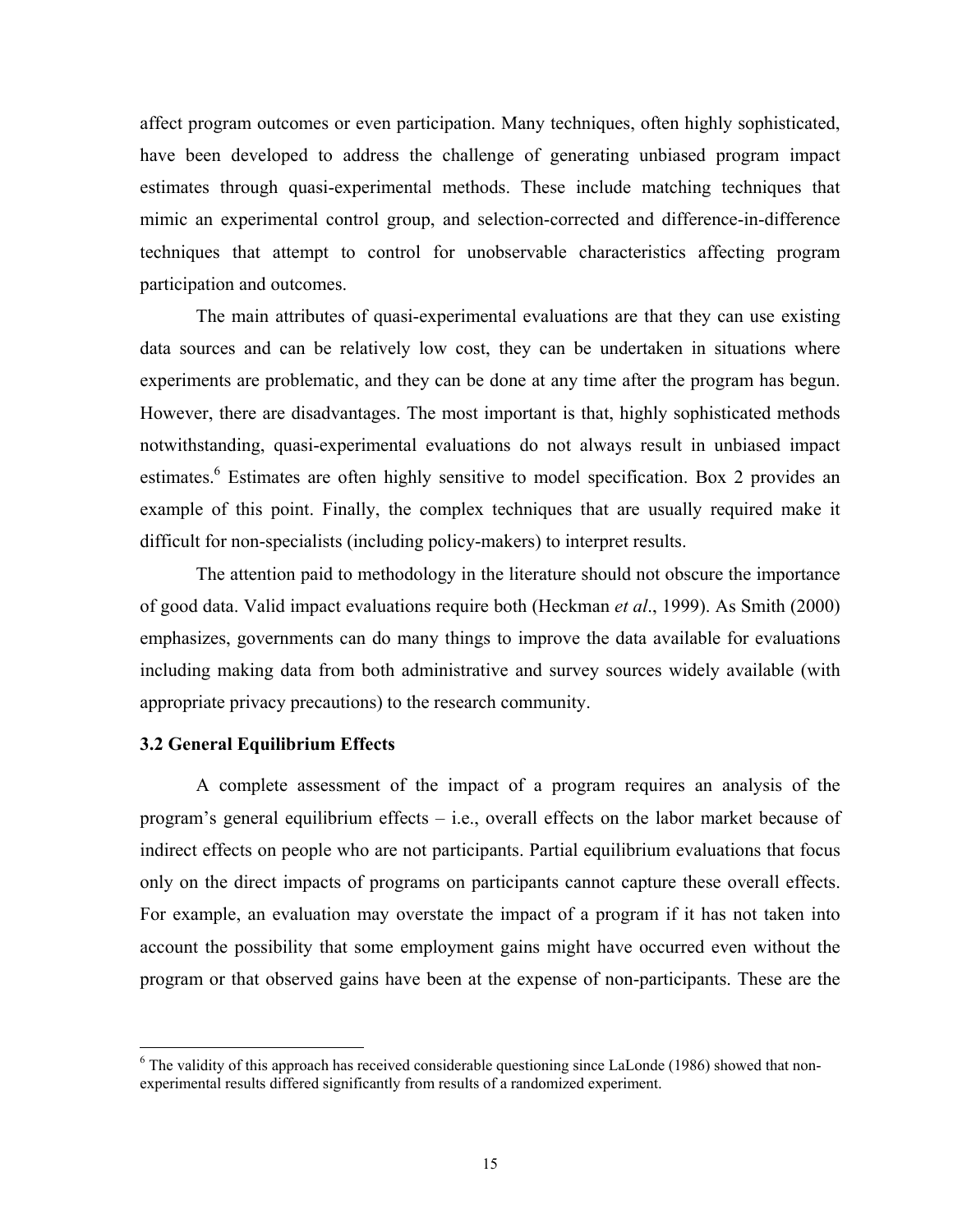deadweight, substitution, and displacement effects described in Box 1. Another potential effect involves the labor market impacts of taxes required to fund a program.

#### **Box 1: Some Commonly Used Terms in the Impact Evaluation Literature**

**Additionality:** This is the net increase in jobs created. It is the total number of subsidized jobs less deadweight, substitution and displacement effects.

**Deadweight Loss:** Program outcomes are no different from what would have happened in the absence of the program. For example, wage subsidies place a worker in a firm that would have hired the worker in the absence of the subsidy.

**Displacement Effect:** This usually refers to displacement in the product market. A firm with subsidized workers increases output but displaces output among firms without subsidized workers.

**Randomization Bias:** This refers to bias in random-assignment experiments. In essence, this says that the behavior of individuals in an experiment will be different because of the experiment itself and not because of the goal of the experiment. Individuals in an experiment know that they are part of a treatment group and may act differently, as could individuals in the control group.

**Selection Bias:** Program outcomes are influenced by unobservables not controlled for in an evaluation process (e.g. individual ability). Such factors can arise as a by-product of the selection process into programs where individuals "most likely to succeed" are selected into the program.

**Substitution Effect:** A worker hired in a subsidized job is substituted for an unsubsidized worker who otherwise would have been hired. The net employment effect is thus zero.

**Treatment and Control Group:** Program beneficiaries are the "treatment" group. In a scientific evaluation, their outcomes are compared with a "control" group of non-participants.

Source: World Bank (2002a)

## **Box 2: Impact Estimates for Participation in Retraining Programs, Hungary**

Quasi-experimental techniques were used to analyze the impact of training for 1992 graduates of Hungarian training institutions. Using different methodologies, significantly different estimates of the impact were computed.

| Estimation methodology         | Gain in employment<br>probability $(\% )$ | Earnings gain (\$/month) |
|--------------------------------|-------------------------------------------|--------------------------|
| Simple difference in means     | $19.2*$                                   | 149*                     |
| Quasi-experimental techniques  |                                           |                          |
| Matched pairs                  | 12                                        | 20.5                     |
| Correcting for observables     | $6.3*$                                    | 4.9                      |
| Correcting for observables and | $32.0*$                                   | N/a                      |
| non-observables                |                                           |                          |

\* indicates statistically significant estimate.

On trying different specifications, the evaluators concluded that the high estimates obtained using the correcting-for-unobservables technique were extremely sensitive to the empirical specification used. They felt that these estimates were unreliable and that the true employment impact of the program lay between the 1.2% and 6.3% generated by the matched-pairs and the correcting-for-observables techniques respectively.

Source: Based on World Bank (2002a)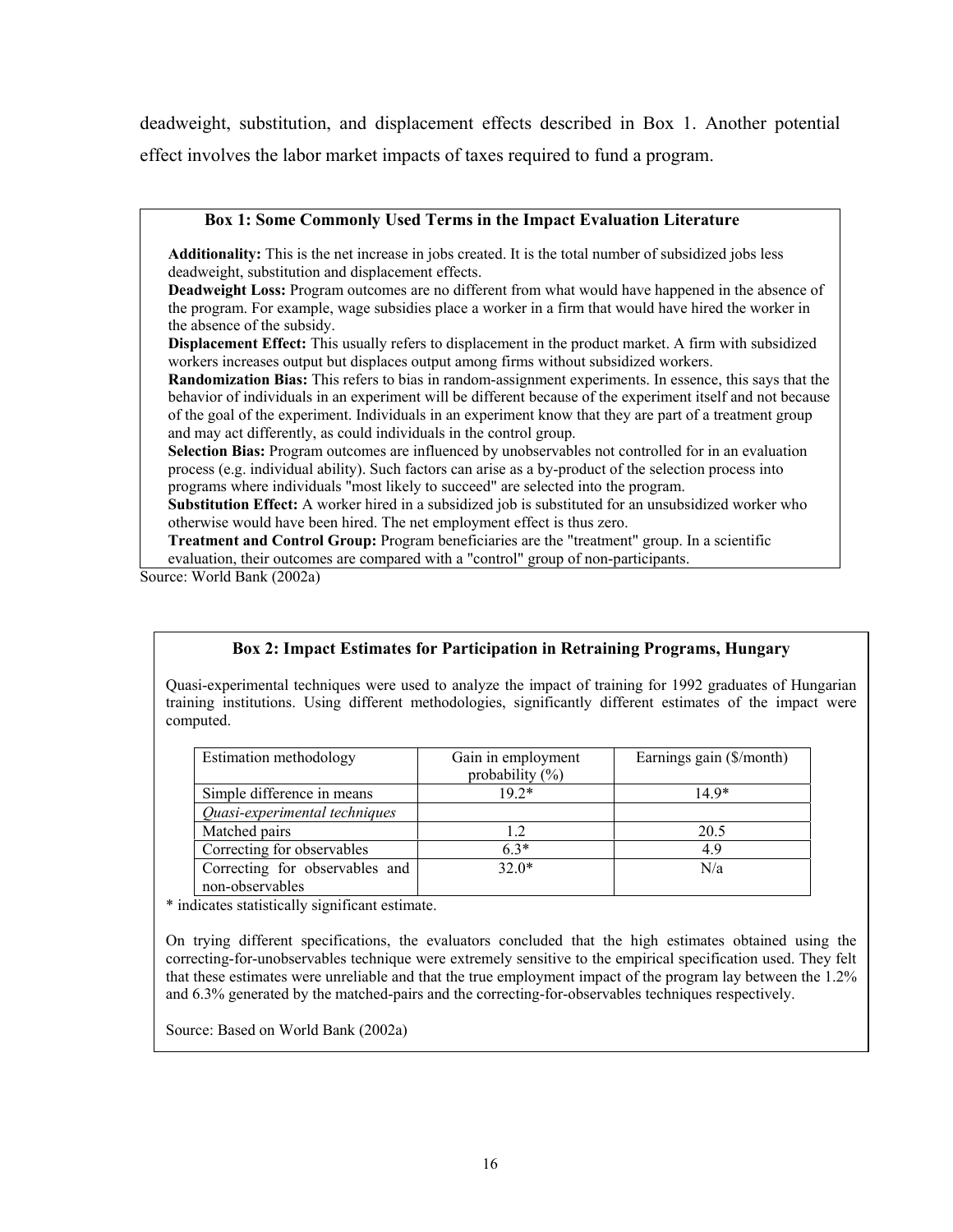Not all ALMPs are likely to have general equilibrium effects -- for example, smallscale interventions or those that have no partial equilibrium impacts. But even where general equilibrium effects are quite likely, evaluations often do not try to estimate them because of the technical and data difficulties involved (Kluve and Schmidt, 2002). As Heckman *et al*. (1999) and Smith (2000) point out, accounting for these effects can require general equilibrium models of the labor market and the value and feasibility of these models relative to the more traditional evaluation methods remain an open question.

#### **3.3 Cost-Benefit Analysis**

Most evaluations focus on whether a program improves the subsequent labor market situation of participants. If these impacts are not quantified monetarily and then related to costs, however, policy-makers do not have all of the necessary information to decide whether the program is justified on efficiency grounds. A program may be effective in the sense of creating benefits for participants (e.g., through employment or higher earnings) but may not be worthwhile from a social perspective if the benefits are less than the costs involved. Actually quantifying the costs of a program can be a complicated activity, involving gathering data from many sources including administrative databases. The major cost components in a typical ALMP evaluation will include the costs of administering the program, delivering the services, and the participants' opportunity costs. Cost-benefit analysis can be carried out from different perspectives including participants, government, and society as a whole. Unfortunately, most evaluations do not include rigorous cost-benefit analysis (Heckman *et al*., 1999).

## **4. EVALUATION RESULTS**

We now turn to the latest evidence from program evaluations on the impacts of ALMPs. This review updates and extends the previous World Bank study (Dar and Tzannatos, 1999) in two main ways. First, it expands the sample of studies we can use to assess overall ALMP impacts. We have been able to find 87 new impact evaluation studies that we have added to the evaluations included in the earlier review. Second, we can consider, for the first time, evidence on ALMP impacts in transition countries and, to a lesser extent, in developing countries. While very few evaluations existed outside the OECD at the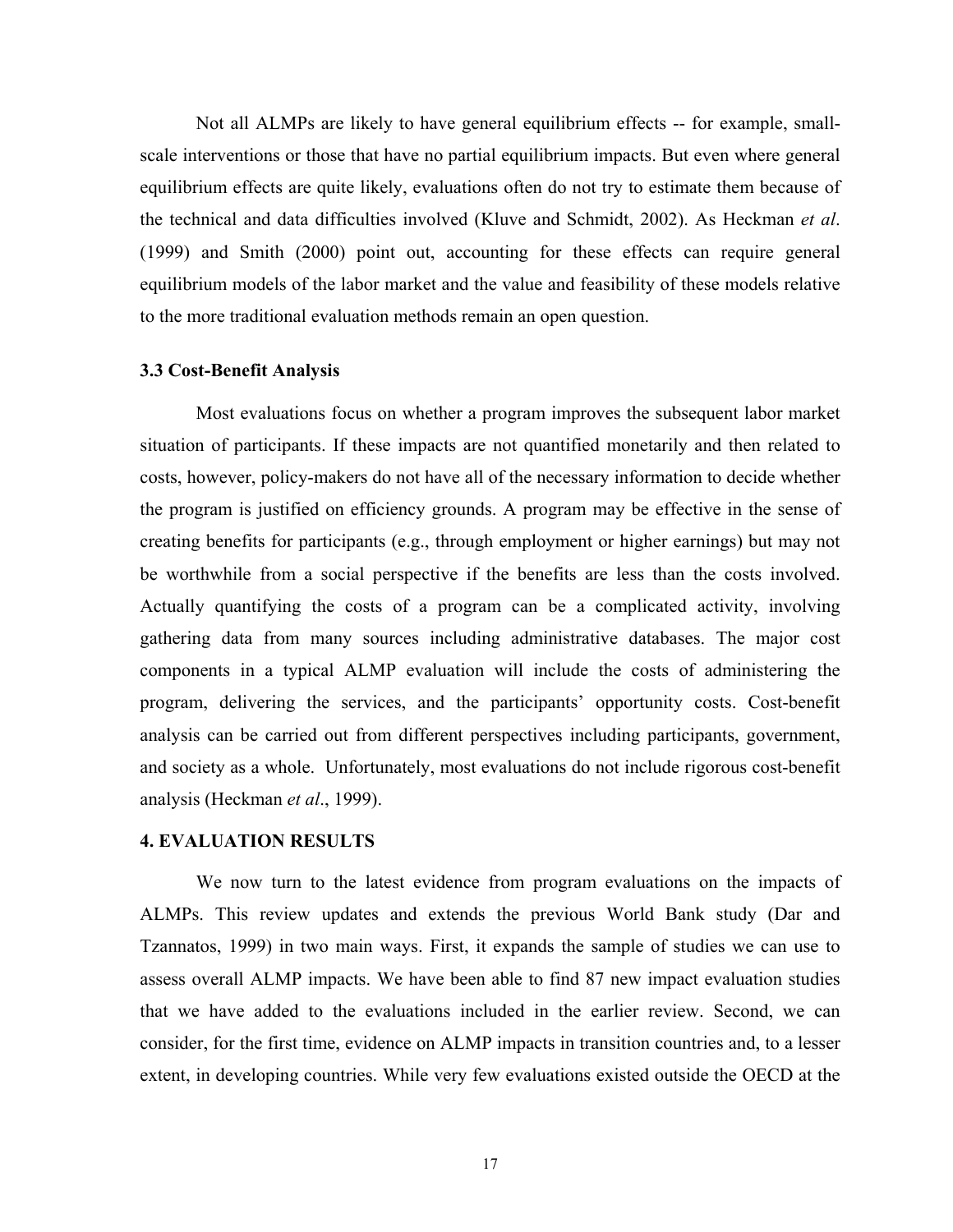time of the 1999 report, 39 of the new studies come from developing and transition countries. A larger body of evaluations will be needed to draw more definitive conclusions about the impacts of ALMPs in non-industrialized countries but, nonetheless, we now have a large enough sample to make some initial observations. The sample of evaluations included in our review is summarized in Table 4.

A critical question for our review concerns the quality of the evaluations. We have included only those evaluations that utilize a control group methodology. This filter applies both to the studies included from the 1999 report and to all new ones.<sup>7</sup> While a control-group methodology is necessary for ensuring valid impact evaluation results, it is admittedly not a sufficient condition. We have also not included studies that raised obvious concerns about methodology and/or analytical rigor. However, there is no doubt that the studies included in our analysis still vary in quality. Ideally, a careful review should be conducted of the methodology used for each study and the results weighted according to the rigor of the approach. Unfortunately, we could not undertake this intensive quality control. As a result, the studies in this review are included on the basis of a fundamental, but limited, quality screen.

The evidence is reviewed for seven ALMP categories: employment services, training for the unemployed, training for workers in mass layoffs, training for youth, wage and employment subsidies, public works, and micro-enterprise development/self-employment assistance. It should be noted that many interventions now include a menu of services so classifying programs can be problematic.<sup>8</sup> Moreover, training programs cannot always be easily classified into one of the three categories we have used.<sup>9</sup> For each type of intervention, we summarize the main conclusions drawn in the 1999 study; report on the findings of the new evaluations; assess the evidence pertaining to key program issues; and illustrate particular programs that may be of special interest, usually because of positive evaluation results. In terms of indicators, we focus on whether the post-program employment and

<sup>&</sup>lt;sup>7</sup> Some evaluations reported in Dar and Tzannatos (1999) did use a control group methodology and these have been excluded from the present analysis.

<sup>&</sup>lt;sup>8</sup> In multiple-intervention programs, if evaluation results can be identified for separate types of interventions, each is included as a program in the review.

<sup>&</sup>lt;sup>9</sup> If the clear target is neither workers in mass layoffs or youth, programs have been placed in the general "training for the unemployed" category.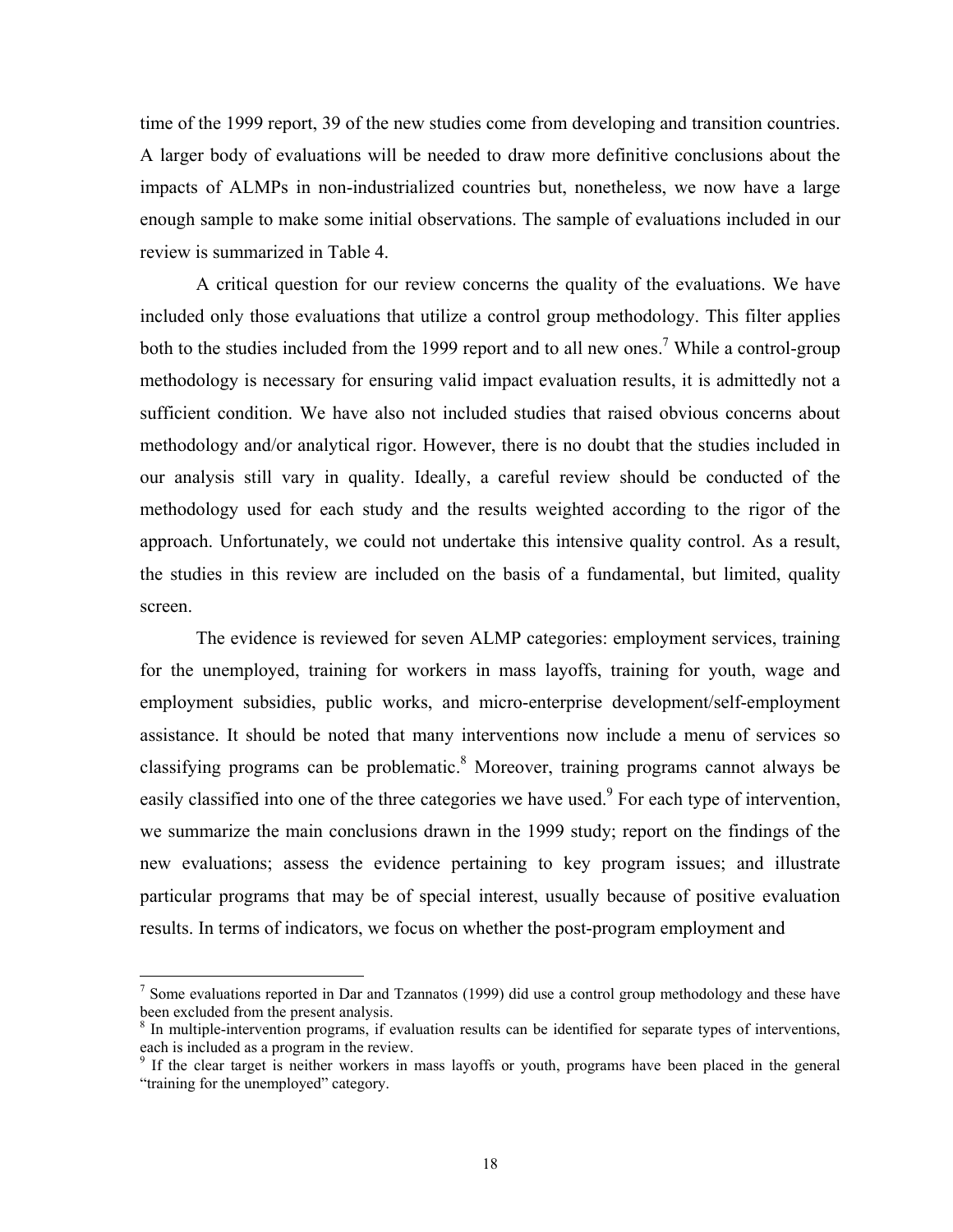|                                                                | 1999 Study   |                                 |               | <b>New Evaluations</b>   |                                 |     | <b>Total</b> |                                 |       |
|----------------------------------------------------------------|--------------|---------------------------------|---------------|--------------------------|---------------------------------|-----|--------------|---------------------------------|-------|
|                                                                | Developed    | Developing<br>and<br>Transition | All           | Developed                | Developing<br>and<br>Transition | All | Developed    | Developing<br>and<br>Transition | Total |
| <b>Employment services</b>                                     | 15           | 2                               | 17            | 4                        |                                 | 9   | 19           |                                 | 26    |
| Training for unemployed                                        | 16           | 3                               | 19            | 19                       | 11                              | 30  | 35           | 14                              | 49    |
| Training for Mass layoffs                                      | b            | $\overline{0}$                  | 6             |                          | ↑                               | 3   | $\mathbf{r}$ | າ                               | 9     |
| Training for youth                                             | $\mathbf{r}$ | $\Omega$                        | $\mathcal{L}$ | $\overline{\phantom{0}}$ |                                 | 12  | 14           |                                 | 19    |
| Wage and employment<br>subsidies                               | 6            |                                 | $\mathcal{I}$ | 11                       |                                 | 16  | 17           | 6                               | 23    |
| Public works                                                   | 6            | 3                               | 9             | $\overline{2}$           | 9                               | 11  | 8            | 12                              | 20    |
| Micro-enterprise development<br>and self-employment assistance | 5            | $\overline{2}$                  | $\mathcal{I}$ | 4                        | $\overline{2}$                  | 6   | 9            | 4                               | 13    |
| Total                                                          | 61           | 11                              | 72            | 48                       | 39                              | 87  | 109          | 50                              | 159   |

## **Table 4: Number of Evaluations by Type of Program, Country Group, and Period**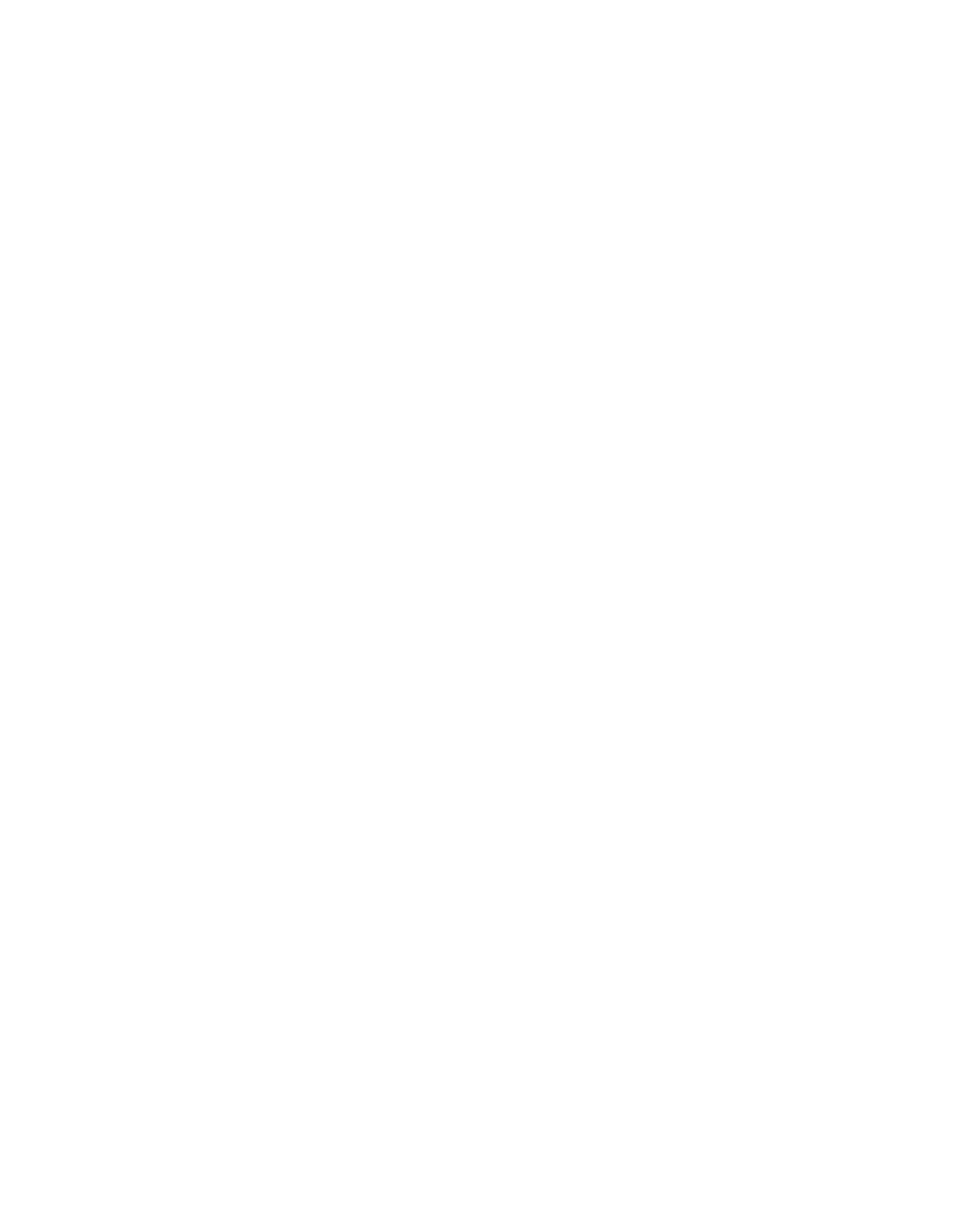earnings of participants differ significantly from those characterizing the control group members.<sup>10</sup> It should be noted that effects on both employment and earnings are not calculated in every evaluation. In particular, many studies consider employment impacts only. This is unfortunate in countries where unemployment benefits do not exist since impacts on earnings may be a more revealing indicator.

The 87 new evaluation studies are listed in Annex 2. For each study, we include the design of the program, evaluation methodology, and the results of the impact evaluation.<sup>11</sup>

## **4.1. EMPLOYMENT SERVICES**

We examine evaluations for 26 programs that provide employment services for jobseekers. These programs comprise different types of services including job clubs (search techniques, support), counseling, testing and assessment, brokerage services, etc. All are designed to prepare job-seekers for employment and to improve the information on job opportunities. Of the 26 programs (17 from the 1999 study plus nine new ones), seven are from developing/transition countries. All new evaluations except one are quasi-experimental.

## *4.1.1 Assessment of Results*

<u>.</u>

The 1999 study was heavily based on the experience of industrialized countries. It drew favorable conclusions regarding employment services relative to other active labor market interventions. Generally, these services were seen to be relatively inexpensive yet demonstrated impacts that were no less effective than alternative programs. A similar assessment was drawn by the OECD (Martin and Grubb, 2001). According to Dar and Tzannatos (1999), effectiveness of employment services depended largely on whether the economy was growing or in a recession and on the availability of public funds. Programs that did not yield positive results were generally in areas with rising unemployment rates, while economic conditions have been usually favorable where programs have succeeded. The 1999 review also concluded that impacts varied with the target group; in particular, they did not

<sup>&</sup>lt;sup>10</sup> In the case of micro-enterprise development/self-employment assistance, the impact indicators are survival rate of the business and earnings.

<sup>&</sup>lt;sup>11</sup> Details on the programs and results from the first wave of evaluations can be found in Appendices 5.1-5.7 of Dar and Tzannatos (1999).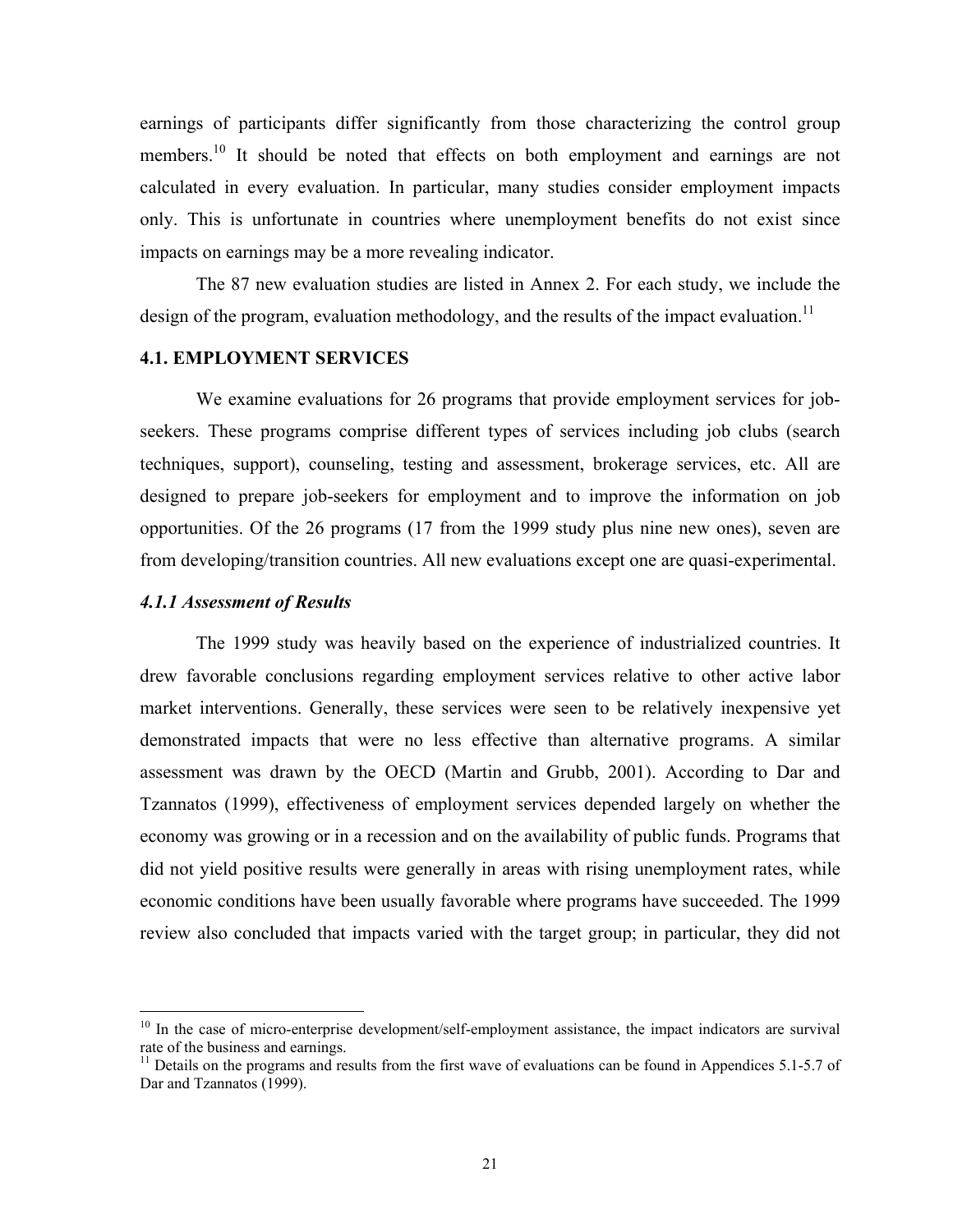seem to improve the employment prospects or wages of youth significantly while some studies indicated a positive effect for women.

Table 5 provides a summary of our latest findings on employment services, after adding the nine new evaluations to the 17 taken in the original review. In this table, and similar tables for the other interventions included in this review, we categorize the "bottom line" of the evaluations in terms of whether estimated impacts on employment and earnings were positive or not. As the table indicates, the overall impact of employment services on the subsequent labor market position of participants – relative to control group members – tends to be favorable. Of the 21 programs where we could determine an employment effect, 16 were positive and 11 of the 16 with clear earnings effects were positive, as well.

When we look at non-industrialized countries, the limited evidence suggests that the overall positive results apply, at least to transition countries where most of the evidence exists. Six of the seven conclude that the employment effect is positive. The evidence on earnings impacts is less clear, with only four evaluations on which to base conclusions. As we will see below, however, the new evaluations in developing countries do raise some questions about the impacts of these programs, including who benefits.

| Table 5: Summary of Evaluation Results for Job Search Assistance/Employment Services |  |  |  |
|--------------------------------------------------------------------------------------|--|--|--|
|                                                                                      |  |  |  |

|                      | <b>No. of Evaluations</b> |     |       | <b>Impact on Employment</b> (*)<br>(Number -- all studies) |                          |           | <b>Impact on Earnings</b><br>(Number -- all studies) |                          |           |
|----------------------|---------------------------|-----|-------|------------------------------------------------------------|--------------------------|-----------|------------------------------------------------------|--------------------------|-----------|
|                      | 1999<br>study             | New | Total | Positive                                                   | Non-<br>positive<br>(**) | Not clear | Positive                                             | Non-<br>positive<br>(**) | Not clear |
| Developed countries  | 15                        | 4   | 19    | 10                                                         |                          |           |                                                      |                          |           |
| Transition countries |                           |     |       |                                                            |                          |           |                                                      |                          |           |
| Developing countries | -                         |     |       |                                                            |                          |           |                                                      |                          |           |
| All studies          | $\overline{17}$           | Q   | 26    | 16                                                         |                          |           |                                                      |                          |           |

(\*) Predominant effect either in the short or long term, depending on the study methodology. Totals on employment and earnings impact do not add up to sample total because some studies did not consider both types of impact.

(\*\*) Not statistically significant, no effect, or negative results.

#### *4.1.2 New Evaluations*

The nine new studies include four from industrialized countries, three from transition countries, and two from developing countries. An evaluation of Great Britain's "New Deal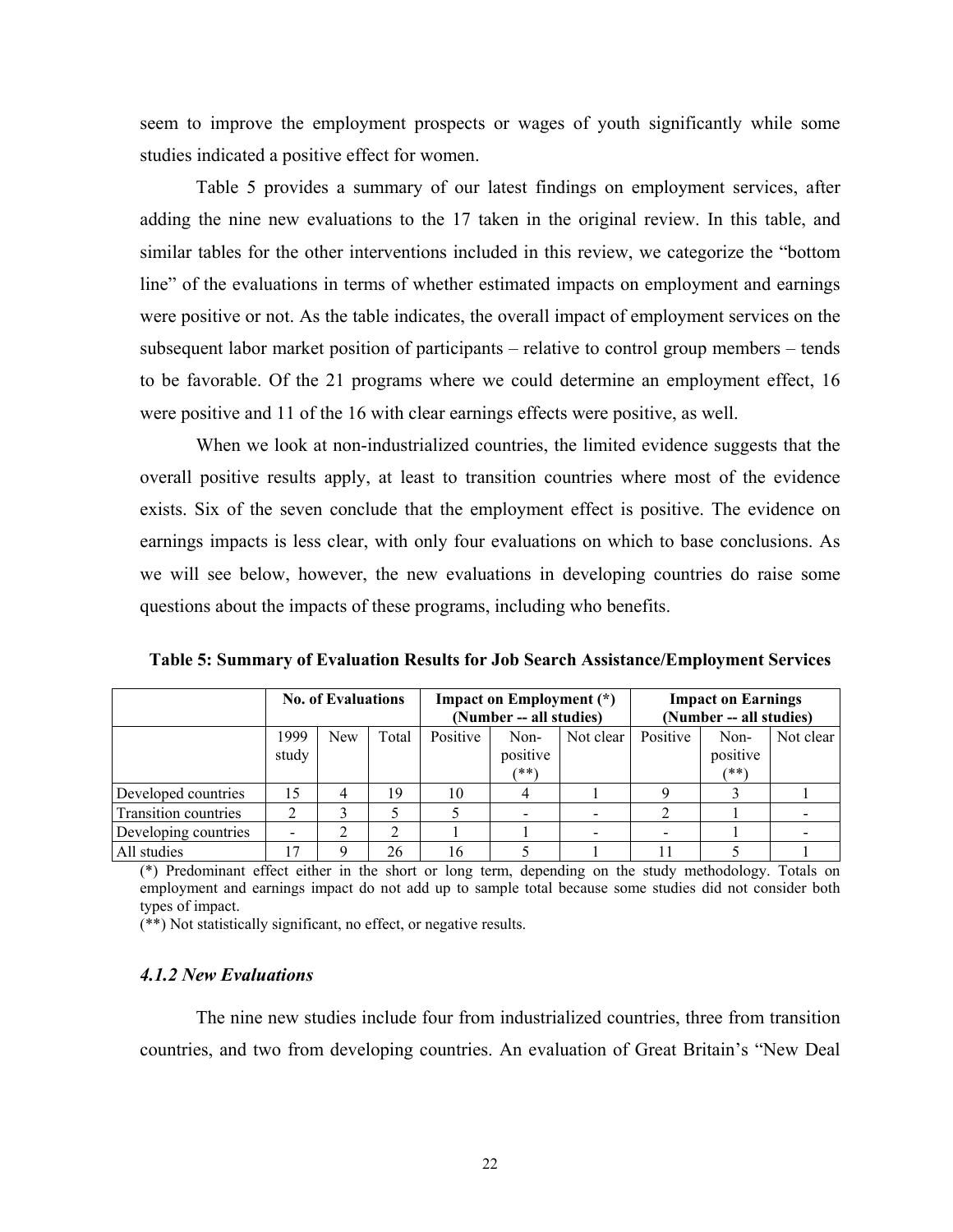for the Young Unemployed" shows important positive results. This program provides mandatory job search assistance and other services to 18-24 years olds with six months of unemployment (see Box 3 for details). The evaluations of the initial phase show that young unemployed men are about 20% more likely to find a job after the program (Van Reenen, 2003) and that the job search assistance component is responsible for some of this effect. The cost-benefit assessments are positive. Evaluations (one experimental, one quasiexperimental) from the United States show that employment service programs tended to have positive impacts on the speed of re-employment, on earnings, and on the reduction of unemployment benefits; however, impacts across states on post-program employment and earnings were uneven (Decker *et. al*., 2000; Jacobson and Petta, 2000).

## **Box 3: Britain's New Deal for the Young Unemployed**

The New Deal for the Young Unemployed aims to help young people (between 18 and 24 years) who have been unemployed and claiming jobseeker's allowance for six months or more, to find work and to improve their longer-term employability. The program, introduced in 1998, combines initial job search assistance followed by various subsidized options including wage subsidies to employers, temporary government jobs, and full-time education and training.

Participation in the program is mandatory and individuals who refuse to participate risk losing their entitlement to benefits. The path of a participant through the New Deal is composed of three main steps. On assignment to the program, the individual starts the first stage of the treatment called the "Gateway". This lasts for up to four months and is composed of intensive job-search assistance and short basic skills courses. Each individual is assigned a "personal advisor", a mentor who they meet at least once every two weeks to encourage and enforce job search.

The second stage is composed of four possible options. There is the employer option –a six-month spell on in subsidized employment. Second, an individual can enroll in a stipulated full-time education or training course and receive an equivalent amount to the job seeker's allowance for up to twelve months. Third, individuals can work in the voluntary sector for up to six months. Finally, they may take a job on the Environmental Task Force (essentially government jobs) and be paid a wage or allowance at least equal to the job seeker's allowance.

Once this option period is over, individuals who have not managed to find a job or leave the job seeker's allowance pool for some other reason enter the "Follow through", which is third stage of the program. This is a process similar to the Gateway, taking up to 13 weeks, where job-search assistance is the main treatment provided.

Recent evaluations of the program show that young unemployed men are about 20% more likely per period to gain jobs as a result of the New Deal. Part of this effect is due to subsidized jobs, and part (at least one-fifth) a pure "Gateway" effect. Evaluations also show that the job search assistance element of the New Deal is more cost effective than the other ALMP options as there is no subsidy involved. Unfortunately, results for women are not so clear because of sample size limitations.

Source: Van Reenen (2003) and Blundell *et al*. (2001).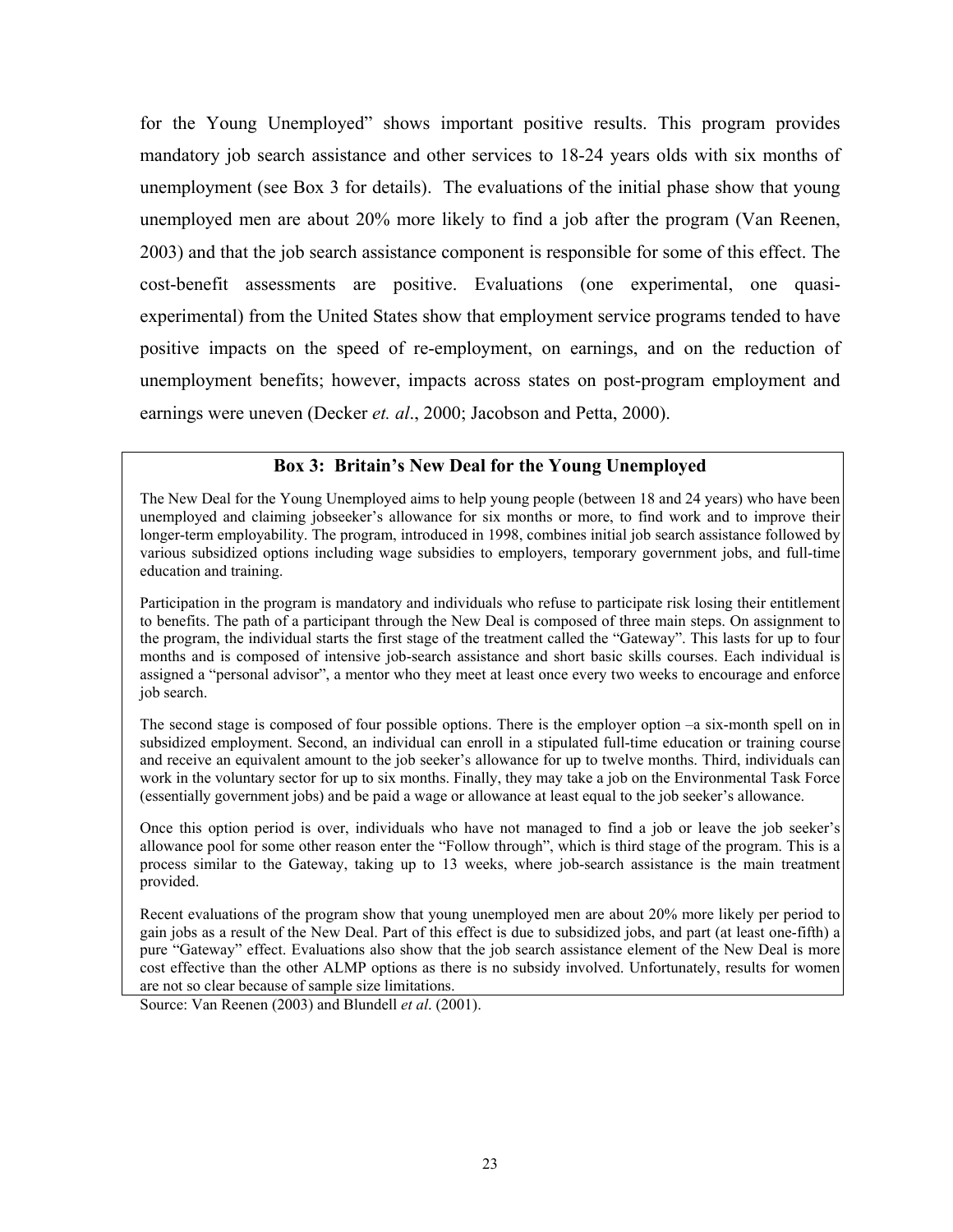The new transition-country evaluations come from the Czech Republic, Macedonia, and Romania. In both the Czech Republic and Romania, employment services had positive impacts on reducing unemployment duration, including for groups that tend to have longer unemployment spells (Terrell and Storm, 1999; Benus and Rodriguez-Planas, 2002). However, new evaluations from two Latin American countries raise some questions about the impact of job search assistance in developing countries. A study from Brazil shows that the use of the public employment service does not increase the probability of finding formal work (although it does have a weak positive impact on moving into informal jobs). It highlights the fact that, where there are large informal sectors, workers often prefer other channels of job search. This evaluation illustrates the limited reach that public employment services may have in many developing countries (Woltermann, 2002). Other studies based on Uruguay's experience show that the impact of labor market information services on youth employment prospects is linked to their education, with better educated young workers showing the greatest gains from these programs (Fawcett, 2001).

#### *4.1.3 Summary*

Recent evaluations confirm the previous fairly positive results, especially in developed and transition countries. Employment services costs are relatively low and program results are often positive. The recent evaluations confirm that these programs have more positive impacts under favorable economic conditions. Again, it should be understood that job search assistance and related employment services are unlikely to have much effect where labor demand is weak unless they are combined with other types of interventions. Earlier evaluations indicated that some types of workers benefited more than others. The more recent studies offer no new evidence that employment services favor women more than men. On the other hand, the evaluations in Uruguay suggest that these services tend to be more effective for the most educated workers. A major question in the area concerns the relative effectiveness of public vs. private delivery of employment services.

Finally, more research is needed to assess the success of job search assistance in developing countries where informal sectors are large and hiring typically takes place through informal channels. This informality, plus the relative weakness of public institutions, may affect the performance of job search assistance programs in these countries.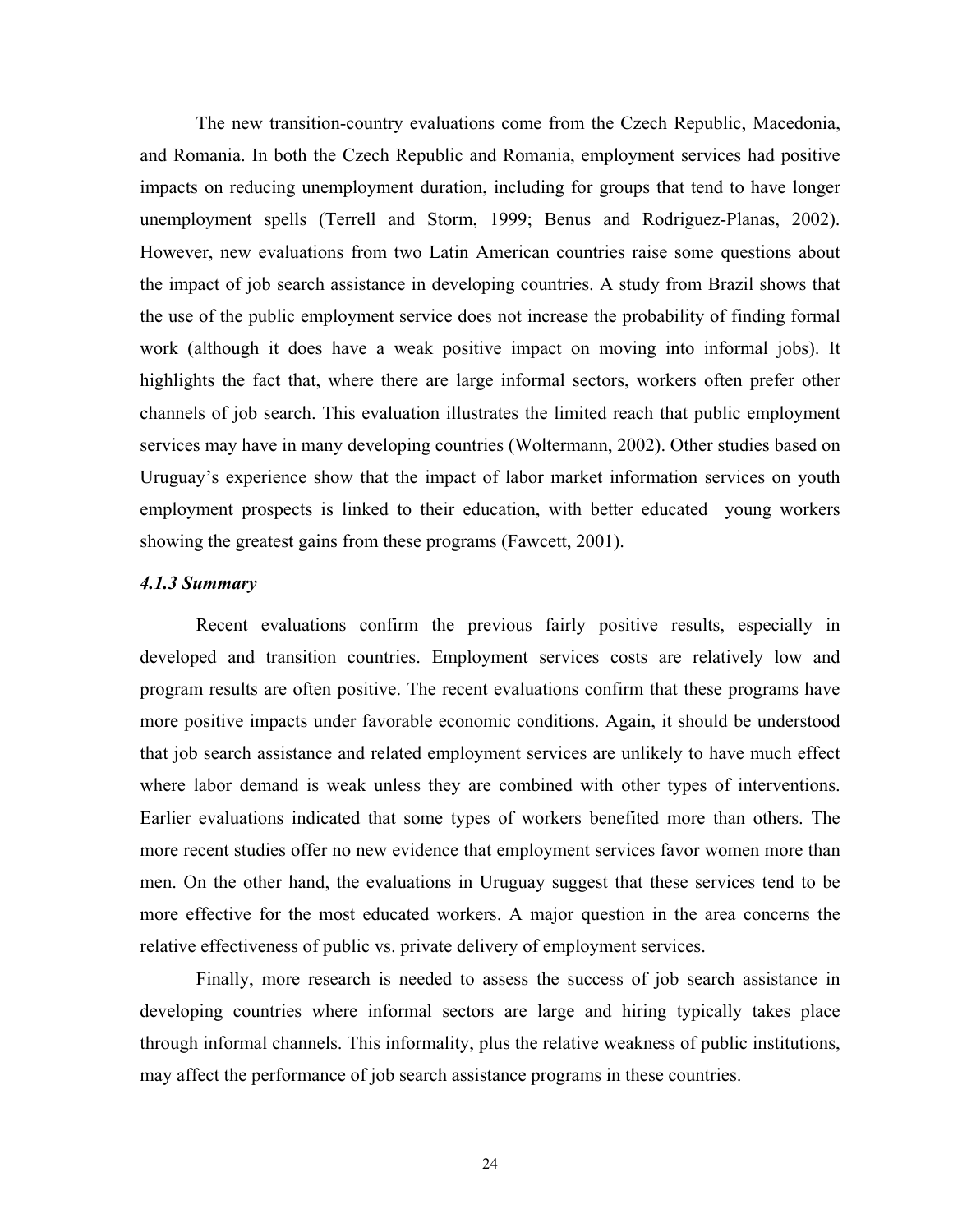#### **4.2 Labor Market Training for the Unemployed**

We examined 49 evaluations of training programs primarily aimed at the unemployed, and often specifically targeted at the long-term unemployed.<sup>12</sup> These programs are quite diverse but most have the objective of skills development through classroom and/or on-the-job training, which can include gaining work experience. Some courses are not vocational in nature but are aimed at building self-confidence, basic job readiness, and enhancing knowledge of the job market. The length of training courses for the unemployed included in our review varies considerably, from 6 weeks to 24 months. Of the 49 evaluations (19 from the 1999 study plus 30 new ones), 35 are from industrialized countries with 10 from transition countries and four from developing countries. Eleven of the 14 evaluations from developing/transition countries are new. The dominant methodological design for the training evaluations is quasi-experimental, with most applying matching techniques to analyze employment-related outcomes.

#### *4.2.1 Assessment of Results*

 $\overline{a}$ 

The 1999 review concluded that training programs, especially for the long-term unemployed, often did not have positive impacts and, in most cases the costs were found to be high compared to the benefits of the program. Results seemed to be dependent on the business cycle, with programs performing better when they were instituted during periods of economic expansion. The evaluations reviewed at that time also showed that the interventions with the most positive returns were smaller-scale, on-the-job-training programs that directly met labor market needs and were well targeted, especially for women and other disadvantaged groups among the long-term unemployed. These conclusions were heavily based on industrialized-country experience and were very similar to those drawn by the OECD (Martin and Grubb, 2001). The OECD study noted that most programs that demonstrated gains for participants did so through improved employment opportunities rather than through higher hourly wages.

Table 6 summarizes our latest findings on training for the unemployed, based on 19 studies drawn from the 1999 study and 30 new ones. On an aggregate basis, the table

 $12$  The definition of long-term unemployed differs by country. However, most use either a six- or twelve-month threshold.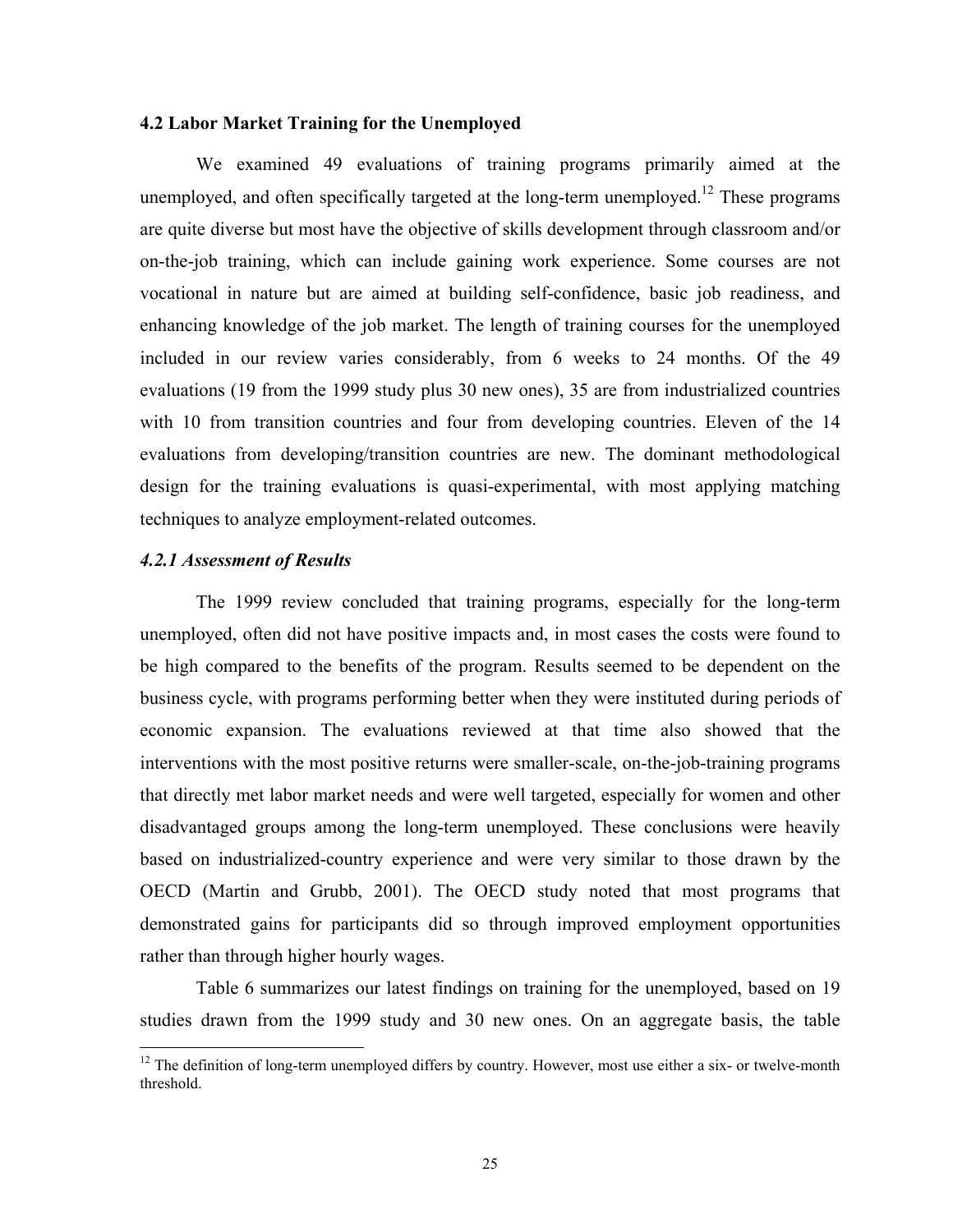suggests that these programs often do have a positive impact on the future employment of participants – this was the case in 28 of the 39 studies where an effect could be determined. The impact on future earnings was much less favorable with only 15 of 29 studies where a clear effect could be determined showing a positive result. As we note below, few studies included cost-benefit analyses.

As Table 6 shows, the effects of training programs for the unemployed seem to be most positive for developed and transition countries. In the case of transition countries, all programs had positive employment impacts although in three of the five programs where earnings effects could be determined, they were neutral or negative. Of the four developing country evaluations, only one showed any gains in terms of employment or earnings.

**Table 6: Summary of Evaluation Results for Training Programs for the Unemployed** 

|                             | No. of evaluations |            |       |          | Impact on employment (*)<br>(Number -- all studies) |           | <b>Impact on earnings</b><br>(Number -- all studies) |                                 |           |
|-----------------------------|--------------------|------------|-------|----------|-----------------------------------------------------|-----------|------------------------------------------------------|---------------------------------|-----------|
|                             | 1999<br>study      | <b>New</b> | Total | Positive | Non-positive<br>(**)                                | Not clear |                                                      | Positive   Non-positive<br>(**) | Not clear |
| Developed countries         | 16.                | 19         | 35    |          |                                                     |           | 12                                                   |                                 |           |
| <b>Transition countries</b> |                    |            | 10    | 10       |                                                     |           |                                                      |                                 |           |
| Developing countries        |                    |            |       |          |                                                     |           |                                                      |                                 |           |
| All studies                 | 9                  | 30         | 49    | 28       |                                                     |           | 15                                                   | 14                              |           |

(\*) Predominant effect either in the short or long term, depending on the study methodology. Totals on employment and earnings impact do not add up to sample total because some studies did not consider both types of impact.

(\*\*) Not statistically significant, no effect, or negative results.

#### *4.2.2 New Evaluations*

According to the new evaluation studies, labor market outcomes are significantly affected by the type of training. On-the-job training programs show favorable effects for many industrialized countries (Australia, Belgium, Great Britain, and Sweden), while programs only with classroom training tended not to have positive effects on employment and earnings in many cases (Australia, Belgium, Germany, and Switzerland).

The effects on employment probabilities also differ in terms of the training content. For instance, in European countries, training programs directed to foreign workers to learn the native language show large and significant positive effects. In Switzerland, while the general training and computer courses actually had a significant negative effect, German language courses had a very large significantly positive impact (Prey, 2001). Further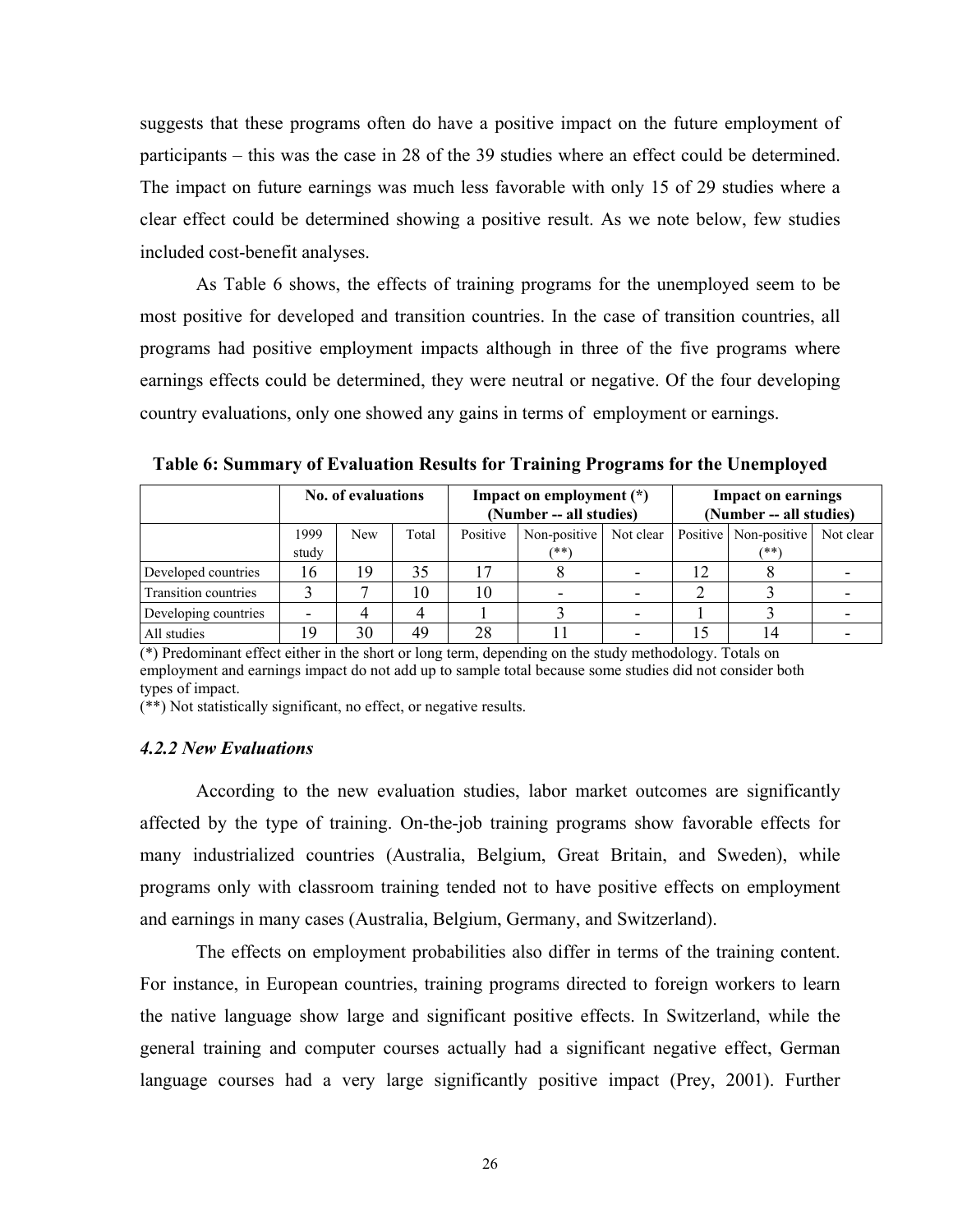evaluation evidence shows that specialized training courses and training structured to lead to formal qualifications have can have large positive impacts. A good example of this is the National Plan of Training and Reemployment in Spain that provides specific skills training in agriculture, industry, management, etc. This program has shown positive effects, reducing the probability of remaining unemployed (Arellano, 2002). Another point emerging from the recent evaluations is the significantly better performance of training programs with employer sponsorship and taking place in enterprises (Hui and Smith, 2002). Unfortunately, most studies do not include information about the costs of training programs or any cost-benefit analysis. When costs are known, they seem to be higher than the benefits or higher than other alternative ALMPs.

The effects of training programs on employment for transition economies are always positive. This is consistent with earlier evaluations in transition countries that showed moderate but positive impacts (Fretwell *et al*., 1999). Evaluations in Bulgaria, Poland, and Slovakia all conclude that there is a significantly positive short-run effect from training on the probability of leaving unemployment for both men and women; however, when mediumand long-term effects are analyzed, only women shows positive effects (Poland and Slovakia). In Romania and Macedonia, evaluations concluded that impacts on both employment and earnings were positive. Training programs in transition countries also seem to be more cost-effective. Further research is needed to confirm this apparent success in transition economies and to understand possible explanations.

As noted above, the results from the few evaluations conducted in developing countries are less promising. Although the characteristics of training programs differ widely, evaluations from Argentina and Colombia have similar findings -- statistically insignificant (neutral) results on employment probabilities and earnings. In Mexico, however, there are mixed results for the Job Training Program for Unemployed Workers (PROBECAT).<sup>13</sup>. Wodon and Minowa (1999) found that the program did not have large positive effects on

1

<sup>&</sup>lt;sup>13</sup> PROBECAT is a short-term training program targeted at increasing earnings and employment for unemployed and displaced workers. Trainees receive minimum wage during the training period (6 months) and the local employment office provides placement services.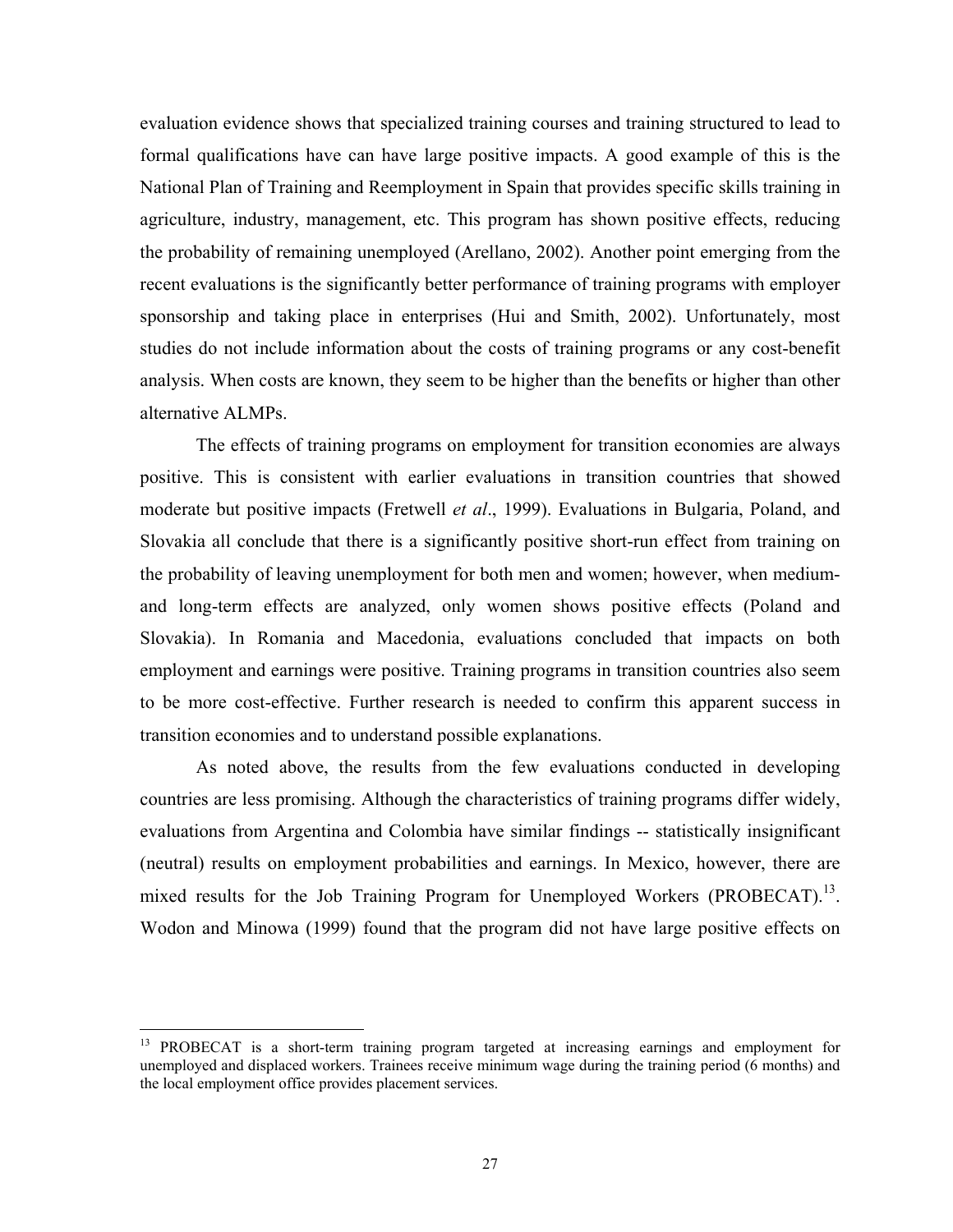employment probabilities and that it was not favorable from a cost-benefit perspective.<sup>14</sup> A more recent evaluation finds more positive overall employment impact although this varies across personal characteristics, regions, and institutions (Calderon-Madrid and Trejo, 2001). According to these results, on-the-job training is more effective than classroom training, and, training centers run by the private sector outperform government-run ones. Evidence from these Latin American studies shows that positive impacts on employment and earnings of training programs are largely confined to women (Argentina, Colombia, Mexico).

#### *4.2.3 Summary*

 $\overline{a}$ 

The new wave of evaluations reinforces the view that the record for training unemployed workers is mixed. There are many programs with positive results, especially in terms of increasing employment probabilities (as opposed to wage rates), but others appear to offer little benefit to participants. The evidence suggests that the design of the program is critical for ensuring favorable outcomes. A number of studies observe that on-the-job training and employer involvement and sponsorship are associated with more positive outcomes than classroom training and programs that do not have connections to the private sector. Studies also highlight the value of linking training with formal qualifications. Some earlier evaluations had found that unemployed women often received more benefit from training programs than men. The evidence from the recent evaluations on this point generally supports this but there are exceptions. Studies in developing and transition countries find that most of the positive impact is confined to women; on the other hand, the evaluation of the Spanish training program concluded that women, along with older workers and disabled workers, benefited the least. Finally, the recent evaluations we have studied confirm that programs aimed at the unemployed are more effective, at least in the short run, when the economy is performing well.

The new evaluations have provided some insights into how well training programs can assist unemployed workers in transition and developing countries. However, they raise important questions as well. Why are the evaluations so consistently positive in transition

<sup>&</sup>lt;sup>14</sup> This evaluation was a reevaluation of two previous studies in 1992 and 1994. The results of this third evaluation led to different findings and policy conclusions.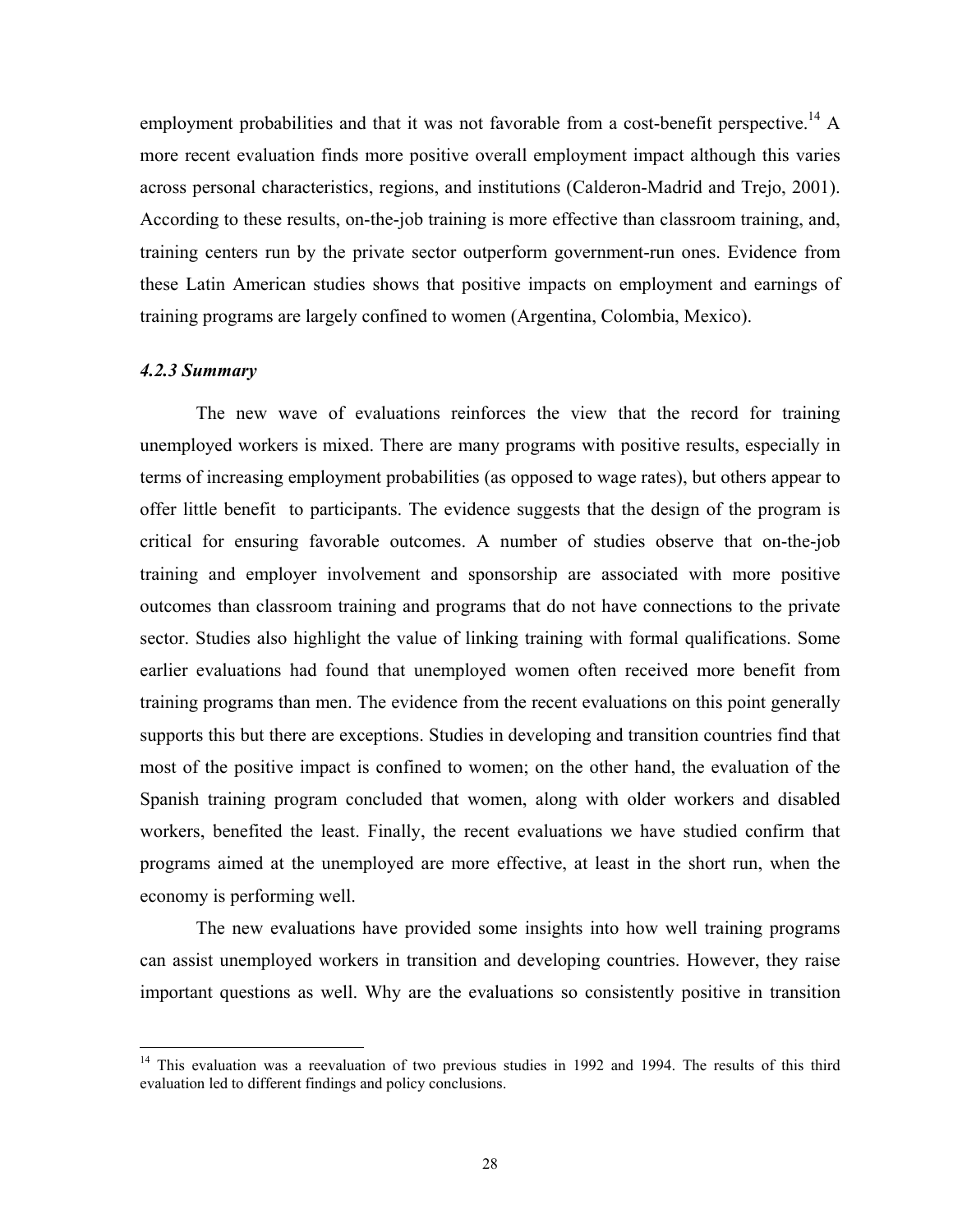countries in terms of improving the employability of participants? On the other hand, it seems that the few programs in developing countries that have been evaluated have less impact than in either developed or transition countries. If this is indeed the case, do these programs need to be adjusted to reflect the large informal sectors and low administrative capacity in many of these countries? Many more careful evaluations will be needed to address these questions. Finally, more information about cost-effectiveness is needed in all countries. Unfortunately, most recent evaluations have had less emphasis on costs, compared to impacts.

#### **4.3 Retraining Programs for Workers in Mass Layoffs**

Retraining programs specifically for workers involved in mass layoffs face special challenges. First, workers who lose their jobs in large-scale layoffs – from enterprise or industrial restructuring, privatization, etc. -- tend to be concentrated geographically, often in areas where local economies are in decline. They generally have a stronger history of employment than a typical pool of unemployed workers, but often their skills and experience are specific to a particular industry or occupation where labor demand is declining. So, in principle, retraining should be a promising option.

Unfortunately, the body of evaluation evidence on retraining programs specifically for workers in mass layoffs is small. This is despite the fact that many countries, including most transition economies and a number of developing countries, have invested in retraining to support the structural reforms launched during the last decade. One reason for this small sample is that much of the training, especially in transition countries, to address large-scale restructuring has been carried out under general programs. Where there are evaluations, then, we have included them in the preceding sub-section. In terms of specific programs for retraining for workers in mass layoffs, we examine nine studies, including six from the 1999 report and only three new ones. Seven are from developed countries, with one each from a developing country and a transition country (both new).

#### *4.3.1 Assessment of Results*

The 1999 review drew relatively unfavorable conclusions about the impact and costeffectiveness of retraining programs specifically for workers in mass layoffs. Control-group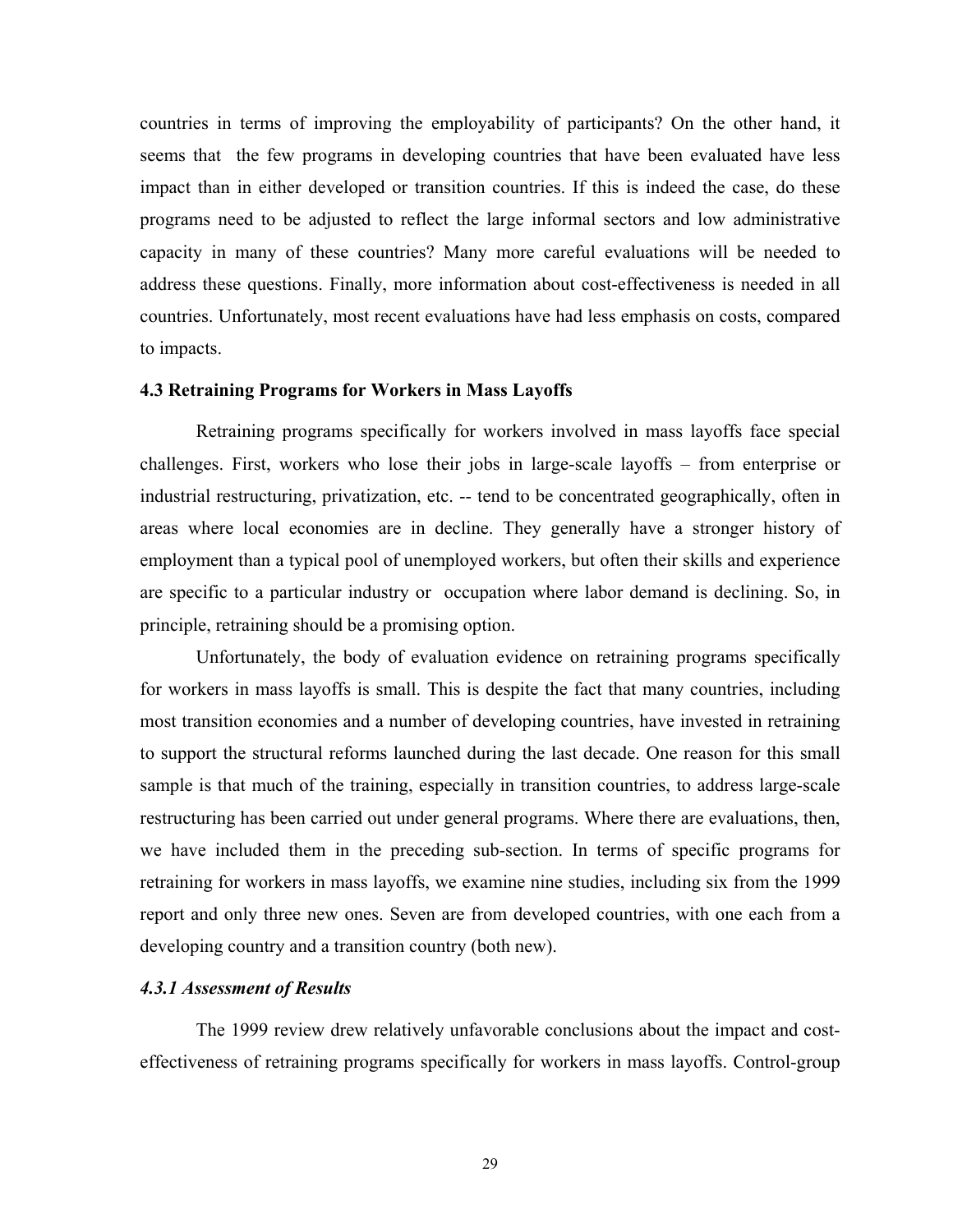evaluations showed that some programs might result in modest increases in reemployment probabilities for participants, but this result was often statistically insignificant. There were very few examples of earnings gains and, often, evidence of losses from participating. Overall, Dar and Tzannatos (1999) concluded that these programs compared unfavorably in terms of impacts to training programs for the unemployed. According to their results, if retraining programs are to be used, they should be small- scale and targeted towards those subgroups who can benefit the most from them.

Table 7 summarizes our updated results on retraining for workers in mass layoffs. It is based on the six studies from the 1999 review plus three new ones. Some programs do appear to have a positive employment impact but almost as many either have no significant effect or even a negative one. It should be noted that the small number of evaluations does limit the definitiveness of any conclusions that can be drawn. This also precludes any possibility of comparing results by development category.

**Table 7: Summary of Evaluation Results for Retraining Programs for Workers in Mass Layoffs** 

|                             | <b>No. of Evaluations</b> |            |       | <b>Impact on Employment</b> (*)<br>(Number -- all studies) |           |  | <b>Impact on Earnings</b><br>(Number -- all studies) |           |  |
|-----------------------------|---------------------------|------------|-------|------------------------------------------------------------|-----------|--|------------------------------------------------------|-----------|--|
|                             | 1999 study                | <b>New</b> | Total | Positive   Non-positive  <br>$(**)$                        | Not clear |  | Positive Non-positive<br>(**)                        | Not clear |  |
| Developed countries         |                           |            |       |                                                            |           |  |                                                      |           |  |
| <b>Transition countries</b> |                           |            |       |                                                            |           |  |                                                      |           |  |
| Developing countries        |                           |            |       |                                                            |           |  |                                                      |           |  |
| All studies                 |                           |            |       |                                                            |           |  |                                                      |           |  |

(\*) Predominant effect either in the short or long term, depending on the study methodology. Totals on employment and earnings impact do not add up to sample total because some studies did not consider both types of impact.

(\*\*) Not statistically significant, no effect, or negative results.

#### *4.3.2 New Evaluations*

The three new evaluations come from Australia, China, and Bosnia and Herzegovina. They provide a mixed picture with a very positive evaluation in Bosnia and Herzegovina, a negative one in Australia, and mixed results in China.

The Australian study evaluates the impact of retraining workers laid off from the textile, clothing and footwear sectors. These layoffs resulted from displacements due to trade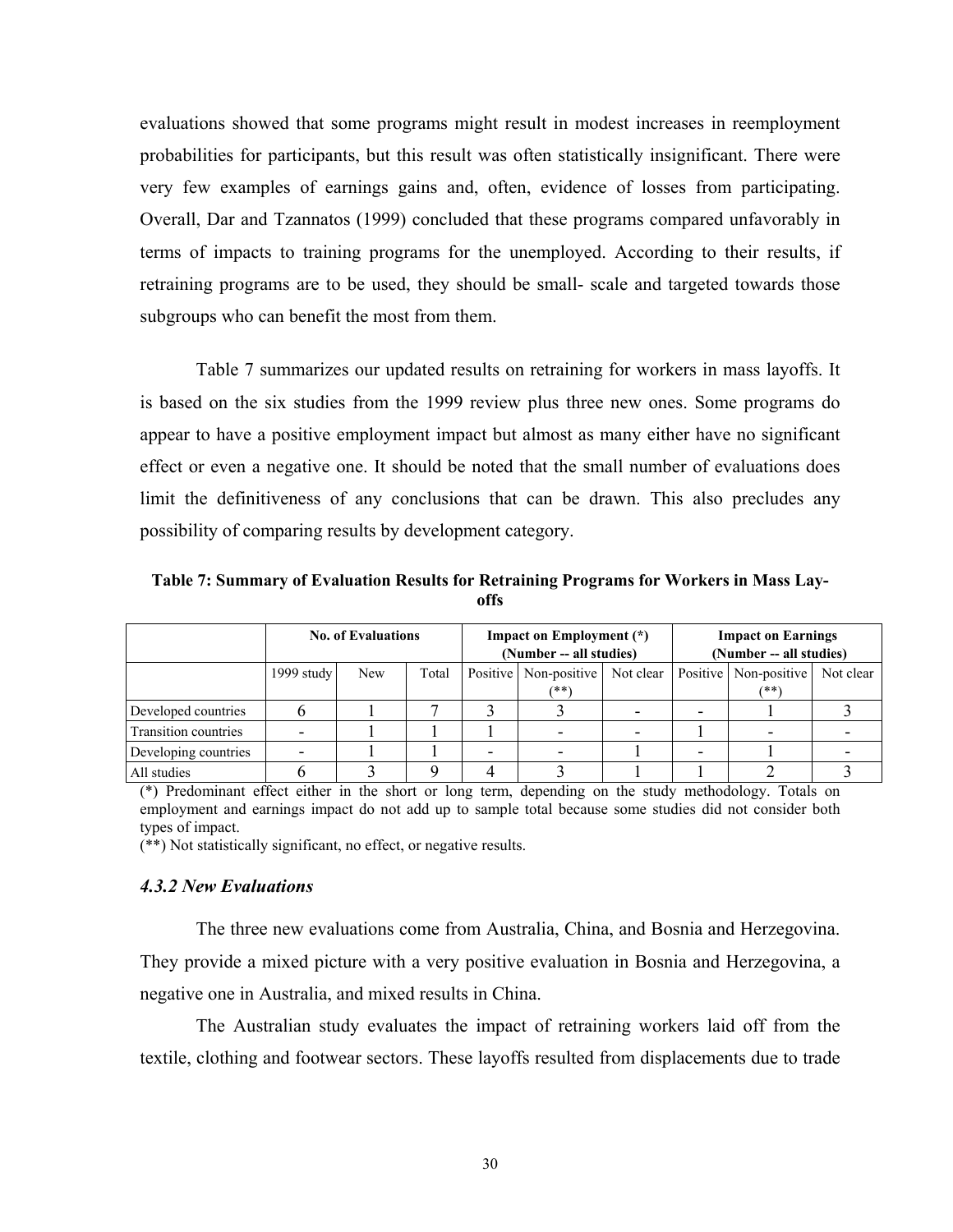liberalization. Training, and specifically the length of the program, had significant negative effects on the likelihood of finding a job for both men and women (Weller, 1999). It should be noted that many of those laid-off had no formal qualifications and were not literate in English. While the evaluation did not formally address selectivity issues, the authors conjecture from their analysis that retrenched workers who gained the most from retraining were those with higher skill levels at retrenchment and who could build their skill repertoire to adapt to new contexts.

The Chinese evaluation is very important, given the context in that country of largescale displacement due to the massive restructuring of the state sector and other structural changes taking place. The study assesses the impact in two large cities of retraining programs for workers laid off from state-owned enterprises. In one of the cities, participation in retraining led to increases in employment while, in the other city, the employment effect was insignificant. In neither case was there a significant effect on earnings. The analysis did highlight three program design features that were associated with higher employment rates for the laid-off workers: longer-duration programs, some worker contribution to training costs, and programs offered outside the official Labor Bureaus.

Bosnia and Herzegovina appears to have had a successful reemployment experience with the Emergency Demobilization and Reintegration Project (see Box 4). It should be noted that this project was carried out in a severe post-conflict context and caution should be taken in terms of its applicability to more normal situations. This project provided a range of instruments, including education and retraining as well as employment services, to assist in the reintegration of demobilized soldiers and displaced workers into the civilian workforce and to increase economic productivity.<sup>15</sup> The results of the quasi-experimental evaluation show that the program increased the likelihood of employment by 43% and had a major impact on wages as well (Benus *et al.*, 2001).<sup>16</sup> Although the evaluation did not separate out the effects of specific instruments, retraining was the major intervention and presumably

 $\overline{a}$ 

<sup>&</sup>lt;sup>15</sup> Requirements of the Dayton Peace Accords called for a balanced reduction of 425,000 men and women. Around 1,250,000 refugees were returning to the country, adding to the 900,000 people who were unemployed due to war damage to their place of employment.

 $16$  In a multivariate regression, monthly earnings were 98 DM higher for participants than the control group. The mean earnings for participants was 178 DM, so this program effect accounted for 55% of their observed earnings.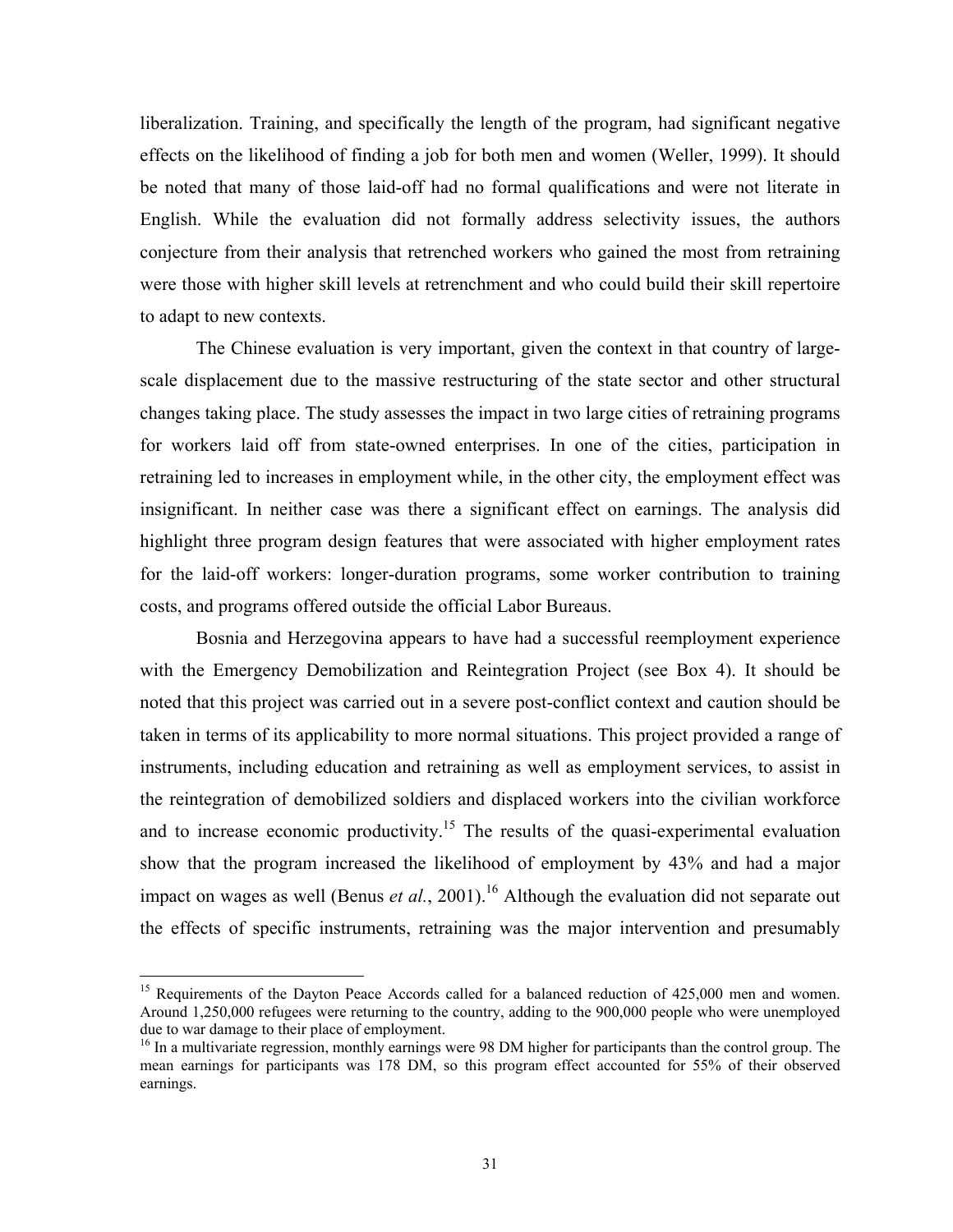accounted for much of the impact. The program had a positive statistically significant impact on employment and earnings for all subgroups by gender, age, and the level of education. Unfortunately, the evaluation methodology does not include estimates of deadweight or substitution effects which may be significant given the design of the program.

### **4.3.3 Summary**

The small number of evaluations precludes any definitive assessment of this important type of intervention. Certainly, the addition of just three new evaluations cannot provide the basis for an informed reconsideration of the earlier, and largely unfavorable, evidence. The variation in the results of the new evaluations does underline that the extent to which retraining programs can assist in the reemployment of displaced workers is not predetermined. Design seems to matter. The Bosnia and Herzegovina case, which has yielded the most favorable results, included integrated employment and training services, and strong sponsorship and commitments by employers. But the post-conflict context does raise questions about exactly how generalizable the results are to the more standard case of industrial displacement. A larger body of evaluations will be needed to more precisely identify the key factors for getting positive outcomes in these retraining programs. More information about costs would help to further assess the viability of these programs. Finally, we reiterate that a lot of training for workers involved in mass layoffs actually takes place under general retraining programs. In the case of transition countries, where the evaluation evidence for general programs has been relatively positive (see previous sub-section), retraining in response to large-scale restructuring may have been more successful than the limited evidence in this sub-section suggests.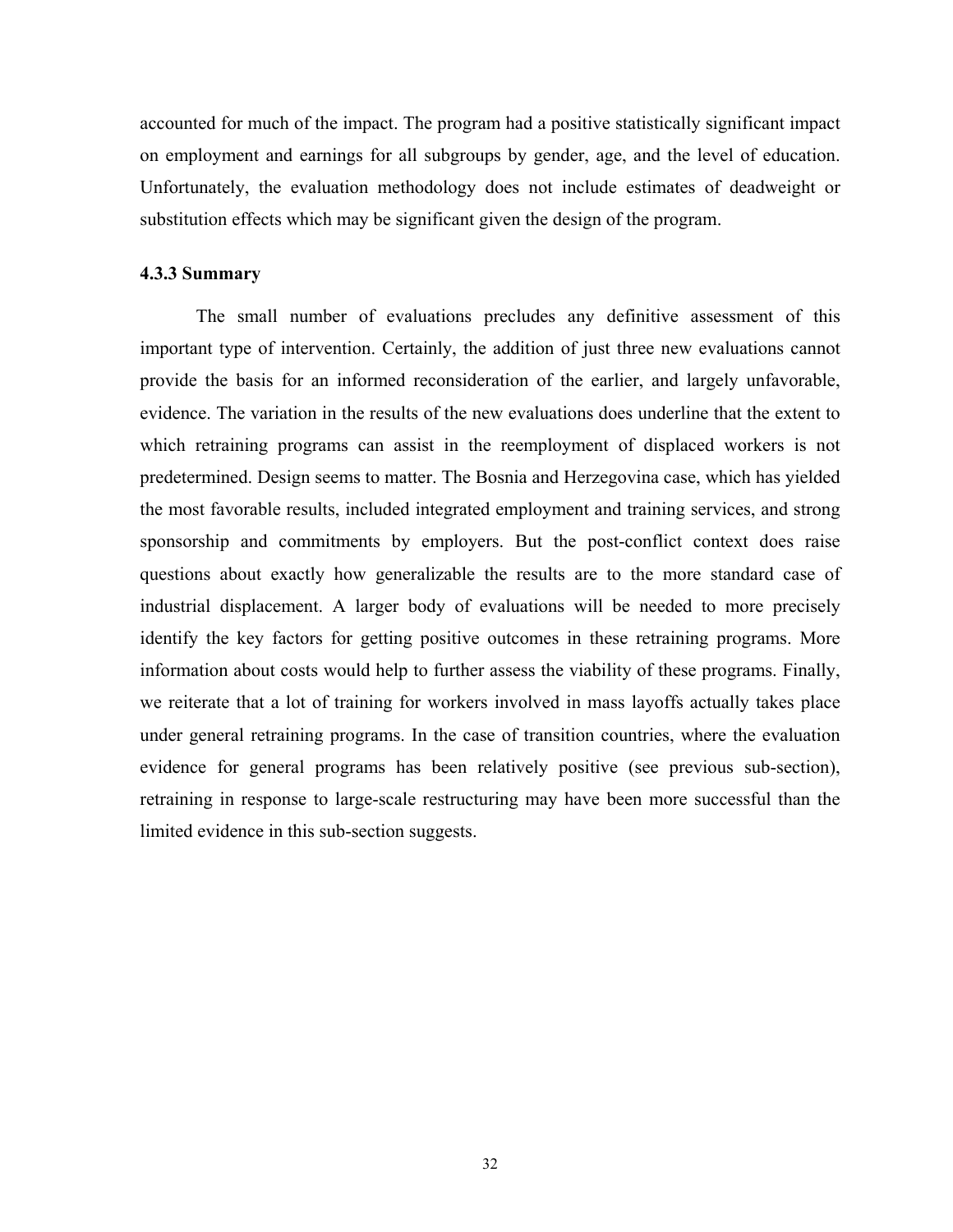### **Box 4: Bosnia & Herzegovina Emergency Demobilization and Reintegration Project (EDRP)**

The EDRP began in 1996 and completed program operations in 1999. The goal of the project was to assist in the reintegration of demobilized soldiers and displaced workers into de civilian workforce and to increase economic productivity by financing the implementation of active labor market programs. The project design incorporated four components:

- *Labor Market Information Data Base:* Reestablishment, upgrading, and broadening of municipal-level labor market information data base.
- *Education and Retraining Services:* Financing sub-project contracts for demand-driven education and retraining services. Contracts were granted to enterprises that agreed to provide on-the-job-training and to hire 80% of the training participants.
- *Counseling and Job-Finding Services*: Providing technical assistance to develop counseling and job-finding services as well as sub-project contracts for the delivery of these services.
- *Management Assistance*: Providing technical assistance and goods to develop and maintain two small management units.

The total funding of the project was \$7.75 million. Throughout the three-year implementation period, project funds were allocated between the two political entities: the Federation of Bosnia and Herzegovina, with Muslim and Croat ethnic majorities, and the Republika Srpska), with a Serbian ethnic majority. Each of these political entities managed and implemented its own project resources independently. For example, each entity maintained its own small Project Implementation Unit (PIU) as well as its own extension agents who promoted and monitored the counseling and training contracts. Shortly after the two PIUs were established, public solicitations were published in local newspapers to identify local enterprises and educational institutions with the capacity and willingness to train and find jobs for program participants. A total of 538 contracts were signed, the majority (86.6%) with enterprises that agreed to provide on-the-job training. The remaining contracts were split approximately equally between training institutions (6.9%) and counseling service providers (6.5%). There were a total of 22,989 participants, similarly distributed with 80.3% on-the job-training, 5.2% in institutional training, and 14.5% in counseling.

The evaluation of the program showed very large and statistically significant impact on the likelihood of wage and salary employment and on earnings. The services provided by the project were effective in reintegrating demobilized soldiers into the economy.

Source: Impaq International (2001)

1

### **4.4 Training Programs for Youth**

Our review includes 19 evaluations of training programs for youth.<sup>17</sup> This includes seven evaluations from the 1999 study and 12 new ones. Of these, 14 are from developed countries and five are from developing countries. All of the developing country evaluations are new. Studies on these programs are relatively evenly split between experimental and quasi-experimental design.

These types of programs – and their evaluations -- receive a great deal of attention given the prominence of unemployment among young people, especially disadvantaged

<sup>&</sup>lt;sup>17</sup> The standard definition of "youth" is 15-24 year-olds. However, many of the programs evaluated are targeted at young people under 20 years old.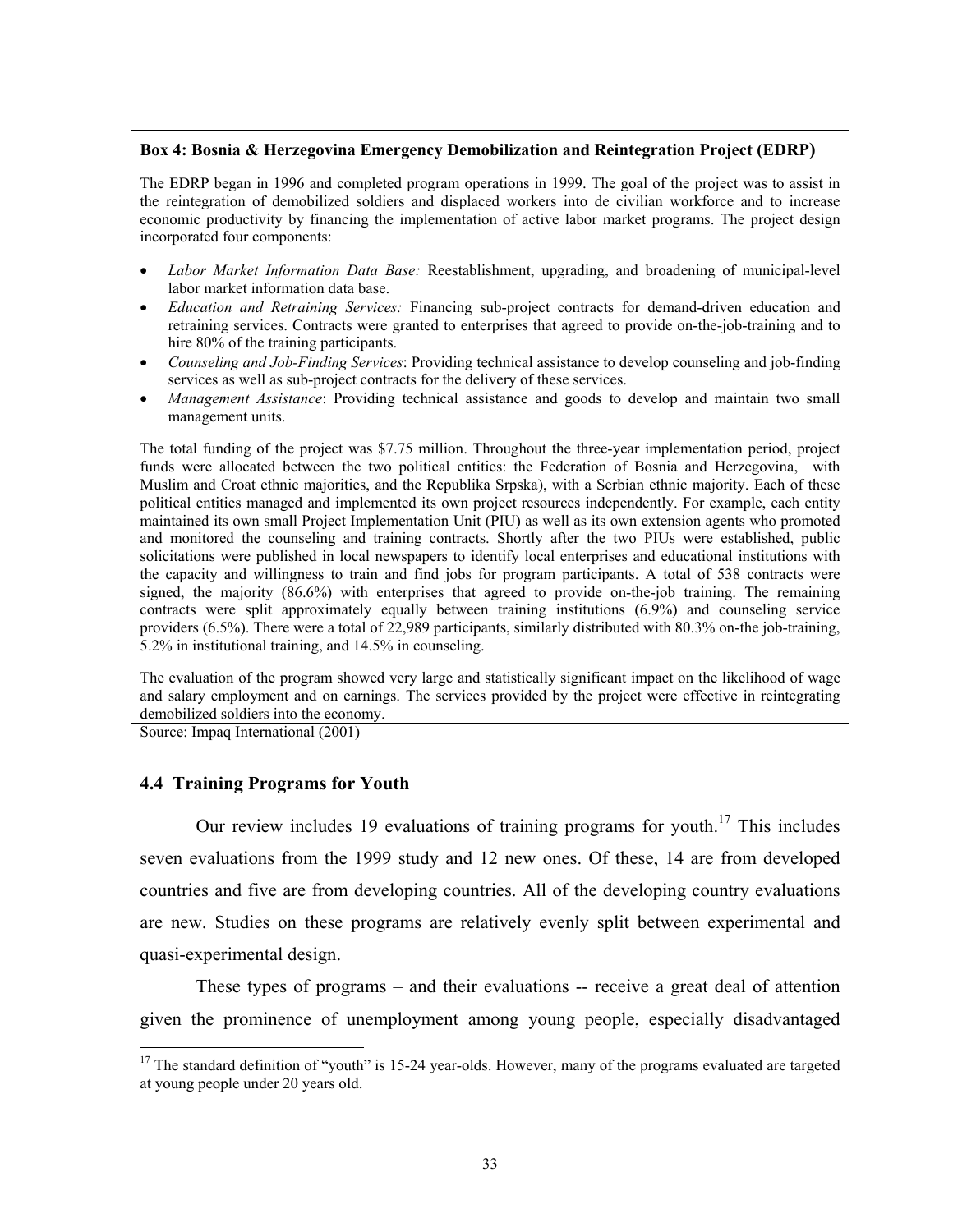youth, in many countries.<sup>18</sup> In most countries, the youth unemployment rate is between two and four times the adult rate (and up to eight times in a few cases). In developing countries, this ratio tends to be higher than in industrialized ones (O'Higgins 2003). Many programs target less-educated young people, often school dropouts, and/or youth from disadvantaged families. The main objective is generally to improve the employability of participants, through increased skills for the labor market. Interventions typically include some combination of on-the-job training, vocational (classroom) training, job readiness training, and/or internships. In many -- especially industrialized -- countries, these programs are being delivered through public-private partnerships.

### *4.4.1 Assessment of Results*

 $\overline{a}$ 

Dar and Tzannatos (1999) concluded that youth training programs had the poorest track record, when compared with training programs for the long-term unemployed and those displaced through mass layoffs. OECD reviews have drawn a similar conclusion (Martin, 2000). In almost all cases included in the 1999 review, participants did no better than the control group, either in their post-training employment probability or their earnings. Moreover, the cost-benefit analysis of several of the youth training programs suggested that the social rates of return were typically negative, both in the short- and the long-run. The policy implication to be drawn from Dar and Tzannatos (1999) and Martin (2000) is that earlier interventions at the schooling stage are likely to be more effective than trying to remedy education failures through youth training. This is consistent with a recent review undertaken by Godfrey (2003) for the World Bank. This review concludes that youth employment policy should shift from "curative" to "preventative" interventions; i.e., shifting from dealing with the consequences to the causes.

Table 8 summarizes the findings of evaluations on youth training programs. It includes the seven studies included in the 1999 review, plus the 12 new ones. The negative track record reported by the earlier World Bank and OECD reviews remains relevant for

<sup>&</sup>lt;sup>18</sup> Unemployment, of course, is only one indicator of labor market outcomes. In developing and transition countries with large informal sectors and limited social safety nets, it is often not the best indicator. Employment in the informal sector or some measure of "underemployment" would be desirable but it is difficult to gather data on these measures. O'Higgins (2003) suggests that, if systematic data were available, it would reasonable to assume relatively high rates for youth.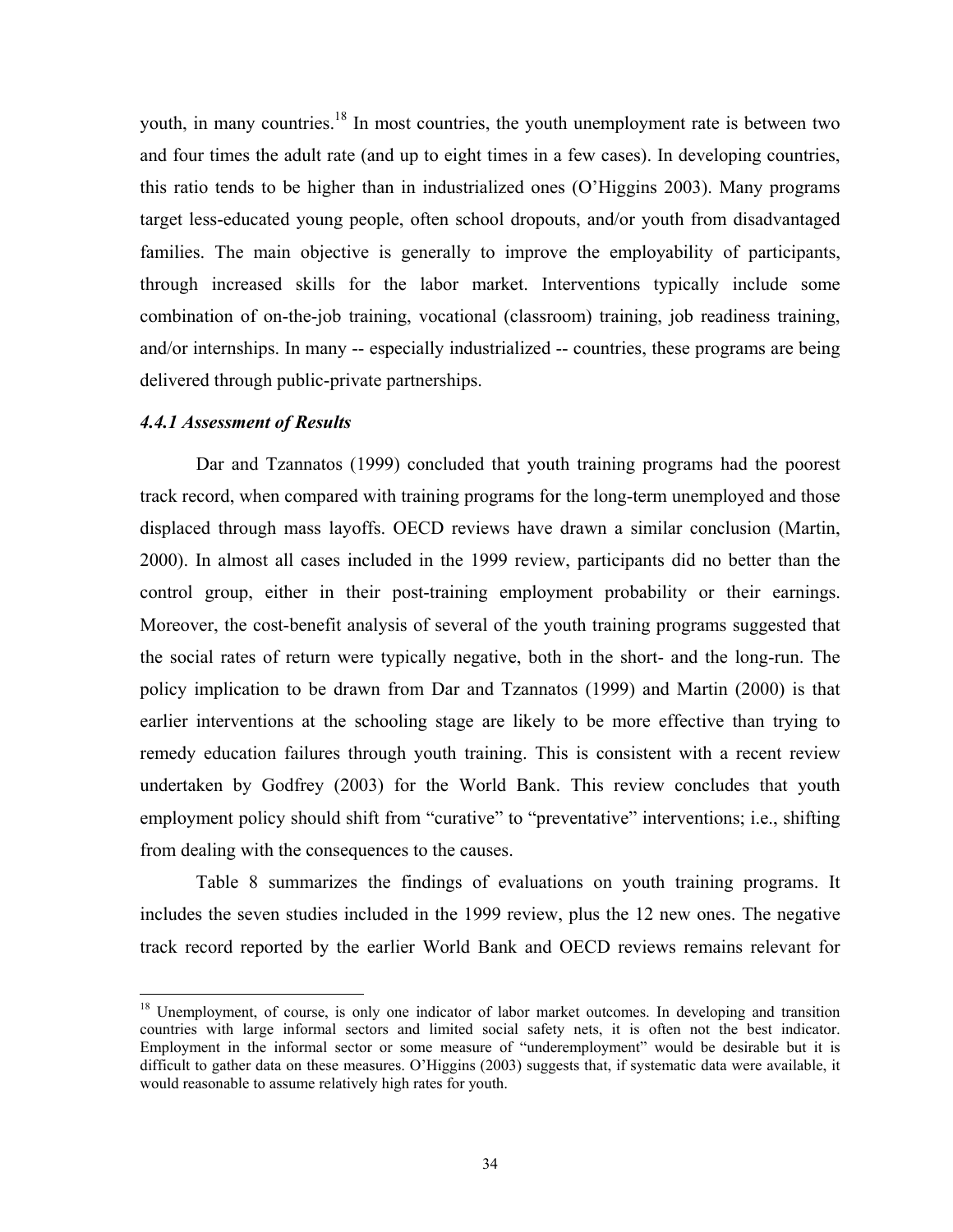developed countries. Only one program demonstrated a positive outcome for each of the employment and earnings indicators; all the rest had either neutral or negative impacts according to the evaluations. On the other hand, the picture seems quite different for youth programs in developing countries, at least in Latin America where the new evaluations come from; note that there were no evaluations from any developing countries available for the 1999 review. As the table indicates, all five studies of youth training programs in developing countries appear to have had positive employment impacts and two of the three computing earning effects demonstrated positive impacts on that indicator. We discuss these new developing-country evaluations, including qualifications on the results, below.

|                             | <b>No. of Evaluations</b> |     |       |                                   | <b>Impact on Employment</b> (*)<br>(Number -- all studies) |           | <b>Impact on Earnings</b><br>(Number -- all studies) |                      |           |
|-----------------------------|---------------------------|-----|-------|-----------------------------------|------------------------------------------------------------|-----------|------------------------------------------------------|----------------------|-----------|
|                             | 1999<br>study             | New | Total | Positive   Non-positive  <br>(**) |                                                            | Not clear | Positive                                             | Non-positive<br>(**) | Not clear |
| Developed countries         |                           |     | 4     |                                   | 10                                                         |           |                                                      |                      |           |
| <b>Transition countries</b> |                           |     |       | $\overline{\phantom{0}}$          | ۰                                                          |           |                                                      |                      |           |
| Developing countries        |                           |     |       |                                   |                                                            |           |                                                      |                      |           |
| All studies                 |                           | 2   | 9     |                                   |                                                            |           |                                                      |                      |           |

**Table 8: Summary of Evaluation Results for Training Programs for Youth** 

(\*) Predominant effect either in the short or long term, depending on the study methodology. Totals on employment and earnings impact do not add up to sample total because some studies did not consider both types of impact.

(\*\*) Not statistically significant, no effect, or negative results.

1

Note that we do not have evaluations of specific youth training programs in transition countries. However, there are pieces of research, summarized in Godfrey (2003), that provide some evidence on this issue. Evaluations of training programs by Fretwell *et al*. (1999) showed some positive impacts on youth for Hungary and Poland (on employment but not earnings), and the Czech Republic (earnings but not employment). However, Godfrey (2003) cites evidence that any positive employment impacts are likely outweighed by the costs of the programs.<sup>19</sup>

<sup>&</sup>lt;sup>19</sup> The increases in employment probabilities for youth were in the 6-10% range for Hungary and Poland (Fretwell *et al*., 1999).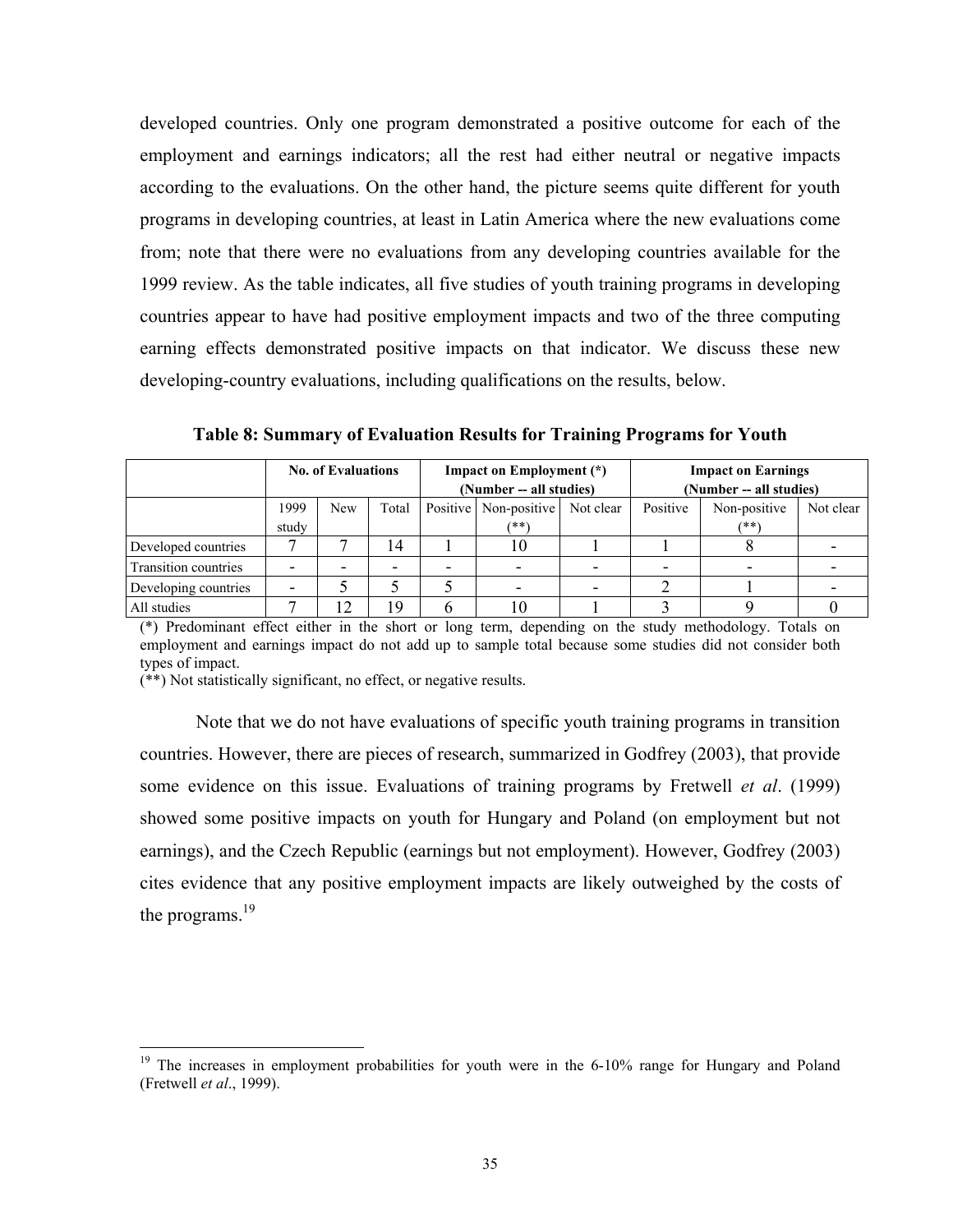### *4.4.2 New Evaluations*

 $\overline{a}$ 

Looking first at developed countries, evaluation results from Canada, France, and Sweden show disappointing results, similar to those reported in the earlier review. In these countries, youth training schemes appear to have had no effect on the likelihood of getting a stable job and did not increase employment duration if a job was found. The one positive evaluation from an industrialized country related to the Job Corps program in the United States. This program is targeted at 16-24 year-olds, many without high school completion. Average duration of participation is eight months and services include vocational training, academic instruction, and other social services. The evaluation study found that the program generated positive and statistically significant earnings impacts beginning in the third followup year, which persisted through the end of the four-year period after program participation. The average earnings gain from participation was estimated to be 12%. The program also showed positive results in terms of cost effectiveness (Gritz and Johnson, 2001).<sup>20</sup> While the evaluation results are favorable for Job Corps, in many ways it is a special, high-cost intervention that includes a range of services that are outside the normal umbrella of ALMPs.

As Table 8 indicates, the results for the new evaluations in developing countries (i.e., Latin America) are positive. This is particularly true for the "Jovenes" programs which have been evaluated in Argentina, Chile, Peru, and Uruguay. These programs, described in Box 5, share common features: they are targeted at disadvantaged youth, combining training and work experience with other services including psychological development, vocational assessment, etc. Implementation involves important roles for civil society and the private sector and flexible, competitive, and decentralized service delivery. Funding varies: for example, the Chilean program is financed by government while in Uruguay, it is funded from a tripartite levy-grant scheme (Godfrey 2003). In all four countries where evaluations exist, the program demonstrated positive and significant effects on employment and earnings. In some cases, these net gains are estimated to be substantial.

However, without dismissing the positive results, there are questions about the Jovenes programs. Some critiques emphasize that there are no incentives for funding

<sup>&</sup>lt;sup>20</sup> When savings from reduced criminal activity among the program participants was taken into account, the study estimated that society benefits by about \$17,000 for each participant. .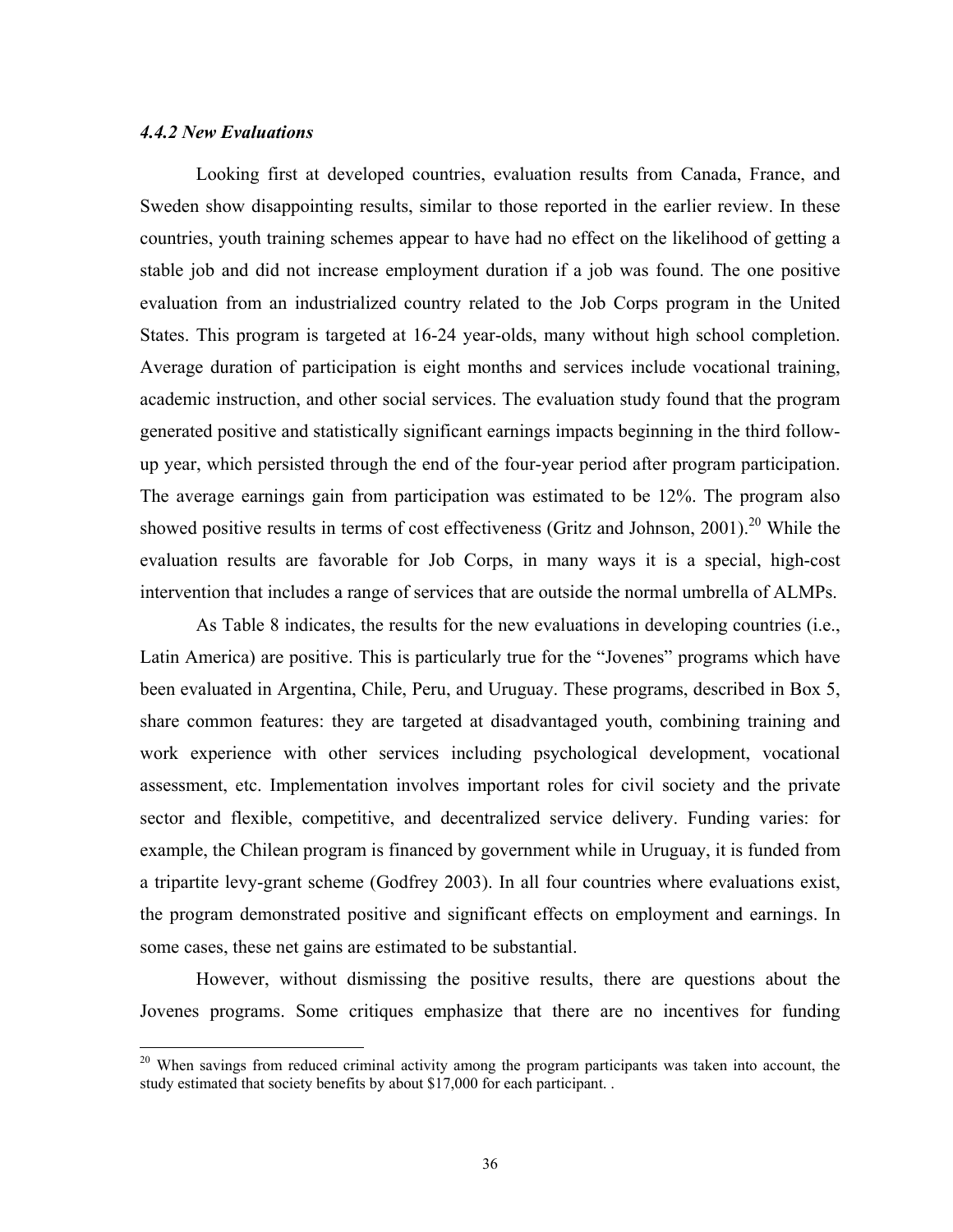agencies to focus on quality of training (Castro, 1999). Second, there is not much evidence relating to cost-benefit analysis of the programs. However, the costs of these programs can be high. The evaluation in Argentina estimated that at least nine years of higher earnings due to the program would be required to show a positive net present value for the groups with statistically significant results (Aedo and Nunez, 2001). Third, the evaluations measure the impact of the programs in the very short-run (six months to one year after receiving treatment); little or nothing is known about the impact over time. Finally, the overall coverage of these youth training programs – and thus their aggregate impact on the youth unemployment problem -- is limited by their design and relatively intense package of services. $21$ 

### *4.4.3 Summary*

 $\overline{a}$ 

The new evaluations reinforce earlier negative findings about the effectiveness of youth training programs, at least in industrialized countries. With the exception of the very unique U.S. Job Corps program, the evaluations in these countries indicate that youth training rarely improves the employment and earnings prospects for participants. The favorable assessments of the Jovenes programs in Latin America, however, raise the possibility that the disappointing track record of youth training in industrialized countries may not apply in developing countries. The uniformly positive estimates of program impacts on both employment and earnings in the four countries where evaluations were undertaken suggest that the Jovenes approach may be a promising one. As we have noted above, this conclusion should be tempered by questions about the longer-term impacts, the costs, and the potential coverage of these kinds of programs.

 $^{21}$  For instance, the Peruvian Projoven program has trained approximately 30,000 youths over five years -- a significant number but still a low one, considering the total number of unemployed youth.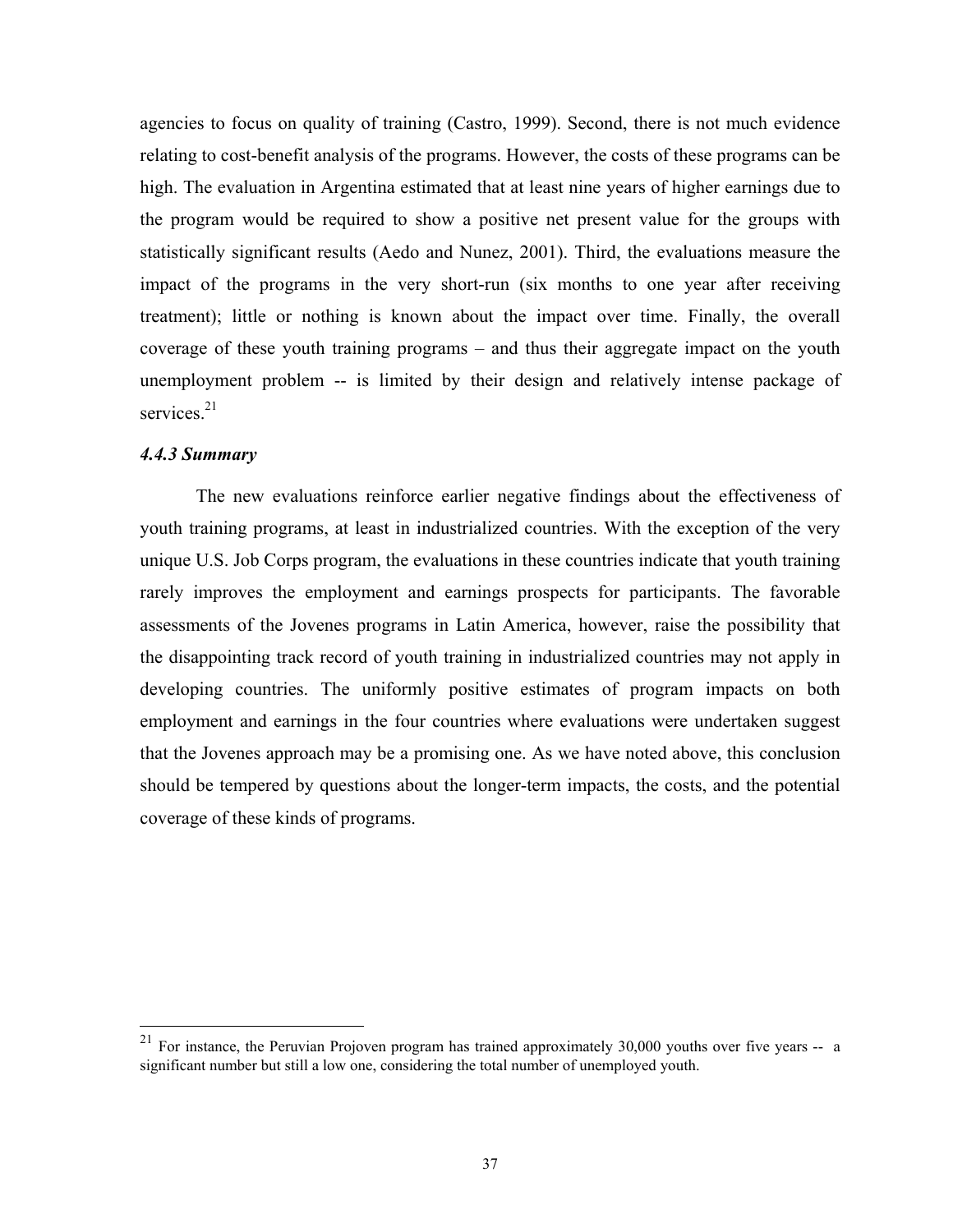# **Box 5: The "Jovenes" Programs for Youth Training in Latin America**

The "Joven" program was initiated in Chile in 1990, and with the positive results there, similar programs were implemented in Argentina, Colombia, Peru, and Uruguay. They are aimed at youth from low-income families, with low educational attainment, and little or no job experience. In some cases, preference is given to household heads with children. In general, the programs consist of training, work experience, and various services, including basic literacy and job search assistance. The training component is aimed at helping participants to attain a semi-skilled level in specific trades that are in demand in the labor market. The work experience component has to be carried out in a firm specially engaged for that purpose. The firm assumes a tutoring role under the supervision and responsibility of the executing unit, but is not obliged to remunerate trainees or to employ them after the program. There are variants oriented towards self-employment. The training and work experience normally lasts about six months -- 200 to 400 hours of training and two to three months of work experience. Participants get a maintenance and transportation subsidy.

Although the implementation of the programs varies slightly across countries, there are some key common characteristics:

- *Coordination by the state, civil society, and the private sector.* The State assumes responsibility for the design, supervision, technical control, and full or partial financing of programs. Implementation is by state agencies and civil society, which receives support services to develop their operational, technical, and administrative capacity. The private sector provides spaces for work experience and, in so doing, ensures that the training delivered meets real market needs.
- *Targeting*. The design of the program, including geographical location, duration of the training package, qualification level achieved, conditions for work experience, amount of subsidies, etc., is intended to ensure that it reaches the target population and not "borderline" social groups.
- *Decentralized implementation, regulated by market mechanisms*. Maximum flexibility and the decentralization of training services is achieved by using competitive bidding. In Chile, for example, the program involves about 1,000 training providers including private training centers and NGOs. Proposals are considered on both technical and financial criteria.
- *Integrated approach.* Training goes beyond specific occupational skills and incorporates curriculum to improve communications, personal relations, and self-esteem.

Evaluations of the "Jovenes" programs show that in all the countries, the program have been successful in terms of improving labor market outcomes for participants.

Sources: International Labour Organization (2003) and Godfrey (2003).

The received view that youth unemployment is most effectively and efficiently addressed through preventive policies (i.e., through improving education outcomes) rather than through training programs remains valid. However, the positive evaluations for the Jovenes and U.S. Job Corps programs do offer some lessons for what is required for successful youth interventions. These programs have in common an approach that involves a combination of services where training is provided in a comprehensive package that also includes basic education where needed, employment services, and relevant social services (including residential services in the case of Job Corps). Work or internship experiences also seem to be important. However, it is important to acknowledge that these comprehensive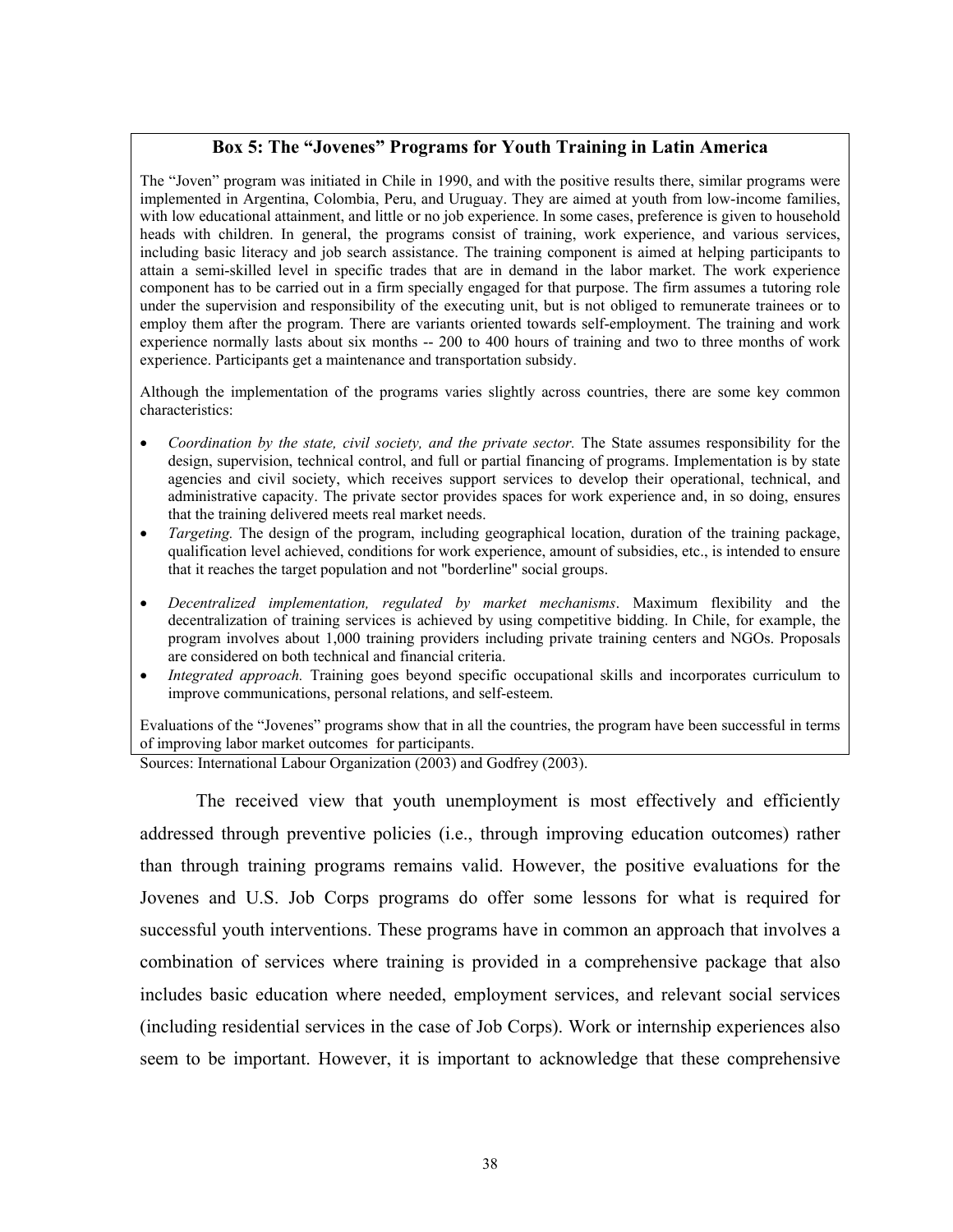service approaches involve tradeoffs: they are costly and cannot easily reach large numbers. Another successful design feature seems to be the use of private providers; all positive evaluations of youth training programs in developed and developing countries found that private trainers performed better than public institutions.

# **4.5 Wage/Employment Subsidies**

Wage and employment subsidies are designed to subsidize an employer's cost of hiring. These subsidies can take various forms including contributing part of the worker's salary or offsetting social security contributions for a specified amount of time. The level and duration of these subsidies can vary significantly. Subsidies are typically targeted at particular groups, such as the long-term unemployed, disabled workers, and young people. In a growing number of industrialized countries, subsidies are being offered directly to welfare recipients in order to encourage them to work. In addition to this labor supply effect, subsidy programs are seen as compensating employers for their screening, orientation, and initial training costs with the expectation that the employee's productivity will have increased enough by the time the subsidy period is over for the firm to continue the employment relationship. There also is a particularly strong social element to these programs even if there is no net employment gain (Martin 2000). Subsidies are a relatively straightforward way to get long-term unemployed or disadvantaged workers into the labor market, and governments sometimes use this instrument even if the job lasts only for a limited period of time (and perhaps at the expense of unsubsidized workers).

We consider 23 evaluations of wage and employment subsidy programs. These include 7 from the 1999 review and 16 new ones. Of these, 17 are from industrialized countries, five are from transition countries, and one comes from a developing country. Five of the six evaluations in developing and transition countries are new. Five of the evaluations are based on experiments while the rest use a quasi-experimental design.

#### *4.5.1 Assessment of Results*

The reviews by Dar and Tzannatos (1999) and Martin (2000) concluded that wage and employment subsidies are unlikely to be effective, with substantial deadweight and substitution risks. Most programs showed that participants were less likely to be employed and earned less than those in the control group after the subsidy ended. One exception was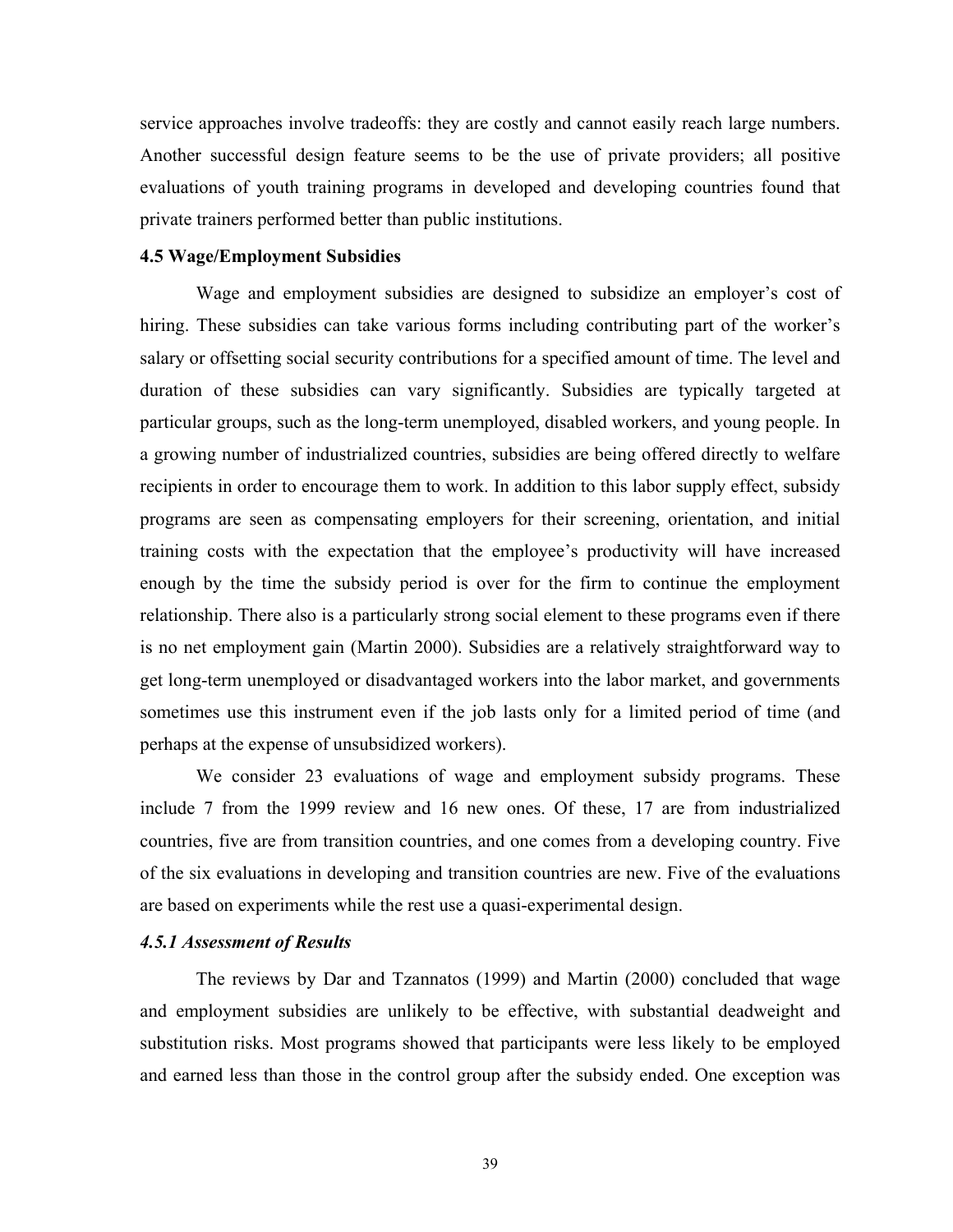the U.S. Job Training Partnership Act program where subsidies combined with on-the-job training offered significant benefits to single mothers and, to a lesser extent, males. These earlier reviews were based almost exclusively on evaluations in industrialized countries. A major risk of wage subsidies is that employers will use these programs even where hiring would have taken place anyway or to substitute subsidized workers for unsubsidized ones. If programs are to have real net positive impacts, it is important to target carefully and to monitor employers to reduce these substitution and deadweight effects. However, Martin (2000) points out that this involves a tradeoff in that intense monitoring and tight targeting conditions may make the program unattractive for employers and thus reduce the take-up rate.

Table 9 summarizes the evaluations for wage and employment subsidies, based on the 23 available studies. The overall picture remains unfavorable: 14 of the 21 evaluations with results on employment impacts conclude that the effect was either neutral or negative and only five of 11 evaluations find that the subsidies had a positive impact on earnings. The table indicates that the positive findings almost completely come from industrialized countries where some program evaluations do show net employment and/or earnings gain. In fact, the new wave of evaluations in industrialized countries is more positive than the evidence considered by Dar and Tzannatos  $(1999)$ <sup>22</sup> The evaluations from transition countries lead to uniformly negative assessments. The one evaluation from a developing country reports positive employment impacts. In any event, most evaluations do not fully estimate deadweight and substitution effects that can reduce overall program impact. One promising direction concerns programs in the U.S. and Canada where subsidies have been provided directly to welfare recipients as a supplement to their earnings. These are described below.

 $\overline{a}$ 

 $^{22}$  The 1999 study evaluations for developed countries had two positive cases of employment impacts and 11 negative or neutral. Six of the 10 added in this study had positive results in terms of employment effects.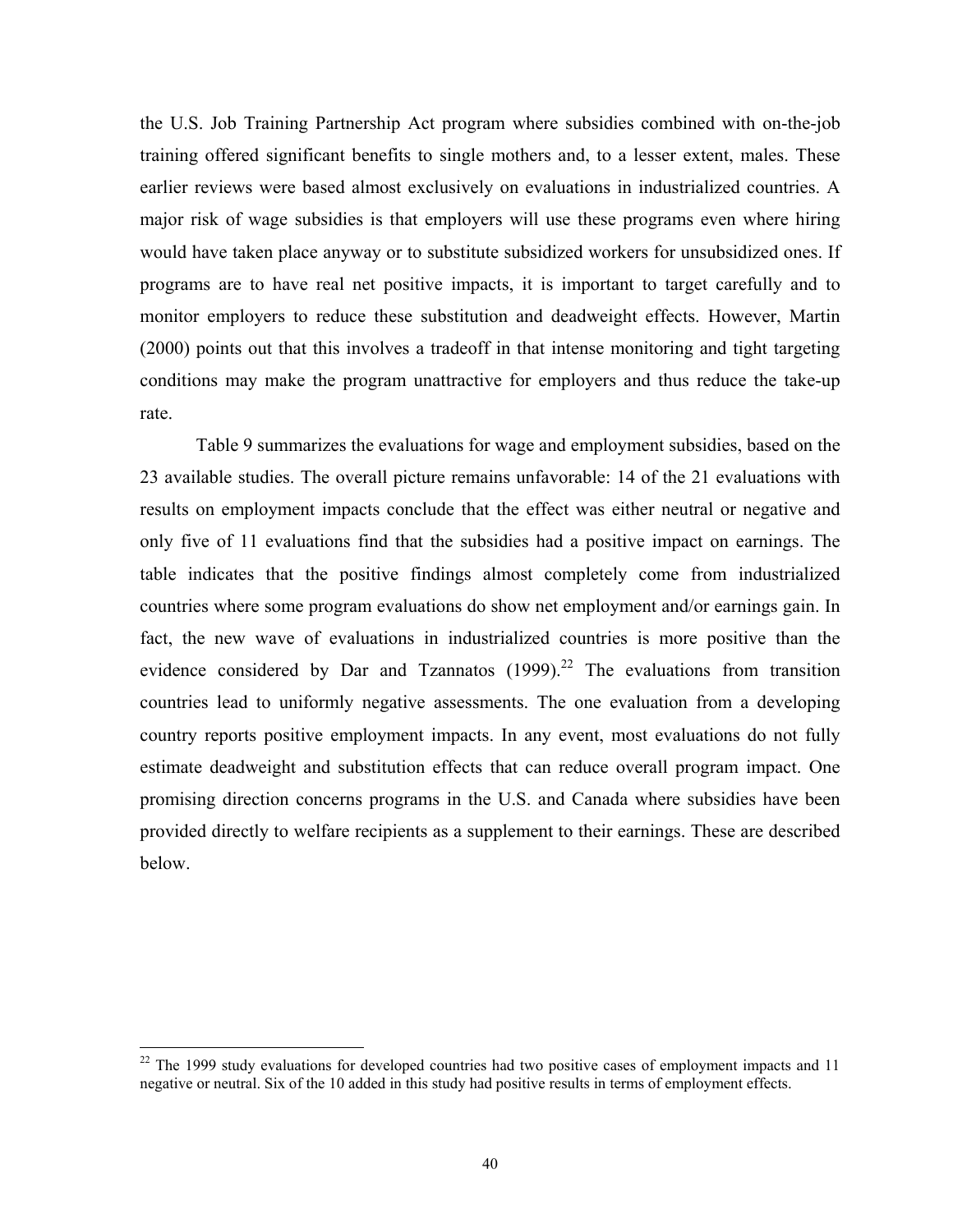|                             | <b>No. of Evaluations</b> |     |       |                          | <b>Impact on Employment</b> (*)<br>(Number – all studies) |           | <b>Impact on Earnings</b><br>(Number – all studies) |                                 |           |
|-----------------------------|---------------------------|-----|-------|--------------------------|-----------------------------------------------------------|-----------|-----------------------------------------------------|---------------------------------|-----------|
|                             | 1999<br>study             | New | Total |                          | Positive Non-positive<br>(**)                             | Not clear |                                                     | Positive   Non-positive<br>(**) | Not clear |
| Developed countries         |                           |     | 7     | O                        |                                                           |           |                                                     |                                 |           |
| <b>Transition countries</b> |                           |     |       | $\overline{\phantom{0}}$ |                                                           |           |                                                     |                                 |           |
| Developing countries        |                           |     |       |                          |                                                           |           |                                                     |                                 |           |
| All studies                 |                           | 6   | 23    |                          |                                                           |           |                                                     |                                 |           |

**Table 9: Summary of Evaluation Results for Wage and Employment Subsidies** 

(\*) Predominant effect either in the short or long term, depending on the study methodology. Totals on employment and earnings impact do not add up to sample total because some studies did not consider both types of impact.

(\*\*) Not statistically significant, no effect, or negative results.

### *4.5.2 New Evaluations*

 $\overline{a}$ 

The new evaluations in industrialized countries show both negative (Belgium, Sweden) and positive results (Australia, Germany, Great Britain, and the U.S.). However, some of the programs with positive results have other elements besides the wage subsidy and the evaluations do not isolate the specific effects of the subsidies. For example, the Public Employment Program in Germany also includes training and the New Deal Program in Great Britain also has job search assistance services. Where employment impacts are positive, the magnitude of the effect is often modest.

As noted above, programs that provide the subsidies directly to individuals as a supplement to their earnings seem promising. The objective of these programs is to use subsidies as an incentive to encourage work – as opposed to welfare payments -- as a way to achieve greater economic self-sufficiency. Canada and the U.S. have implemented and evaluated these type of programs. On average, the Canadian Self-Sufficiency Project (see Box 6) increased earnings by more than 20% over the control group. Because the rules of the program prohibited people from simultaneously receiving the earnings supplement and income assistance, the program reduced income assistance payments by about \$3,500 per family in the treatment group (Michalopoulos *et. al.* 2002).<sup>23</sup>. In the United States, for most groups, participants of welfare-to-work programs (see Box 7) had higher earnings and lower

 $2<sup>23</sup>$  However, other evaluation analysis using a general equilibrium approach shows that the impact of the project is not as good as it seems to be when evaluating only employment and earning effects on individuals (Lise, Seitz and Smith, 2003).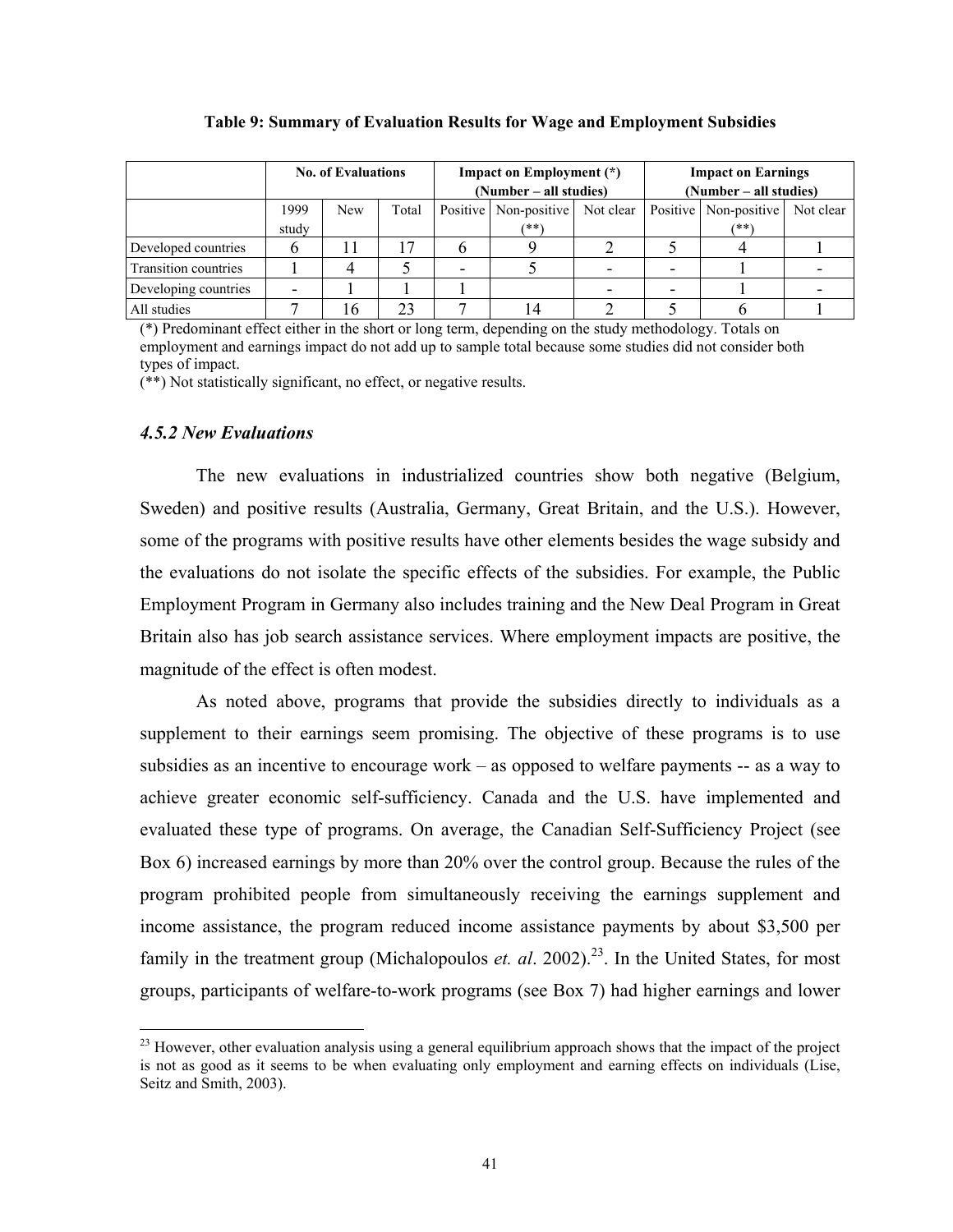welfare payments than people in the control groups, but generally had the same combined income from earnings, welfare, and Food Stamps. The program also reduced annual welfare payments by similar amounts for all groups, with the effects ranging between \$200 and \$600 (Michalopoulos, et. al. 2001).

The available evaluation evidence for wage subsidy programs in transition countries is negative. The evaluation of wage subsidies in Poland is particularly unfavorable for males. In Slovakia, neither men nor women benefited from the subsidies. The developing country experience is limited to the Argentina Proempleo experiment. In this evaluation, participants (low-income and registered in workfare programs) were divided into three groups – receiving vouchers only, vouchers plus training, and the control group. The impact of the voucher was not evident until 18 months after the program; at this point, 14% of participants reported private-sector wage employment compared to 9% for the control group (Galasso, Ravallion, and Salvia, 2001). There was no positive effect, however, on earnings. Take-up by employers was low, apparently because of associated costs (social charges, eventual severance payments, etc.) for the enterprise.

#### *4.5.3 Summary*

The clear majority of subsidy programs do not appear to have net positive impacts on the longer-term employability or earnings of participants. This is particularly the case for developing and transition countries where the limited evaluation evidence is uniformly negative. But there are exceptions. The picture in industrialized countries is more favorable, especially on the basis of the recent evaluations. There is some new evidence of effective programs, when employers use the subsidy to screen future workers or when provided directly to individuals through an incentive system to work, at the risk of losing welfare benefits. However, all evaluations of this type of labor market intervention are beset by the challenges of factoring in deadweight and substitution effects that are especially relevant in the case of subsidies. Most recent evaluations have not incorporated these costs. Finally, programs may be most effective when they combine the subsidy with other components such as training or job search assistance.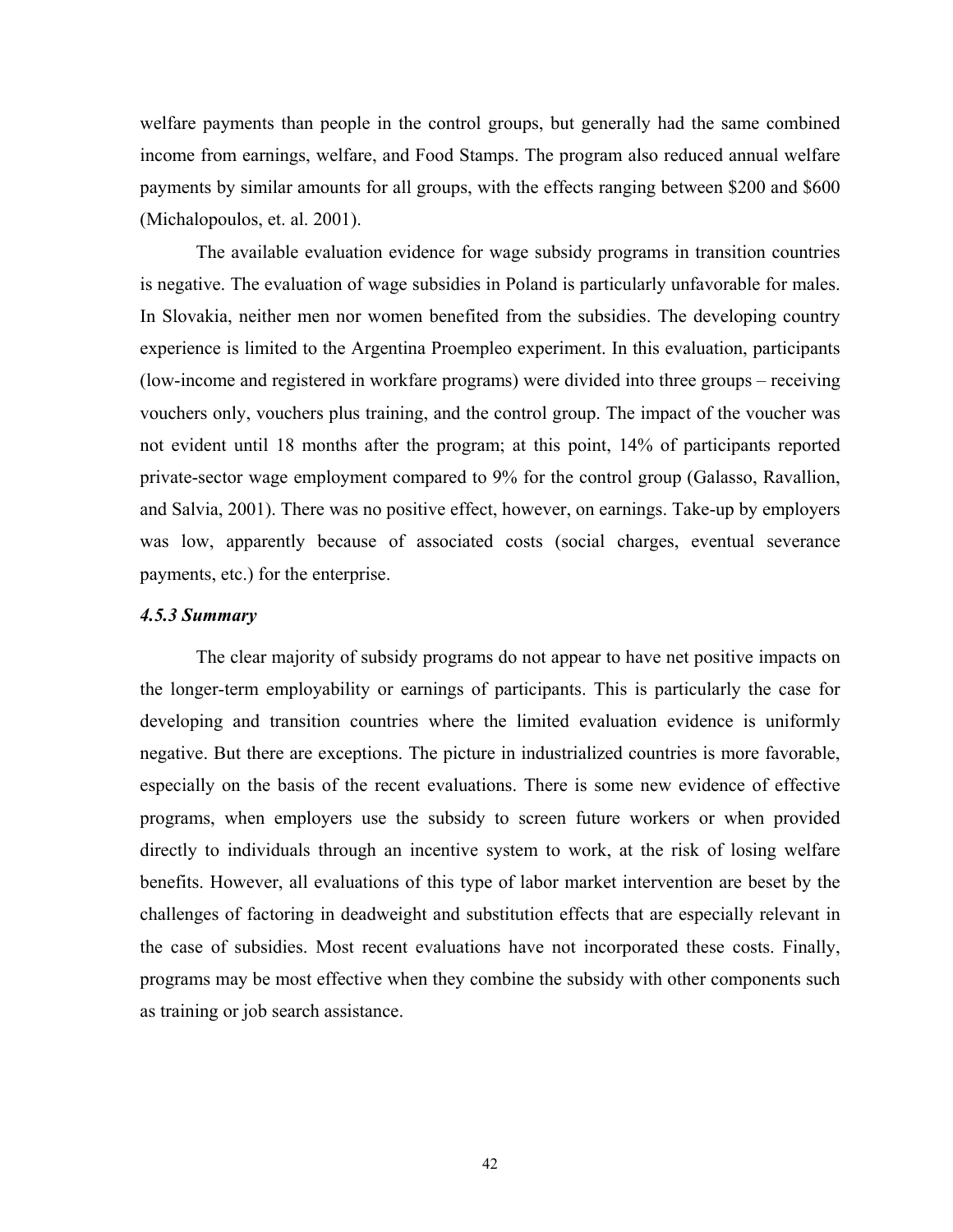### **4.6 Public Works**

Public works programs are increasingly known by other names including temporary community projects, labor-intensive projects, and workfare to reflect the fact that are no longer exclusively government-delivered infrastructure projects. These projects often are delivered by NGOs or the private sector and they may involve diverse activities including services for the community. All of these projects have multiple objectives including transferring income to poor families especially during difficult times, providing infrastructure or services, and creating jobs. Most programs offer participants low-wage, short-term jobs in construction, rural development, community services, etc. The length of these jobs can vary but typically is between three months to one year. These programs are widely used by countries at all stages of development. In many low-income countries, they are the most heavily used labor market intervention.

Much of the policy debate over the effectiveness of public works programs has focused on the safety net, or anti-poverty, objective. The central question for this review, however, concerns the employment impacts of public works and, specifically, whether participation improves future employment and earnings prospects. We consider 20 evaluations, nine from the 1999 study and 11 new ones. While the first wave of evaluations were primarily from industrialized countries (six of the nine), nine of the 11 new ones come from developing and transition countries. All but one of the evaluations is based on quasiexperimental design.

# *4.6.1 Assessment of Results*

 $\overline{a}$ 

The 1999 review concluded that public works primarily provide short-run benefits as a temporary safety net but that they are generally not effective as an active labor market program that improves longer-term employment prospects.<sup>24</sup> There can be temporary declines in unemployment as a result of individuals joining the program but the body of evidence available to Dar and Tzannatos (1999) suggested that they do not increase future labor force attachment or employment probabilities. These conclusions were supported by the transition-country evaluations carried by Fretwell *et al.* (1999).

<sup>&</sup>lt;sup>24</sup> For a review of the evidence on the effectiveness of public works as a safety net, see Subbarao (2003).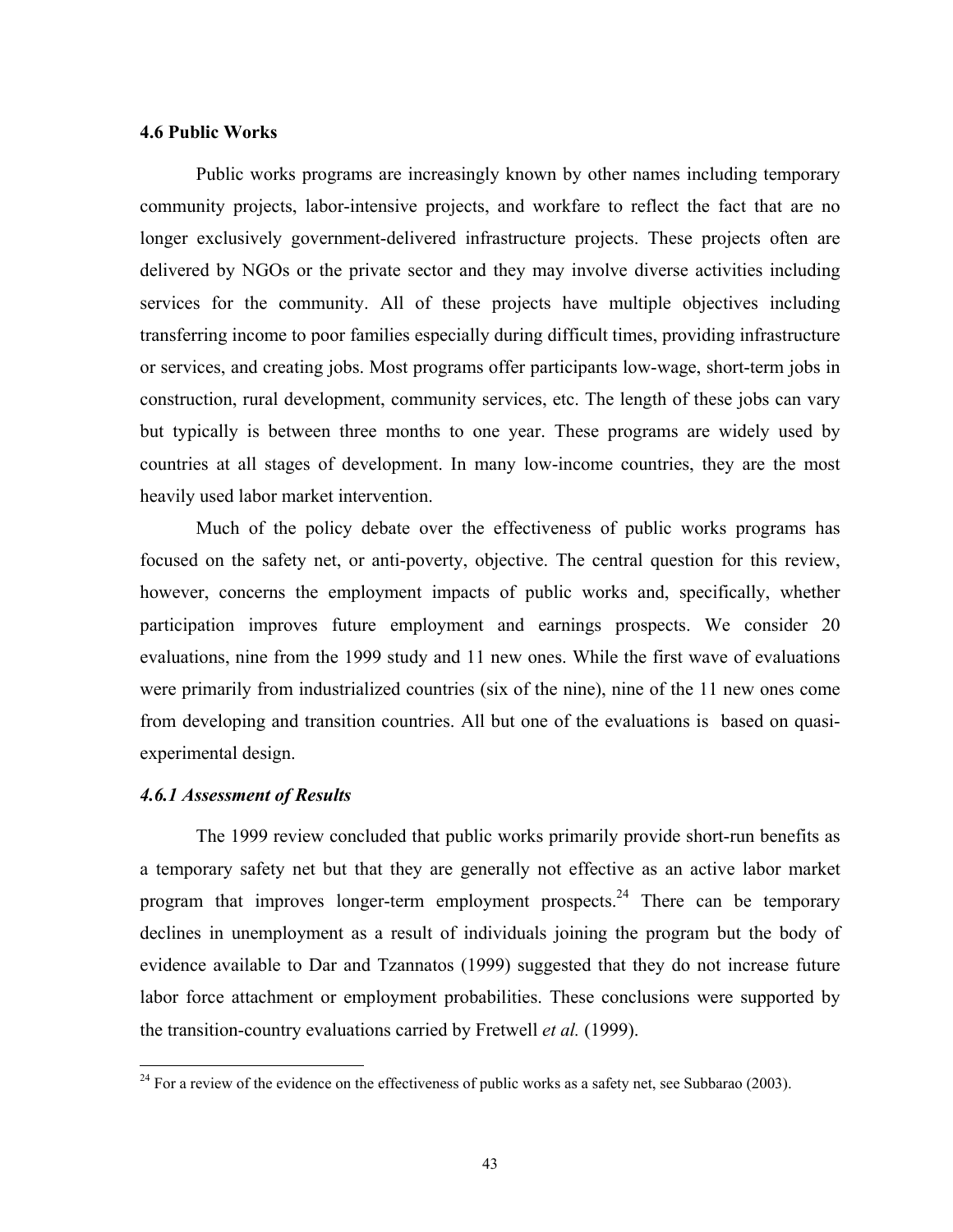Table 10 summarizes the evidence from the 1999 review and the new evaluations on impacts of public works programs. The unfavorable earlier assessment of public works as an employment program still applies although the new evaluations are more positive than the ones considered in 1999. Overall, seven of the 18 studies with estimates of the employment effect have positive results. Five of these come from the new studies. Most evaluations do not analyze the earnings effects – of the four that do, none are positive. As the table indicates, the evaluation evidence is negative for the majority of programs in industrialized countries and mixed for the transition country programs. The only evaluation available for a developing country (Argentina) is inconclusive in terms of post-program labor market outcomes.

|                             | <b>No. of Evaluations</b> |            |       |          | Impact on Employment (*)<br>(Number -- all studies) |           | <b>Impact on Earnings</b><br>(Number -- all studies) |          |           |
|-----------------------------|---------------------------|------------|-------|----------|-----------------------------------------------------|-----------|------------------------------------------------------|----------|-----------|
| Developed countries         | 1999                      | <b>New</b> | Total | Positive | Non-                                                | Not clear | Positive                                             | Non-     | Not clear |
|                             | study                     |            |       |          | positive                                            |           |                                                      | positive |           |
|                             |                           |            |       |          | $(**)$                                              |           |                                                      | $(***)$  |           |
| <b>Transition countries</b> |                           |            |       |          |                                                     |           |                                                      |          |           |
| Developing countries        |                           |            |       |          |                                                     |           |                                                      |          |           |
| All studies                 |                           |            |       |          |                                                     |           |                                                      |          |           |
| Developed countries         |                           |            | 20    |          |                                                     | ⌒         |                                                      |          |           |

**Table 10: Summary of Evaluation Results for Public Works Programs** 

(\*\*) Not statistically significant, no effect, or negative results.

(\*) Predominant effect either in the short or long term, depending on the study methodology. Totals on employment and earnings impact do not add up to sample total because some studies did not consider both types of impact.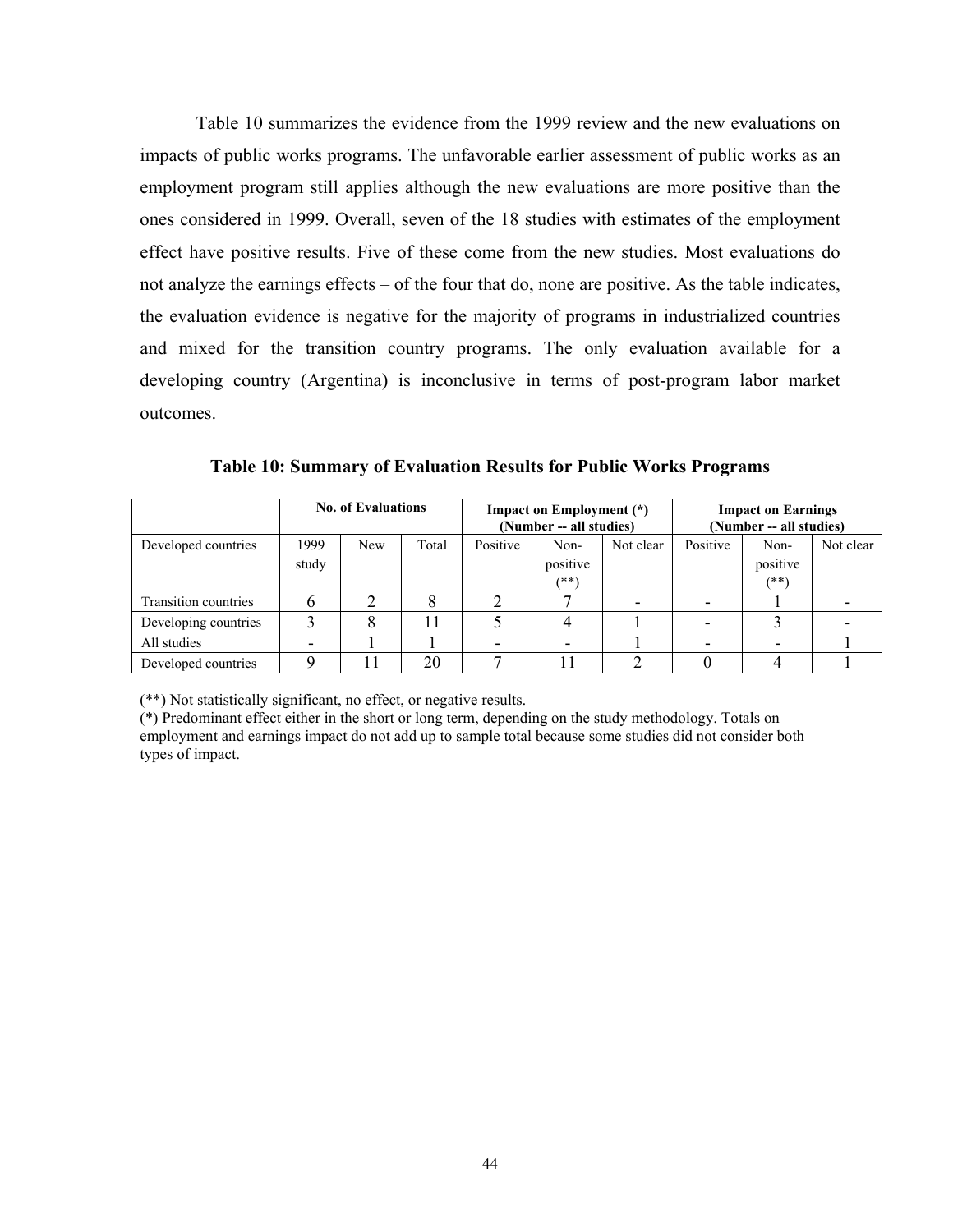# **Box 6: The Self-Sufficiency Project in Canada**

The Self-Sufficiency Project (SSP) is a research and demonstration project designed to test a policy innovation that makes work pay better than welfare. The program offered a temporary earnings supplement to selected long-term income assistance recipients in British Columbia and New Brunswick. The earnings supplement was a monthly cash payment available to single parents who had been on income assistance for at least one year and who left income assistance for full-time work. The main key features of the SSP earnings supplement are:

- *Substantial financial incentive.* The supplement equaled half the difference between a participant's earnings and an "earnings benchmark". During the first year of operations, the benchmark was between \$30,000 and \$37,000. Unearned income (such as child support), earnings of other family members, and number of children did not affect the amount of the supplement. The supplement roughly doubled the earnings of many low-wage workers (before taxes and work-related expenses).
- *One year to take advantage of the offer*. A person could sign up for the supplement if she found fulltime work within the year after random assignment. If she did not sign up during that year, she could never receive the supplement.
- *Voluntary alternative to welfare*. No one was required to participate in the supplement program. After beginning to receive the supplement, participants could decide at any time to return to income assistance, as long as they gave up supplement receipt and met the income assistance eligibility requirements.

Because the evaluation of SSP assigned people to the program and control groups at random, the impact of the supplement offer is measured as the difference in employment, earnings, income, and other outcomes between the two groups. One- third of the long-term welfare recipients who were offered the SSP earnings supplement worked full time and took up the supplement offer. Furthermore, by the end of the first year after random assignment, treatment group members were twice as likely as control group members to be working full time and the effect of SSP on employment continued to be strong through most of the followup period. As a result, SSP increased the average person's earnings by nearly \$3,400, or more than 20% over the earnings of the average control group number. Because the rules of SSP prohibited people from simultaneously receiving the earnings supplement and income assistance, the program reduced income assistance payments by about \$3,500 per family in the program group. When people left income assistance to receive the earnings supplement, they replaced their income assistance payments with SSP supplement payments. Over the entire follow-up period, treatment group members had on average about \$6,300 more in combined income from earnings, income assistance payments, and earnings supplements than control group members.

Finally, the effects of SSP on employment, welfare use, and income were small after parents were no longer eligible for the supplement. Members of the program group could receive supplement payments for up to three years, and the program's effects were strong throughout the period when parents were eligible for the supplement. Although the program's effects were smaller at the end of the follow-up period, this finding does not change the fact the program group members gained considerable work experience because of SSP and their families benefited from the increased income they gained while the supplement was being paid.

Despite these positive results, general equilibrium approaches to the effects of the program, in contrast with partial equilibrium, show an important deadweight loss of the program, with the consequence that the benefits of SSP were considerably lower. In New Brunswick, for example, the benefits are approximately one-tenth the size of the net gain predicted by the partial equilibrium analysis.

Sources: Michalopoulos *et. al.* (2002) and Lise, Seitz and Smith (2003).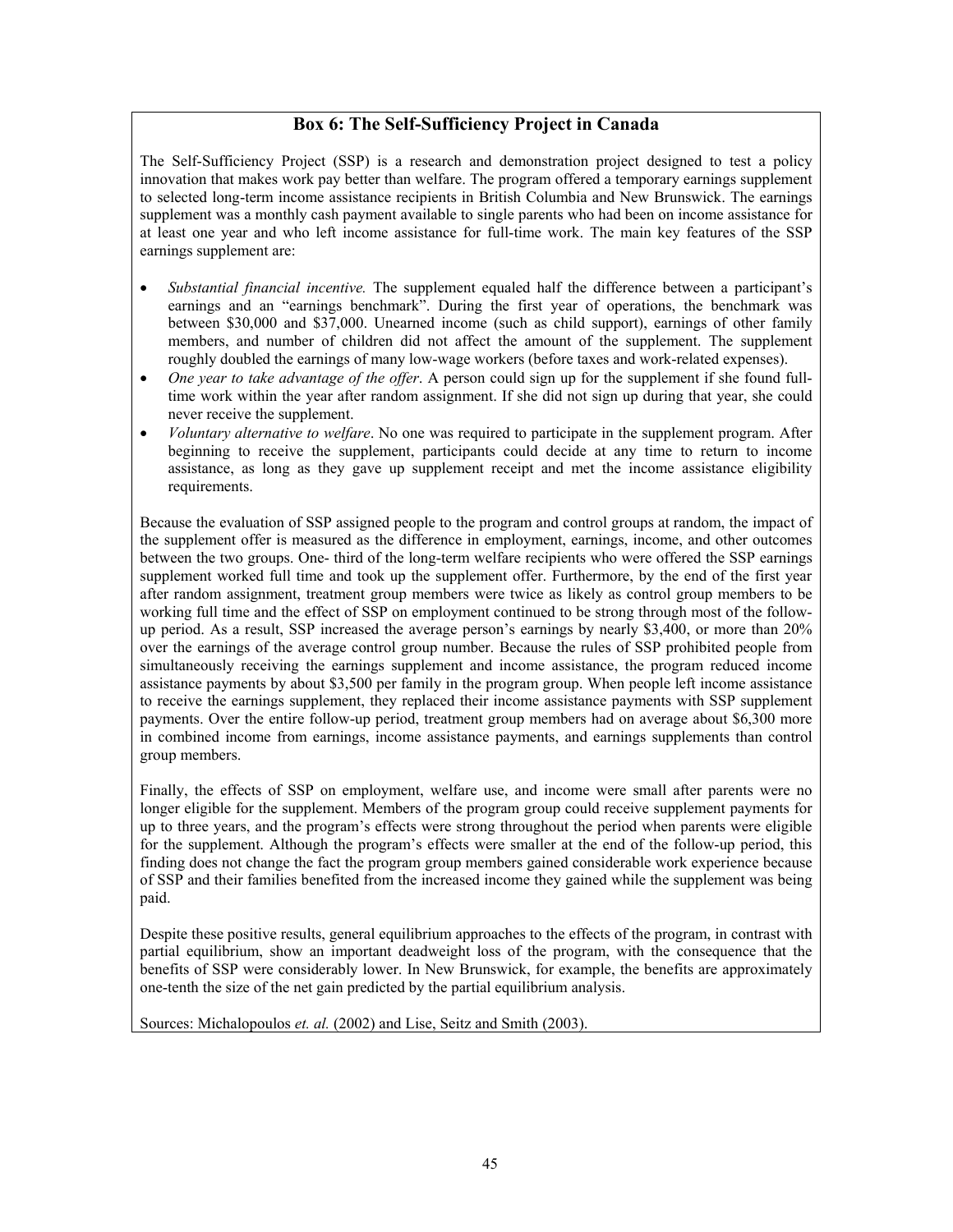# **Box 7: Evaluation of Welfare-to-Work Programs in the United States**

In 1996, the U.S. Congress passed the Personal Responsibility and Work Opportunity Reconciliation Act (PRWORA), replacing the 60-year-old Aid to Families with Dependent Children entitlement program (AFDC) with Temporary Assistance for Needy Families (TANF). Under this new mechanism, states received block grants and flexibility to design their welfare programs. A number of states replaced voluntary welfare-to-work programs that emphasized education and training with mandatory programs that stressed quick employment. PRWORA also required a growing percentage of the welfare caseload to be working or participating in workrelated activities and it imposed a five-year time limit on how long most families could receive federal support.

In 2001, the U.S. Department of Health and Human Services implemented an evaluation of 20 welfare-to-work programs in eight states (Georgia, Ohio, Michigan, Oklahoma, Florida, Oregon, California and Minnesota). The evaluated programs all required some portion of the welfare caseload to participate in a welfare-to-work program or risk losing some or all of their welfare benefits through sanctions. While all the programs began operating prior to the passage of PRWORA, the earliest began in 1985 and the latest are still in operation. The programs vary in their approach to helping welfare recipients find work; five programs encouraged or required nearly all individuals to look for work, seven focused on basic education for most participants, and eight used a mix of the two approaches, encouraging or requiring more job-ready participants to look for work but allowing others to build skills through basic education.

Manpower Demonstration Research Corporation (MDRC) conducted the evaluation using experimental research design in which individuals were assigned at random either to a program group or to a control group. According to these findings, people in most program groups had higher earnings and lower welfare payments than people in the control groups, but generally had the same combined income from earnings, AFDC, and Food Stamps. In addition, the programs increased earnings about as much for the more disadvantaged groups long-term recipients, high school non-graduates, families with three children or more, and people with no recent work experience - as for the less disadvantaged groups. Nevertheless, the more disadvantaged groups earned much less than others.

Finally, the study found that employment-focused programs tended to be more effective than education-focused programs for the more disadvantaged groups. While programs with an education focus rarely had large effects for these groups, programs that provided a mix of activities tended to help the broadest range of people. No information about deadweight loss effects is provided in this study.

Source: MDRC (2002).

# *4.6.2 New Evaluations*

Recent evidence from industrialized countries includes only two evaluations, from Belgium and from Canada. The Belgian evaluation has unclear results. The assessment of the Canadian direct job creation programs involved various programs from 1977 to 1996. The evaluation found that participation enhanced employment and earnings for poor groups and women. The cost-effectiveness of these Canadian programs improved over time through better design, eliminating ineffective elements and expanding effective ones.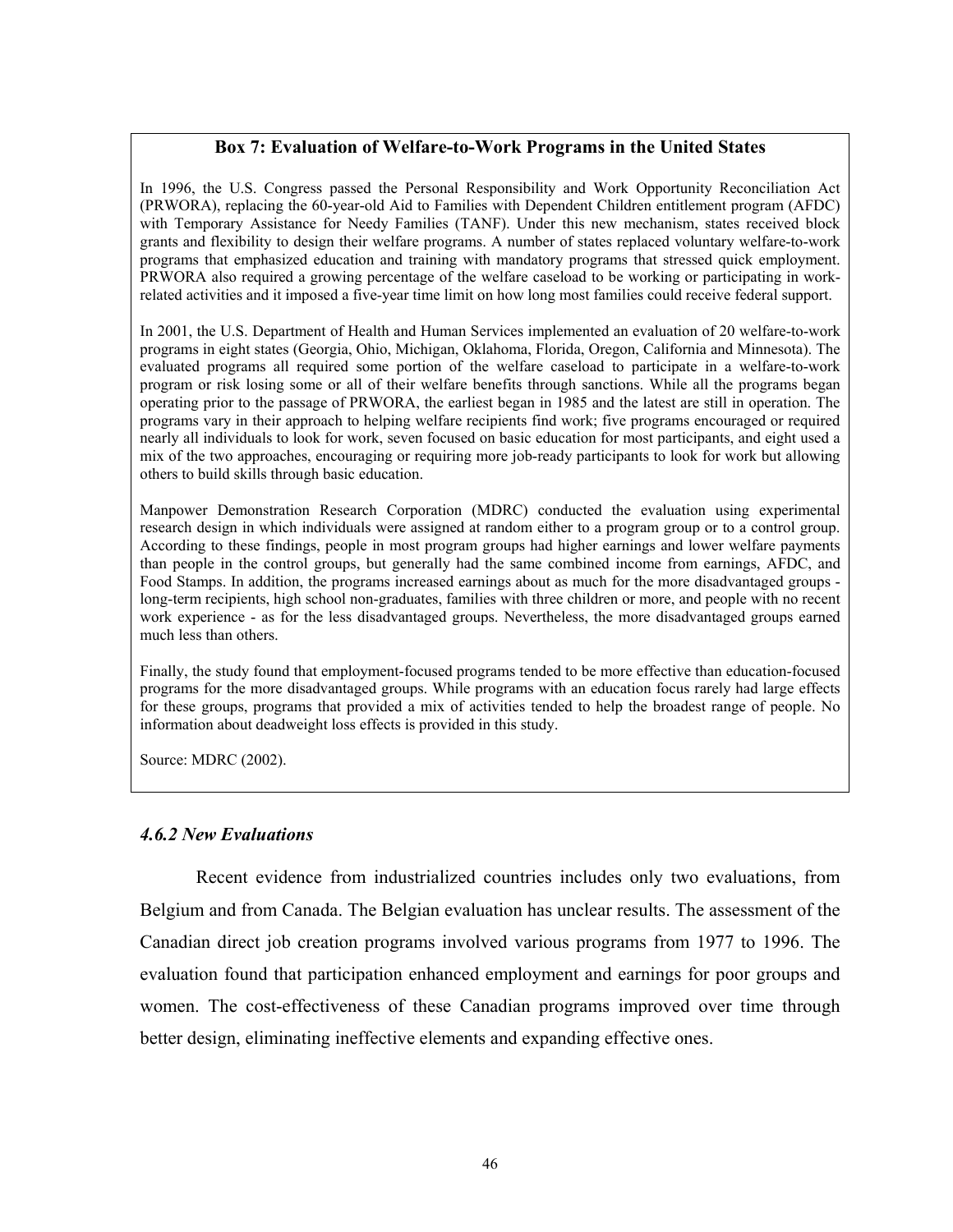The eight new evaluations from transition countries present mixed results. In Poland, two evaluations concluded that public works had significant negative effects on exiting unemployment and on future employment; these impacts were strongest for men. One of these evaluations speculated that a consequence of these programs was to stigmatize participants as low-productivity workers. Evaluations in Slovakia, Slovenia, Ukraine, and Macedonia found that participation in public works had an immediate positive impact on post-program transition into employment. However, according to the studies in Slovenia and Ukraine, this positive effect only applied if participants found a job shortly after the program ended. In Slovenia, for example, there was no longer a positive program effect if no job had been found in three months. In Macedonia, the positive employment result was achieved at a very high unit cost. In Romania, participation in public works had no impact on either wage employment or self-employment.

Although direct job creation programs through public works are the favored government response to unemployment in many developing countries, their labor market impacts have rarely been evaluated. We have only one study – a randomized experiment to assess the Trabajar program in Argentina (see Box 8). This program (second phase) was introduced in 1997 in response to the macroeconomic crisis and provided short-term work at relatively low wages, largely to workers from poor families.<sup>25</sup> Ravallion *et al.* (2001) estimate impacts by comparing incomes of those who left the contracting program (usually involuntarily) against continuing participants and a control group of non-participants. They find that workers who left the program had large initial income losses relative to stayers or non-participants.<sup>26</sup> However, it is not possible from this evaluation to answer the question at the center of our enquiry  $-$  i.e. whether participants improved their employment probability and earnings, compared to not having participated.<sup>27</sup>

 $\overline{a}$ 

<sup>&</sup>lt;sup>25</sup> The evaluation of the safety net impacts of Trabajar was favorable. It was well-targeted on the poor and income gains for participants were equal to about one-half of the gross wage (Jalan and Ravallion 2002).

 $^{26}$  There was evidence that ex-participants began to reverse these initial (within six months of leaving) losses in the second survey 12 months later. However, there were no subsequent follow-ups to observe longer-term impacts.

<sup>&</sup>lt;sup>27</sup> Ravallion *et al.* (2001) do report qualitative data indicating that about one-half of participants felt that participation would expand their job opportunities.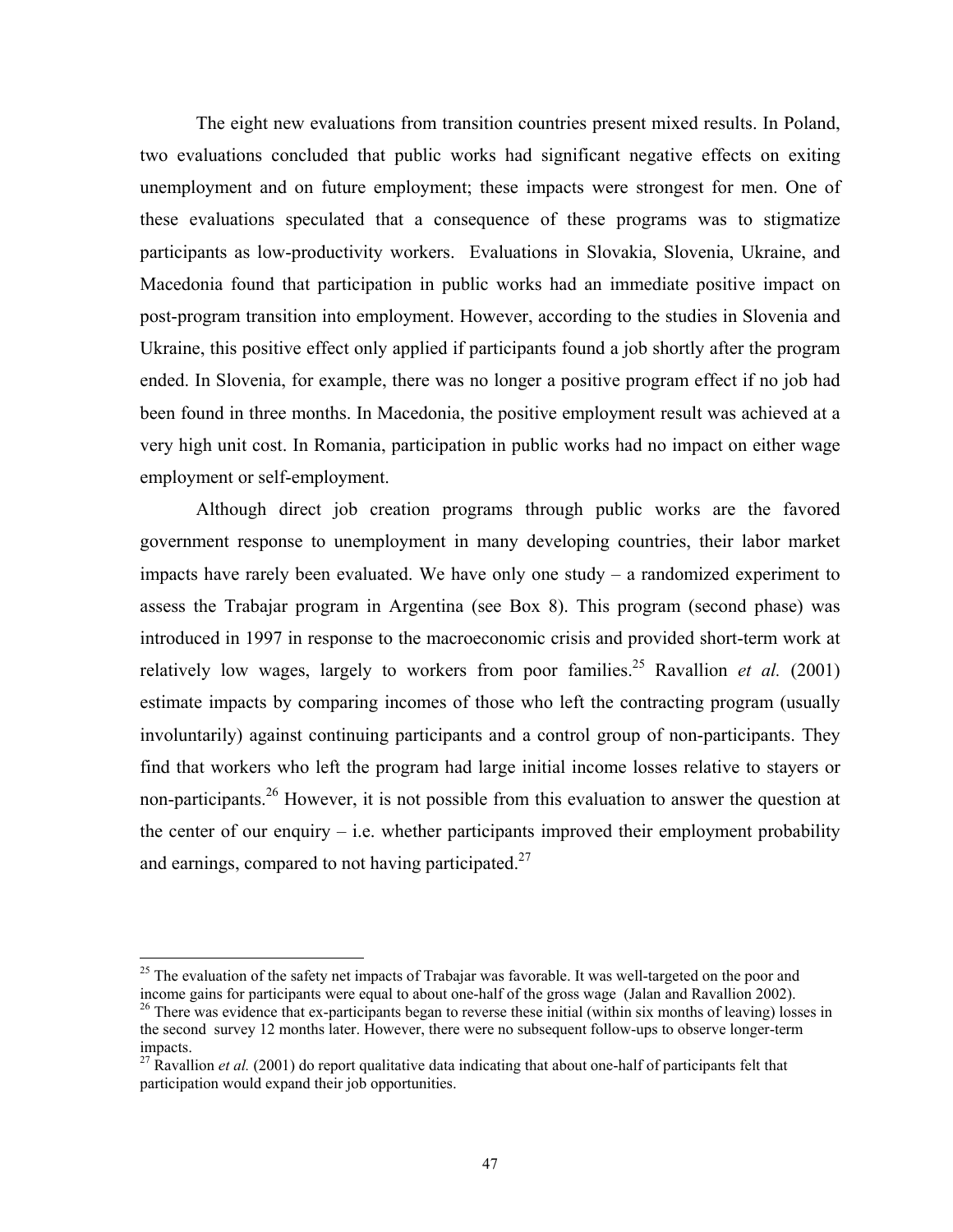# **Box 8: Argentina's "Trabajar" Program**

During 1995-1996, within the context of making longer-term macroeconomic labor market reforms, the government of Argentina began a series of short-term public employment programs to alleviate its growing poverty problem. Trabajar was started in March 1996, replacing a previous public employment scheme which was unsuccessful. A second phase was introduced in 1997. Trabajar provides low-wage work, targeted to the unemployed, on various small-scale community-level projects. The overall aim is to reduce poverty by providing paid work for unemployed workers from poor households and buy producing things of value to those households and other poor families in the local community.

The main targeting mechanism is the low wage rate. The selection of an appropriate wage rate is critical to the success of reaching the target population. In the beginning, the direct benefit was a wage transfer of \$200/month to every full-time worker in the program. Then this wage was \$160/month, approximately 2/3 the average wage of the poorest 10% in the country. Low wages were used to make the program be attractive only to those people with low family incomes and few prospects for employment. Along with worker self-selection, the project selection process places an emphasis on geographically targeting poor areas to receive projects. Therefore, neighborhoods and municipalities of the target group are promoted as potential recipients for projects that in turn provide opportunities for work.

The "Trabajar" program, supported by the World Bank, is managed by the Ministry of Labor and Social Security (MTSS) staff at the national, regional and provincial levels. The MTSS provides the menu of acceptable projects, as well as criteria and other instructions for project preparation, evaluation, approval, and supervision. MTSS assigns resources for each province using a formula which weighs most heavily the distribution of the unemployed poor with consideration for past implementation performance. Projects can be proposed by municipalities (66% of all the projects), NGOS (15%), national agencies, or private organizations. These projects include minor construction, repair, expansion, or remodeling of schools, health facilities, basic sanitation facilities, small roads and bridges, small dams and canals, community kitchens and centers, tourist centers, and low-cost housing. Projects must be completed within 4-6 months and can employ no more than 100 persons. The average project has had a cost of \$70,000, employed 25 workers, and lasted five months.

Sources: Eisenstadt (1998) and World Bank Institute (2000).

### *4.6.3 Summary*

Public works programs provide mainly short-term benefits in the form of a safety net and, when well targeted, they can be useful tools to fight against poverty by offering temporary employment. Establishing a low wage level is important to assure that the program reaches poor families and workers who really do not have alternative job options. As active labor market programs, public works are less effective. The majority of evaluations in developed and transition countries show that participants are no better off, and may be worse off, in terms of finding employment after the program. In some countries, negative postprogram impacts may result from a stigma associated with past involvement in public works. However, there are some exceptions to this largely unfavorable track record. Also, it is important to monitor impacts well after program participation has ended. In some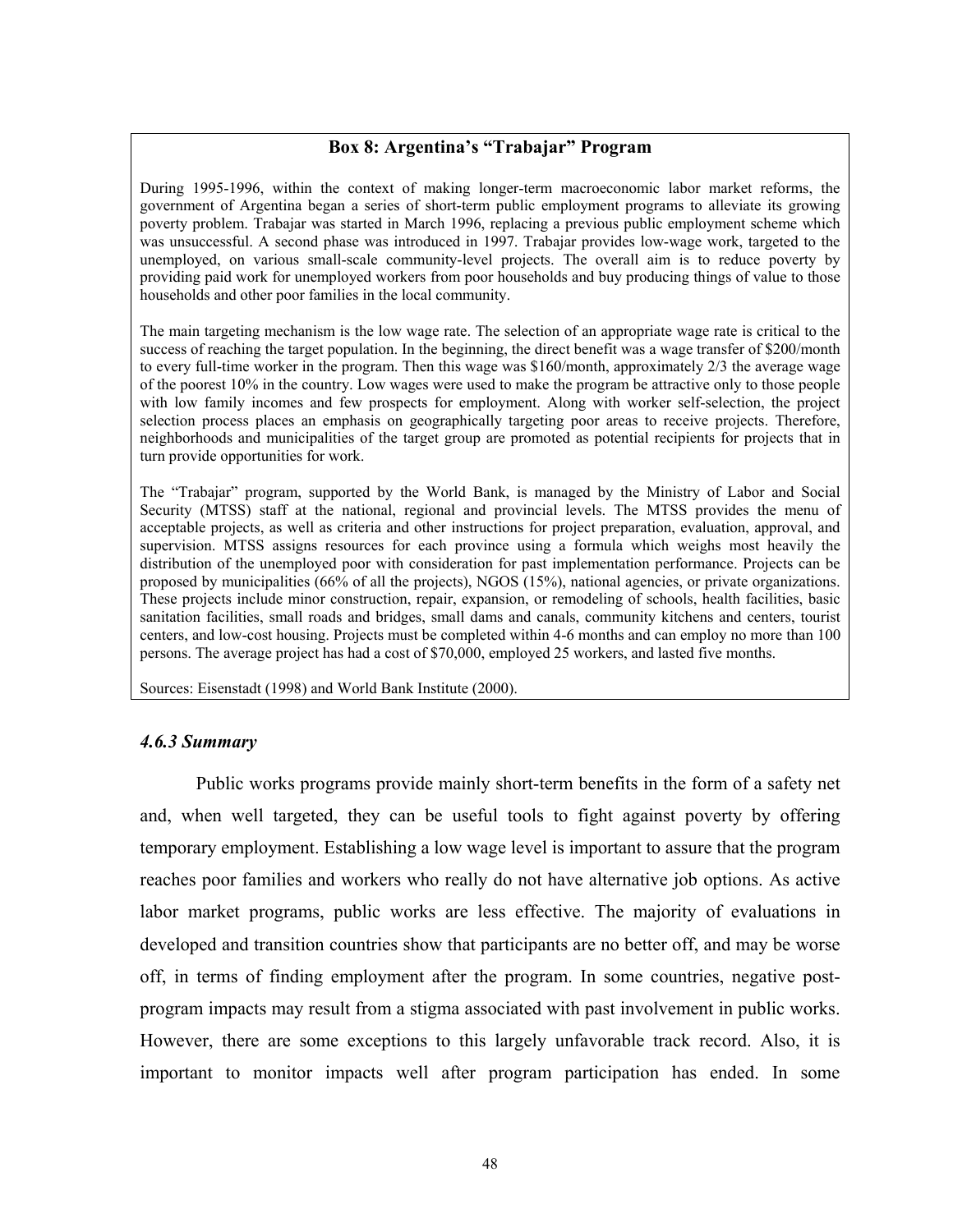evaluations, a positive employment effect disappears if the worker has not found a job immediately after the program.

#### **4.7 Micro-Enterprise Development Assistance/Self-Employment Assistance**

These programs are intended to support the start-up and development of selfemployment endeavors or micro-enterprises. They usually include some form of financial assistance (credits, allowances, grants), often supported by technical services such as training, counseling, and assistance in developing and implementing a business plan. Programs may screen participants on the basis of a feasible business plan. These programs may be targeted to particular groups or made more generally available to unemployed workers. There is only a small pool of evaluations which reflects the limited use of these programs compared to other ALMPs. We have 13 evaluations of micro-enterprise or selfemployment assistance programs, seven from the 1999 report and six new ones. All but two use a quasi-experimental methodology.

### *4.7.1 Assessment of Results*

 $\overline{a}$ 

The earlier reviews by the World Bank and the OECD were somewhat tentative, given the limited number of available scientific evaluations. They did suggest that these programs can help a small subset of the unemployed population – specifically better educated, and often male. While these reviews provided some optimism about the potential effectiveness of self-employment/micro-enterprise assistance programs, there are a number of qualifications. Take-up rates are very low (5% or less, at least in OECD countries) because the large majority of workers do not see self-employment as a possibility. The high rates of new-business failure – whether assistance is provided or not – mean that these types of interventions entail considerable risk.<sup>28</sup> Also, while deadweight and displacement costs may be important, these effects have generally not been fully considered.

Table 11 summarizes the updated picture, adding the six new studies to the seven taken from the 1999 review. The orientation of many of these evaluations is to assess whether these programs can effectively support business start-up, rather than to evaluate

 $28$  Dar and Tzannatos (1999) had no data on whether assistance programs affected the survival rates of new businesses, relative to a control group.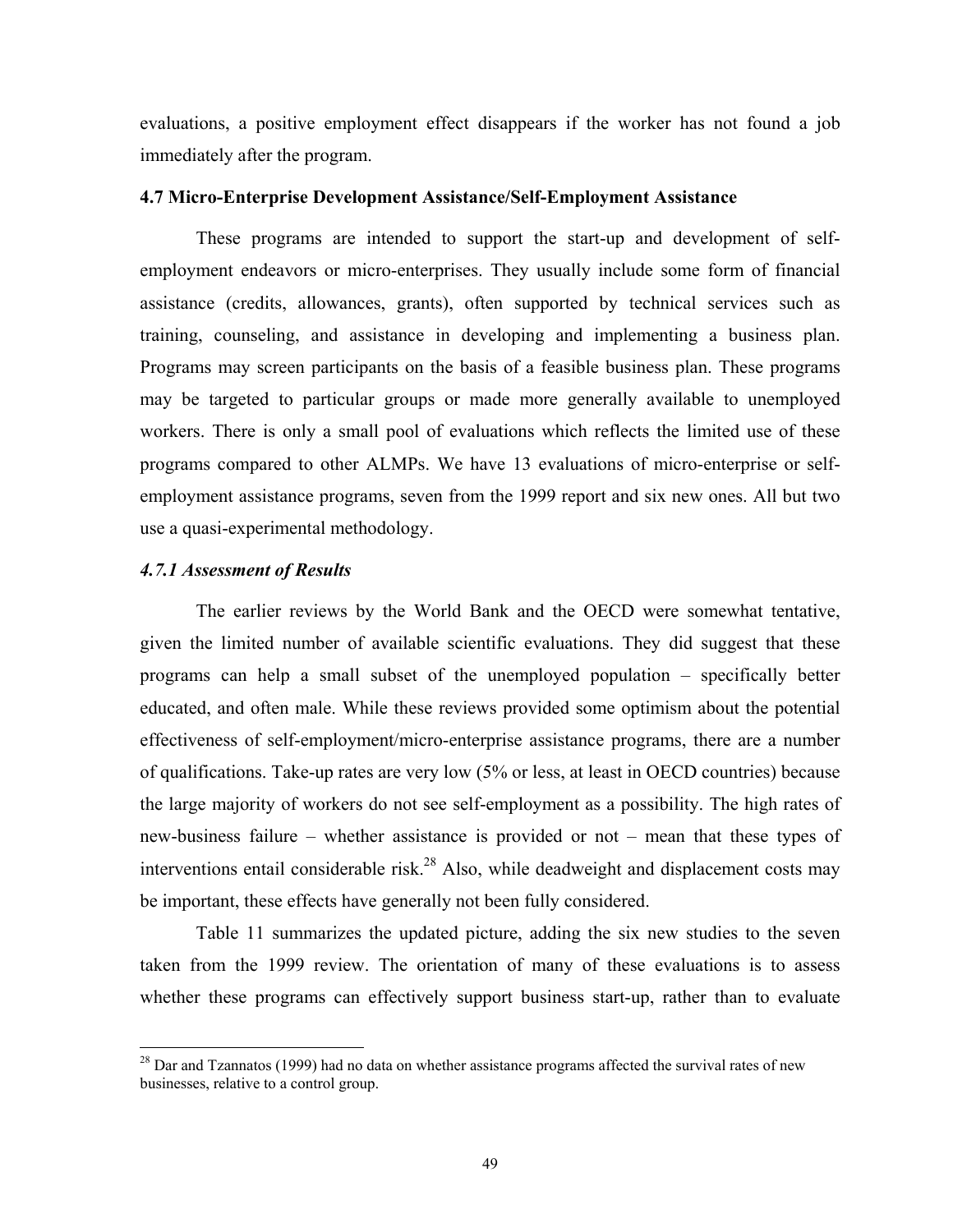whether they can help unemployed workers find employment and improve earnings. The table includes a business survival-rate indicator instead of the employment indicator used for the other programs.<sup>29</sup> The evaluations show that these programs usually are associated with high rates of business survival but this is not a net indicator since it does not involve a comparison with a control group . Only five evaluations have results on earnings impacts (four from industrialized countries) with mixed results.

**Table 11: Summary of Evaluation Results for Micro-Enterprise Development/Self-Employment Assistance Programs** 

|                             |                          | <b>No. of Evaluations</b> |       |            | <b>Survival Rates of</b><br><b>Micro Enterprises</b> | <b>Impact on Earnings</b><br>(Number -- all studies) |              |
|-----------------------------|--------------------------|---------------------------|-------|------------|------------------------------------------------------|------------------------------------------------------|--------------|
|                             | 1999 study               | New                       | Total | $High (*)$ | Low $(**)$                                           | Positive                                             | Non-positive |
| Developed countries         |                          |                           |       |            |                                                      |                                                      |              |
| <b>Transition countries</b> |                          |                           |       |            |                                                      |                                                      |              |
| Developing countries        | $\overline{\phantom{0}}$ |                           |       |            |                                                      |                                                      |              |
| All studies                 |                          |                           |       |            |                                                      |                                                      |              |

 (\*) Predominant effect either in the short or long term, depending on the study methodology. Totals on earnings impact do not add up to sample total because some studies did not consider both types of impact. (\*\*) Not statistically significant, no effect, or negative results.

# *4.7.2 New Evaluations*

1

The six new evaluations include four from industrialized countries and two from transition countries. The results suggest that self-employment assistance programs can have favorable impacts on the limited group that takes them up. The Canadian program showed a statistically significant and sizeable positive earnings gain for participants in the year following the program. A recent Swedish study compares outcomes for the self-employment assistance program with an employment subsidy intervention and finds that the selfemployment assistance program participants had a significantly lower probability of future unemployment.<sup>30</sup> On the other hand, the German evaluation – while not examining traditional ALMP-evaluation impacts – had unfavorable results. Subsidized companies had a significantly lower survival rate than companies with otherwise similar characteristics.

 $29$  The implication of the employment-impact indicator is different in the case of this ALMP since individuals will report (self) employment as long as the business has not failed.

 $30$  Note, however, that the comparison in this study is not with a traditional control group.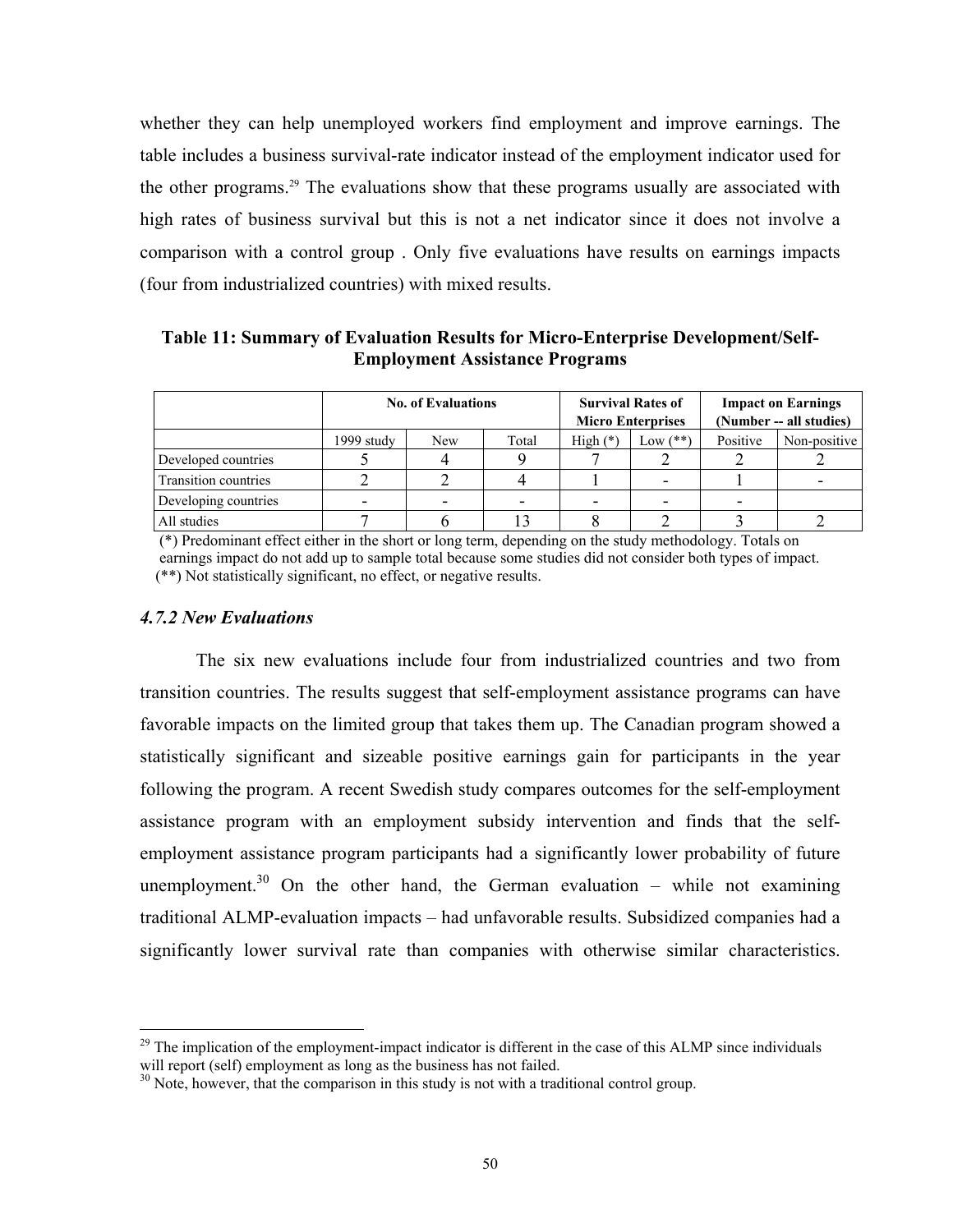Furthermore, those companies that did survive had no higher growth in the number of employees than the unsubsidized ones.

The evaluations from transition economies come from Bulgaria and Romania and each has positive results. The Bulgarian self-employment assistance program increased the probability of re-employment by 43% and it appears that the program was successful in supporting sustainable businesses (Walsh, 2001).<sup>31</sup> Participants in the Romanian program had net earnings and employment gains.

### *4.7.3 Summary*

The evaluation literature on the labor market impacts of ALMPs is thinnest in the case of micro-enterprise development and self-employment assistance programs. There are relatively few studies and of those that do exist, many are concerned with the program's effect on business development rather than on the future employment and earnings of participants. Furthermore, as noted above, the evaluations tend not to cover displacement and substitution effects which presumably could be significant in this type of intervention. With these caveats, it does appear that these programs can provide effective support for the small minority of unemployed workers who are interested in starting their own business. However, this finding is not universal – some evaluations show negative or insignificant effects. The literature does suggest that programs offering mentoring and business counseling, in addition to financial aid, are more likely to succeed than those only offering the latter. In the final analysis, much more evaluation needs to be undertaken to understand the impacts of programs to assist unemployed workers in starting their own business. This is particularly true in the case of transition and developing countries where little rigorous evaluation has been undertaken.

# **5. CONCLUSIONS**

 $\overline{a}$ 

The updated evaluation evidence on active labor market programs largely reinforces the conclusions drawn from earlier reviews. Some ALMPs do have positive impacts, with favorable cost-benefit ratios. However, in many cases, programs have not improved the

<sup>&</sup>lt;sup>31</sup> However, the period between participating in the self-employment program and the evaluation is short. The author suggested re-evaluating the program one year later.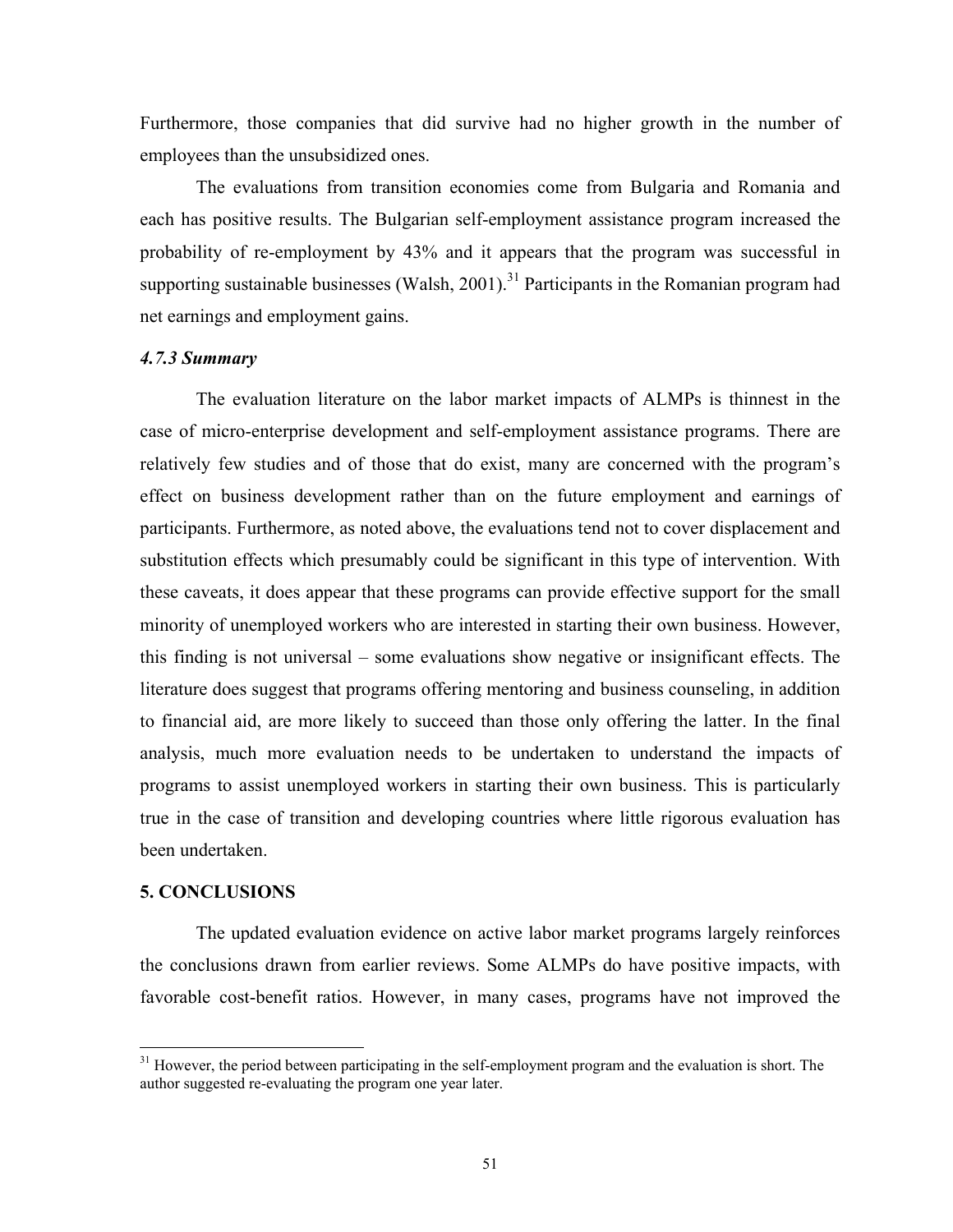future employment prospects of participants and, when they have, they have not always done so in a cost-effective manner.

Table 12 summarizes the findings from our review of over 150 evaluations. Employment services are generally the most cost-effective intervention: employment and earnings impacts are usually positive and, compared to other ALMPs, these employment services are inexpensive. Training programs for the unemployed can also have positive impacts on employment, though usually not on earnings. These programs are most effective when they are workplace-based. Other types of training programs – for workers involved in mass layoffs and for youth – address more serious challenges and generally have less favorable results. The interventions that are successful often feature an integrated package of services (education, employment, social, as needed) to complement the training. The evaluation evidence is also critical regarding the effects of direct job creation programs – wage and employment subsidies and public works. Recently, there have been some positive evaluations of subsidy programs but the overall picture is still unfavorable in terms of their net impact on the future employment prospects of participants. Public works can be a useful short-term safety net but, in most cases, they also do not lead to higher employment probabilities or earnings after the program has ended. Micro-enterprise development and selfemployment assistance programs can be a useful tool for the small sub-set of workers who take them up; these are generally the better-educated among the pool of unemployed or eligible participants.

The new dimension of our review has been to consider the impacts of ALMPs outside the industrialized countries, which have been the near-exclusive focus of earlier assessments. We have been able to partially address this issue with a growing body of evaluations in transition and (to a lesser extent) developing countries. While we can now offer some preliminary assessments, many more evaluations will be required to draw more definitive conclusions.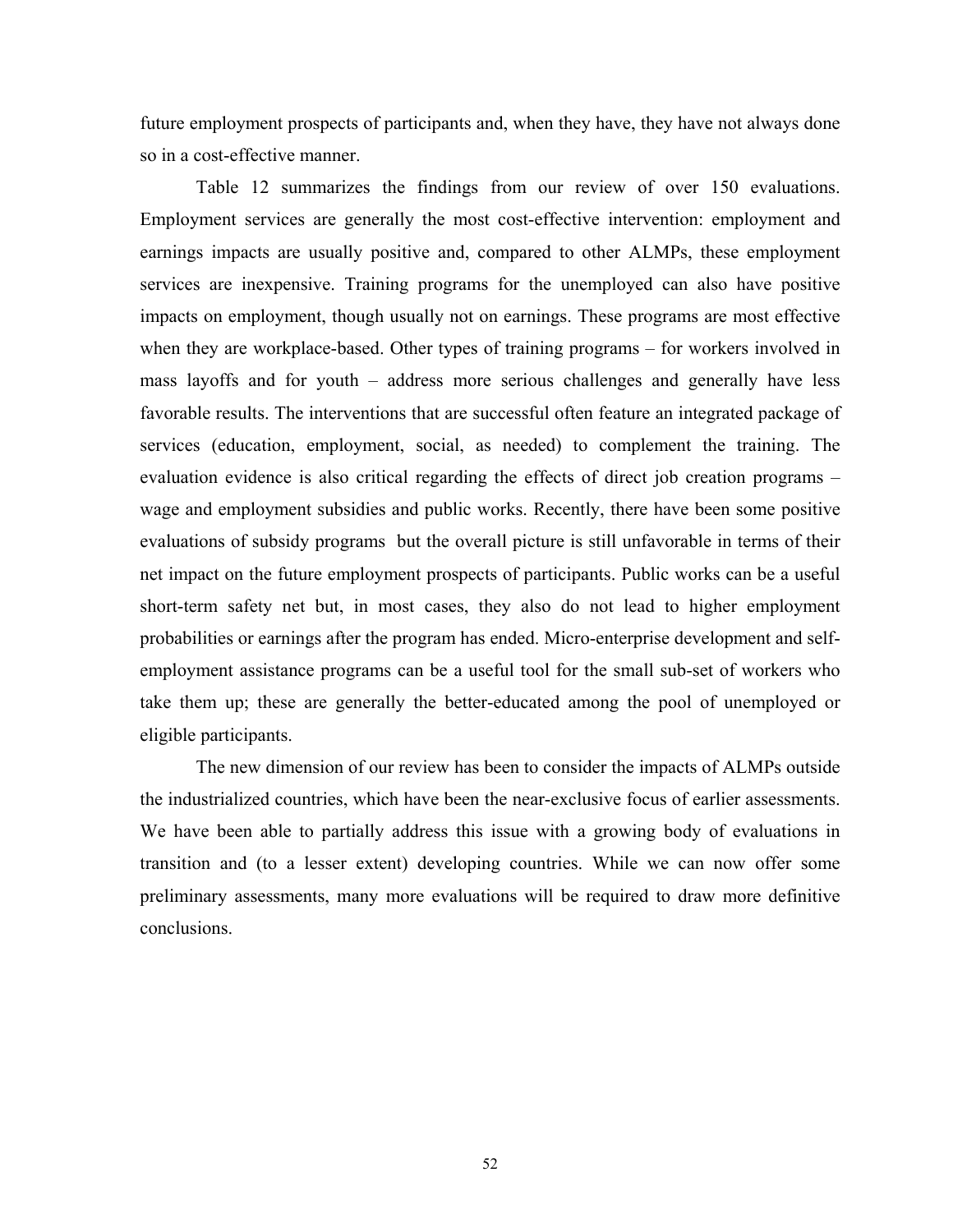| Intervention                                     | <b>Summary of Overall impact</b>                                                                                                                                                                                                                              | <b>Comments</b>                                                                                                                                                                                                                                                                                      |
|--------------------------------------------------|---------------------------------------------------------------------------------------------------------------------------------------------------------------------------------------------------------------------------------------------------------------|------------------------------------------------------------------------------------------------------------------------------------------------------------------------------------------------------------------------------------------------------------------------------------------------------|
|                                                  |                                                                                                                                                                                                                                                               |                                                                                                                                                                                                                                                                                                      |
| <b>Employment services</b>                       | Generally positive impacts on<br>employment and earnings in<br>developed and transition countries.<br>Costs relatively low so cost-benefit<br>ratio usually positive.<br>Very little evidence for developing<br>countries                                     | Programs have most positive impacts when<br>economy good. Impact limited where lack of<br>labor demand.<br>In developing countries, questions about<br>coverage and effectiveness of these services,<br>given informal LMs.                                                                          |
| Training for unemployed                          | Positive impacts on employment but<br>no overall effect on earnings in<br>developed countries.<br>Positive on both in transition<br>countries.<br>Evaluations in developing countries<br>not positive (but few studies).<br>More information on costs needed. | Program effectiveness benefits from on-the-job<br>training and employer involvement.<br>Women often seem to benefit more than men.<br>Programs have most success when economy<br>good.                                                                                                               |
| Retraining for workers in<br>mass layoffs        | Often no positive impact on<br>employment and earnings but there<br>are exceptions.<br>Very little evidence for transition and<br>developing countries.                                                                                                       | Better results may be achieved with integrated<br>training and employment services.                                                                                                                                                                                                                  |
| Training for youth                               | Very negative impacts on<br>employment and earnings in<br>developed countries.<br>Positive impacts in developing<br>countries (Latin America), though<br>few studies.<br>No evidence from transition<br>countries.                                            | Youth employment problems more effectively<br>addressed through earlier, education-related<br>interventions.<br>Training most effective when combined with<br>other employment, basic education, and social<br>services.<br>Successful programs require intensive services<br>and, thus, are costly. |
| Wage/employment<br>subsidies                     | Overall negative impacts on<br>employment and earnings in<br>developed and transition countries.<br>Very little evidence in developing<br>countries.                                                                                                          | Recent evaluations in developed countries more<br>favorable (e.g., welfare-to-work programs).<br>Programs may be more effective when<br>combined with training.<br>Deadweight and substitution effects likely<br>important but often not fully assessed.                                             |
| Public works                                     | Overall negative impacts on<br>employment and earnings in<br>developed and transition countries.<br>Very little evidence on LM impacts in<br>developing countries, despite<br>widespread use.                                                                 | Can be effective as a short-term safety net for<br>the poor but generally not as program to<br>improve future LM prospects.                                                                                                                                                                          |
| Micro-enterprise /self-<br>employment assistance | Not enough LM-oriented evaluations<br>to determine overall employment and<br>earnings impacts.                                                                                                                                                                | Very low take-up.<br>Some evidence of positive impacts for older,<br>better-educated individuals.<br>Results likely better when technical and<br>advisory services accompany financial aid.                                                                                                          |

# **Table 12: Summary of Impact Evaluations**

What can we say about the impacts of ALMPs in developing and transition countries? Many findings from industrialized countries do seem to apply broadly to transition countries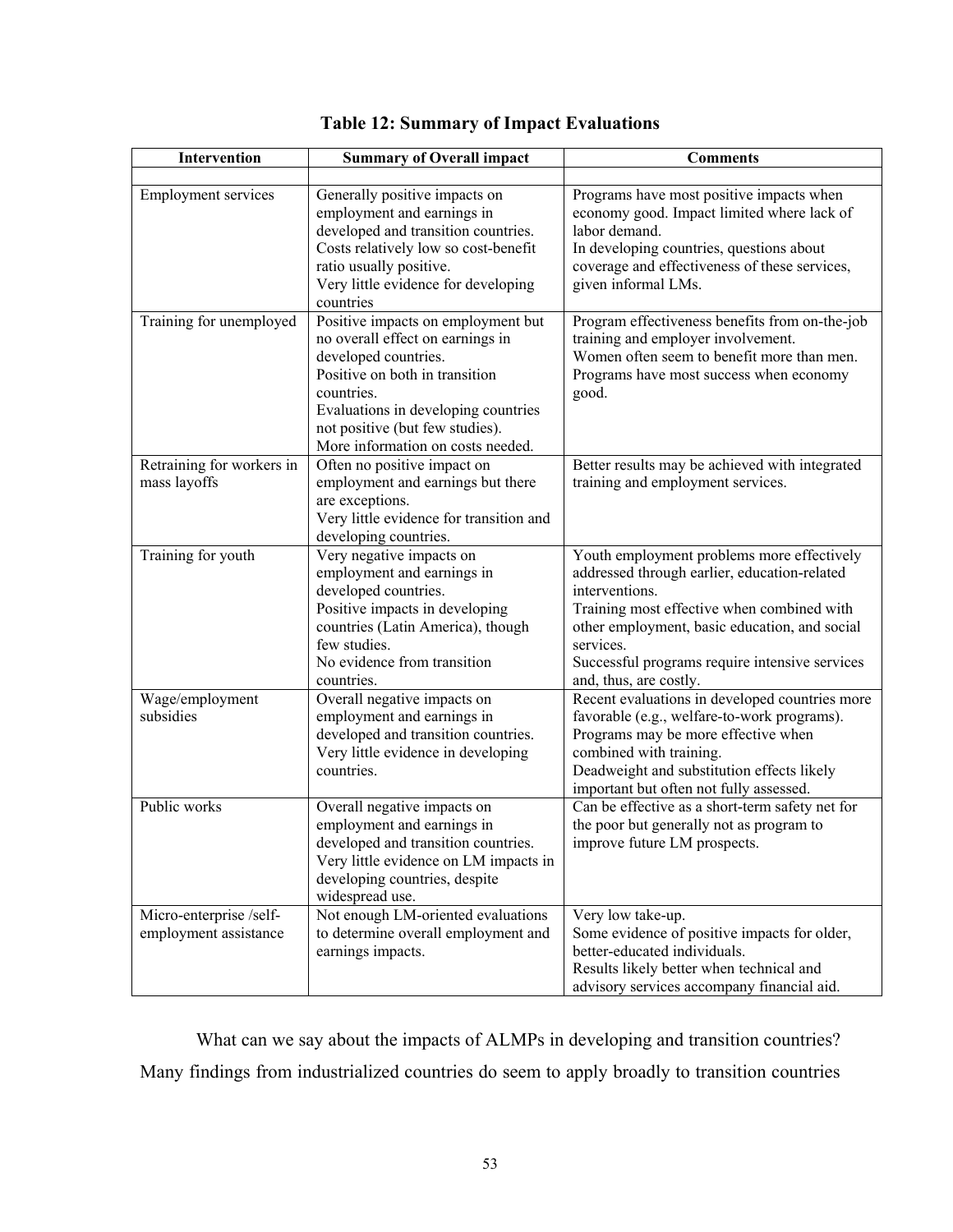but – on the basis of what is still a small sample of studies -- this is not always true in the case of developing countries. The much larger informal labor markets and weaker capacity to implement programs may limit what some programs can achieve in terms of creating formal employment or increasing wages. The few evaluations in these countries for employment services and training programs for the unemployed are less positive than the (much larger) body of evidence in the OECD and transition countries. On the other hand, some youth training programs in developing countries have much more positive impacts than are seen in industrialized countries. It may be that such programs in these low-income labor markets have more potential because abundant supplies of skilled workers are not available. The sample of evaluations outside the OECD is still limited, especially in developing countries, and further studies will be needed to confirm these initial observations.

While further evidence may reveal differences in the impact of ALMPs in countries at different stages of development, the ingredients for successful interventions probably do not differ. Comprehensive packages of services, programs that are oriented to labor demand and linked to real workplaces, and careful targeting are good examples. Finally, the evaluations underline the fact that program outcomes are usually better when the economy is growing.

Knowledge on the impacts of ALMPs is improving but many policy-relevant questions remain, especially in the context of developing and transition countries. Four key issues for future attention can be highlighted, although the fact that these are gaps in our knowledge reflects practical difficulties in incorporating these issues into evaluation studies. First, what are the longer-term effects of these programs? Evaluations usually do not track post-program outcomes for more than one or two years so we do not know whether benefits dissipate or emerge after the evaluation period. Second, what are the general equilibrium effects? Since many studies do not fully estimate the deadweight, substitution, and displacement effects, we often do not know what impacts the programs may have on nonparticipants and on the functioning of the labor market. Third, are programs cost-effective? Impacts are only one-half of the story for evidence-based policy-making -- the ultimate economic criterion for resource allocation should be whether social returns exceed costs. However, many evaluations cannot offer definitive evidence on this because they do not fully consider program costs. Finally, the evaluation literature provides insights into what works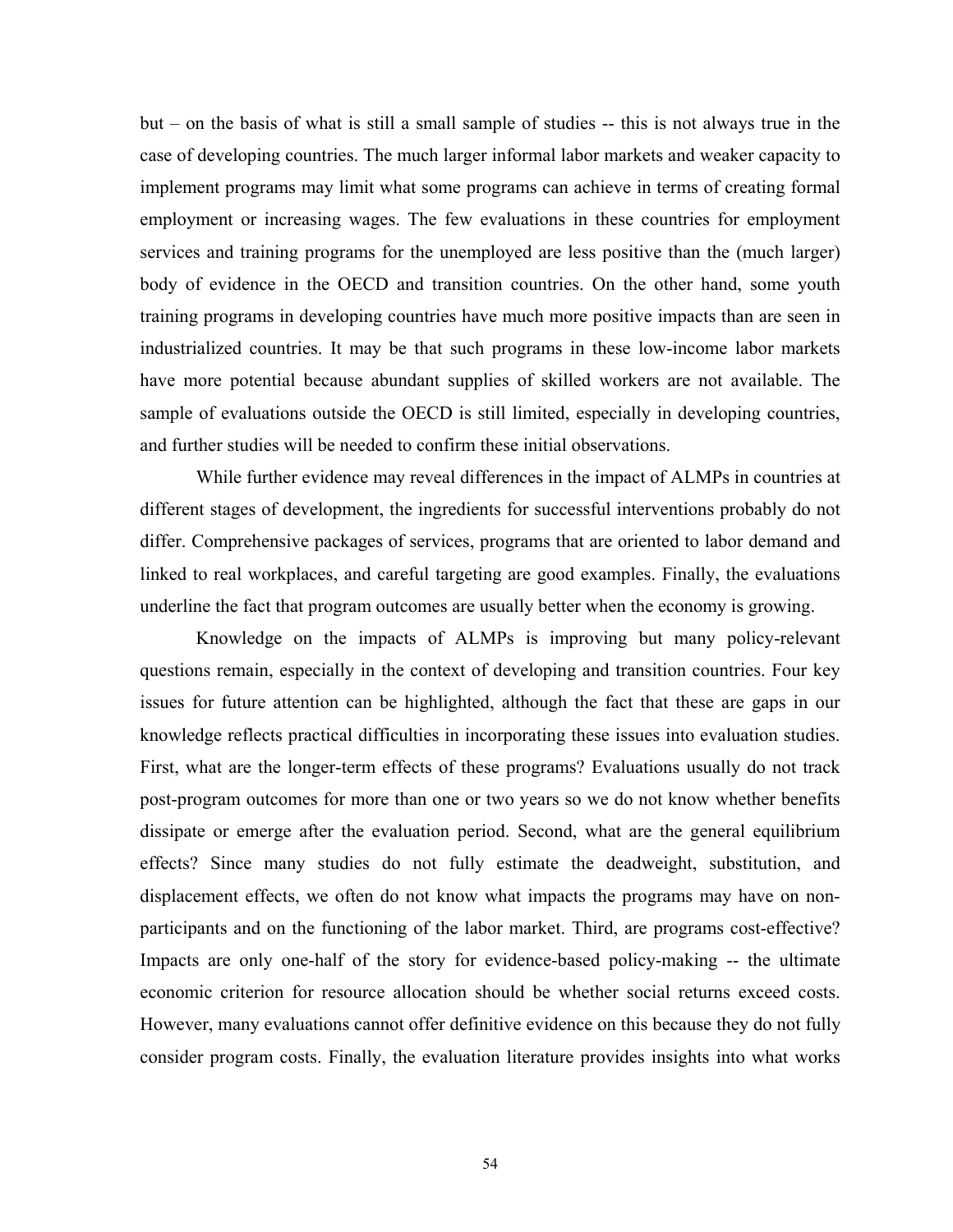but far less on why. Ultimately, policy-makers need to understand what circumstances and design features explain effective outcomes for specific groups (Martin, 2000).

Despite the mixed evaluation picture, governments, faced with the economic and social problems associated with large numbers of unemployed and poor workers, have little choice but to use active programming as one instrument in their response. They should be realistic about what ALMPs can achieve and allocate resources on the basis of costeffectiveness. The challenge, then, is to learn from existing experiences, investing in programs that have positive returns and altering or dropping programs that do not. If ALMPs are going to be an economically useful policy, it is very important that governments carefully evaluate their own programs and introduce interventions on the basis of what works domestically and in other countries.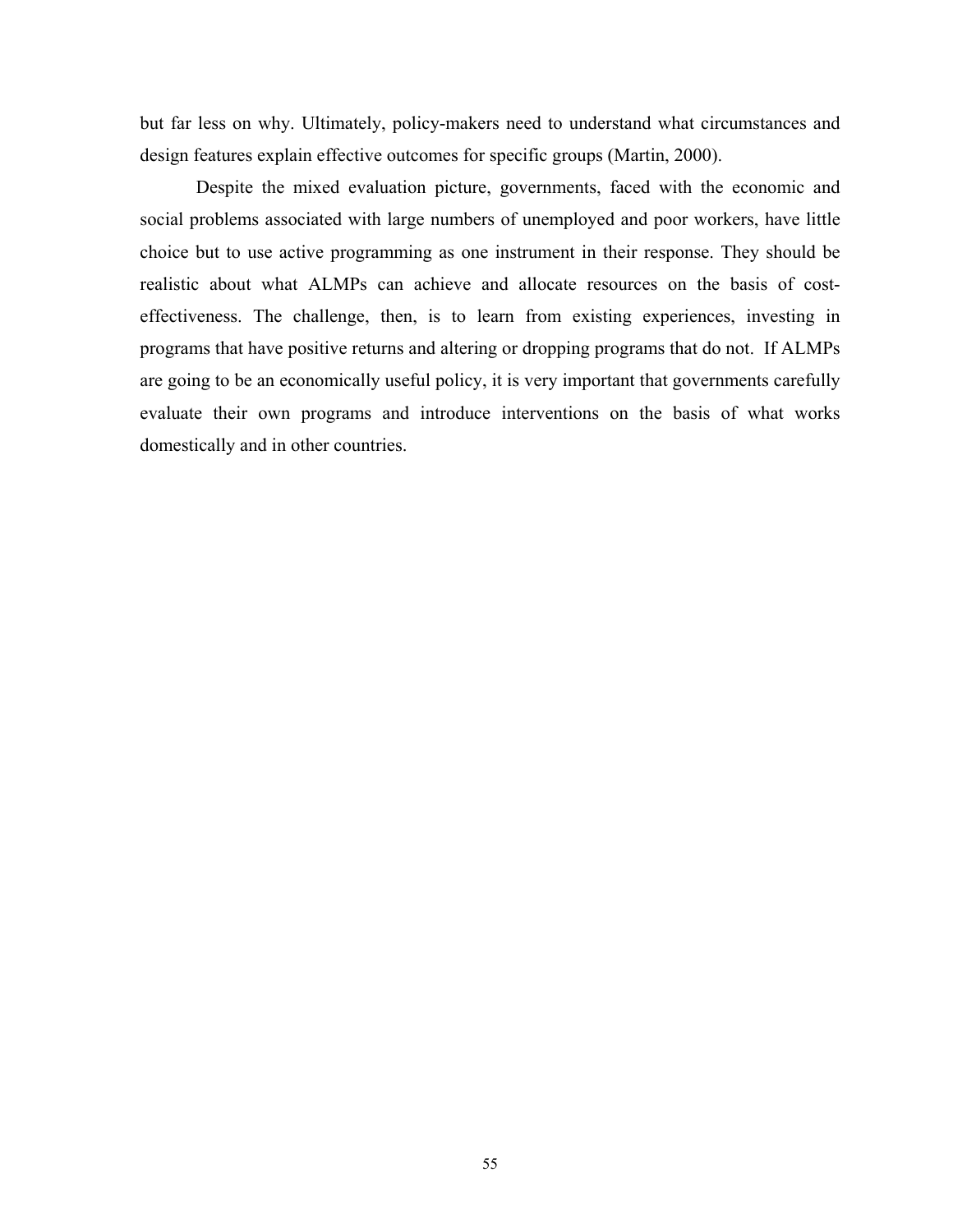### **References**

- Abadie, Alberto, Joshua Angrist and Guido W. Imbens. 2001. "Instrumental Variables Estimates of the Effect of Subsidized Training on the Quantiles of Trainee Earnings," Department of Economics Working Paper no. 99/16, Massachusetts Institute of Technology.<http://www.econometricsociety.org/es/thejournal.html>
- Aedo, Cristian and Sergio Nuñez. 2001. "The Impact of Training Policies in Latin America and the Caribbean: The Case of Programa Joven." Research Network Paper. Inter-American Development Bank. Washington D.C.
- Arellano, Alfonso. 2003. "Do Training Programmes get the unemployed back to work? A look at the Spanish experience". Universidad Carlos III de Madrid. [http://www.iza.org/en/papers/summerschool/6\\_arellano.pdf](http://www.iza.org/en/papers/summerschool/6_arellano.pdf)
- Bell, Brian, Richard Blundell and John Van Reenen. 1999. "Getting the Unemployed Back to Work: The Role of Targeted Wage Subsidies," *International Tax and Public Finance* 6, no. 3: 339-360.
- Benus, J. and L. Orr. 2000. "Study of Alternative Quantitative Evaluation Methodologies". Working Paper. ABT Associates, Washington D.C.
- Benus, Jacob, James Rude and Satyendra Patrabansh. 2001. "Impact of the Emergency Demobilization and Reintegration Project in Bosnia & Herzegovina." Impaq International.
- Benus, J. and Rodriguez-Planas. 2002. "Impact of Active Labor Market Programs." Prepared for Government of Romania, Ministry of Labor and Social Protection.
- Betcherman, Gordon, Amit Dar, Amy N. Luinstra and Makoto Ogawa. 2000. "Active Labor Market Programs: Policy Issues for East Asia," Social Protection Discussion Paper no. 0005, January. Washington, DC: The World Bank.
- Betcherman, Gordon and Rizwanul Islam (Eds.). 2001. *East Asian Labor Markets and the Economic Crisis.* Washington, DC: The World Bank and the International Labour Office.
- Bidani, Benu, Chorching Goh and Christopher J. O'Leary. 2002. "Has Training Helped Employ Xiagang in China? A Tale from Two Cities.," March. Washington, DC: The World Bank.
- Bierhanzl, Edward. 1999. "Active Labor Market Policies and Measured Unemployment in Europe," *Journal of Private Enterprise* 15, no. 1: 109-23.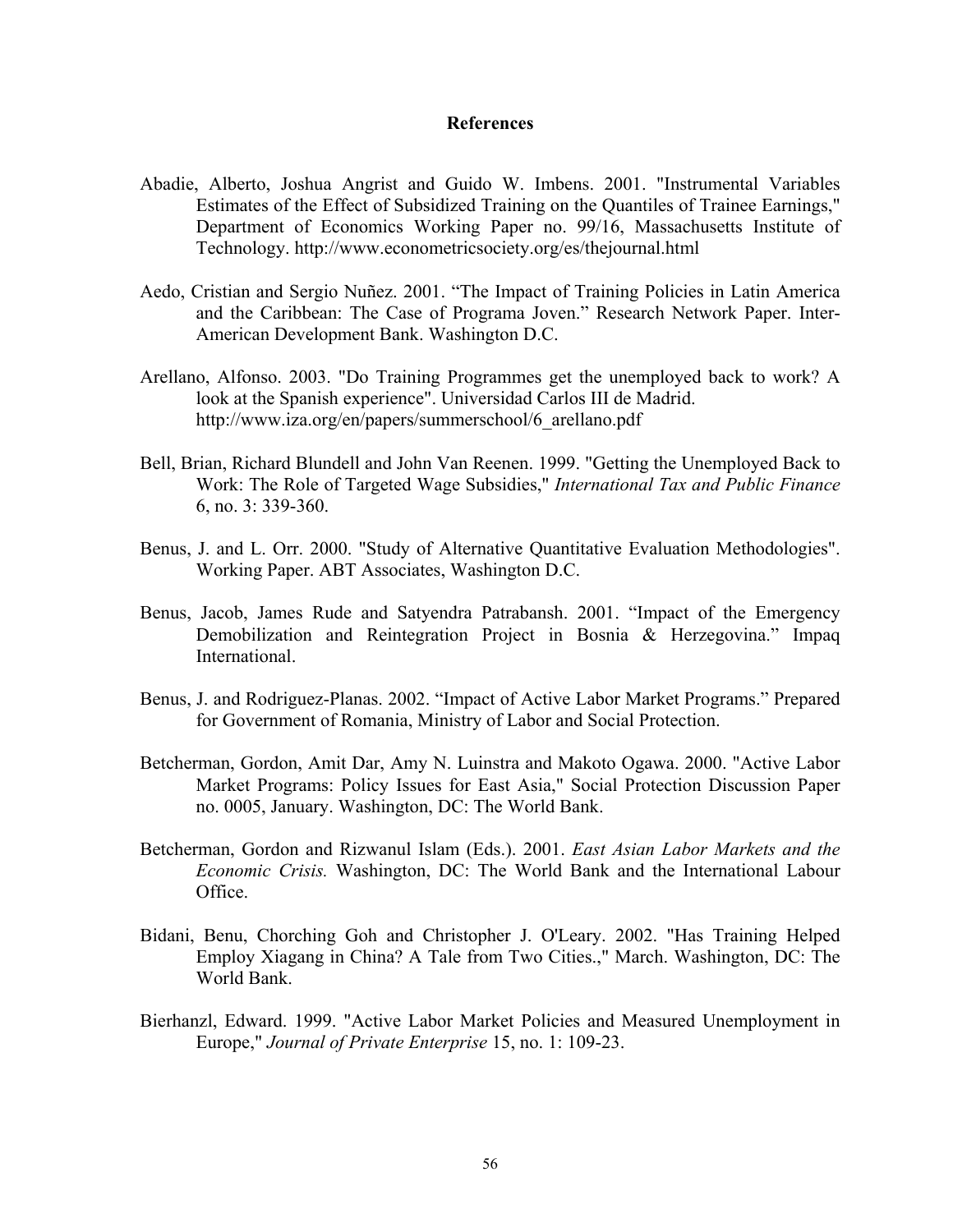- Bloom, Dan, Susan Scrivener, Charles Michalopoulos, Pamela Morris, Richard Hendra, Diana Adams-Ciardullo, Johanna Walter and Wanda Vargas. 2002. "Jobs First: Final Report on Connecticut's Welfare Reform Initiative," Mimeo February. New York: Manpower Demonstration Research Corporation. <http://www.mdrc.org/publications/90/overview.html>
- Bloom, Howard, Saul Schwartz, Susanna Lui-Gurr and Suk-Won Lee. 1999. "Testing a Reemployment Incentive for Displaced Workers: The Earnings Supplement Project," May. Ottawa, Ontario: Social Research and Demonstration Corporation. <http://www.hrdc-drhc.gc.ca/sp-ps/arb-dgra/publications/research/1999docs/abr-99-> 9e.shtml
- Blundell, Richard and Monica Costa Dias. 2000. "Evaluation Methods for Non-Experimental Data," *Fiscal Studies* 21, no. 4: 427-68.
- Blundell, Richard, Monica Costa Dias, Costas Meghir and John Van Reenen. 2001. "Evaluating the Employment Impact of a Mandatory Job Search Assistance Program," Working Paper no. 01/20, November. London, UK: Institute for Fiscal Studies. <http://www.ifs.org.uk/workingpapers/wp0120.pdf>
- Blundell, Richard and Costas Meghir. 2002. *"Active Labour Market Policy vs. Employment Tax Credits: Lessons from recent UK reforms".* University College London and Institute for Fiscal Studies. [http://netec.mcc.ac.uk/WoPEc/data/Papers/hhsifauwp2002\\_001.html](http://netec.mcc.ac.uk/WoPEc/data/Papers/hhsifauwp2002_001.html)
- Boeri, Tito and Michael C. Burda. 1996. "Active Labor Market Policies, Job Matching and the Czech Miracle," *European Economic Review* 40, no. 3-5: 805-17.
- Bonnal, Liliane, Denis Fougère and Anne Sérandon. 1997. "Evaluating the Impact of French Employment Policies on Individual Labour Market Histories," *Review of Economic Studies* 64: 683-713.
- Brodaty, Thomas, Bruno Crépon and Denis Fougère. 2001. "Using Matching Estimators to Evaluate Alternative Youth Employment Programs: Evidence from France, 1986- 1988," in Michael Lechner and Friedhelm Pfeiffer (Eds.), *Econometric evaluation of labour market policies* (pp. 85-123). Heidelberg and New York: Physica-Verlag and Centre for European Economic Research.
- Bryson, Alex, Richard Dorsett and Susan Purdon. 2002. "The Use of Propensity Matching in the Evaluation of Active Labour Market Policies". Department of Work and Pensions. United Kingdom.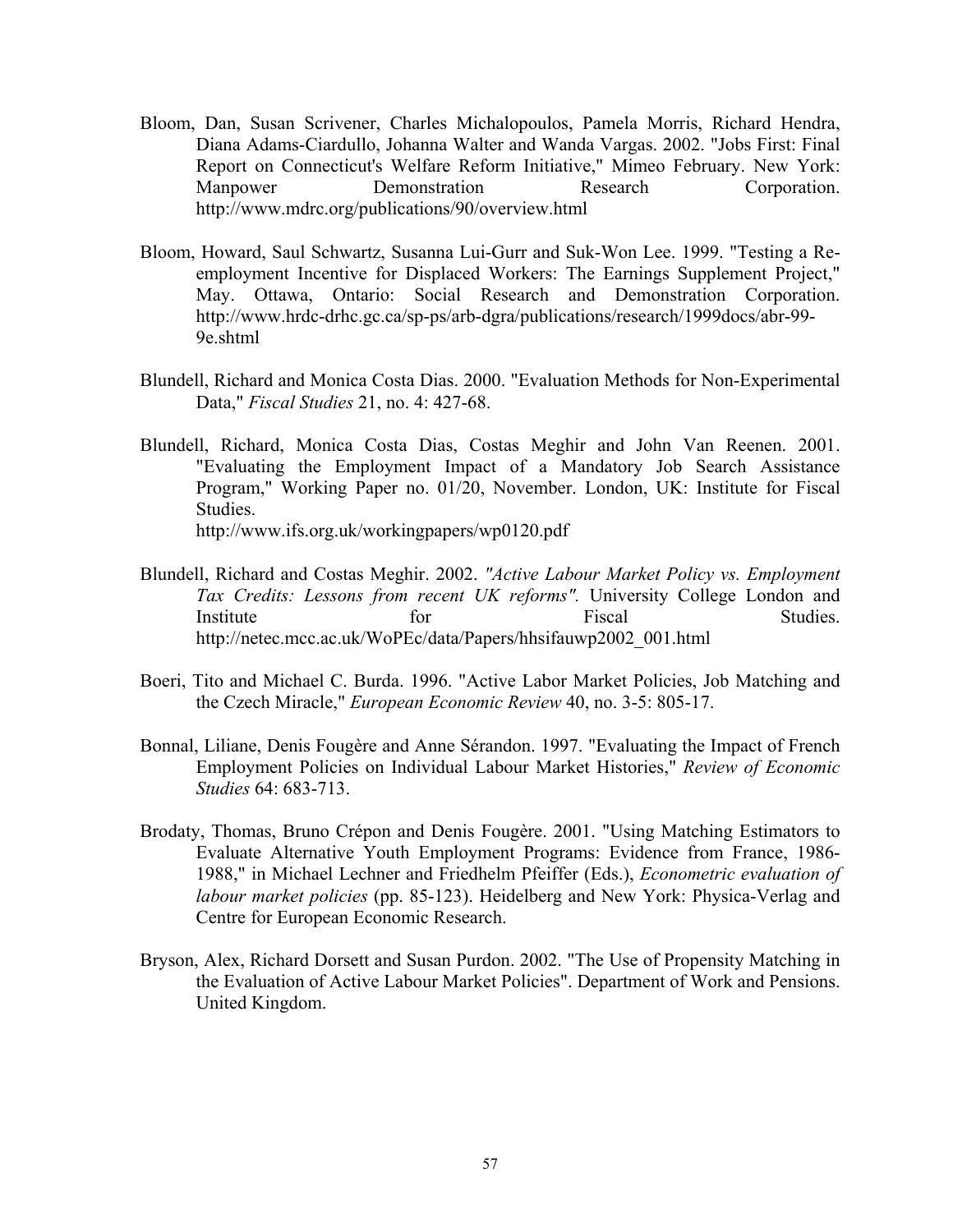- Burda, Michael C. and Martina Lubyova. 1995. "The Impact of Active Labor Market Policies: A Closer Look At The Czech and Slovak Republics," Discussion Paper no. 1102,. London: Centre for Economic Policy Research.
- Buttner, Thiess and Hedwig Prey. 1998. "Does Active Labor-Market Policy Affect Structural Unemployment? An Empirical Investigation for West German Regions, 1986 to 1993," *Zeitschrift fur Wirtschafts- und Sozialwissenschaften* 118, no. 3: 389-413.
- Calderon-Madrid, Angel and Belem Trejo. 2001. "The Impact of the Mexican Training Program for Unemployed Workers on Re-employment Dynamics and on Earnings." Research Network Papers. Inter-American Bank. Washington, D.C. [http://econpapers.hhs.se/cpd/2002/86\\_Calderon.pdf](http://econpapers.hhs.se/cpd/2002/86_Calderon.pdf)
- Carling, Kenneth and Katarina Richardson. 2001. "The Relative Efficiency of Labor Market Programs: Swedish experience from the 1990s." Working Paper 2001:2. Swedish Office of Labour Market Policy Evaluation.
- Carling, Kenneth and Lena Gustafson. 1999. "Self-Employment Grants vs. Subsidized Employment: Is there a difference in the re-unemployment risk?." Swedish Office of Labor Market Policy Evaluation [http://netec.mcc.ac.uk/WoPEc/data/Papers/hhsifauwp1999\\_006.html](http://netec.mcc.ac.uk/WoPEc/data/Papers/hhsifauwp1999_006.html)
- Castro, Claudio de Moura. 1999. "Proyecto Joven. New Solutions and Some Surprises." EDU-110. Inter-American Development Bank. Washington D.C.
- Chan, William and Wing Suen. 2000. "An Evaluation of the Hong Kong Employees Retraining Programme," *Asian Economic Journal* 14, no. 3: 255-81.
- Cockx, Bart. 2000. "The Design of Active Labour Market Policies: Building in Effective Incentives," *International Labour Review* 139, no. 4: 457-80.
- Cockx, Bart and Isabelle Barboulat. 1999. "Vocational Training: Does it speed up the Transition Rate out of Unemployment?," IRES Discussion Paper no. 9932, December. Louvain-la-Neuve, Belgium: Université Catholique de Louvain.
- Cockx, Bart and Geert Ridder. 2001. "Social Employment of Welfare Recipients in Belgium: An Evaluation," *Economic Journal* 111, no. 470: 322-52.
- Cockx, Bart, Bruno Van der Linden and Adel Karaa. 1998. "Active Labour Market Policies and Job Tenure," *Oxford Economic Papers* 50, no. 4: 685-708.
- Dar, Amit and Indermit S. Gill. 1998. "Evaluating Retraining Programs in OECD Countries: Lessons Learned," *World Bank Research Observer* 13, no. 1: 79-101.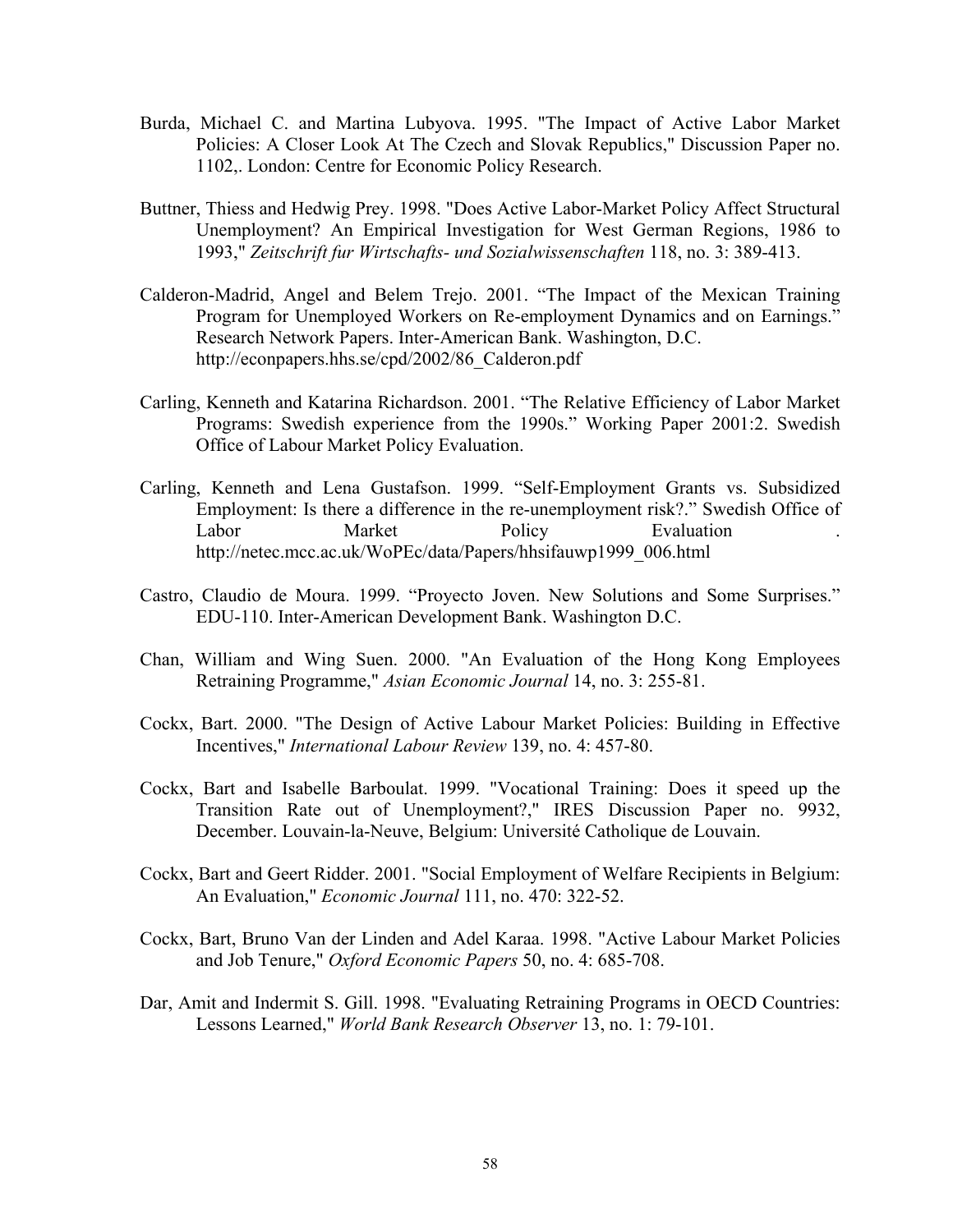- Dar, Amit and P. Zafiris Tzannatos. 1999. "Active Labor Market Programs: A Review of the Evidence from Evaluations," Social Protection Discussion Paper no. 9901, January. The World Bank. Washington, D.C.
- Decker, P., Robert Olsen and Lance Freeman. 2000. "Assisting Unemployment Insurance Claimants: The Long-Term Impacts of the Job Search Assistance Demonstration". Mathematica Policy Research. Washington, D.C.
- Dehejia, Rajeev H. and Sadek Wahba. 1998. "Propensity Score Matching Methods for Non-Experimental Causal Studies". Working Paper 6829. National Bureau of Economic Research. Boston. MA.
- Dehejia, Rajeev H. and Sadek Wahba. 1999. "Causal Effects in Nonexperimental Studies: Reevaluating the Evaluation of Training Programs," *Journal of the American Statistical Association* 94, no. 448: 1053-62.
- Dockery, A. M. 1999. "Evaluating the Job Network," *Australian Journal of Labour Economics* 3, no. 2: 131-58.
- Eichler, Martin and Michael Lechner. 2000. "Some Econometric Evidence on the Effectiveness of Active Labor Market Programmes in East Germany". Working Paper Number. 318. Swiss Institute for International Economics and Applied Economic Research (SIW). Switzerland.
- Evans, Brendan. 1998. "Training Policy as a Palliative for Unemployment: The United Kingdom and Australia Compared," in Thomas Lange (Ed.) *Unemployment in Theory and Practice* (pp. 179-196). Cheltenham, U.K. and Northampton, Mass.: Elgar; distributed by American International Distribution Corporation Williston Vt.
- Fawcett, Caroline S. 2001. "Latin American Youth in Transition: A policy paper on youth unemployment in Latin America". Paper prepared for the "First Technical Meeting on Labor Market Issues". Panama City, Panama. <http://www.eldis.org/static/DOC11803.htm>
- Fay, Robert G. 1996. "Enhancing the Effectiveness of Active Labour Market Policies: Evidence from Programme Evaluations in OECD Countries." Labour Market and Social Policy Occasional Papers, No. 18. OECD, Paris.
- Fertig, Michael and Christoph M. Schmidt. 2000. "Discretionary Measures of Active Labor Market Policy: The German Employment Promotion Reform in Perspective," *Schmollers Jahrbuch: Zeitschrift fur Wirtschafts-und Sozialwissenschaften/Journal of Applied Social Science Studies* 120, no. 4: 537-65.
- Firth, David, Clive Payne and Joan Payne. 1999. "Efficacy of Programmes for the Unemployed: Discrete Time Modelling of Duration Data from a Matched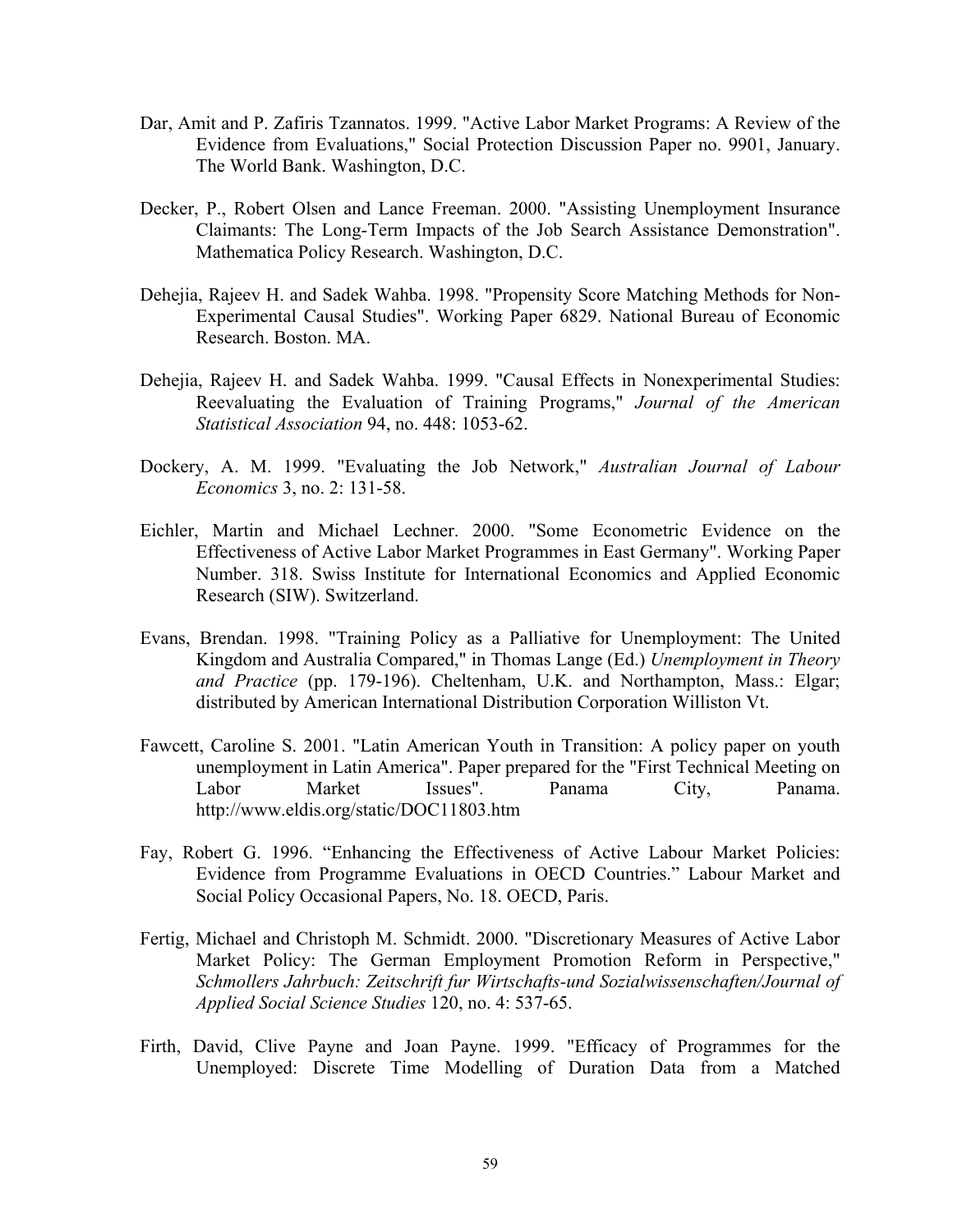Comparison Study," *Journal of the Royal Statistical Society*, Series A 162, no. 1: 111- 20.

- Fitzenberger, Bernd and Hedwig Prey. 2000. "Evaluating Public Sector Sponsored Training in East Germany," *Oxford Economic Papers* 52, no. 3: 497-520.
- Fletcher, D. R. 1998. "The Effectiveness of Active Labour-Market Policies: Latest Evidence from the National Development Programme," *Environment and Planning C: Government and Policy* 16, no. 5: 573-89.
- Fougère, Denis, Francis Kramarz and Thierry Magnac. 2000. "Youth Employment Policies in France," *European Economic Review* 44, no. 4-6: 928-42.
- Freedman, Stephen. 2000. "The National Evaluation of Welfare-to-Work Strategies: Four-Year Impacts of Ten Programs on Employment Stability and Earnings Growth," Mimeo December. New York: Manpower Demostration Research Corporation. <http://www.mdrc.org/publications/157/full.pdf>
- Fretwell, David H., Jacob Benus, and Christopher J. O'Leary. 1999. "Evaluating the Impact of Active Labor Market Programs: Results of Cross Country Studies in Europe and Central Asia." Social Protection Discussion Paper no. 9915. The World Bank. Washington, DC:
- Galasso, Emanuela, Martin Ravallion, and Agustin Salvia. 2001. "Assisting the Transition from Workfare to Work: Argentina's Proempleo Experiment." Development Research Group, World Bank. http://poverty.worldbank.org/files/11255 Martin-PROEMPLEO-Evaluation.pdf
- Gerfin, Michael, Michael Lechner and Heidi Steiger. 2002. "Does Subsidized Temporary Employment Get the Unemployed Back to Work?." Discussion Paper No. 606. Centre for Economic Policy Research. London. <http://netec.mcc.ac.uk/WoPEc/data/Papers/cprceprdp3669.html>
- Godfrey, Martin. 2003. "Youth Employment Policy in Developing and Transition Countries – Prevention as well as Cure." Final draft prepared for Social Protection Unit, World Bank. Washington, D.C.
- Gonzala, Maria Teresa and Jan Saarela. 2001. "An Evaluation of the Management of the Finnish Employment Service," *Applied Economics* 33, no. 13: 1717-25.
- Graves, Frank and Benoît Gauthier. 2000. "Evaluation of the Self-Employment Assistance Program". Human Resources Development Canada. [http://www11.hrdc-drhc.gc.ca/pls/edd/SEAP\\_brf.shtml](http://www11.hrdc-drhc.gc.ca/pls/edd/SEAP_brf.shtml)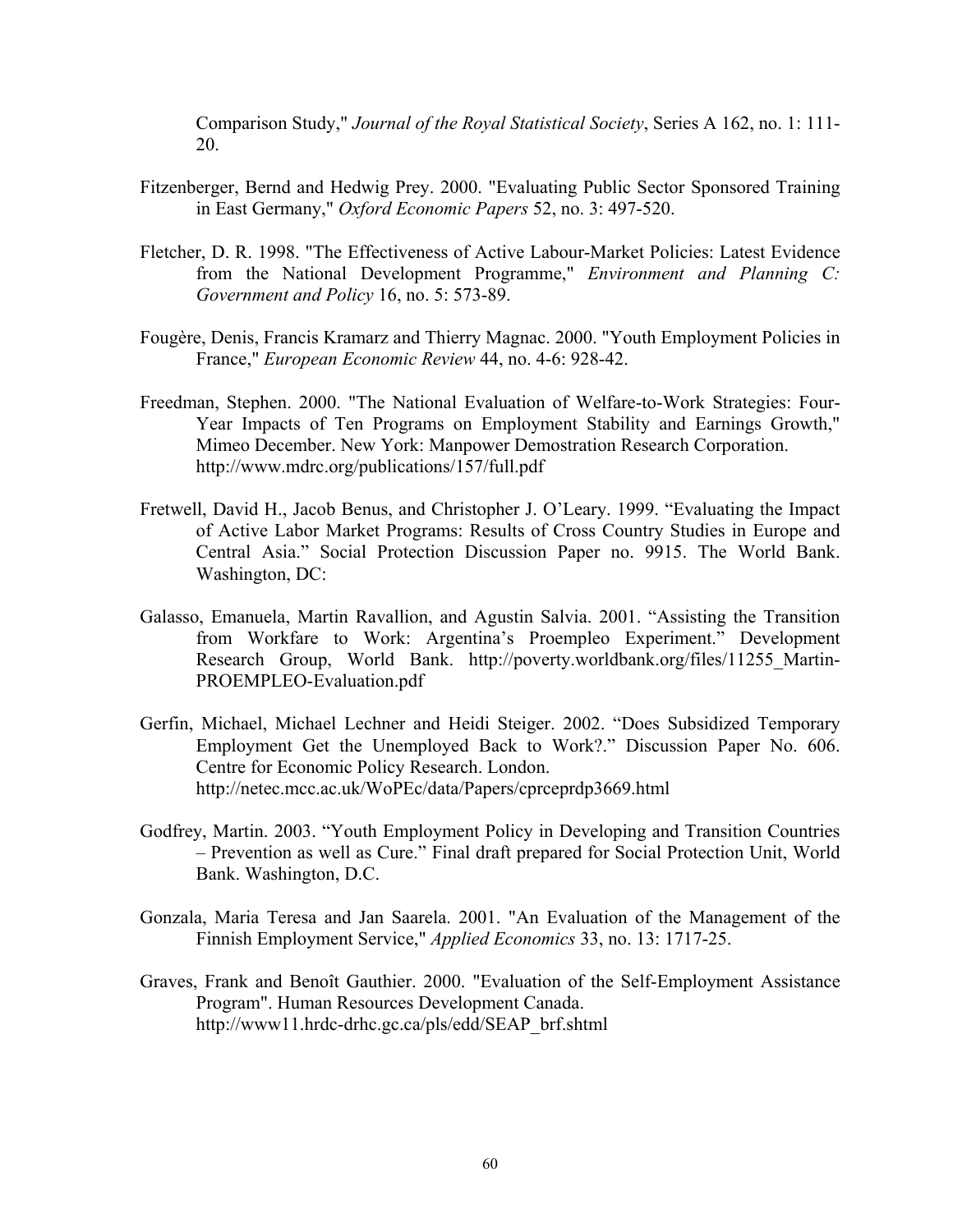- Gritz, Mark and Terry Johnson. 2001. "National Job Corps Study: Assessing Program Effects on Earnings for Students Achieving Key Program Milestones". Impact evaluation submitted to U.S. Department of Labor. Battelle Memorial Institute. Seattle, Washington. <http://wdr.doleta.gov/opr/fulltext/document.cfm?docn=6158>
- Grubb, W. Norton and Paul Ryan. 1999. "The roles of evaluation for vocational education and training: Plain talk on the field of dreams." Geneva: International Labour Office; London: Kogan Page; distributed by ILO Publications Center Waldorf Md.
- Grupo de Analisis para el Desarrollo. 2001. "Una medicion del impacto del Programa de Capacitacion Laboral Juvenil PROJoven." Lima, Peru. <http://pubweb.northwestern.edu/~hrn663/projoven.pdf>
- Heckman, James J. 1999. "Accounting for Heterogeneity, Diversity and General Equilibrium in Evaluating Social Programs," Working Paper no. 7230. National Bureau of Economic Research. Boston, MA.
- Heckman, James J., Neil Hohmann and Jeffrey Smith. 2000. "Substitution and Dropout Bias in Social Experiments: A Study of an Influential Social Experiment," *Quarterly Journal of Economics* 115, no. 2: 651-94.
- Heckman, James J., Robert J. Lalonde and Jeffrey A. Smith. 1999. "The Economics and Econometrics of Active Labor Market Programs," in Orley Ashenfelter and David Card (Eds.), Handbook of labor economics, vol. 3A (pp. 1865-2097). *Handbooks in Economics*, vol. 5. Amsterdam; New York and Oxford: Elsevier Science North-Holland.
- Heckman, James J. and Jeffrey A. Smith. 1999. "The Pre-programme Earnings Dip and the Determinants of Participation in a Social Programme Implications for Simple Programme Evaluation Strategies," *Economic Journal* 109, no. 457: 313-48.
- Heckman, James J., Justin L. Tobias and Edward Vytlacil. 2001. "Four Parameters of Interest in the Evaluation of Social Programs," *Southern Economic Journal* 68, no. 2: 210-23.
- Hendra, Richard, Charles Michalopoulos and Dan Bloom. 2001. "Three-Year Impacts of Connecticut's Jobs First Welfare Reform Initiative," Mimeo April. Manpower Demostration Research Corporation. New York. <http://www.mdrc.org/Reports2001/CT-JobsFirst->3YrImpacts/CT3YrImpactsExSum.htm
- Hollenbeck, Kevin. 2003. "Net Impact Estimates of the Workforce Development System in Washington State". Upjohn Institute Staff Working Paper No. 03-92 <http://netec.mcc.ac.uk/WoPEc/data/Papers/upjweupjo03-92.html>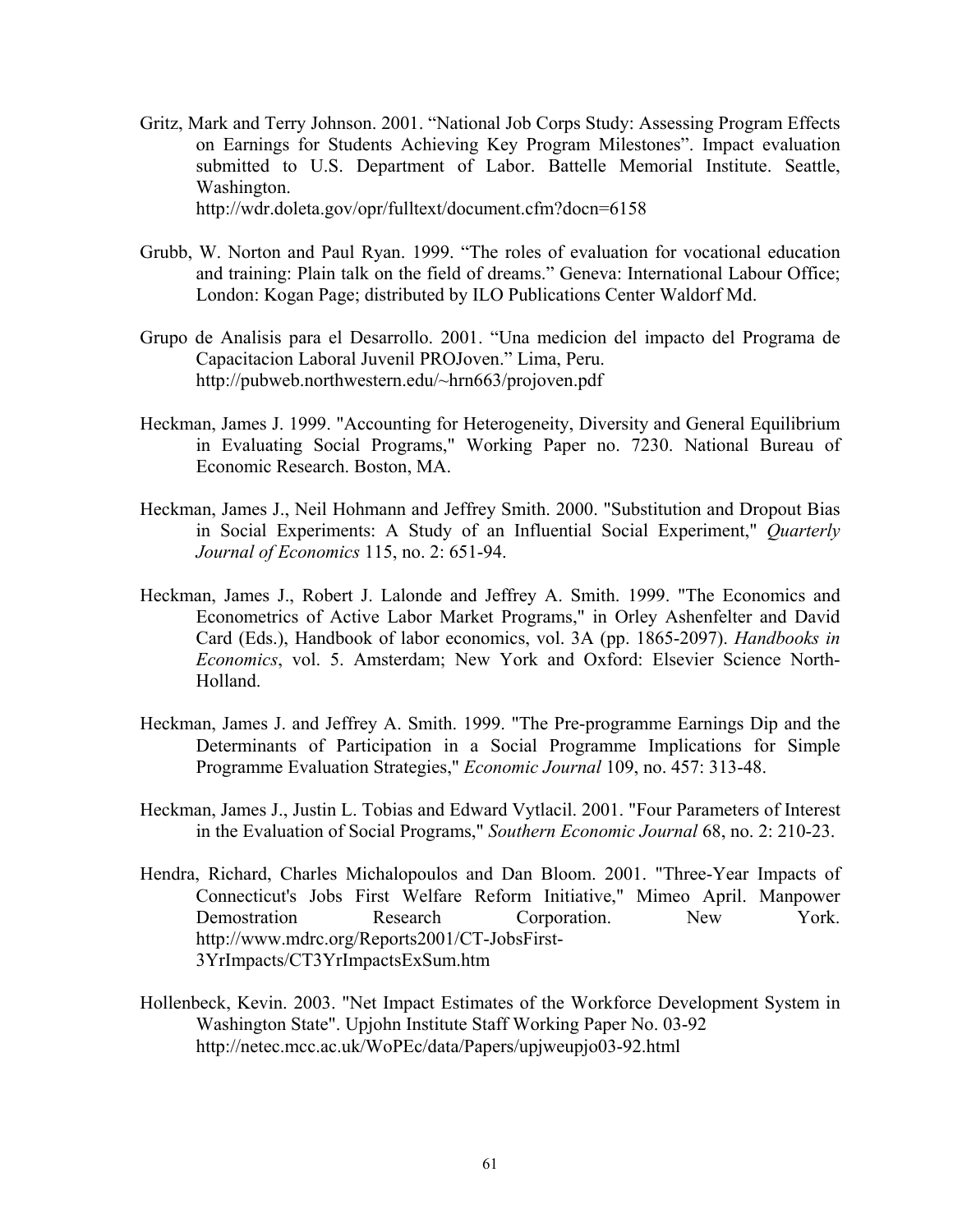- Hui, Shek-Wai and Jeffrey Smith. 2002. "The Labor Market Impacts of Adult Education and Training in Canada". Human Resources Development Canada.
- Hujer, R. and M. Wellner. 2000. "The Effects of Public Sponsored Training on Individual Employment Performance in East Germany". Working Paper, Frankfurt: J.W.Goethe University.
- Human Resources Development Canada. 1999."Summative Evaluation of Youth Service Canada". <http://www11.hrdc-drhc.gc.ca/pls/edd/hrdc.main>
- Human Resources Development Canada. 1995. "Evaluation of the Employability Improvement Program," Mimeo December Evaluation and Data Development. [http://www11.hrdc-drhc.gc.ca/pls/edd/EIP\\_brf.shtml](http://www11.hrdc-drhc.gc.ca/pls/edd/EIP_brf.shtml)
- Human Resources Development Canada. 1996. "A Review of Programs for Integrating Social Assistance Recipients into the Workforce," Mimeo December Evaluation and Data Development.<http://www11.hrdc-drhc.gc.ca/pls/edd/SARW.shtml>
- Impaq International. 2001. "Bosnia and Herzegovina: Impact of the Emergency Demobilization and Reintegration Project." Prepared for the U.S. Department of Labor.
- International Labour Organization. 2003. "Youth training and employment". Inter-American Research and Documentation Centre on Vocational Training (Cinterfor/ILO). Geneva.
- Jacob, Louis and Ian Petta.2000. "Measuring the Effect of Public Labor Exchange Referrals and Placements in Washington and Oregon." Westat. Maryland. <http://wdr.doleta.gov/owsdrr/00-6/00-6.pdf>
- Jalan, Jyotsna and Martin Ravallion. 2002. "Estimating the Benefit Incidence of an Antipoverty Program by Propensity-Score Matching," *Journal of Business and Economic Statistics*. <http://fmwww.bc.edu/RePEc/es2000/0873.pdf>
- Kang, Soon-Hie and Byung Hee Lee. 2001. "Evaluating the Training for the Unemployed in Korea"; in: *Labor Market Reforms in Korea: Policy Options for the Future*. Edited by: Funkoo Park, Young-bum Park, Gordon Betcherman and Amit Dar. World Bank and Korea LAbor Institute.
- Kavanagh, Catherine. 1998. "A Review of the Role of Active Labour Market Policies in Ireland," in Charles M. A. Clark and Catherine Kavanagh (Eds.), *Unemployment in Ireland: Alternative perspectives* (pp. 43-67). Aldershot, U.K.; Brookfield, Vt. and Sydney: Ashgate.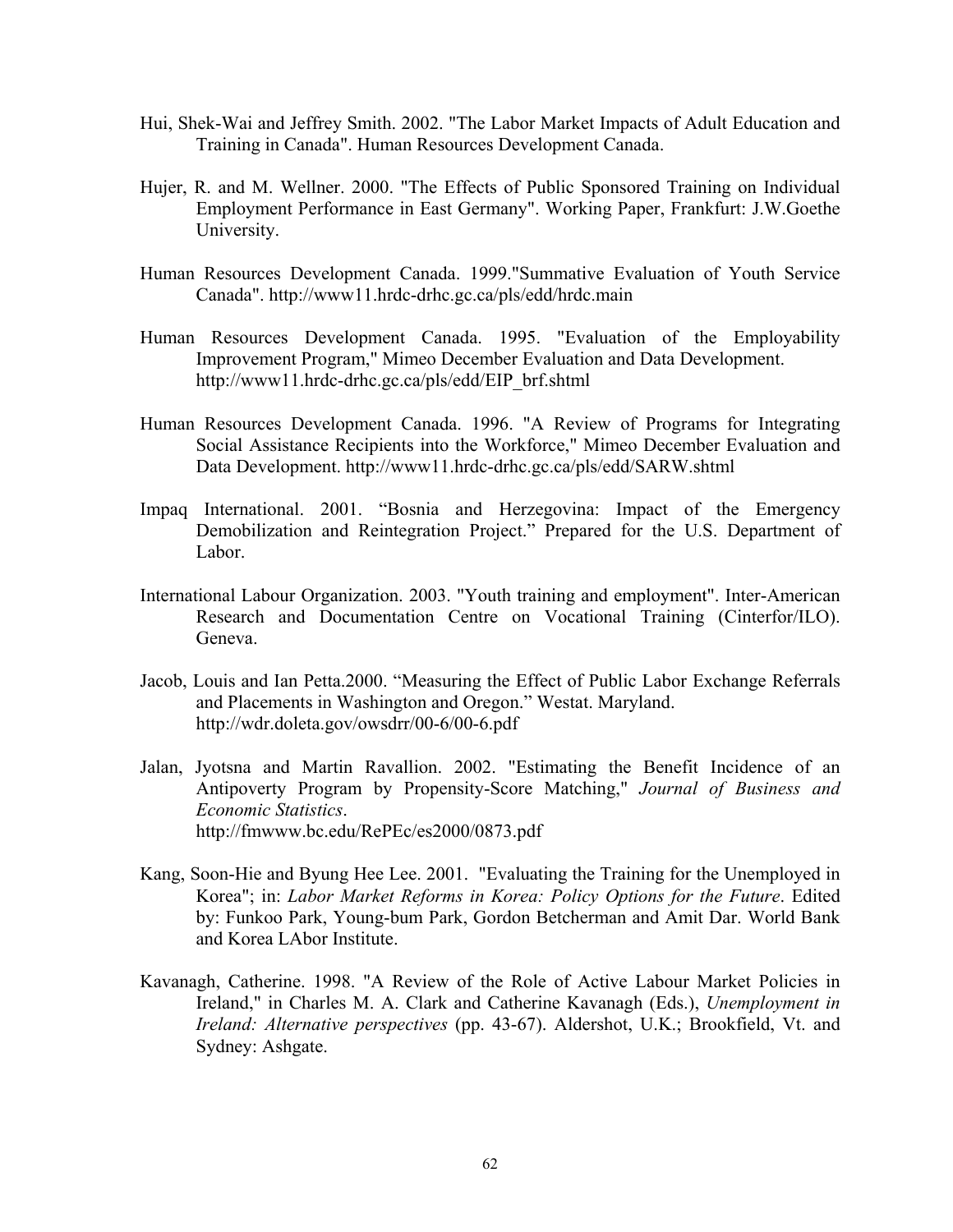- Kluve, Jochen and Christoph M. Schmidt. 2002. "Can Training and Employment Subsidies Combat European Unemployment?" *Economic Policy*. Vol. 35. October. Pp. 411- 448.
- Kluve, Jochen, Hartmut Lehmann and Christoph M. Schmidt. 1999. "Active Labor Market Policies in Poland: Human Capital Enhancement, Stigmatization, or Benefit Churning?," *Journal of Comparative Economics* 27, no. 1: 61-89.
- Kluve, Jochen, Hartmut Lehmann and Christoph M. Schmidt. 2002. "Disentangling Treatment Effects of Polish Active Labour Market Policies: Evidence From Matched Samples," Discussion Paper no. 3298, April. London, UK: Centre for Economic Policy Research.
- Kosanovich, William and Heather Fleck. 2001. "Comprehensive Assessment of Self-Employment Assistance Programs". DTI Associates, Inc. Prepared for: U.S. Department of Labor. Office of Workforce Security.
- Kramer, Fredrica D., Demetra Smith Nightingale, John Trutko, Shayne Spaulding and Burt S. Barnow. 2002. "Faith-Based Organizations Providing Employment and Training Services: A Preliminary Exploration," Mimeo February. The Urban Institute, Washington, DC.
- Kraus, Florian, Patrick Puhani and Viktor Steiner. 1999. "Employment Effects of Publicly Financed Training Programs-The East German Experience," *Jahrbucher fur Nationalokonomie und Statistik* 219, no. 1-2: 216-48.
- LaLonde, R.J. 1986. "Evaluating the Econometric Evaluations of Training Programs with Experimental Data. *American Economic Review* Vol. 76 (4).
- Lange, Thomas. 1998. *Unemployment in theory and practice*. Cheltenham, U.K. and Northampton, Mass.: Elgar; distributed by American International Distribution Corporation Williston Vt.
- Lange, Thomas and J. R. Shackleton. 1998. "Active Labour Market Policies: A Critical Assessment," in Thomas Lange (Ed.) *Unemployment in theory and practice* (pp. 145- 63). Cheltenham, U.K. and Northampton, Mass.: Elgar; distributed by American International Distribution Corporation Williston Vt.
- Larson, Laura. 2000. "Evaluation of Swedish youth labour market programmes". Uppsala University & Office of Labour Market Policy Evaluation. [http://ideas.repec.org/p/hhs/uunewp/2000\\_006.html](http://ideas.repec.org/p/hhs/uunewp/2000_006.html)
- Lechner, Michael. 1998a. "Continuous Off-the-Job Training in East Germany after Unification: Preliminary Results of an Evaluation of the Short-Run Effects for Individual Workers," in Horst Brezinski, Egon Franck and Michael Fritsch (Eds.),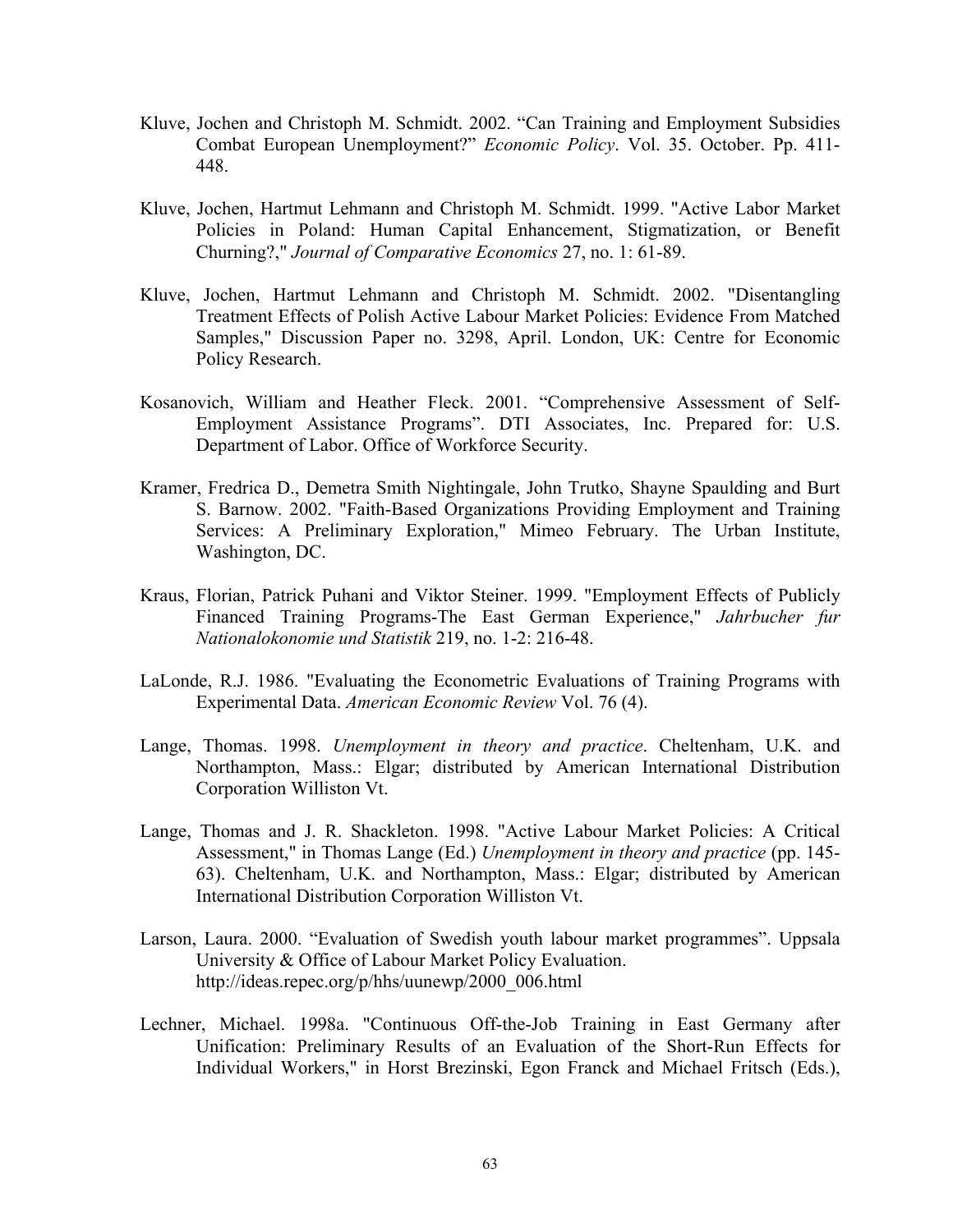*The microeconomics of transformation and growth* (pp. 205-30). Cheltenham, U.K. and Northampton, Mass.: Elgar; distributed by American International Distribution Corporation Williston Vt.

- Lechner, Michael. 1998b. *Training the East German labour force: Microeconometric evaluations of continuous vocational training after unification*. Studies in Contemporary Economics. Heidelberg: Physica.
- Lechner, Michael. 1999a. "Earnings and Employment Effects of Continuous Off-the-Job Training in East Germany After Unification," *Journal of Business and Economic Statistics* 17, no. 1: 74-90.
- Lechner, Michael. 1999b. "The Effects of Enterprise-Related Training in East Germany on Individual Employment and Earnings," *Annales d'Economie et de Statistique* 0, no. 55-56: 97-128.
- Lechner, Michael. 2000. "An Evaluation of Public-Sector-Sponsored Continuous Vocational Training Programs in East Germany," *Journal of Human Resources* 35, no. 2: 347-75.
- Lechner, Michael and Friedhelm Pfeiffer (Eds.). 2001. *Econometric evaluation of labour market policies.* Heidelberg and New York: Physica-Verlag and Centre for European Economic Research.
- Lise, Jeremy, Shannon Seitz and Jeffrey Smith. 2003. "Equilibrium Policy experiments and the Evaluation of Social Programs.". Queen's University. Kingston. <http://ideas.repec.org/p/iza/izadps/dp758.html>
- Lubyova, Martina and Jan C. van Ours. 1999. "Effects of Active Labor Market Programs on the Transition Rate from Unemployment into Regular Jobs in the Slovak Republic," *Journal of Comparative Economics* 27, no. 1: 90-112.
- Magnac, Thierry. 2000. "Subsidised Training and Youth Employment: Distinguishing Unobserved Heterogeneity from State Dependence in Labour Market Histories," *Economic Journal* 110, no. 466: 805-37. <http://ideas.repec.org/a/ecj/econjl/v110y2000i466p805-37.html>
- Martin, John P. 2000. "What Works among Active Labour Market Policies: Evidence from OECD Countries' Experiences," *OECD Economic Studies*, no. 30: 79-113. <http://ideas.repec.org/p/rba/rbaacv/1998-17.html>
- Martin, John P. and David Grubb.2001. "What works and for whom: A Review of OECD countries' experiences with active labour market policies." Office of Labour Market Policy Evaluation. Working Paper 2001:14. [http://netec.mcc.ac.uk/WoPEc/data/Papers/hhsifauwp2001\\_014.html](http://netec.mcc.ac.uk/WoPEc/data/Papers/hhsifauwp2001_014.html)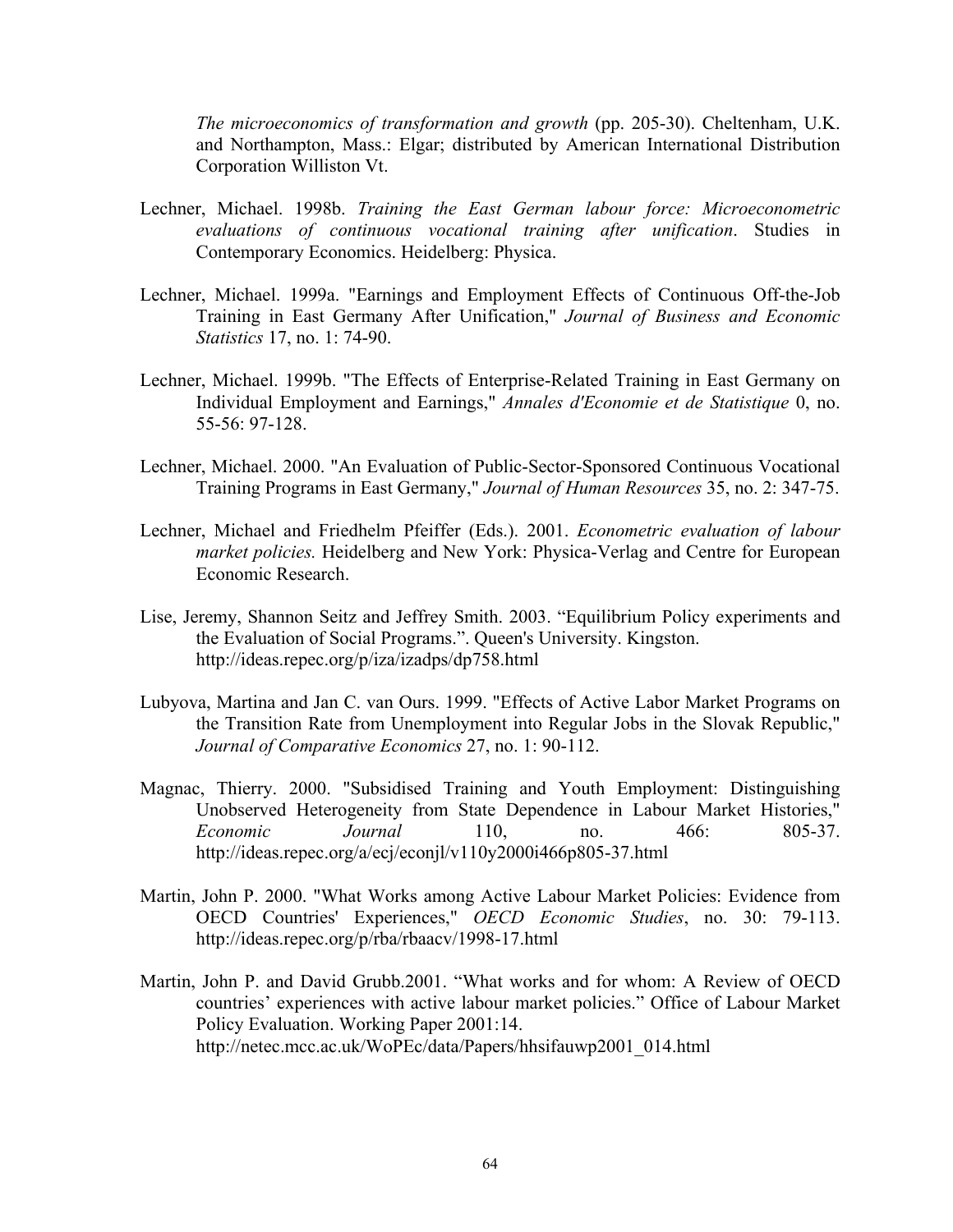- Marx, Ive. 2001. "Job Subsidies and Cuts in Employers' Social Security Contributions: The Verdict of Empirical Evaluation Studies," *International Labour Review* 140, no. 1: 69-83.
- Medina, Carlos and Jairo Nuñez. 2001. "The Impact of Public and Private Job Training in Colombia." Research Network Paper. Inter-American Bank. Washington, D.C. <http://www.iadb.org/res/laresnetwork/projects/pr201finaldraft.pdf>
- Michalopoulos, Charles, Christine Schwartz and Diana Adams-Ciardullo. 2001. "National Evaluation of Welfare-to-Work Strategies: What Works Best for Whom: Impacts of 20 Welfare-to-Work Programs by Subgroup," Mimeo January. Manpower Demonstration Research Corporation. New York.
- Michaelopoulos, Charles *et al.*. 2002. "Making Work Pay: Final Report on the Self-Sufficiency Project for Long-Term Welfare Recipients." Social Research and Demonstration Corporation. Corporation. Canada. <http://www.mdrc.org/publications/46/abstract.html>
- Miller, Cynthia, Johannes M. Bros, Kristin E. Porter and others. 2003. "Working with Disadvantaged Youth. Thirty-Month Findings from the Evaluation of the Center for Employment Training Replication Sites". Manpower Demonstration Research Corporation. <http://www.mdrc.org/publications/343/overview.html>
- Naranjo Silva, Alicia. 2002. "Capacitacion y formacion profesional para jovenes en Uruguay." CINTERFOR/PNUD. Montevideo.
- OECD. 2002. *Employment Outlook*. Paris.
- OECD. 2003. *Employment Outlook*. Paris.
- Olga, Kupets. 2000. "The Impact of Active Labor Market Policies on the Outflows from Unemployment to regular jobs in Ukraine." Thesis for the degree of Master of Arts in Economics. Nation University. Kiev Mohyla Academy.
- O'Higgins, Niall. 2001. *Youth unemployment and employment policy: A global perspective*. Geneva: International Labour Office; distributed by ILO Publications Center Waldorf Md.
- O'Higgins, Niall. 2003. "Trends in the Youth Labour Market in Developing and Transition Countries." Draft prepared for the Social Protection Unit, World Bank. Washington, D.C.
- O'Leary, Christopher, Paul Decker and Stephen Wandner. 2003. "Cost-effectiveness of targeted Reemployment Bonuses". Upjohn Institute Staff Working Paper.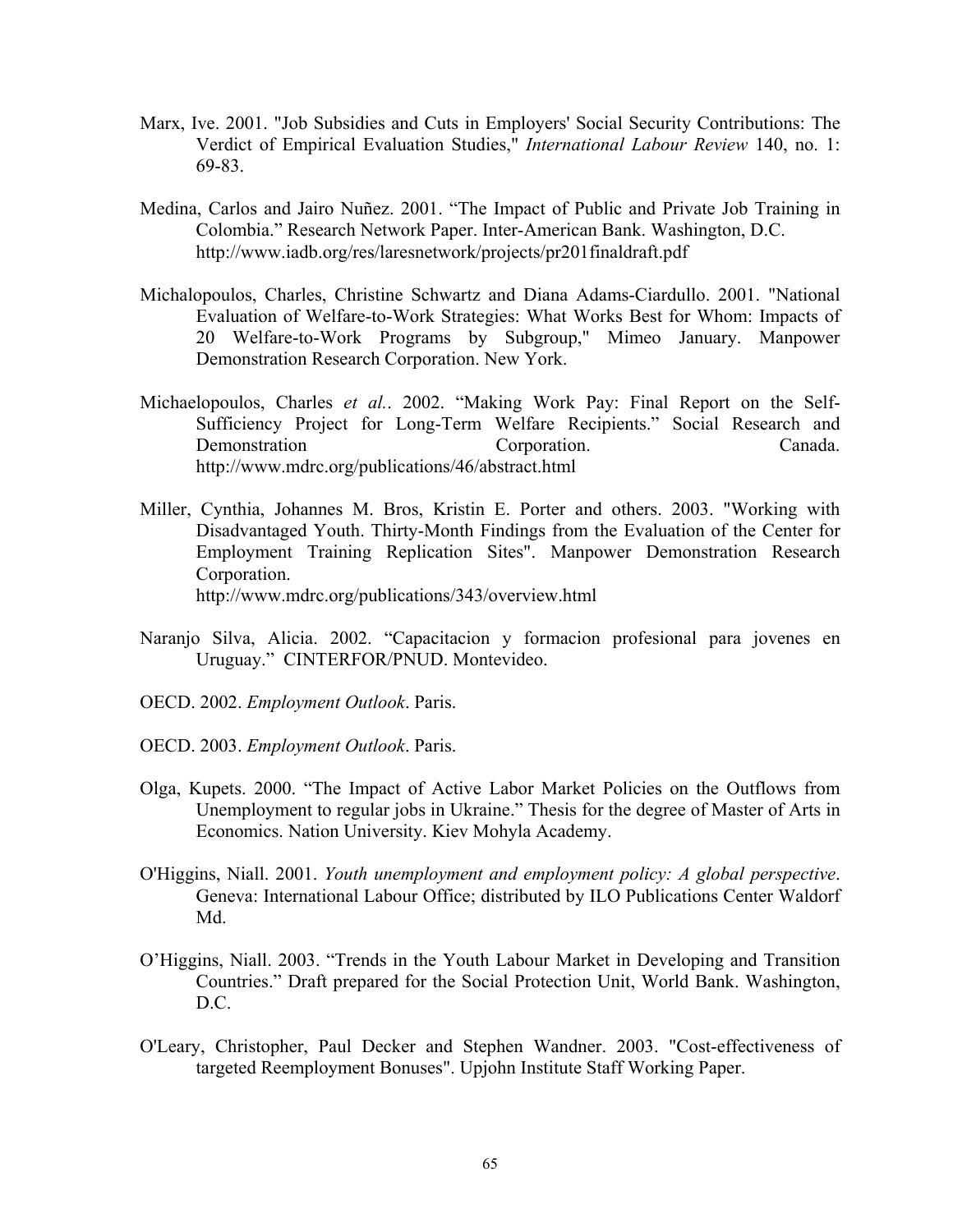- O'Leary, Christopher, Alena Nesporova and Alexander Samorodov. 2001. *Manual on Evaluation of Labour Market Policies in Transition Economies*. International Labour Office. Geneva.
- O'Leary, Christopher J. 1999. "Promoting Self Employment Among the Unemployed in Hungary and Poland," Working Paper no. 99-055, February. W.E. Upjohn Institute for Employment Research. Kalamazoo, MI. <http://netec.mcc.ac.uk/WoPEc/data/Papers/upjweupjo99-55.html>
- O'Leary, Christopher J., Piotr Kolodziejczyk and Gyorgy Lazar. 1998. "The Net Impact of Active Labour Programmes in Hungary and Poland," *International Labour Review* 137, no. 3: 321-46.
- Olsen, Robert B. and Paul T. Decker. 2001. "Testing Different Methods of Estimating the Impacts of Worker Profiling and Reemployment Services Systems," Mimeo June. Mathematica Policy Research, Inc. Washington, DC. <http://wdr.doleta.gov/opr/fulltext/document.cfm?docn=6154>
- Park, Funkoo, Young-bum Park, Gordon Betcherman and Amit Dar (Eds.). 2001. *Labor Market Reforms in Korea: Policy Options for the Future*. The World Bank and Korea Labor Institute. Seoul and Washington, DC.
- Park, Norm, Bob Power, W. Craig Riddell and Ging Wong. 1996. "An Assessment of the Impact of Government-Sponsored Training". *Canadian Journal of Economics*. Volume 29, Special Issue: Part 1 (Apr., 1996), S93-S98.
- Payne, Joan. 2000. "Evaluating Training Programmes for the Long-Term Unemployed". Policy Studies Institute. Research Discussion Paper 1. London.
- Pfeiffer, Friedhelm and Frank Reize. 2000. "Business Start-ups by the Unemployed--An Econometric Analysis Based on Firm Data," *Labour Economics* 7, no. 5: 629-63.
- Prey, Hedwig. 2000. "Evaluation of Training Programs in St Gallen, Switzerland," *Schweizerische Zeitschrift fur Volkswirtschaft und Statistik/Swiss Journal of Economics and Statistics* 136, no. 3: 417-32.
- Puhani, Patrick A. 1998. "Advantage Through Training? A Microeconometric Evaluation of the Employment Effects of Active Labour Market Programmes in Poland," Discussion Paper no. 2000,. London: Centre for Economic Policy Research. <http://netec.mcc.ac.uk/WoPEc/data/Papers/cprceprdp2000.html>
- Puhani, Patrick A. 1999. "Evaluating active labour market policies: Empirical evidence for Poland during transition". ZEW Economic Studies, vol. 5. Centre for European Economic Research (ZEW). Heidelberg.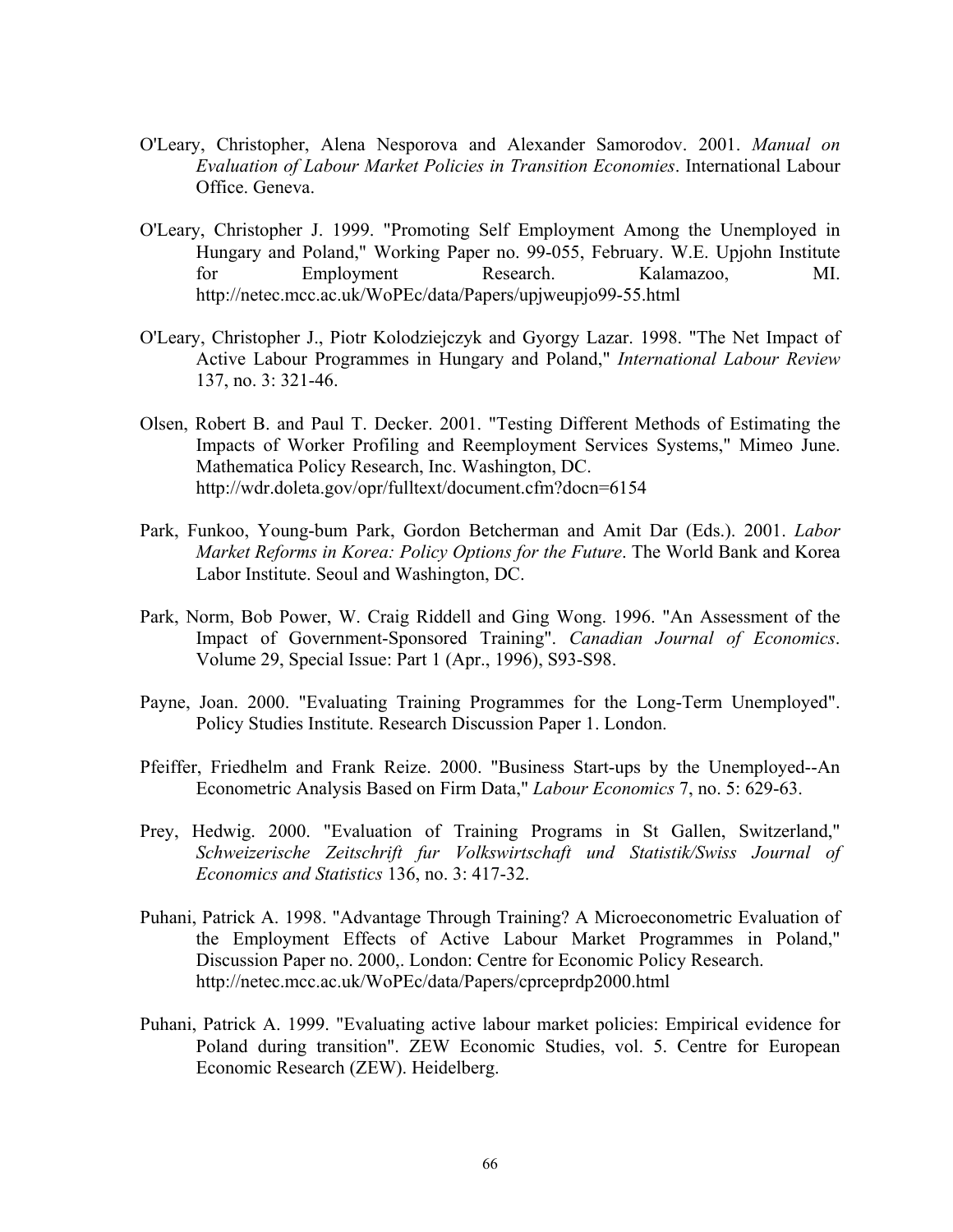- Raaum, Oddbjorn and Hege Torp. 2000. "Labour Market Training in Norway Effect on Earnings". Department of Economics, University of Bergen. Oslo, Norway.
- Ravallion, Martin. 2001. "The Mystery of the Vanishing Benefits: An Introduction to Impact Evaluation," *World Bank Economic Review* 15, no. 1: 115-40.
- Ravallion, Martin, Emanuela Galasso, Teodoro Lazo, and Ernesto Philip. "Do Workfare Participants Recover Quickly from Retrenchment?" Development Research Group, World Bank. <http://www.econ.yale.edu/seminars/labor/lap02/ravellion2-020329.pdf>
- Riccio, James A. and Howard S. Bloom. 2001. "Extending the Reach of Randomized Social Experiments: New Directions in Evaluations of American Welfare-to-Work and Employment Initiatives," MDRC Working Papers on Research Methodology October. New York: Manpower Demonstration Research Corporation.
- Robinson, Peter. 1995. "The Decline of the Swedish Model and the Limits to the Active Labour Market Policy," Discussion Paper no. 259. London School of Economics, Centre for Economic Performance. London.
- Rose, Nancy E. 1999. "Jobs for Whom? Employment Policy in the United States and Western Europe," *Journal of Economic Issues* 33, no. 2: 453-60.
- Roy, Arun S. and Ging Wong. 2000. "Direct Job Creation Programs: Evaluation Lessons on Cost-Effectiveness," *Canadian Public Policy* 26, no. 2: 157-69. <http://www11.hrdc-drhc.gc.ca/pls/edd/DJC.shtml>
- Ryan, Paul. 2000. "Publicly Funded Training for Unemployed Adults: Germany, the UK and Korea"; in: *Labor Market Reforms in Korea: Policy Options for the Future*. Edited by Funkoo Park, Young-bum Park, Gordon Betcherman, Amit Dar. World Bank. Korea Labor Institute.
- Ruppert, Elizabeth. 1999. "The Algerian Retrenchment System: A Financial and Economic Evaluation," *World Bank Economic Review* 13, no. 1: 155-83.

Santiago Consultores Asociados. 1998. "Evaluacion Ex Post Programa Chile Joven Fase II". Chile.

- Schmid, Gunther. 1995. "Institutional Incentives to Prevent Unemployment: Unemployment Insurance and Active Labor Market Policy in a Comparative Perspective," *Journal of Socio-Economics* 24, no. 1: 51-103.
- Sianesi, Barbara. 2001. "Differential Effects of Swedish Active Labour Market Programmes for Unemployed Adults during the 1990s". Institute for Labour Market Policy Evaluation. [http://netec.mcc.ac.uk/WoPEc/data/Papers/hhsifauwp2002\\_005.html](http://netec.mcc.ac.uk/WoPEc/data/Papers/hhsifauwp2002_005.html)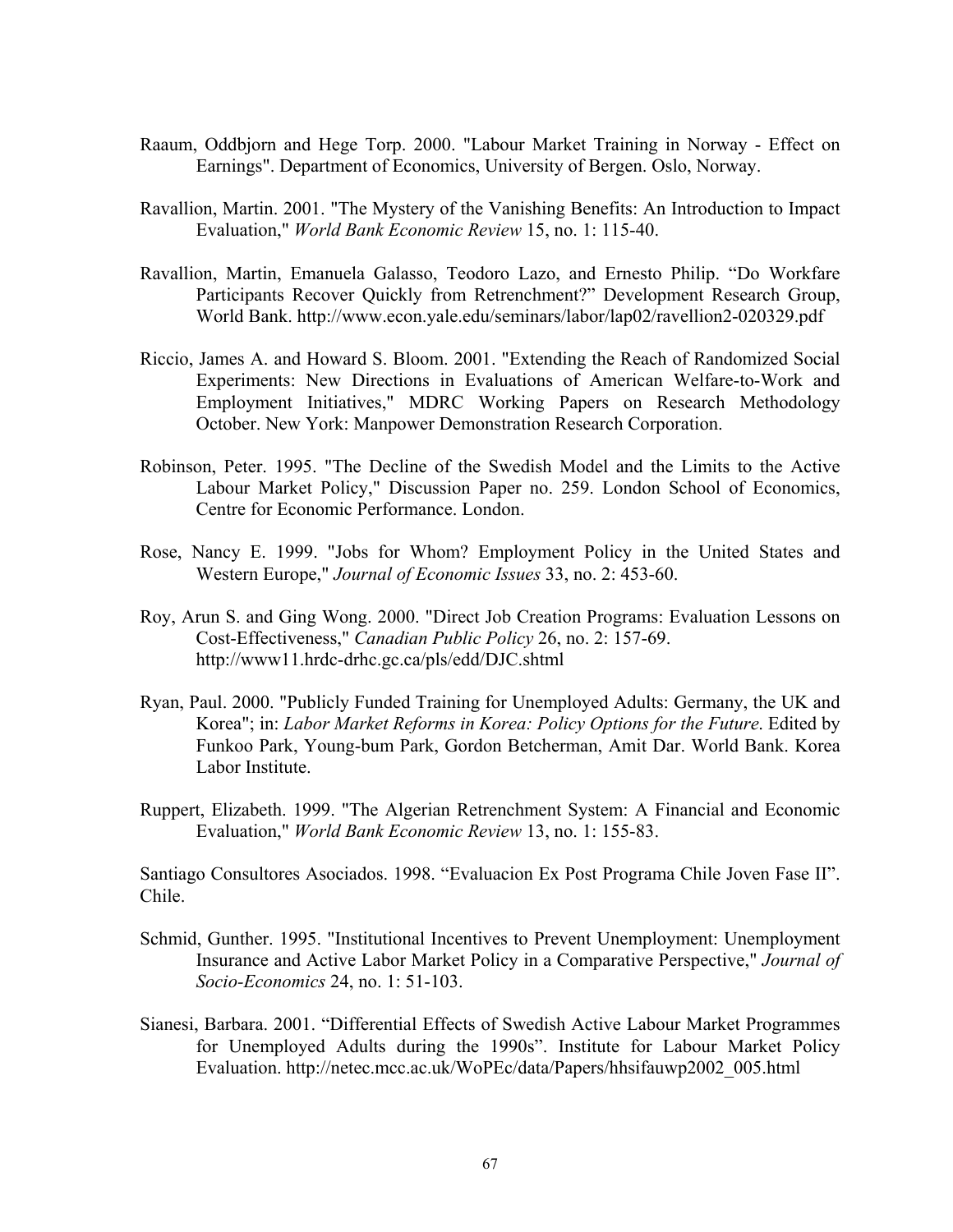- Smith, Jeffrey. 2000. "A Critical Survey of Empirical Methods for Evaluating Active Labor Market Policies," *Schweizerische Zeitschrift fur Volkswirtschaft und Statistik/Swiss Journal of Economics and Statistics* 136, no. 3: 247-68.
- Smith, Jeffrey A. 2000. "Evaluating Active Labor Market Policies: Lessons from North America". University of Western Ontario and NBER. <http://www.glue.umd.edu/~jsmithz/papers/nu081500.pdf>
- Smith, Jeffrey A. and Petra E. Todd. 2001. "Reconciling Conflicting Evidence on the Performance of Propensity-Score Matching Methods," *American Economic Review* 91, no. 2: 112-18.
- Storto, Laura, Gayle Hamilton, Christine Schwartz and Susan Scrivener. 2000. "National Evaluation of Welfare-to-Work Strategies: Oklahoma City's ET & E Program: Two-Year Implementation, Participation, Cost, and Impact Findings," Mimeo August. Manpower Demonstration Research Corporation. New York.
- Stromback, Thorsten, A. M. Dockery and Wiwi Ying. 1999. "Labour Market Programs and Labour Force Status," *Australian Bulletin of Labour* 25, no. 2: 159-78.
- Subbarao, Kalanidhi. 2003. "Systemic Shocks and Social Protection: Role and Effectiveness of Public Works Programs." Social Protection Discussion Paper No. 0302. The World Bank. Washington, DC.
- Terrell, Katherine and Vit Sorm. 1999. "Labor Market Policies and Unemployment in the Czech Republic," *Journal of Comparative Economics* 27, no. 1: 33-60.
- Van Reenen, John. 2003. "Active Labour Market Policies and the British New Deal for the Young Unemployed in Context". NBER Working Paper Series. Working Paper 9576. Cambridge, Massachusetts.
- Vodopivec, Milan. 1999. "Does the Slovenian Public Work Program Increase Participants' Chances to Find a Job?," *Journal of Comparative Economics* 27, no. 1: 113-30.
- Walsh, K., M. Kotzeva, E. Dolle and R. Dorenbos. 2001. "Evaluation of the Net Impact of Active Labour Market Programs in Bulgaria". Ministry of Labour and Social Policy, Bulgaria.
- Weller, Sally and Michael Webber. 1999. "Re-employment after Retrenchment: Evidence from the TCF Industry Study," *Australian Economic Review* 32, no. 2: 105-29.
- Woltermann, Silke. 2002. "Job-Search Methods and Labor Market Transitions." University of Gottingen. Denmark. <http://econpapers.hhs.se/paper/wpawuwpla/0310001.htm>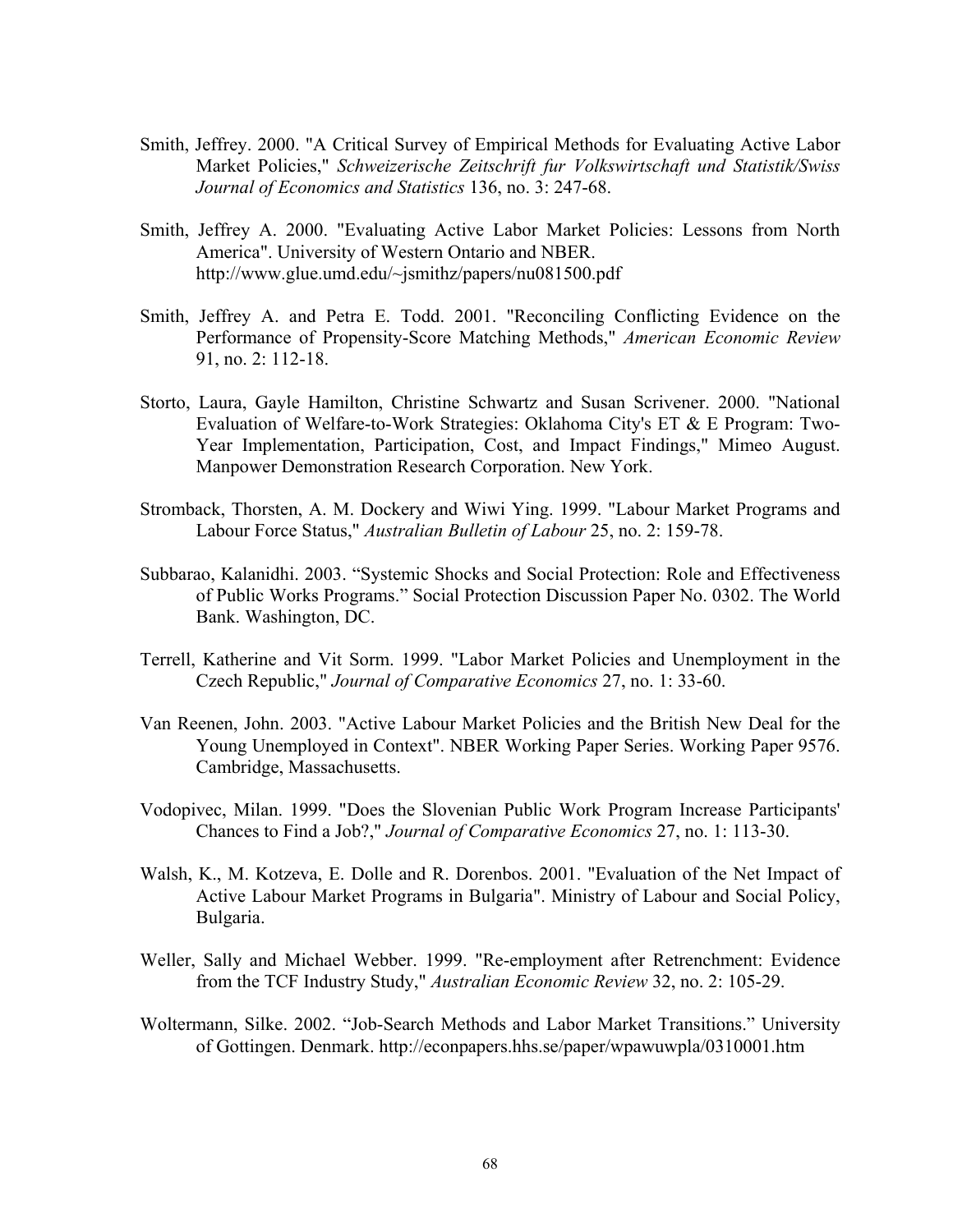- Wondon, Quentin and Mari Minowa. 1999. "Training for the Urban Unemployed: A Reevaluation of Mexico's PROBECAT. World Bank", Government Programs and Poverty in Mexico, Report No. 19214-ME, Vol. II.
- World Bank. 2002a. "Impact Evaluation: Techniques for Evaluating Active Labor Market Programs." Employment Policy Primer Series No. 2. Social Protection Unit.
- World Bank. 2002b. "Evaluation of Active Labor Programs in Macedonia. Final Report." Social Reform and Technical Assistance Project. IDA-2722-MK. World Bank.
- World Bank. 2003. "Republic of Tunisia Employment Strategy." Human Development, Middle East and North Africa Region, World Bank.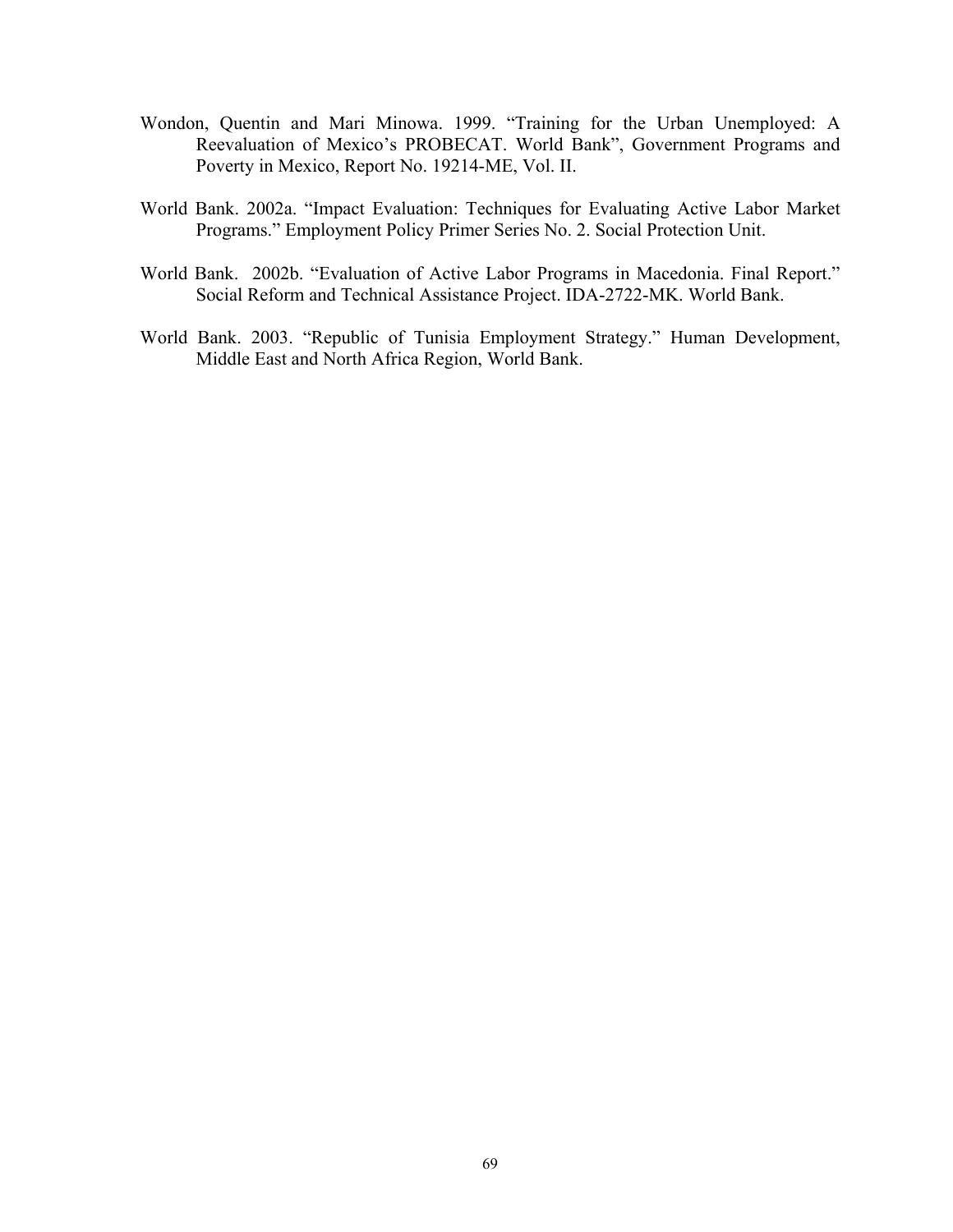## **Annex 1: Expenditures on Active Labor Market Programs in OECD Countries**



*Source: OECD. Employment Outlook 2002.*



*Source: OECD Employment Outlook 2002.*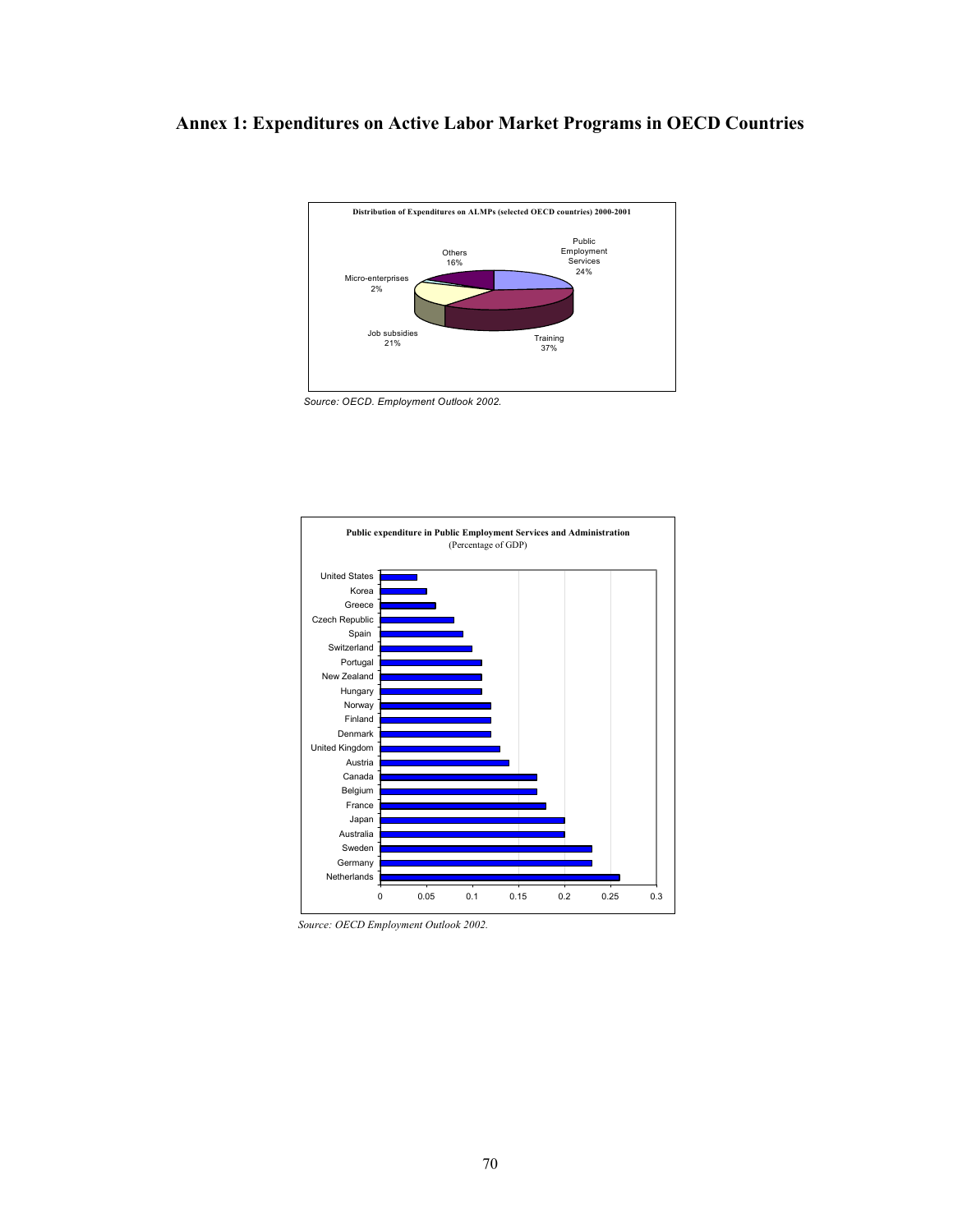

*Source: OECD Employment Outlook 2002.*



*Source: OECD Employment Outlook 2002.*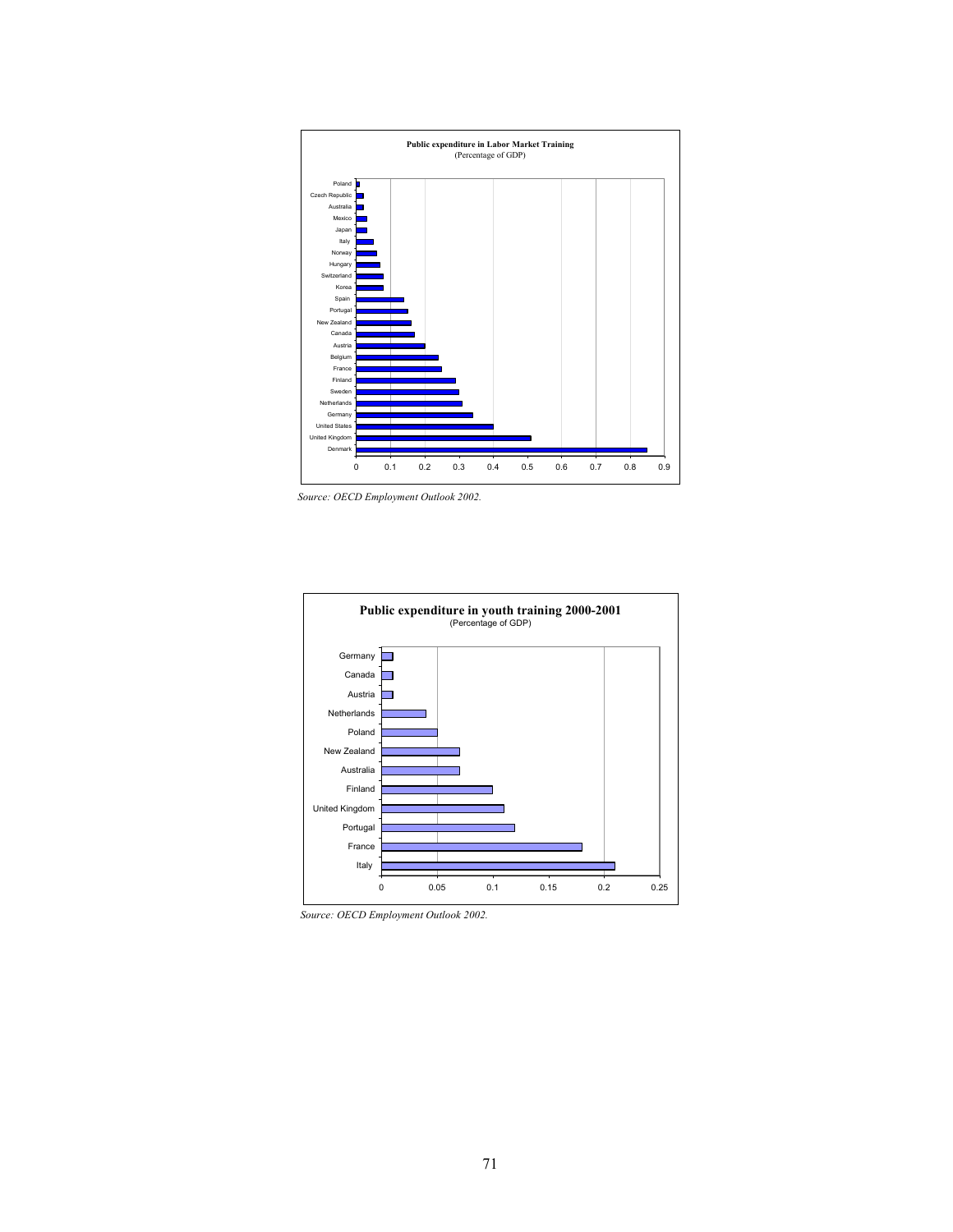

*Source: OECD Employment Outlook 2002.*



*\*Include public or non-profit jobs. Source: OECD Employment Outlook 2002.*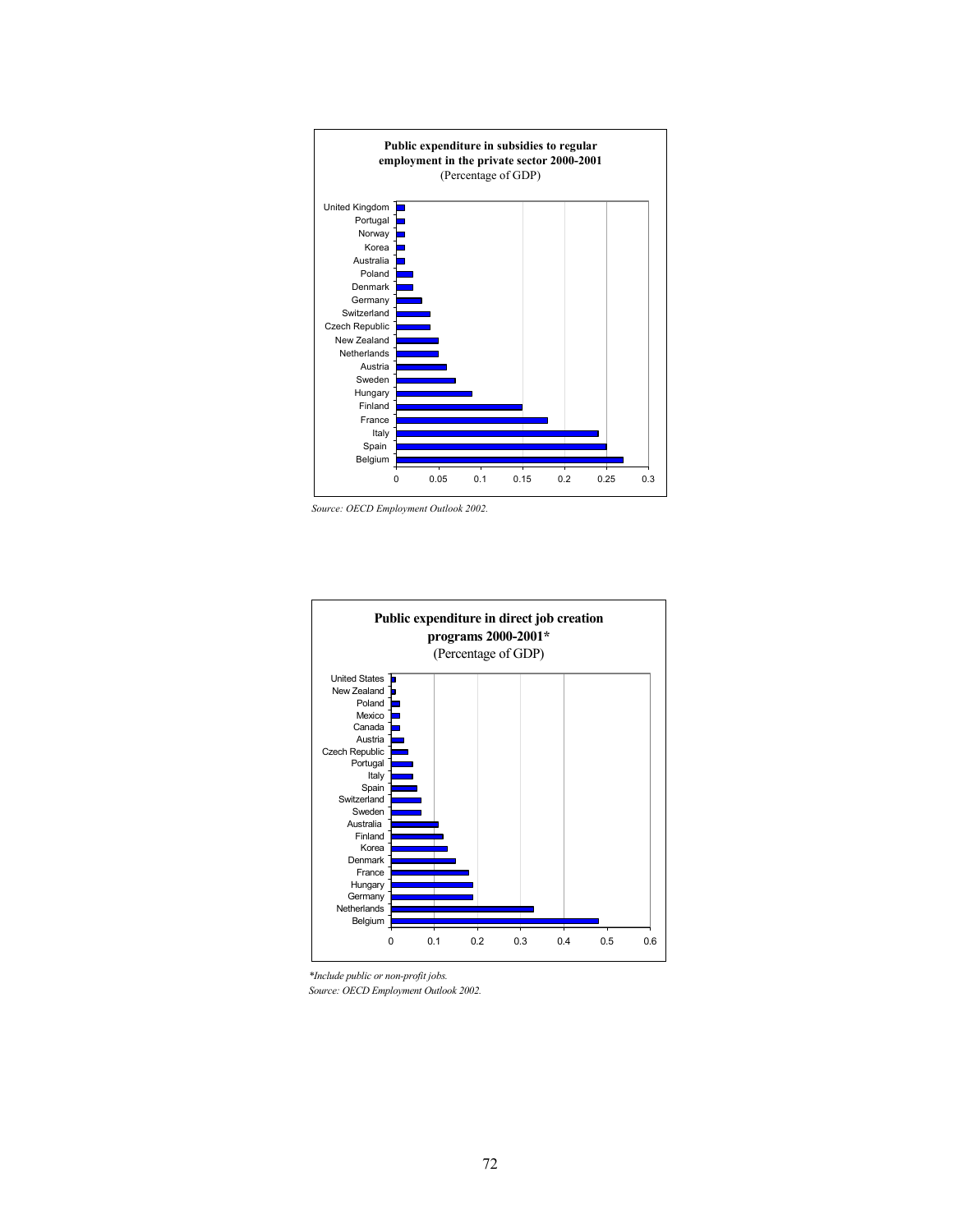

*Source: OECD Employment Outlook 2002.*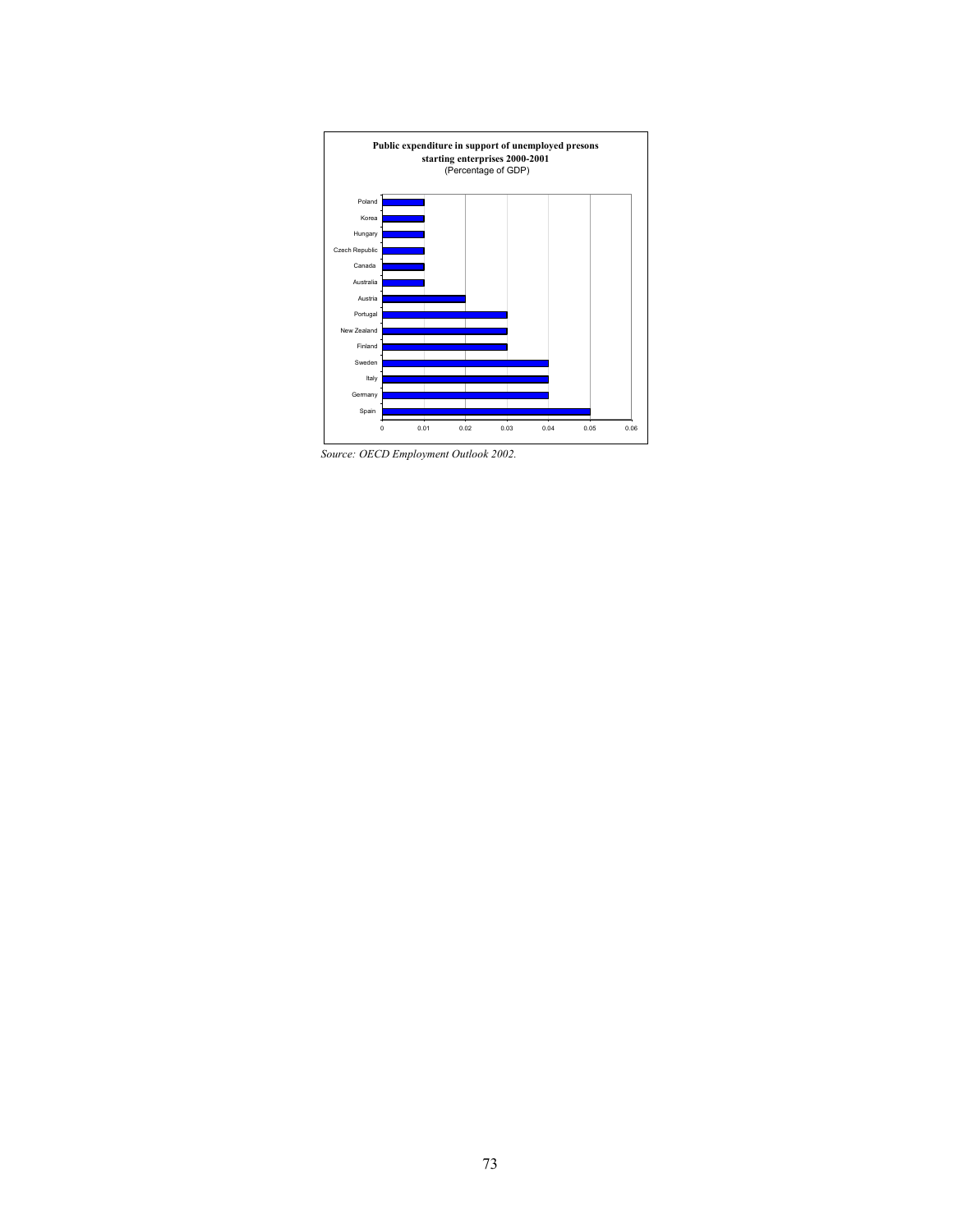| <b>Labor Market Issue</b><br><b>Intervention Design</b><br><b>Type of Evaluation</b><br><b>Result</b><br><b>Comments</b><br><mark>countries</mark><br>Job clubs provide<br>The period examined is not<br>Australia.<br>Logit on the<br>The program has no significant<br>Job Clubs<br>jobseekers with<br>probability of<br>effects on either probability of<br>discussed, so it is difficult to<br>Period 1993-1996<br>instruction in job search<br>staying in the labor<br>staying in the labor force or<br>establish how long after<br>Stromback et al., 1999] techniques and support.<br>force and on<br>finding a job.<br>participation that status is<br>Also aimed to improve<br>employment.<br>observed.<br>employment prospects by<br>increasing jobseeker's self<br>esteem, confidence and<br>job search efforts.<br>After 6 months of<br>The New Deal treatment<br><b>Great Britain.</b><br>Quasi-experimental. Young unemployed men are<br>New Deal for the<br>unemployment, 18-24<br>Econometric<br>about 20% more likely per<br>effect comprises the effects<br>Young Unemployed.<br>vears olds enter a<br>combined with<br>period to gain jobs as a result of of both the job<br>Significant youth<br>"Gateway" period where<br>matching.<br>the New Deal. Part of this effect assistance/monitoring<br>unemployment,<br>they are given extensive<br>is due to subsidized jobs, and<br>element of New Deal and<br>especially among lower job search assistance. If<br>part a pure "Gateway" element<br>the wage subsidy element.<br>educated and less<br>they are unable to obtain<br>(enhanced job search), at least<br>The small sample size for<br>unsubsidized job, then<br>one fifth of the total effect. The<br>women does not allow to<br>they can enter one of four<br>cost benefit analysis suggests<br>obtain precise estimates for<br>New Deal options: job<br>that the program is worth<br>women. Most estimators for<br>[Van Reenen, 2003]<br>continuing.<br>subsidy, training,<br>women are statistically<br>environmental task force<br>insignificant.<br>or voluntary work.<br>The Job Search Assistance Experimental.<br>Costs of the program were<br>JSA treatments present uneven<br><b>Job Search Assistance</b><br>Regression Analysis impacts on employment and<br>between \$97 and \$286 per<br>Demonstration had three<br>claimant. The rates of return<br>Demonstration.<br>service strategies:<br>with follow-up<br>earnings.<br>-Structured Job Search<br>survey data.<br>The SJSA group in D.C.<br>are in general negative,<br>Re-employment<br>problems of<br>Assistance (SJSA):<br>generally had higher earnings<br>because the estimated<br>orientation, testing,<br>and the differences tend to be<br>reduction in unemployment<br>permanently laid-off<br>workers have received<br>workshop, assessment<br>statistically significant. The<br>insurance payments caused<br>national attention since<br>interview).<br>estimated impacts of SJSA on<br>by treatments were not large<br>1980s.<br>-Individualized Job Search<br>earnings in Florida and the<br>enough to fully compensate<br>Washington DC and<br>for the costs of services.<br>Assistance (IJSA):<br>estimated impacts of IJSA and<br>Florida.<br>assigned claimants to<br>IJSA+ on earnings in both states However, from society's<br>Period 1995-1996<br>services based on their<br>tended to be smaller and not<br>perspective as a whole the<br>assessed needs.<br>program has positive rates<br>[Decker, 2000]<br>statistically significant in most<br>Individualized Job<br>of return (from 826%<br>cases.<br>Search Assistance with<br>JSA treatments were not<br>to391%) in Washington DC.<br>In Florida the rates of return<br>training IJSA+): Identical<br>generally cost-effective.<br>to the second one plus the<br>are negative by large,<br>inclusion of training.<br>between $-416\%$ to $-59\%$ .<br>Quasi experimental. Job seekers with strong work<br>Direct placement services<br>Results for a pilot sample. It<br>provided by public labor<br>Complementing the<br>records experienced a 7.2 week<br>is not clear that the results<br>exchanges to job seekers.<br>evaluation with a<br>reduction in their duration of<br>are representative for all<br>Washington and Oregon<br>mail survey.<br>unemployment compared to<br>placements.<br>Period 1987-1998<br>control group and reduces the<br>[Jacobson and Petta,<br>time for placing job seekers with<br>spotty work experience in 3.4<br>2000]<br>weeks. The increase of earnings<br>was \$1,872 and \$684 for job<br>seekers with strong and spotty<br>work records, respectively. The<br>benefit-cost ratio was 1.8 for the |                         | <b>Job Search Assistance / Public Employment Services</b> |  |  |  |  |
|-------------------------------------------------------------------------------------------------------------------------------------------------------------------------------------------------------------------------------------------------------------------------------------------------------------------------------------------------------------------------------------------------------------------------------------------------------------------------------------------------------------------------------------------------------------------------------------------------------------------------------------------------------------------------------------------------------------------------------------------------------------------------------------------------------------------------------------------------------------------------------------------------------------------------------------------------------------------------------------------------------------------------------------------------------------------------------------------------------------------------------------------------------------------------------------------------------------------------------------------------------------------------------------------------------------------------------------------------------------------------------------------------------------------------------------------------------------------------------------------------------------------------------------------------------------------------------------------------------------------------------------------------------------------------------------------------------------------------------------------------------------------------------------------------------------------------------------------------------------------------------------------------------------------------------------------------------------------------------------------------------------------------------------------------------------------------------------------------------------------------------------------------------------------------------------------------------------------------------------------------------------------------------------------------------------------------------------------------------------------------------------------------------------------------------------------------------------------------------------------------------------------------------------------------------------------------------------------------------------------------------------------------------------------------------------------------------------------------------------------------------------------------------------------------------------------------------------------------------------------------------------------------------------------------------------------------------------------------------------------------------------------------------------------------------------------------------------------------------------------------------------------------------------------------------------------------------------------------------------------------------------------------------------------------------------------------------------------------------------------------------------------------------------------------------------------------------------------------------------------------------------------------------------------------------------------------------------------------------------------------------------------------------------------------------------------------------------------------------------------------------------------------------------------------------------------------------------------------------------------------------------------------------------------------------------------------------------------------------------------------------------------------------------------------------------------------------------------------------------------------------------------------------------------------------------------------------------------------------------------------------------------------------------------------------------------------------------------------------------------------------------------------------------------------------------------------------------------------------------------------------------------------------------------------------------------------------------------------------------------------------------------------------------------------------------------------------------------------|-------------------------|-----------------------------------------------------------|--|--|--|--|
|                                                                                                                                                                                                                                                                                                                                                                                                                                                                                                                                                                                                                                                                                                                                                                                                                                                                                                                                                                                                                                                                                                                                                                                                                                                                                                                                                                                                                                                                                                                                                                                                                                                                                                                                                                                                                                                                                                                                                                                                                                                                                                                                                                                                                                                                                                                                                                                                                                                                                                                                                                                                                                                                                                                                                                                                                                                                                                                                                                                                                                                                                                                                                                                                                                                                                                                                                                                                                                                                                                                                                                                                                                                                                                                                                                                                                                                                                                                                                                                                                                                                                                                                                                                                                                                                                                                                                                                                                                                                                                                                                                                                                                                                                                                         |                         |                                                           |  |  |  |  |
|                                                                                                                                                                                                                                                                                                                                                                                                                                                                                                                                                                                                                                                                                                                                                                                                                                                                                                                                                                                                                                                                                                                                                                                                                                                                                                                                                                                                                                                                                                                                                                                                                                                                                                                                                                                                                                                                                                                                                                                                                                                                                                                                                                                                                                                                                                                                                                                                                                                                                                                                                                                                                                                                                                                                                                                                                                                                                                                                                                                                                                                                                                                                                                                                                                                                                                                                                                                                                                                                                                                                                                                                                                                                                                                                                                                                                                                                                                                                                                                                                                                                                                                                                                                                                                                                                                                                                                                                                                                                                                                                                                                                                                                                                                                         | <b>OECD / Developed</b> |                                                           |  |  |  |  |
|                                                                                                                                                                                                                                                                                                                                                                                                                                                                                                                                                                                                                                                                                                                                                                                                                                                                                                                                                                                                                                                                                                                                                                                                                                                                                                                                                                                                                                                                                                                                                                                                                                                                                                                                                                                                                                                                                                                                                                                                                                                                                                                                                                                                                                                                                                                                                                                                                                                                                                                                                                                                                                                                                                                                                                                                                                                                                                                                                                                                                                                                                                                                                                                                                                                                                                                                                                                                                                                                                                                                                                                                                                                                                                                                                                                                                                                                                                                                                                                                                                                                                                                                                                                                                                                                                                                                                                                                                                                                                                                                                                                                                                                                                                                         |                         |                                                           |  |  |  |  |
|                                                                                                                                                                                                                                                                                                                                                                                                                                                                                                                                                                                                                                                                                                                                                                                                                                                                                                                                                                                                                                                                                                                                                                                                                                                                                                                                                                                                                                                                                                                                                                                                                                                                                                                                                                                                                                                                                                                                                                                                                                                                                                                                                                                                                                                                                                                                                                                                                                                                                                                                                                                                                                                                                                                                                                                                                                                                                                                                                                                                                                                                                                                                                                                                                                                                                                                                                                                                                                                                                                                                                                                                                                                                                                                                                                                                                                                                                                                                                                                                                                                                                                                                                                                                                                                                                                                                                                                                                                                                                                                                                                                                                                                                                                                         |                         |                                                           |  |  |  |  |
|                                                                                                                                                                                                                                                                                                                                                                                                                                                                                                                                                                                                                                                                                                                                                                                                                                                                                                                                                                                                                                                                                                                                                                                                                                                                                                                                                                                                                                                                                                                                                                                                                                                                                                                                                                                                                                                                                                                                                                                                                                                                                                                                                                                                                                                                                                                                                                                                                                                                                                                                                                                                                                                                                                                                                                                                                                                                                                                                                                                                                                                                                                                                                                                                                                                                                                                                                                                                                                                                                                                                                                                                                                                                                                                                                                                                                                                                                                                                                                                                                                                                                                                                                                                                                                                                                                                                                                                                                                                                                                                                                                                                                                                                                                                         |                         |                                                           |  |  |  |  |
|                                                                                                                                                                                                                                                                                                                                                                                                                                                                                                                                                                                                                                                                                                                                                                                                                                                                                                                                                                                                                                                                                                                                                                                                                                                                                                                                                                                                                                                                                                                                                                                                                                                                                                                                                                                                                                                                                                                                                                                                                                                                                                                                                                                                                                                                                                                                                                                                                                                                                                                                                                                                                                                                                                                                                                                                                                                                                                                                                                                                                                                                                                                                                                                                                                                                                                                                                                                                                                                                                                                                                                                                                                                                                                                                                                                                                                                                                                                                                                                                                                                                                                                                                                                                                                                                                                                                                                                                                                                                                                                                                                                                                                                                                                                         |                         |                                                           |  |  |  |  |
|                                                                                                                                                                                                                                                                                                                                                                                                                                                                                                                                                                                                                                                                                                                                                                                                                                                                                                                                                                                                                                                                                                                                                                                                                                                                                                                                                                                                                                                                                                                                                                                                                                                                                                                                                                                                                                                                                                                                                                                                                                                                                                                                                                                                                                                                                                                                                                                                                                                                                                                                                                                                                                                                                                                                                                                                                                                                                                                                                                                                                                                                                                                                                                                                                                                                                                                                                                                                                                                                                                                                                                                                                                                                                                                                                                                                                                                                                                                                                                                                                                                                                                                                                                                                                                                                                                                                                                                                                                                                                                                                                                                                                                                                                                                         |                         |                                                           |  |  |  |  |
|                                                                                                                                                                                                                                                                                                                                                                                                                                                                                                                                                                                                                                                                                                                                                                                                                                                                                                                                                                                                                                                                                                                                                                                                                                                                                                                                                                                                                                                                                                                                                                                                                                                                                                                                                                                                                                                                                                                                                                                                                                                                                                                                                                                                                                                                                                                                                                                                                                                                                                                                                                                                                                                                                                                                                                                                                                                                                                                                                                                                                                                                                                                                                                                                                                                                                                                                                                                                                                                                                                                                                                                                                                                                                                                                                                                                                                                                                                                                                                                                                                                                                                                                                                                                                                                                                                                                                                                                                                                                                                                                                                                                                                                                                                                         |                         |                                                           |  |  |  |  |
|                                                                                                                                                                                                                                                                                                                                                                                                                                                                                                                                                                                                                                                                                                                                                                                                                                                                                                                                                                                                                                                                                                                                                                                                                                                                                                                                                                                                                                                                                                                                                                                                                                                                                                                                                                                                                                                                                                                                                                                                                                                                                                                                                                                                                                                                                                                                                                                                                                                                                                                                                                                                                                                                                                                                                                                                                                                                                                                                                                                                                                                                                                                                                                                                                                                                                                                                                                                                                                                                                                                                                                                                                                                                                                                                                                                                                                                                                                                                                                                                                                                                                                                                                                                                                                                                                                                                                                                                                                                                                                                                                                                                                                                                                                                         |                         |                                                           |  |  |  |  |
|                                                                                                                                                                                                                                                                                                                                                                                                                                                                                                                                                                                                                                                                                                                                                                                                                                                                                                                                                                                                                                                                                                                                                                                                                                                                                                                                                                                                                                                                                                                                                                                                                                                                                                                                                                                                                                                                                                                                                                                                                                                                                                                                                                                                                                                                                                                                                                                                                                                                                                                                                                                                                                                                                                                                                                                                                                                                                                                                                                                                                                                                                                                                                                                                                                                                                                                                                                                                                                                                                                                                                                                                                                                                                                                                                                                                                                                                                                                                                                                                                                                                                                                                                                                                                                                                                                                                                                                                                                                                                                                                                                                                                                                                                                                         |                         |                                                           |  |  |  |  |
|                                                                                                                                                                                                                                                                                                                                                                                                                                                                                                                                                                                                                                                                                                                                                                                                                                                                                                                                                                                                                                                                                                                                                                                                                                                                                                                                                                                                                                                                                                                                                                                                                                                                                                                                                                                                                                                                                                                                                                                                                                                                                                                                                                                                                                                                                                                                                                                                                                                                                                                                                                                                                                                                                                                                                                                                                                                                                                                                                                                                                                                                                                                                                                                                                                                                                                                                                                                                                                                                                                                                                                                                                                                                                                                                                                                                                                                                                                                                                                                                                                                                                                                                                                                                                                                                                                                                                                                                                                                                                                                                                                                                                                                                                                                         |                         |                                                           |  |  |  |  |
|                                                                                                                                                                                                                                                                                                                                                                                                                                                                                                                                                                                                                                                                                                                                                                                                                                                                                                                                                                                                                                                                                                                                                                                                                                                                                                                                                                                                                                                                                                                                                                                                                                                                                                                                                                                                                                                                                                                                                                                                                                                                                                                                                                                                                                                                                                                                                                                                                                                                                                                                                                                                                                                                                                                                                                                                                                                                                                                                                                                                                                                                                                                                                                                                                                                                                                                                                                                                                                                                                                                                                                                                                                                                                                                                                                                                                                                                                                                                                                                                                                                                                                                                                                                                                                                                                                                                                                                                                                                                                                                                                                                                                                                                                                                         |                         |                                                           |  |  |  |  |
|                                                                                                                                                                                                                                                                                                                                                                                                                                                                                                                                                                                                                                                                                                                                                                                                                                                                                                                                                                                                                                                                                                                                                                                                                                                                                                                                                                                                                                                                                                                                                                                                                                                                                                                                                                                                                                                                                                                                                                                                                                                                                                                                                                                                                                                                                                                                                                                                                                                                                                                                                                                                                                                                                                                                                                                                                                                                                                                                                                                                                                                                                                                                                                                                                                                                                                                                                                                                                                                                                                                                                                                                                                                                                                                                                                                                                                                                                                                                                                                                                                                                                                                                                                                                                                                                                                                                                                                                                                                                                                                                                                                                                                                                                                                         |                         |                                                           |  |  |  |  |
|                                                                                                                                                                                                                                                                                                                                                                                                                                                                                                                                                                                                                                                                                                                                                                                                                                                                                                                                                                                                                                                                                                                                                                                                                                                                                                                                                                                                                                                                                                                                                                                                                                                                                                                                                                                                                                                                                                                                                                                                                                                                                                                                                                                                                                                                                                                                                                                                                                                                                                                                                                                                                                                                                                                                                                                                                                                                                                                                                                                                                                                                                                                                                                                                                                                                                                                                                                                                                                                                                                                                                                                                                                                                                                                                                                                                                                                                                                                                                                                                                                                                                                                                                                                                                                                                                                                                                                                                                                                                                                                                                                                                                                                                                                                         |                         |                                                           |  |  |  |  |
|                                                                                                                                                                                                                                                                                                                                                                                                                                                                                                                                                                                                                                                                                                                                                                                                                                                                                                                                                                                                                                                                                                                                                                                                                                                                                                                                                                                                                                                                                                                                                                                                                                                                                                                                                                                                                                                                                                                                                                                                                                                                                                                                                                                                                                                                                                                                                                                                                                                                                                                                                                                                                                                                                                                                                                                                                                                                                                                                                                                                                                                                                                                                                                                                                                                                                                                                                                                                                                                                                                                                                                                                                                                                                                                                                                                                                                                                                                                                                                                                                                                                                                                                                                                                                                                                                                                                                                                                                                                                                                                                                                                                                                                                                                                         |                         |                                                           |  |  |  |  |
|                                                                                                                                                                                                                                                                                                                                                                                                                                                                                                                                                                                                                                                                                                                                                                                                                                                                                                                                                                                                                                                                                                                                                                                                                                                                                                                                                                                                                                                                                                                                                                                                                                                                                                                                                                                                                                                                                                                                                                                                                                                                                                                                                                                                                                                                                                                                                                                                                                                                                                                                                                                                                                                                                                                                                                                                                                                                                                                                                                                                                                                                                                                                                                                                                                                                                                                                                                                                                                                                                                                                                                                                                                                                                                                                                                                                                                                                                                                                                                                                                                                                                                                                                                                                                                                                                                                                                                                                                                                                                                                                                                                                                                                                                                                         |                         |                                                           |  |  |  |  |
|                                                                                                                                                                                                                                                                                                                                                                                                                                                                                                                                                                                                                                                                                                                                                                                                                                                                                                                                                                                                                                                                                                                                                                                                                                                                                                                                                                                                                                                                                                                                                                                                                                                                                                                                                                                                                                                                                                                                                                                                                                                                                                                                                                                                                                                                                                                                                                                                                                                                                                                                                                                                                                                                                                                                                                                                                                                                                                                                                                                                                                                                                                                                                                                                                                                                                                                                                                                                                                                                                                                                                                                                                                                                                                                                                                                                                                                                                                                                                                                                                                                                                                                                                                                                                                                                                                                                                                                                                                                                                                                                                                                                                                                                                                                         |                         |                                                           |  |  |  |  |
|                                                                                                                                                                                                                                                                                                                                                                                                                                                                                                                                                                                                                                                                                                                                                                                                                                                                                                                                                                                                                                                                                                                                                                                                                                                                                                                                                                                                                                                                                                                                                                                                                                                                                                                                                                                                                                                                                                                                                                                                                                                                                                                                                                                                                                                                                                                                                                                                                                                                                                                                                                                                                                                                                                                                                                                                                                                                                                                                                                                                                                                                                                                                                                                                                                                                                                                                                                                                                                                                                                                                                                                                                                                                                                                                                                                                                                                                                                                                                                                                                                                                                                                                                                                                                                                                                                                                                                                                                                                                                                                                                                                                                                                                                                                         |                         |                                                           |  |  |  |  |
|                                                                                                                                                                                                                                                                                                                                                                                                                                                                                                                                                                                                                                                                                                                                                                                                                                                                                                                                                                                                                                                                                                                                                                                                                                                                                                                                                                                                                                                                                                                                                                                                                                                                                                                                                                                                                                                                                                                                                                                                                                                                                                                                                                                                                                                                                                                                                                                                                                                                                                                                                                                                                                                                                                                                                                                                                                                                                                                                                                                                                                                                                                                                                                                                                                                                                                                                                                                                                                                                                                                                                                                                                                                                                                                                                                                                                                                                                                                                                                                                                                                                                                                                                                                                                                                                                                                                                                                                                                                                                                                                                                                                                                                                                                                         | skilled.                |                                                           |  |  |  |  |
|                                                                                                                                                                                                                                                                                                                                                                                                                                                                                                                                                                                                                                                                                                                                                                                                                                                                                                                                                                                                                                                                                                                                                                                                                                                                                                                                                                                                                                                                                                                                                                                                                                                                                                                                                                                                                                                                                                                                                                                                                                                                                                                                                                                                                                                                                                                                                                                                                                                                                                                                                                                                                                                                                                                                                                                                                                                                                                                                                                                                                                                                                                                                                                                                                                                                                                                                                                                                                                                                                                                                                                                                                                                                                                                                                                                                                                                                                                                                                                                                                                                                                                                                                                                                                                                                                                                                                                                                                                                                                                                                                                                                                                                                                                                         | Period 1998-2002        |                                                           |  |  |  |  |
|                                                                                                                                                                                                                                                                                                                                                                                                                                                                                                                                                                                                                                                                                                                                                                                                                                                                                                                                                                                                                                                                                                                                                                                                                                                                                                                                                                                                                                                                                                                                                                                                                                                                                                                                                                                                                                                                                                                                                                                                                                                                                                                                                                                                                                                                                                                                                                                                                                                                                                                                                                                                                                                                                                                                                                                                                                                                                                                                                                                                                                                                                                                                                                                                                                                                                                                                                                                                                                                                                                                                                                                                                                                                                                                                                                                                                                                                                                                                                                                                                                                                                                                                                                                                                                                                                                                                                                                                                                                                                                                                                                                                                                                                                                                         |                         |                                                           |  |  |  |  |
|                                                                                                                                                                                                                                                                                                                                                                                                                                                                                                                                                                                                                                                                                                                                                                                                                                                                                                                                                                                                                                                                                                                                                                                                                                                                                                                                                                                                                                                                                                                                                                                                                                                                                                                                                                                                                                                                                                                                                                                                                                                                                                                                                                                                                                                                                                                                                                                                                                                                                                                                                                                                                                                                                                                                                                                                                                                                                                                                                                                                                                                                                                                                                                                                                                                                                                                                                                                                                                                                                                                                                                                                                                                                                                                                                                                                                                                                                                                                                                                                                                                                                                                                                                                                                                                                                                                                                                                                                                                                                                                                                                                                                                                                                                                         |                         |                                                           |  |  |  |  |
|                                                                                                                                                                                                                                                                                                                                                                                                                                                                                                                                                                                                                                                                                                                                                                                                                                                                                                                                                                                                                                                                                                                                                                                                                                                                                                                                                                                                                                                                                                                                                                                                                                                                                                                                                                                                                                                                                                                                                                                                                                                                                                                                                                                                                                                                                                                                                                                                                                                                                                                                                                                                                                                                                                                                                                                                                                                                                                                                                                                                                                                                                                                                                                                                                                                                                                                                                                                                                                                                                                                                                                                                                                                                                                                                                                                                                                                                                                                                                                                                                                                                                                                                                                                                                                                                                                                                                                                                                                                                                                                                                                                                                                                                                                                         |                         |                                                           |  |  |  |  |
|                                                                                                                                                                                                                                                                                                                                                                                                                                                                                                                                                                                                                                                                                                                                                                                                                                                                                                                                                                                                                                                                                                                                                                                                                                                                                                                                                                                                                                                                                                                                                                                                                                                                                                                                                                                                                                                                                                                                                                                                                                                                                                                                                                                                                                                                                                                                                                                                                                                                                                                                                                                                                                                                                                                                                                                                                                                                                                                                                                                                                                                                                                                                                                                                                                                                                                                                                                                                                                                                                                                                                                                                                                                                                                                                                                                                                                                                                                                                                                                                                                                                                                                                                                                                                                                                                                                                                                                                                                                                                                                                                                                                                                                                                                                         |                         |                                                           |  |  |  |  |
|                                                                                                                                                                                                                                                                                                                                                                                                                                                                                                                                                                                                                                                                                                                                                                                                                                                                                                                                                                                                                                                                                                                                                                                                                                                                                                                                                                                                                                                                                                                                                                                                                                                                                                                                                                                                                                                                                                                                                                                                                                                                                                                                                                                                                                                                                                                                                                                                                                                                                                                                                                                                                                                                                                                                                                                                                                                                                                                                                                                                                                                                                                                                                                                                                                                                                                                                                                                                                                                                                                                                                                                                                                                                                                                                                                                                                                                                                                                                                                                                                                                                                                                                                                                                                                                                                                                                                                                                                                                                                                                                                                                                                                                                                                                         | <b>United States.</b>   |                                                           |  |  |  |  |
|                                                                                                                                                                                                                                                                                                                                                                                                                                                                                                                                                                                                                                                                                                                                                                                                                                                                                                                                                                                                                                                                                                                                                                                                                                                                                                                                                                                                                                                                                                                                                                                                                                                                                                                                                                                                                                                                                                                                                                                                                                                                                                                                                                                                                                                                                                                                                                                                                                                                                                                                                                                                                                                                                                                                                                                                                                                                                                                                                                                                                                                                                                                                                                                                                                                                                                                                                                                                                                                                                                                                                                                                                                                                                                                                                                                                                                                                                                                                                                                                                                                                                                                                                                                                                                                                                                                                                                                                                                                                                                                                                                                                                                                                                                                         |                         |                                                           |  |  |  |  |
|                                                                                                                                                                                                                                                                                                                                                                                                                                                                                                                                                                                                                                                                                                                                                                                                                                                                                                                                                                                                                                                                                                                                                                                                                                                                                                                                                                                                                                                                                                                                                                                                                                                                                                                                                                                                                                                                                                                                                                                                                                                                                                                                                                                                                                                                                                                                                                                                                                                                                                                                                                                                                                                                                                                                                                                                                                                                                                                                                                                                                                                                                                                                                                                                                                                                                                                                                                                                                                                                                                                                                                                                                                                                                                                                                                                                                                                                                                                                                                                                                                                                                                                                                                                                                                                                                                                                                                                                                                                                                                                                                                                                                                                                                                                         |                         |                                                           |  |  |  |  |
|                                                                                                                                                                                                                                                                                                                                                                                                                                                                                                                                                                                                                                                                                                                                                                                                                                                                                                                                                                                                                                                                                                                                                                                                                                                                                                                                                                                                                                                                                                                                                                                                                                                                                                                                                                                                                                                                                                                                                                                                                                                                                                                                                                                                                                                                                                                                                                                                                                                                                                                                                                                                                                                                                                                                                                                                                                                                                                                                                                                                                                                                                                                                                                                                                                                                                                                                                                                                                                                                                                                                                                                                                                                                                                                                                                                                                                                                                                                                                                                                                                                                                                                                                                                                                                                                                                                                                                                                                                                                                                                                                                                                                                                                                                                         |                         |                                                           |  |  |  |  |
|                                                                                                                                                                                                                                                                                                                                                                                                                                                                                                                                                                                                                                                                                                                                                                                                                                                                                                                                                                                                                                                                                                                                                                                                                                                                                                                                                                                                                                                                                                                                                                                                                                                                                                                                                                                                                                                                                                                                                                                                                                                                                                                                                                                                                                                                                                                                                                                                                                                                                                                                                                                                                                                                                                                                                                                                                                                                                                                                                                                                                                                                                                                                                                                                                                                                                                                                                                                                                                                                                                                                                                                                                                                                                                                                                                                                                                                                                                                                                                                                                                                                                                                                                                                                                                                                                                                                                                                                                                                                                                                                                                                                                                                                                                                         |                         |                                                           |  |  |  |  |
|                                                                                                                                                                                                                                                                                                                                                                                                                                                                                                                                                                                                                                                                                                                                                                                                                                                                                                                                                                                                                                                                                                                                                                                                                                                                                                                                                                                                                                                                                                                                                                                                                                                                                                                                                                                                                                                                                                                                                                                                                                                                                                                                                                                                                                                                                                                                                                                                                                                                                                                                                                                                                                                                                                                                                                                                                                                                                                                                                                                                                                                                                                                                                                                                                                                                                                                                                                                                                                                                                                                                                                                                                                                                                                                                                                                                                                                                                                                                                                                                                                                                                                                                                                                                                                                                                                                                                                                                                                                                                                                                                                                                                                                                                                                         |                         |                                                           |  |  |  |  |
|                                                                                                                                                                                                                                                                                                                                                                                                                                                                                                                                                                                                                                                                                                                                                                                                                                                                                                                                                                                                                                                                                                                                                                                                                                                                                                                                                                                                                                                                                                                                                                                                                                                                                                                                                                                                                                                                                                                                                                                                                                                                                                                                                                                                                                                                                                                                                                                                                                                                                                                                                                                                                                                                                                                                                                                                                                                                                                                                                                                                                                                                                                                                                                                                                                                                                                                                                                                                                                                                                                                                                                                                                                                                                                                                                                                                                                                                                                                                                                                                                                                                                                                                                                                                                                                                                                                                                                                                                                                                                                                                                                                                                                                                                                                         |                         |                                                           |  |  |  |  |
|                                                                                                                                                                                                                                                                                                                                                                                                                                                                                                                                                                                                                                                                                                                                                                                                                                                                                                                                                                                                                                                                                                                                                                                                                                                                                                                                                                                                                                                                                                                                                                                                                                                                                                                                                                                                                                                                                                                                                                                                                                                                                                                                                                                                                                                                                                                                                                                                                                                                                                                                                                                                                                                                                                                                                                                                                                                                                                                                                                                                                                                                                                                                                                                                                                                                                                                                                                                                                                                                                                                                                                                                                                                                                                                                                                                                                                                                                                                                                                                                                                                                                                                                                                                                                                                                                                                                                                                                                                                                                                                                                                                                                                                                                                                         |                         |                                                           |  |  |  |  |
|                                                                                                                                                                                                                                                                                                                                                                                                                                                                                                                                                                                                                                                                                                                                                                                                                                                                                                                                                                                                                                                                                                                                                                                                                                                                                                                                                                                                                                                                                                                                                                                                                                                                                                                                                                                                                                                                                                                                                                                                                                                                                                                                                                                                                                                                                                                                                                                                                                                                                                                                                                                                                                                                                                                                                                                                                                                                                                                                                                                                                                                                                                                                                                                                                                                                                                                                                                                                                                                                                                                                                                                                                                                                                                                                                                                                                                                                                                                                                                                                                                                                                                                                                                                                                                                                                                                                                                                                                                                                                                                                                                                                                                                                                                                         |                         |                                                           |  |  |  |  |
|                                                                                                                                                                                                                                                                                                                                                                                                                                                                                                                                                                                                                                                                                                                                                                                                                                                                                                                                                                                                                                                                                                                                                                                                                                                                                                                                                                                                                                                                                                                                                                                                                                                                                                                                                                                                                                                                                                                                                                                                                                                                                                                                                                                                                                                                                                                                                                                                                                                                                                                                                                                                                                                                                                                                                                                                                                                                                                                                                                                                                                                                                                                                                                                                                                                                                                                                                                                                                                                                                                                                                                                                                                                                                                                                                                                                                                                                                                                                                                                                                                                                                                                                                                                                                                                                                                                                                                                                                                                                                                                                                                                                                                                                                                                         |                         |                                                           |  |  |  |  |
|                                                                                                                                                                                                                                                                                                                                                                                                                                                                                                                                                                                                                                                                                                                                                                                                                                                                                                                                                                                                                                                                                                                                                                                                                                                                                                                                                                                                                                                                                                                                                                                                                                                                                                                                                                                                                                                                                                                                                                                                                                                                                                                                                                                                                                                                                                                                                                                                                                                                                                                                                                                                                                                                                                                                                                                                                                                                                                                                                                                                                                                                                                                                                                                                                                                                                                                                                                                                                                                                                                                                                                                                                                                                                                                                                                                                                                                                                                                                                                                                                                                                                                                                                                                                                                                                                                                                                                                                                                                                                                                                                                                                                                                                                                                         |                         |                                                           |  |  |  |  |
|                                                                                                                                                                                                                                                                                                                                                                                                                                                                                                                                                                                                                                                                                                                                                                                                                                                                                                                                                                                                                                                                                                                                                                                                                                                                                                                                                                                                                                                                                                                                                                                                                                                                                                                                                                                                                                                                                                                                                                                                                                                                                                                                                                                                                                                                                                                                                                                                                                                                                                                                                                                                                                                                                                                                                                                                                                                                                                                                                                                                                                                                                                                                                                                                                                                                                                                                                                                                                                                                                                                                                                                                                                                                                                                                                                                                                                                                                                                                                                                                                                                                                                                                                                                                                                                                                                                                                                                                                                                                                                                                                                                                                                                                                                                         |                         |                                                           |  |  |  |  |
|                                                                                                                                                                                                                                                                                                                                                                                                                                                                                                                                                                                                                                                                                                                                                                                                                                                                                                                                                                                                                                                                                                                                                                                                                                                                                                                                                                                                                                                                                                                                                                                                                                                                                                                                                                                                                                                                                                                                                                                                                                                                                                                                                                                                                                                                                                                                                                                                                                                                                                                                                                                                                                                                                                                                                                                                                                                                                                                                                                                                                                                                                                                                                                                                                                                                                                                                                                                                                                                                                                                                                                                                                                                                                                                                                                                                                                                                                                                                                                                                                                                                                                                                                                                                                                                                                                                                                                                                                                                                                                                                                                                                                                                                                                                         |                         |                                                           |  |  |  |  |
|                                                                                                                                                                                                                                                                                                                                                                                                                                                                                                                                                                                                                                                                                                                                                                                                                                                                                                                                                                                                                                                                                                                                                                                                                                                                                                                                                                                                                                                                                                                                                                                                                                                                                                                                                                                                                                                                                                                                                                                                                                                                                                                                                                                                                                                                                                                                                                                                                                                                                                                                                                                                                                                                                                                                                                                                                                                                                                                                                                                                                                                                                                                                                                                                                                                                                                                                                                                                                                                                                                                                                                                                                                                                                                                                                                                                                                                                                                                                                                                                                                                                                                                                                                                                                                                                                                                                                                                                                                                                                                                                                                                                                                                                                                                         |                         |                                                           |  |  |  |  |
|                                                                                                                                                                                                                                                                                                                                                                                                                                                                                                                                                                                                                                                                                                                                                                                                                                                                                                                                                                                                                                                                                                                                                                                                                                                                                                                                                                                                                                                                                                                                                                                                                                                                                                                                                                                                                                                                                                                                                                                                                                                                                                                                                                                                                                                                                                                                                                                                                                                                                                                                                                                                                                                                                                                                                                                                                                                                                                                                                                                                                                                                                                                                                                                                                                                                                                                                                                                                                                                                                                                                                                                                                                                                                                                                                                                                                                                                                                                                                                                                                                                                                                                                                                                                                                                                                                                                                                                                                                                                                                                                                                                                                                                                                                                         |                         |                                                           |  |  |  |  |
|                                                                                                                                                                                                                                                                                                                                                                                                                                                                                                                                                                                                                                                                                                                                                                                                                                                                                                                                                                                                                                                                                                                                                                                                                                                                                                                                                                                                                                                                                                                                                                                                                                                                                                                                                                                                                                                                                                                                                                                                                                                                                                                                                                                                                                                                                                                                                                                                                                                                                                                                                                                                                                                                                                                                                                                                                                                                                                                                                                                                                                                                                                                                                                                                                                                                                                                                                                                                                                                                                                                                                                                                                                                                                                                                                                                                                                                                                                                                                                                                                                                                                                                                                                                                                                                                                                                                                                                                                                                                                                                                                                                                                                                                                                                         |                         |                                                           |  |  |  |  |
|                                                                                                                                                                                                                                                                                                                                                                                                                                                                                                                                                                                                                                                                                                                                                                                                                                                                                                                                                                                                                                                                                                                                                                                                                                                                                                                                                                                                                                                                                                                                                                                                                                                                                                                                                                                                                                                                                                                                                                                                                                                                                                                                                                                                                                                                                                                                                                                                                                                                                                                                                                                                                                                                                                                                                                                                                                                                                                                                                                                                                                                                                                                                                                                                                                                                                                                                                                                                                                                                                                                                                                                                                                                                                                                                                                                                                                                                                                                                                                                                                                                                                                                                                                                                                                                                                                                                                                                                                                                                                                                                                                                                                                                                                                                         |                         |                                                           |  |  |  |  |
|                                                                                                                                                                                                                                                                                                                                                                                                                                                                                                                                                                                                                                                                                                                                                                                                                                                                                                                                                                                                                                                                                                                                                                                                                                                                                                                                                                                                                                                                                                                                                                                                                                                                                                                                                                                                                                                                                                                                                                                                                                                                                                                                                                                                                                                                                                                                                                                                                                                                                                                                                                                                                                                                                                                                                                                                                                                                                                                                                                                                                                                                                                                                                                                                                                                                                                                                                                                                                                                                                                                                                                                                                                                                                                                                                                                                                                                                                                                                                                                                                                                                                                                                                                                                                                                                                                                                                                                                                                                                                                                                                                                                                                                                                                                         | <b>United States.</b>   |                                                           |  |  |  |  |
|                                                                                                                                                                                                                                                                                                                                                                                                                                                                                                                                                                                                                                                                                                                                                                                                                                                                                                                                                                                                                                                                                                                                                                                                                                                                                                                                                                                                                                                                                                                                                                                                                                                                                                                                                                                                                                                                                                                                                                                                                                                                                                                                                                                                                                                                                                                                                                                                                                                                                                                                                                                                                                                                                                                                                                                                                                                                                                                                                                                                                                                                                                                                                                                                                                                                                                                                                                                                                                                                                                                                                                                                                                                                                                                                                                                                                                                                                                                                                                                                                                                                                                                                                                                                                                                                                                                                                                                                                                                                                                                                                                                                                                                                                                                         | Public Labor            |                                                           |  |  |  |  |
|                                                                                                                                                                                                                                                                                                                                                                                                                                                                                                                                                                                                                                                                                                                                                                                                                                                                                                                                                                                                                                                                                                                                                                                                                                                                                                                                                                                                                                                                                                                                                                                                                                                                                                                                                                                                                                                                                                                                                                                                                                                                                                                                                                                                                                                                                                                                                                                                                                                                                                                                                                                                                                                                                                                                                                                                                                                                                                                                                                                                                                                                                                                                                                                                                                                                                                                                                                                                                                                                                                                                                                                                                                                                                                                                                                                                                                                                                                                                                                                                                                                                                                                                                                                                                                                                                                                                                                                                                                                                                                                                                                                                                                                                                                                         | Exchanges.              |                                                           |  |  |  |  |
|                                                                                                                                                                                                                                                                                                                                                                                                                                                                                                                                                                                                                                                                                                                                                                                                                                                                                                                                                                                                                                                                                                                                                                                                                                                                                                                                                                                                                                                                                                                                                                                                                                                                                                                                                                                                                                                                                                                                                                                                                                                                                                                                                                                                                                                                                                                                                                                                                                                                                                                                                                                                                                                                                                                                                                                                                                                                                                                                                                                                                                                                                                                                                                                                                                                                                                                                                                                                                                                                                                                                                                                                                                                                                                                                                                                                                                                                                                                                                                                                                                                                                                                                                                                                                                                                                                                                                                                                                                                                                                                                                                                                                                                                                                                         |                         |                                                           |  |  |  |  |
|                                                                                                                                                                                                                                                                                                                                                                                                                                                                                                                                                                                                                                                                                                                                                                                                                                                                                                                                                                                                                                                                                                                                                                                                                                                                                                                                                                                                                                                                                                                                                                                                                                                                                                                                                                                                                                                                                                                                                                                                                                                                                                                                                                                                                                                                                                                                                                                                                                                                                                                                                                                                                                                                                                                                                                                                                                                                                                                                                                                                                                                                                                                                                                                                                                                                                                                                                                                                                                                                                                                                                                                                                                                                                                                                                                                                                                                                                                                                                                                                                                                                                                                                                                                                                                                                                                                                                                                                                                                                                                                                                                                                                                                                                                                         |                         |                                                           |  |  |  |  |
|                                                                                                                                                                                                                                                                                                                                                                                                                                                                                                                                                                                                                                                                                                                                                                                                                                                                                                                                                                                                                                                                                                                                                                                                                                                                                                                                                                                                                                                                                                                                                                                                                                                                                                                                                                                                                                                                                                                                                                                                                                                                                                                                                                                                                                                                                                                                                                                                                                                                                                                                                                                                                                                                                                                                                                                                                                                                                                                                                                                                                                                                                                                                                                                                                                                                                                                                                                                                                                                                                                                                                                                                                                                                                                                                                                                                                                                                                                                                                                                                                                                                                                                                                                                                                                                                                                                                                                                                                                                                                                                                                                                                                                                                                                                         |                         |                                                           |  |  |  |  |
|                                                                                                                                                                                                                                                                                                                                                                                                                                                                                                                                                                                                                                                                                                                                                                                                                                                                                                                                                                                                                                                                                                                                                                                                                                                                                                                                                                                                                                                                                                                                                                                                                                                                                                                                                                                                                                                                                                                                                                                                                                                                                                                                                                                                                                                                                                                                                                                                                                                                                                                                                                                                                                                                                                                                                                                                                                                                                                                                                                                                                                                                                                                                                                                                                                                                                                                                                                                                                                                                                                                                                                                                                                                                                                                                                                                                                                                                                                                                                                                                                                                                                                                                                                                                                                                                                                                                                                                                                                                                                                                                                                                                                                                                                                                         |                         |                                                           |  |  |  |  |
|                                                                                                                                                                                                                                                                                                                                                                                                                                                                                                                                                                                                                                                                                                                                                                                                                                                                                                                                                                                                                                                                                                                                                                                                                                                                                                                                                                                                                                                                                                                                                                                                                                                                                                                                                                                                                                                                                                                                                                                                                                                                                                                                                                                                                                                                                                                                                                                                                                                                                                                                                                                                                                                                                                                                                                                                                                                                                                                                                                                                                                                                                                                                                                                                                                                                                                                                                                                                                                                                                                                                                                                                                                                                                                                                                                                                                                                                                                                                                                                                                                                                                                                                                                                                                                                                                                                                                                                                                                                                                                                                                                                                                                                                                                                         |                         |                                                           |  |  |  |  |
|                                                                                                                                                                                                                                                                                                                                                                                                                                                                                                                                                                                                                                                                                                                                                                                                                                                                                                                                                                                                                                                                                                                                                                                                                                                                                                                                                                                                                                                                                                                                                                                                                                                                                                                                                                                                                                                                                                                                                                                                                                                                                                                                                                                                                                                                                                                                                                                                                                                                                                                                                                                                                                                                                                                                                                                                                                                                                                                                                                                                                                                                                                                                                                                                                                                                                                                                                                                                                                                                                                                                                                                                                                                                                                                                                                                                                                                                                                                                                                                                                                                                                                                                                                                                                                                                                                                                                                                                                                                                                                                                                                                                                                                                                                                         |                         |                                                           |  |  |  |  |
|                                                                                                                                                                                                                                                                                                                                                                                                                                                                                                                                                                                                                                                                                                                                                                                                                                                                                                                                                                                                                                                                                                                                                                                                                                                                                                                                                                                                                                                                                                                                                                                                                                                                                                                                                                                                                                                                                                                                                                                                                                                                                                                                                                                                                                                                                                                                                                                                                                                                                                                                                                                                                                                                                                                                                                                                                                                                                                                                                                                                                                                                                                                                                                                                                                                                                                                                                                                                                                                                                                                                                                                                                                                                                                                                                                                                                                                                                                                                                                                                                                                                                                                                                                                                                                                                                                                                                                                                                                                                                                                                                                                                                                                                                                                         |                         |                                                           |  |  |  |  |
|                                                                                                                                                                                                                                                                                                                                                                                                                                                                                                                                                                                                                                                                                                                                                                                                                                                                                                                                                                                                                                                                                                                                                                                                                                                                                                                                                                                                                                                                                                                                                                                                                                                                                                                                                                                                                                                                                                                                                                                                                                                                                                                                                                                                                                                                                                                                                                                                                                                                                                                                                                                                                                                                                                                                                                                                                                                                                                                                                                                                                                                                                                                                                                                                                                                                                                                                                                                                                                                                                                                                                                                                                                                                                                                                                                                                                                                                                                                                                                                                                                                                                                                                                                                                                                                                                                                                                                                                                                                                                                                                                                                                                                                                                                                         |                         |                                                           |  |  |  |  |
| sample studied.                                                                                                                                                                                                                                                                                                                                                                                                                                                                                                                                                                                                                                                                                                                                                                                                                                                                                                                                                                                                                                                                                                                                                                                                                                                                                                                                                                                                                                                                                                                                                                                                                                                                                                                                                                                                                                                                                                                                                                                                                                                                                                                                                                                                                                                                                                                                                                                                                                                                                                                                                                                                                                                                                                                                                                                                                                                                                                                                                                                                                                                                                                                                                                                                                                                                                                                                                                                                                                                                                                                                                                                                                                                                                                                                                                                                                                                                                                                                                                                                                                                                                                                                                                                                                                                                                                                                                                                                                                                                                                                                                                                                                                                                                                         |                         |                                                           |  |  |  |  |

## **Annex 2: Summary of Recent Evaluations of Active Labor Market Programs**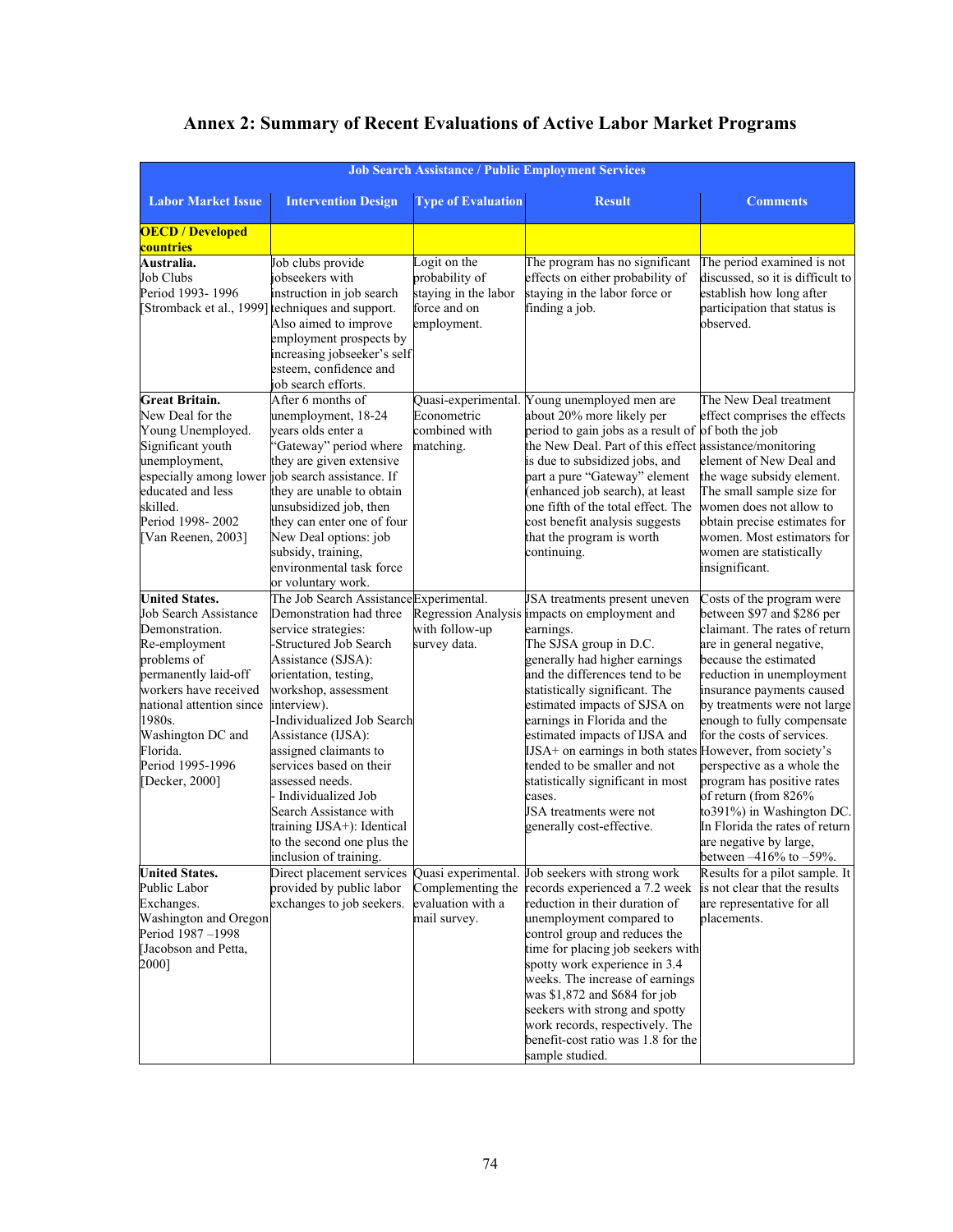| <b>Job Search Assistance / Public Employment Services</b>                                                                   |                                                                                                                                                                                                                      |                                                                                                                                                        |                                                                                                                                                                                                                                                                                                                                                                                                        |                                                                                                                       |
|-----------------------------------------------------------------------------------------------------------------------------|----------------------------------------------------------------------------------------------------------------------------------------------------------------------------------------------------------------------|--------------------------------------------------------------------------------------------------------------------------------------------------------|--------------------------------------------------------------------------------------------------------------------------------------------------------------------------------------------------------------------------------------------------------------------------------------------------------------------------------------------------------------------------------------------------------|-----------------------------------------------------------------------------------------------------------------------|
| <b>Labor Market Issue</b>                                                                                                   | <b>Intervention Design</b>                                                                                                                                                                                           | <b>Type of Evaluation</b>                                                                                                                              | <b>Result</b>                                                                                                                                                                                                                                                                                                                                                                                          | <b>Comments</b>                                                                                                       |
| <b>Transition Countries</b>                                                                                                 | <b>Intervention Design</b>                                                                                                                                                                                           | <b>Type of Evaluation</b>                                                                                                                              | <b>Result</b>                                                                                                                                                                                                                                                                                                                                                                                          | <b>Comments</b>                                                                                                       |
| <b>Czech Republic.</b><br>Terrell and Storm,<br>1999]                                                                       | District labor offices act as Competing risk<br>iob brokers. This service<br>is open to all registered<br>unemployed.                                                                                                | hazard model. The<br>study evaluates<br>impact of the<br>program considering spells.<br>either job found<br>through labor offices<br>or by individual. | Program reduced<br>unemployment spells for<br>groups that tend to have<br>longer unemployment                                                                                                                                                                                                                                                                                                          |                                                                                                                       |
| Macedonia.<br>Counseling<br>Period 1994-2000<br>[World Bank, 2002b]                                                         | Job counseling, labor<br>market information, job<br>search.                                                                                                                                                          | analysis.                                                                                                                                              | Quasi-experimental. Positive and significant<br>Logistical regression impact on its participants'<br>opportunities. 14% of<br>participants found a job<br>because of the program.                                                                                                                                                                                                                      |                                                                                                                       |
| Romania.<br><b>Employment</b> and<br>Relocation program.<br>Period 1999-2001<br>Planas, 2002]                               | Clients eligible for this<br>service were offered: job<br>and social counseling,<br>labor market information.<br>[Benus and Rodriguez-job search assistance, job<br>placement services and<br>relocation assistance. | Propensity Score<br>Matching.                                                                                                                          | Quasi-experimental. Positive impact on current<br>employment (7% of<br>higher likelihood of being<br>employed). The program<br>reduced the length of the<br>current unemployment<br>spell. Positive impact on<br>current earnings. Strong<br>positive impact for males<br>and a zero impact for<br>females.                                                                                            |                                                                                                                       |
| <b>Developing countries</b>                                                                                                 | <b>Intervention Design</b>                                                                                                                                                                                           | <b>Type of Evaluation</b>                                                                                                                              | <b>Result</b>                                                                                                                                                                                                                                                                                                                                                                                          | <b>Comments</b>                                                                                                       |
| Brazil.<br>National<br>System<br>Employment<br>Job<br>placement<br>unemployed workers.<br>Period 1999<br>[Woltermann, 2002] | SINE agencies provide<br>forassistance in job<br>(SINE).placement and job<br>formatching to the<br>unemployed.                                                                                                       | Quasi-experimental. Public employment<br>Multinomial logit<br>pool of Monthly<br>Employment<br>Surveys.                                                | service shows negative<br>models. Data from a effects for the transition<br>into self-employment or<br>inactivity. Most of the job most SINE agencies.<br>searchers in Brazil recur<br>to channels that involve<br>directly asking an<br>employer or friends and<br>family. Search channels<br>that provide collection of<br>information on vacancies<br>are only used by a small<br>share of workers. | A previous evaluation of<br>Brazilian Ministry of Labor<br>(not available) has shown<br>very poor performance in      |
| Uruguay.<br>Labor Market<br>information services.<br>[Fawcett, 2001]                                                        | No information provided. No information                                                                                                                                                                              | provided.                                                                                                                                              | Employment impact is<br>linked to the youth<br>education profile;<br>unskilled workers with<br>low education have<br>limited amounts of<br>"information", higher<br>educated youth have more<br>information.<br>Greatest gains to higher<br>educated youth workforce<br>in formal sector. Reduces<br>search time (opportunity<br>cost) to entrant and hiring<br>cost to employer.                      | The study summarizes some<br>findings from Latin<br>American programs. The<br>primary evaluation source<br>not found. |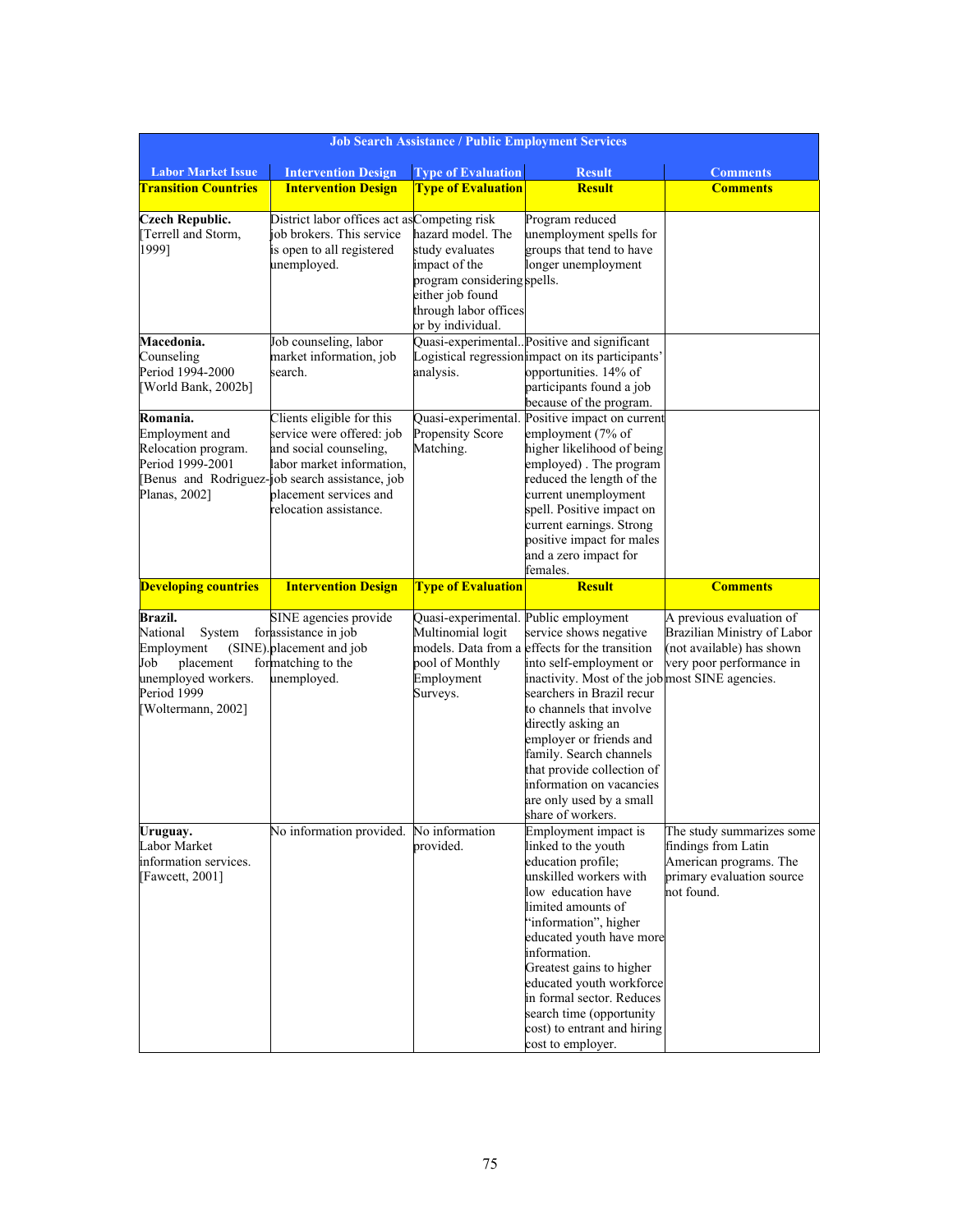| <b>Training (LT Unemployed)</b>                                                                                                                      |                                                                                                                                                                                                                                                                                                                                                                                                                                                              |                                                                                                                                                                          |                                                                                                                                                                                                                                                                                                                                                                                                                                                                  |                                                                                                                                                                                                                          |  |
|------------------------------------------------------------------------------------------------------------------------------------------------------|--------------------------------------------------------------------------------------------------------------------------------------------------------------------------------------------------------------------------------------------------------------------------------------------------------------------------------------------------------------------------------------------------------------------------------------------------------------|--------------------------------------------------------------------------------------------------------------------------------------------------------------------------|------------------------------------------------------------------------------------------------------------------------------------------------------------------------------------------------------------------------------------------------------------------------------------------------------------------------------------------------------------------------------------------------------------------------------------------------------------------|--------------------------------------------------------------------------------------------------------------------------------------------------------------------------------------------------------------------------|--|
| <b>Labor Market Issue</b>                                                                                                                            | <b>Intervention Design</b>                                                                                                                                                                                                                                                                                                                                                                                                                                   | <b>Type of Evaluation</b>                                                                                                                                                | <b>Result</b>                                                                                                                                                                                                                                                                                                                                                                                                                                                    | <b>Comments</b>                                                                                                                                                                                                          |  |
| <b>OECD / Developed</b>                                                                                                                              |                                                                                                                                                                                                                                                                                                                                                                                                                                                              |                                                                                                                                                                          |                                                                                                                                                                                                                                                                                                                                                                                                                                                                  |                                                                                                                                                                                                                          |  |
| countries                                                                                                                                            |                                                                                                                                                                                                                                                                                                                                                                                                                                                              |                                                                                                                                                                          |                                                                                                                                                                                                                                                                                                                                                                                                                                                                  |                                                                                                                                                                                                                          |  |
| Australia.<br>Period 1994-95                                                                                                                         | Consist of both skills<br>training and employment<br>[Stromback et al, 1999] training. The latter included<br>work experience, especially<br>aimed at long-term<br>unemployed.                                                                                                                                                                                                                                                                               | Logit on the<br>probability of staying<br>in the labor force and<br>on employment.                                                                                       | For both males and females<br>there is a significant positive<br>effect of employment training,<br>while there is no effect of skills<br>training.                                                                                                                                                                                                                                                                                                               |                                                                                                                                                                                                                          |  |
| Belgium.<br>Persistent<br>unemployment<br>Belgium, who has oneparticular vocations.<br>in OECD.<br>Period 1989-1993<br>Cockx and Bardoulat,<br>1999] | Vocational classroom<br>training, mostly consisting<br>inof basic skills required in<br>of the highest shares of Participation is voluntary<br>long-term unemployedand any unemployed can<br>apply. Participants are then<br>selected based on their<br>"motivation". Median length unemployment with 6<br>of training is 2 months.                                                                                                                          | Minimum Chi-Square<br>the transition model<br>between employment<br>a linear regression<br>model. The authors<br>analyze only spells of<br>moths or more of<br>duration. | Training found to considerably Not possible to determine<br>estimation to transform speed up the transition rate out among the different types<br>of unemployment. However, if of training. According to<br>the worker is still unemployed<br>and unemployment into after participation in the<br>program, the rate at which<br>unemployment is left is 62%<br>higher than in the absence of<br>training.<br>The returns to training are<br>rapidly diminishing. | the authors, program<br>induces non-participants<br>to postpone their exit out<br>of unemployment.                                                                                                                       |  |
| Belgium.<br>[Cockx et al., 1998]                                                                                                                     | There are both classroom<br>training organized by public of employment with<br>institutions and on-the-job<br>length of training and job<br>guaranty depends on the<br>program (the latter only for<br>on-the-job training<br>participants).                                                                                                                                                                                                                 | corrections for<br>sampling method.                                                                                                                                      | Hazard model of lengthOn-the-job training lengthens<br>job tenure significantly,<br>although the magnitude is<br>training in private firms. The selection and bias from sensitive to specifications. The<br>pure training program has<br>positive but insignificant effect<br>on the length of the job tenure.                                                                                                                                                   |                                                                                                                                                                                                                          |  |
| Canada.<br>Period 1988-1991<br>[Park et. al., 1996]                                                                                                  | Training programs for<br>unemployment insurance<br>claimants.<br>Feepayer option: claimants<br>are exempted from having to hourly wages.<br>search for a job while taking Difference-in-<br>training.<br>Part-time training.<br>-Job Development for long<br>term unemployed<br>-Job Entry for women re-<br>entering labor force after an<br>absence of at least three<br>years.<br>-Skill Shortages program.                                                | Quasi-experimental to<br>estimate program<br>impacts on both<br>employment and<br>difference estimators.                                                                 | Impacts for skill shortages,<br>feepayer and job entry are all<br>large in size and highly<br>significant, while those for<br>part-time training and Job<br>Development are positive but<br>generally not significantly<br>different from zero.                                                                                                                                                                                                                  | The study summarizes<br>key findings of an<br>evaluation of five<br>government-sponsored<br>training programs in<br>Canada. No explanations<br>provided to explain the<br>differences in the impacts<br>of the programs. |  |
| China (Hong Kong).<br>in Hong Kong with<br>many manufacturing<br>firms moving to<br>mainland China.<br>Period 1994 -1999<br>[Chan and Suen, 2000]    | Originally designed for<br>Industrial restructuring displaced workers, but later<br>expanded significantly in<br>coverage. Two types of<br>courses: core and skill. Core<br>courses are typically one-<br>week aimed at building self-<br>confidence and enhancing<br>knowledge of job market<br>and interviewing techniques.<br>Skill courses last more than<br>a month either full- or part-<br>time; most are in general<br>skills (language, computers). | Fixed effects<br>estimation of earnings.<br>Random effects probit<br>of employment status.                                                                               | Core training is found to have<br>no significant effect on<br>earnings. Skills training is<br>generally associated with lower<br>earnings, although the effect is<br>insignificant. The effect of<br>participation in skills training<br>is uniformly negative and<br>significant on employment and<br>earnings.<br>The improvement on earnings<br>is \$400 less than the<br>comparison group.                                                                   |                                                                                                                                                                                                                          |  |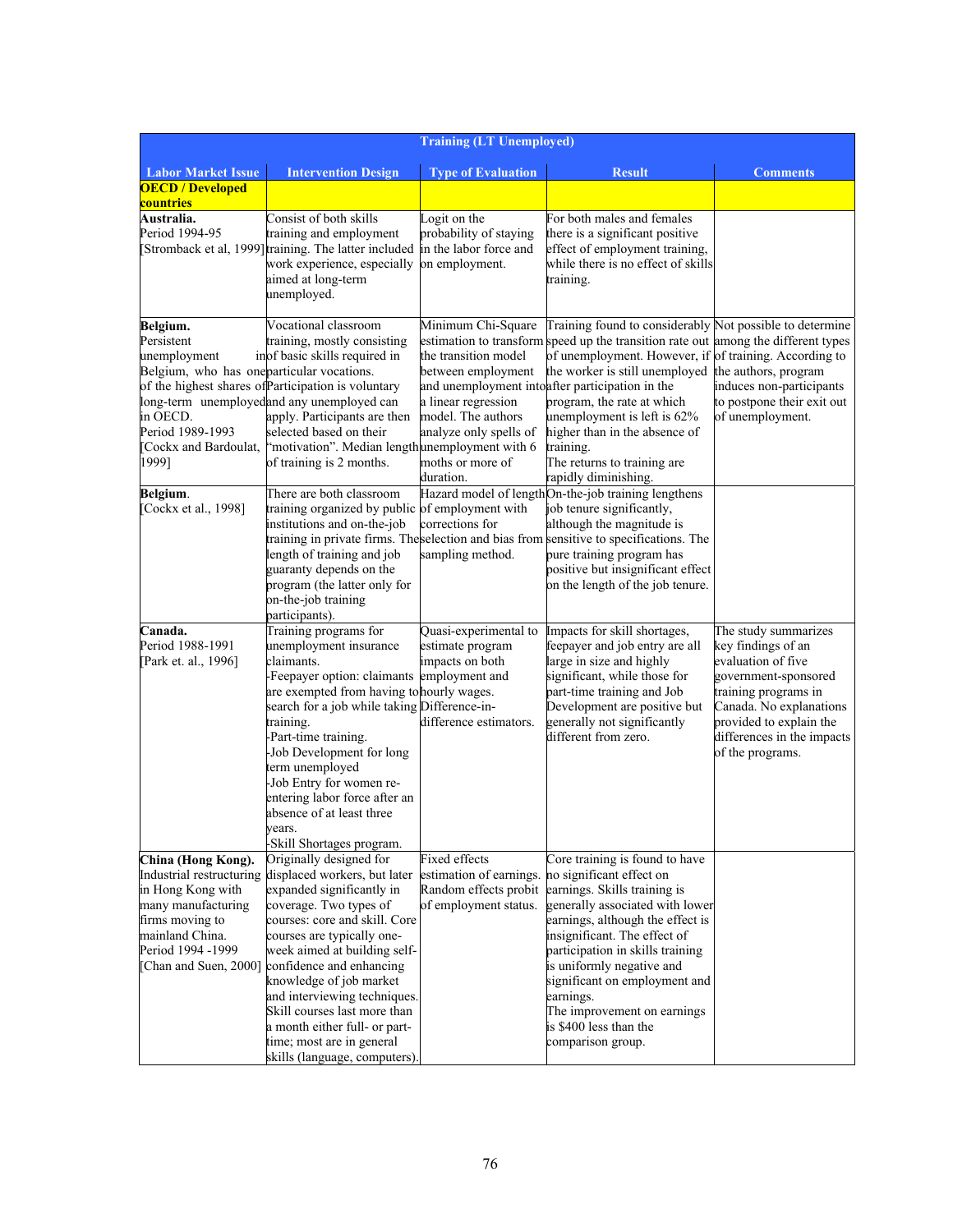| <b>Training (LT Unemployed)</b>                                                                                                                                                                                       |                                                                                                                                                                                                                                                                                                                                          |                                                                                                                                                                              |                                                                                                                                                                                                                                                                                                                                                                                                                     |                                                                                                                                                                                                                   |
|-----------------------------------------------------------------------------------------------------------------------------------------------------------------------------------------------------------------------|------------------------------------------------------------------------------------------------------------------------------------------------------------------------------------------------------------------------------------------------------------------------------------------------------------------------------------------|------------------------------------------------------------------------------------------------------------------------------------------------------------------------------|---------------------------------------------------------------------------------------------------------------------------------------------------------------------------------------------------------------------------------------------------------------------------------------------------------------------------------------------------------------------------------------------------------------------|-------------------------------------------------------------------------------------------------------------------------------------------------------------------------------------------------------------------|
| <b>Labor Market Issue</b>                                                                                                                                                                                             | <b>Intervention Design</b>                                                                                                                                                                                                                                                                                                               | <b>Type of Evaluation</b>                                                                                                                                                    | <b>Result</b>                                                                                                                                                                                                                                                                                                                                                                                                       | <b>Comments</b>                                                                                                                                                                                                   |
| <b>Great Britain.</b><br><b>Employment Training</b><br>(ET) and Employment<br>Action (EA).<br>Persistent long-term<br>unemployment in<br>Britain during the last<br>two decades.<br>Period 1998-1999<br>[Firth, 1999] | ET and EA are programs<br>for adults who had been<br>unemployed and claiming<br>benefits for 6 months or<br>more.                                                                                                                                                                                                                        | Matching using a<br>model of event<br>histories.                                                                                                                             | Over half of participants<br>discrete time hazard in ET received a formal<br>qualification: on average<br>6 months' job training<br>and work experience. EA<br>had focus on work<br>experience and was much<br>smaller than ET.<br>Positive effect of<br>participation in ET on the<br>hazard rate of entering a<br>job, both while in ET and<br>afterwards. The effect of<br>EA was not significant.               | Matching done on sex, age,<br>local geographical area and<br>prior unemployment.                                                                                                                                  |
| <b>Great Britain.</b><br>Training for Work<br>(TfW) Program for the<br>long-term unemployed.<br>Period 1995-97<br>[Payne, 2000]                                                                                       | TfW included: employer<br>placements, project<br>placements -trainee<br>worked with a voluntary<br>organization- and full-<br>time off-the-job training.                                                                                                                                                                                 | Quasi-experimental. TfW had a positive<br>Matching.                                                                                                                          | impact on employment<br>prospects. In the year and<br>a half after leaving TfW,<br>participants spent on<br>average around one extra<br>month in seven in work,<br>in comparison to the<br>control group. Most of the<br>employment gains<br>associated with the<br>program came from an<br>increased chance of<br>getting a full-time job as<br>an employee.<br>Participation did not<br>affect hourly wage rates. |                                                                                                                                                                                                                   |
| Germany.<br>Large increase in<br>unemployment in East<br>Germany after<br>unification with West<br>Germany. Period 1989-<br>1994.<br>[Kraus et al., 1999]                                                             | Three types of public<br>training exist: Short<br>training courses (6<br>weeks), continuous<br>training in current<br>occupation (7-12 months)<br>and retraining (12-24<br>months).                                                                                                                                                      | Hazard rate models<br>with accounting for<br>selection bias and<br>unobservable<br>heterogeneity.<br>Employment after<br>training is divided<br>into stable and<br>unstable. | 1989 and August 1992<br>had a negative impact on<br>the chance of finding<br>stable employment.<br>Training given between<br>September 1992 and<br>November 1994, when<br>the institutional structure<br>for the programs was in<br>place, increased the<br>probability of finding<br>stable employment for<br>both men and women.                                                                                  | Training between January Uses Labor Market Monitor<br>(LMM) data. There is no<br>separate analysis of the three<br>different types of training,<br>although the expected return<br>must be very different.        |
| Germany.<br>Continuous vocational<br>training and retraining<br>(CTRT).<br>Large increase in<br>unemployment in East<br>Germany after<br>unification.<br>Period 1990-1996<br>[Lechner, $2000$ ]                       | CTRT consists of three<br>types, although only<br>continuous training within unification as<br>the current occupation and identifying<br>retraining to a new<br>occupation are analyzed<br>(they account for 90 per<br>cent of all entries). The<br>training is 99% classroom<br>training. Average duration<br>of training is 12 months. | Matching, using the<br>exogeneity of the<br>condition.                                                                                                                       | The effect immediately<br>unemployment, although<br>this effect disappears afterwere able to receive the<br>some months. Overall,<br>there is no significant<br>effect of participation in<br>training, which is thought chance they had for<br>to be due to the reduced<br>search efforts during the<br>training.                                                                                                  | The study includes both<br>after training is additional employed and unemployed<br>in the sample since both<br>training, although the longer<br>somebody had been<br>unemployed the better<br>receiving training. |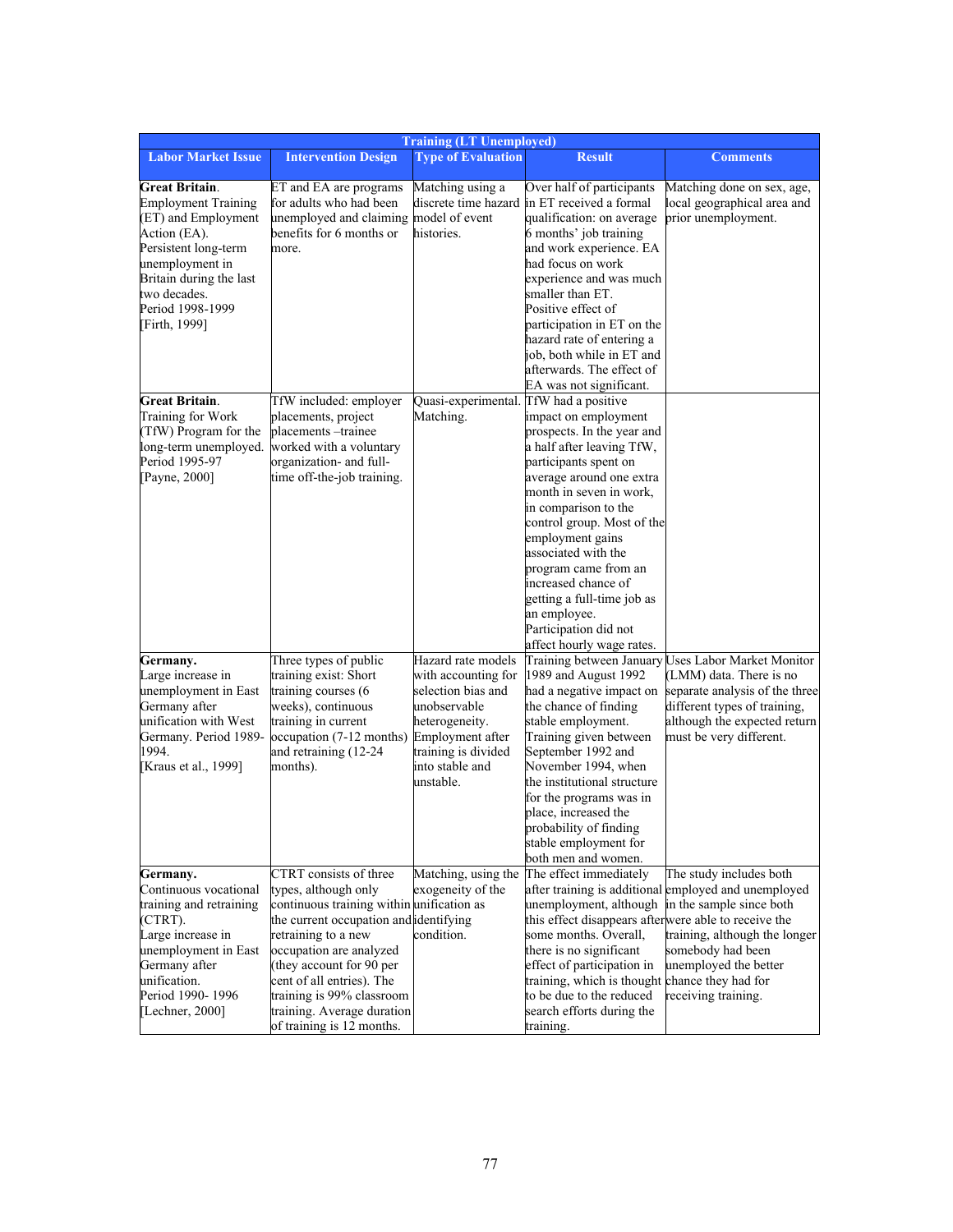|                                                                                                                                                                                                               | <b>Training (LT Unemployed)</b>                                                                                                                                                                                                                                                                                                              |                                                                             |                                                                                                                                                                                                                                                                                                                                                                                                                                                                                                                                                                                                          |                                                                                                                                                                                                                                                                                                                    |  |  |
|---------------------------------------------------------------------------------------------------------------------------------------------------------------------------------------------------------------|----------------------------------------------------------------------------------------------------------------------------------------------------------------------------------------------------------------------------------------------------------------------------------------------------------------------------------------------|-----------------------------------------------------------------------------|----------------------------------------------------------------------------------------------------------------------------------------------------------------------------------------------------------------------------------------------------------------------------------------------------------------------------------------------------------------------------------------------------------------------------------------------------------------------------------------------------------------------------------------------------------------------------------------------------------|--------------------------------------------------------------------------------------------------------------------------------------------------------------------------------------------------------------------------------------------------------------------------------------------------------------------|--|--|
| <b>Labor Market Issue</b>                                                                                                                                                                                     | <b>Intervention Design</b>                                                                                                                                                                                                                                                                                                                   | <b>Type of Evaluation</b>                                                   | <b>Result</b>                                                                                                                                                                                                                                                                                                                                                                                                                                                                                                                                                                                            | <b>Comments</b>                                                                                                                                                                                                                                                                                                    |  |  |
| Germany.<br>Large increase in<br>unemployment in East<br>Germany after<br>unification.<br>(Same programs<br>evaluated above but<br>with different data).<br>Period 1991-1994<br>Eichler and Lechner,<br>2000] | Two training programs:<br>On-the job-training<br>(OJT). Several months of<br>formal training with an<br>external provider.<br>Training subsidized by<br>the labor offices, includes<br>continues training (CT)<br>and retraining for a new<br>occupation (RT). To<br>participate in CTRT an<br>individual must already<br>hold a profession. | Matching.                                                                   | Quasi-experimental. - Future unemployment<br>probabilities: No significant<br>effects of OJT. CT/RT<br>presents a short-term negative<br>effect.<br>-Monthly Earnings: Positive<br>effects from OJT in the<br>second year after completion.<br>The earnings are higher for<br>those not in highly qualified<br>and/or managerial job<br>positions. No significant<br>effects on earnings of CTRT<br>participants.                                                                                                                                                                                        | The study is an update of<br>previous evaluations of the<br>same author (Lechner).                                                                                                                                                                                                                                 |  |  |
| Germany.<br>Large increase in<br>unemployment in East<br>Germany after<br>unification.<br>Period 1990-94<br>Fitzenberger and Prey,<br>2000]                                                                   | Training consisting of<br>either continuous<br>vocational training or<br>The study looks only at<br>program participants who<br>have received financial<br>support in addition to the<br>training.                                                                                                                                           | of public sector<br>individual<br>employment<br>probabilities and<br>wages. | Quasi-experimental. Findings mostly suggest<br>Evaluates the impact positive, though only partially the difference between the<br>significant, long-run effects<br>retraining for unemployed training programs on of training on employment or dummies indicating<br>wages. However, when doing participation in the past and<br>sensitivity tests the positive<br>employment effects appear<br>quite stable across estimated<br>models. Strong state<br>dependence in employment:<br>the probability of being<br>employed in the next period is<br>considerably higher when<br>employed in this period. | The difference-in-difference is<br>estimated parameters of<br>participation in the future.                                                                                                                                                                                                                         |  |  |
| Germany.<br>Public sector sponsored characteristics are<br>training.<br>East Germany after<br>unification.<br>Period 1990-1993<br>[Hujer and Wellner,<br>2000]                                                | No details of training<br>provided.                                                                                                                                                                                                                                                                                                          | Quasi-experimental.<br>Matching.                                            | No significant effects. No<br>evidence that participation in<br>public vocational training<br>significantly decreases<br>unemployment duration or<br>increases employment<br>duration.                                                                                                                                                                                                                                                                                                                                                                                                                   |                                                                                                                                                                                                                                                                                                                    |  |  |
| Korea.<br>for the unemployed.<br>Period 1998-1999<br>[Kang and Lee, 2001]                                                                                                                                     | Anyone who had worked<br>Promote re-employment at employment insurance<br>applicable establishments<br>is eligible for re-<br>employment training for<br>the unemployed.                                                                                                                                                                     | Quasi-experimental.<br>Matched pairs<br>comparisons and<br>hazard model.    | Re-employment rates not<br>significantly different<br>between participants and non-<br>participants. However, when<br>considering the point from<br>which training participants<br>actively begin to seek jobs,<br>they are more successful in<br>finding jobs.                                                                                                                                                                                                                                                                                                                                          | No details of training<br>characteristics are provided.                                                                                                                                                                                                                                                            |  |  |
| Norway.<br>Labor Market Training<br>program (LMT)<br>targeted at unemployed<br>adults.<br>Period 1989-1994<br>[Raaum and Torp,<br>2000]                                                                       | LMT covers about 40% of Quasi-experimental.<br>all ALMP participants.<br>The program is organized<br>as off-the job courses.<br>Most courses are short,<br>from 5 to 20 weeks.<br>Courses are free of<br>charge.                                                                                                                             | Use of different<br>models to estimate<br>impacts.                          | All models report positive<br>effects of being offered<br>training, though not always<br>significantly different from<br>zero. Training effects with<br>linear control models are<br>about 15% to 20% of average though the effects of training<br>post-training earnings.                                                                                                                                                                                                                                                                                                                               | Use of an internal comparison<br>group of eligible persons who<br>applied for training, but were<br>rejected by the administrators<br>due to limited capacity of the<br>program. Authors mention that<br>on earnings are quite large, the<br>effects on permanent earnings<br>are likely to considerably<br>lower. |  |  |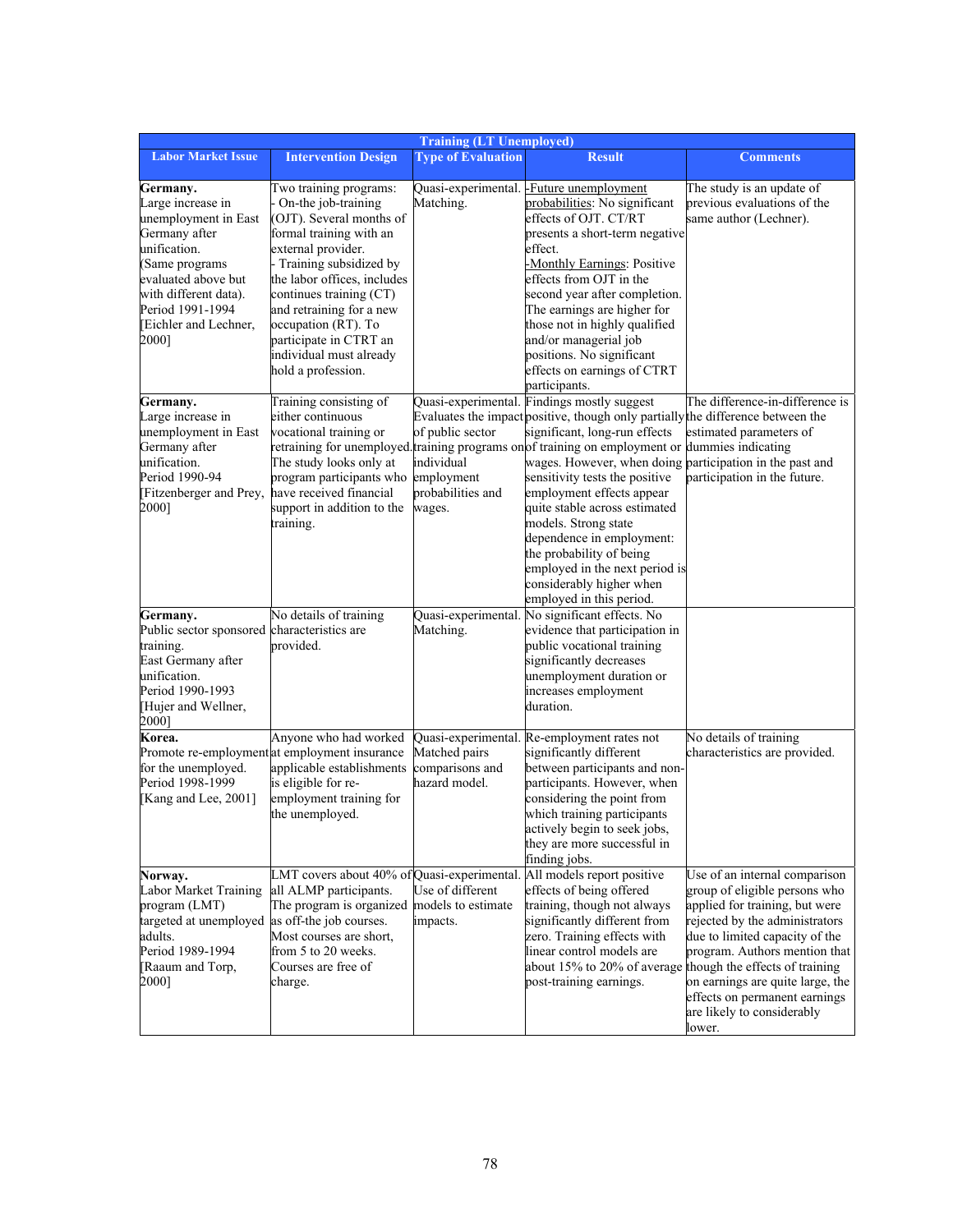| <b>Training (LT Unemployed)</b>                                                                                                                                                                     |                                                                                                                                                                                                                                                                                                                                                    |                                                                                                                                                                                                                                    |                                                                                                                                                                                                                                                                                                                                                                                                                                                                                     |                                                          |
|-----------------------------------------------------------------------------------------------------------------------------------------------------------------------------------------------------|----------------------------------------------------------------------------------------------------------------------------------------------------------------------------------------------------------------------------------------------------------------------------------------------------------------------------------------------------|------------------------------------------------------------------------------------------------------------------------------------------------------------------------------------------------------------------------------------|-------------------------------------------------------------------------------------------------------------------------------------------------------------------------------------------------------------------------------------------------------------------------------------------------------------------------------------------------------------------------------------------------------------------------------------------------------------------------------------|----------------------------------------------------------|
| <b>Labor Market Issue</b>                                                                                                                                                                           | <b>Intervention Design</b>                                                                                                                                                                                                                                                                                                                         | <b>Type of Evaluation</b>                                                                                                                                                                                                          | <b>Result</b>                                                                                                                                                                                                                                                                                                                                                                                                                                                                       | <b>Comments</b>                                          |
| Spain.<br>National Plan of<br>Training and Re-<br>employment. Period<br>2000-2001<br>[Arellano, 2002]                                                                                               | Specific skills training in<br>various sectors. Youth,<br>women, disabled workers<br>and immigrants eligible.                                                                                                                                                                                                                                      | <b>Estimates of</b><br>Kaplan-Meier for<br>'survival analysis".                                                                                                                                                                    | Quasi-experimental. Training courses have<br>positive effect reducing the<br>probability of remaining<br>unemployed, though are not<br>so effective as continuing in<br>formal education. Groups that<br>benefit the least are women,<br>older workers and disabled<br>workers.                                                                                                                                                                                                     |                                                          |
| Switzerland.<br>Rapidly rising<br>unemployment.<br>Period 1992-1997<br>[Prey, 2000]                                                                                                                 | Three courses are<br>analyzed. The basic<br>general training (for<br>newly unemployed),<br>which lasts about 10 days. participation on<br>A German language for<br>foreigners course of 10-12 employed.<br>weeks duration. Computer<br>courses: from introduction<br>to PC to highly<br>specialized courses.                                       | Matching with<br>subsequent probit<br>estimation of the<br>effect of<br>chance of being                                                                                                                                            | Both the general basic and the<br>computer courses have<br>significant negative impacts<br>on the probability of being<br>employed, while the German<br>course shows large and<br>significant positive effects.                                                                                                                                                                                                                                                                     |                                                          |
| Sweden.<br>Training replacement.<br>Labor market programs<br>to face the deep and<br>sudden recession of the<br>early 1990s.<br>Period 1994-1999<br>[See also Wage<br>subsidies]<br>[Sianesi, 2001] | Training replacement. The Quasi-experimental. All the programs initially<br>aim is to enhance skills of Matching.<br>with work experience in a of joining a given<br>regular job.                                                                                                                                                                  | longer in<br>unemployment.                                                                                                                                                                                                         | reduce participants'<br>employee while providing Differential program employment probability in the disappointing results is the<br>an unemployed individual effects and the effects hort term (lock-in-effect: lessuse of such types of<br>search because occupied with programs simply as a way to<br>program vs. waiting training). Positive findings on re-qualify for unemployment<br>more long-term employment benefits.<br>prospects are confined to job<br>subsidies alone. | According to the author, a<br>likely factor behind these |
| Sweden.<br>To increase unemployed subsidized on the job<br>workers' employment<br>prospects augmenting<br>their human capital or<br>work habits.<br>1995-1999<br>[Carling and<br>Richardson, 2001]  | Many programs:<br>training, trainee<br>replacement schemes,<br>work placement scheme,<br>labor market training by<br>providing skills necessary<br>for particular jobs in<br>excess demand. Some<br>programs might be similar programs vary<br>to the above ones.<br>Difficult to be precise.                                                      | <b>Hazard Regression</b><br>Model. Focus on<br>what type of<br>programs reduces<br>the duration of<br>unemployment on<br>participants, and, if<br>the relative<br>efficiency across<br>between<br>demographic and<br>skill groups. | Programs in which the<br>participants obtain subsidized across eight programs.<br>work experience and training<br>provided by firms have better<br>outcome than classroom<br>vocational training. The<br>relative efficiency is similar<br>across demographic and skill<br>groups and independent of the<br>timing of placement.                                                                                                                                                    | Comparison of effectiveness                              |
| <b>United States.</b><br>Workforce<br>Development System.<br>Period 1997-2000<br>Nine programs in<br>Washington State.<br>[Hollenbeck, 2003]                                                        | Programs are quite<br>diverse. Five of the<br>programs serve job-ready<br>adults (unemployed):<br>community and technical<br>job training, private career<br>schools, apprenticeships,<br>JTPA Title III programs<br>and community and<br>technical college worker<br>retraining. Two of the<br>programs serve adults<br>with employment barriers. | Non-experimental.                                                                                                                                                                                                                  | Short-run employment<br>impacts are positive for seven<br>of the nine programs and<br>negative for the other two.<br>Impact ranges from 3% to<br>12% of higher probabilities of<br>employment.<br>Short-run earnings impacts<br>are insignificant for four of<br>the programs, negative for<br>two and positive for the<br>remaining three.<br>The benefit cost analyses<br>show positive results for all<br>programs.                                                              |                                                          |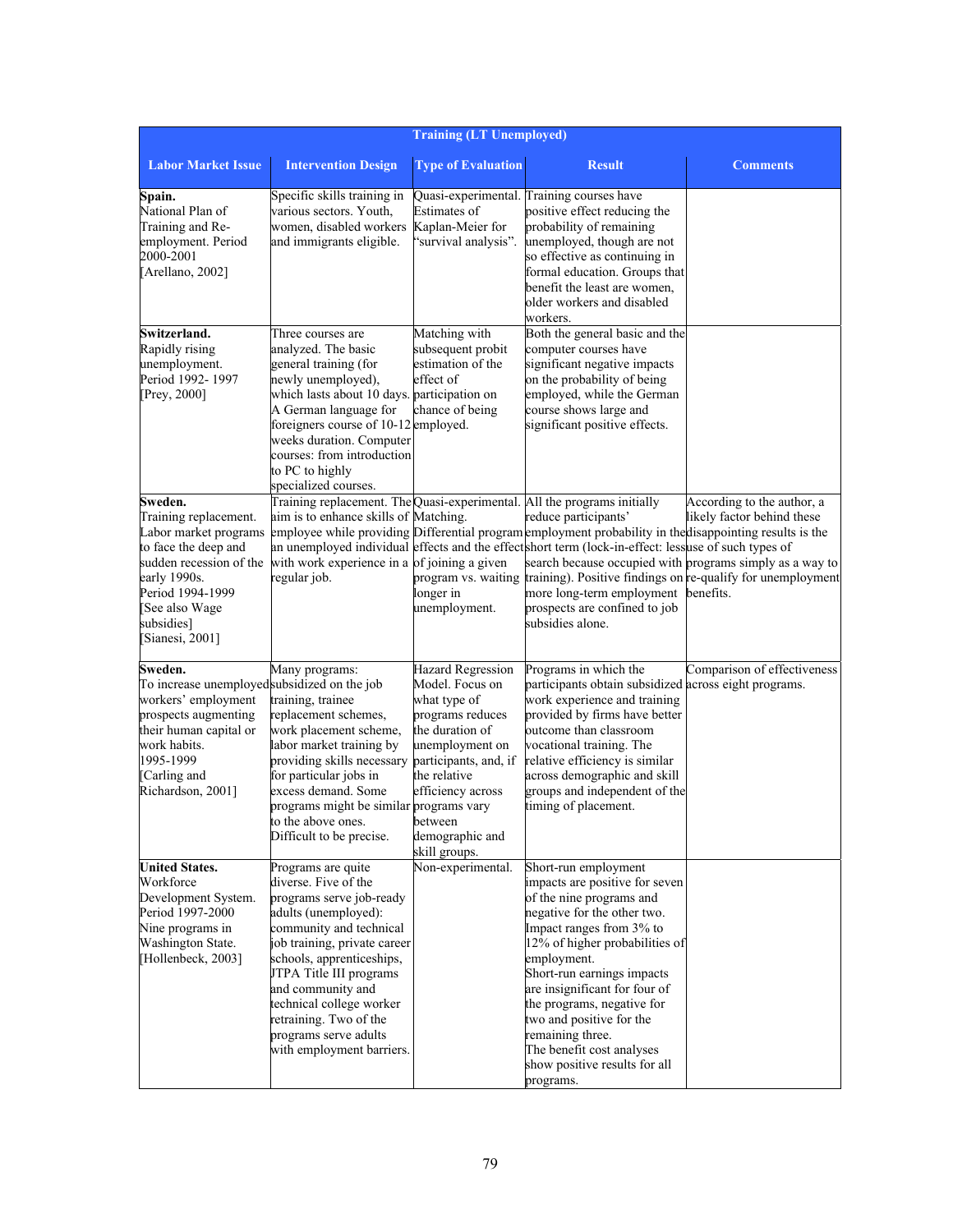| <b>Labor Market Problem</b>                                                                                                                                                                                          | <b>Intervention Design</b>                                                                                                                                                                                                                                                            | <b>Training (LT Unemployed)</b><br><b>Type of Evaluation</b>                                                       | <b>Result</b>                                                                                                                                                                                                                                    | <b>Comments</b>                                                                                                                                                                                    |
|----------------------------------------------------------------------------------------------------------------------------------------------------------------------------------------------------------------------|---------------------------------------------------------------------------------------------------------------------------------------------------------------------------------------------------------------------------------------------------------------------------------------|--------------------------------------------------------------------------------------------------------------------|--------------------------------------------------------------------------------------------------------------------------------------------------------------------------------------------------------------------------------------------------|----------------------------------------------------------------------------------------------------------------------------------------------------------------------------------------------------|
| <b>Transition Countries</b>                                                                                                                                                                                          | <b>Intervention Design</b>                                                                                                                                                                                                                                                            | <b>Type of Evaluation</b>                                                                                          | <b>Result</b>                                                                                                                                                                                                                                    | <b>Comments</b>                                                                                                                                                                                    |
| Bulgaria.<br>Professional training for<br>unemployed<br>Period 1998-1999.<br>(See Public Works)<br>[Walsh, K. et. al., 2001]                                                                                         | Professional training for<br>unemployed in<br>accordance with labor<br>market need, with an<br>allowance paid equivalent employment<br>to 60% of the individual's probabilities of<br>benefit entitlement. It can individual<br>be job guaranteed or non-participants.<br>guaranteed. | Matching pairs and<br>logistic regression<br>analyze re-                                                           | Both guaranteed or non-<br>guaranteed job training<br>adjusted estimates to increase employment<br>compared with the control<br>group, with a 10% of<br>greater probability.                                                                     |                                                                                                                                                                                                    |
| Macedonia.<br>"New Employment"<br>Period 1994-2000<br>[World Bank, 2002b]                                                                                                                                            | The target group for this<br>training was unemployed<br>people in general<br>recruited through<br>advertisements.                                                                                                                                                                     | Logistical regression employed was<br>analysis.                                                                    | Quasi-experimental. The probability of being<br>approximately 14 times<br>higher for participants in<br>the program compared to<br>non-participants.                                                                                             |                                                                                                                                                                                                    |
| Poland.<br>Public financed further<br>training and retraining.<br>Period 1992-96<br>[Kluve, et.al. 1999]                                                                                                             | Public financed further<br>training and retraining (no<br>information on selection).<br>Relatively short courses                                                                                                                                                                      | Matching                                                                                                           | Positive short-term effect<br>on post-treatment<br>employment for both<br>males and female in<br>comparison with non-<br>participation. Only<br>positive effect for females<br>in medium term.                                                   |                                                                                                                                                                                                    |
| Poland.<br>Publicly financed off-the-job job training and<br>training and retraining.<br>Similar programs than the<br>ones above but using<br>subdivisions in matched<br>samples.<br>Period 1992-96<br>[Kluve, 2002] | Publicly financed off-the-Exact matching<br>retraining. Training for<br>individuals that have<br>experienced at last one<br>spell of unemployment<br>during the observation<br>period.                                                                                                | using previous labor<br>market history.                                                                            | there is a positive and<br>significant effect on<br>employment probability<br>in comparison to the<br>control group (13.8%<br>greater probability).                                                                                              | For both men and women Little information on the exact<br>nature of the program. Refers<br>to previous studies.<br>Analysis seems to be very well<br>done, although the sample sizes<br>are small. |
| Poland.<br>Training for unemployed.<br>Period 1990-1997<br>[Puhani, 1999]                                                                                                                                            | Training courses usually<br>last from 3 to 6 months<br>and most are taught in<br>classrooms. Training<br>within firms is possible as The duration models<br>well.                                                                                                                     | Two methods used:<br>Matching and<br>multinomial logit<br>duration models.<br>include unobserved<br>heterogeneity. | Training has positive<br>effects for both men and<br>women, but the effect is<br>only significant for men.<br>These results are identical<br>for both models.                                                                                    | The Polish economy was<br>growing strongly throughout at<br>least the latter part of the<br>period in analysis.                                                                                    |
| Romania.<br>Training and Retraining<br>Services.<br>Period 1999-2001<br>[Benus and Rodriguez-<br>Planas, 2002]                                                                                                       | Eligible clients for this<br>service could receive op<br>to nine months of<br>training. Cost of training<br>was limited to \$560 per<br>unit.                                                                                                                                         | Quasi-experimental.<br>Propensity Score<br>Matching.                                                               | Positive and significant<br>impact on employment.<br>The program increased<br>the likelihood of<br>employment by 10 %.<br>The program had no<br>impact on earnings. The<br>effect is entirely<br>attributable to the large<br>impact for females |                                                                                                                                                                                                    |
| Slovakia.<br>Publicly financed retraining<br>for unemploved.<br>Period 1992-1997<br>[Lubyova, 1999]                                                                                                                  | Publicly financed<br>retraining for<br>unemployed. Average<br>duration of courses is 8<br>weeks. No information on program take-up).<br>content.                                                                                                                                      | Multivariate<br>duration model with<br>selection (to account<br>for endogenous                                     | Positive effect on<br>transition to employment<br>for both men and women.<br>No information on<br>medium- to long-term<br>effects.                                                                                                               |                                                                                                                                                                                                    |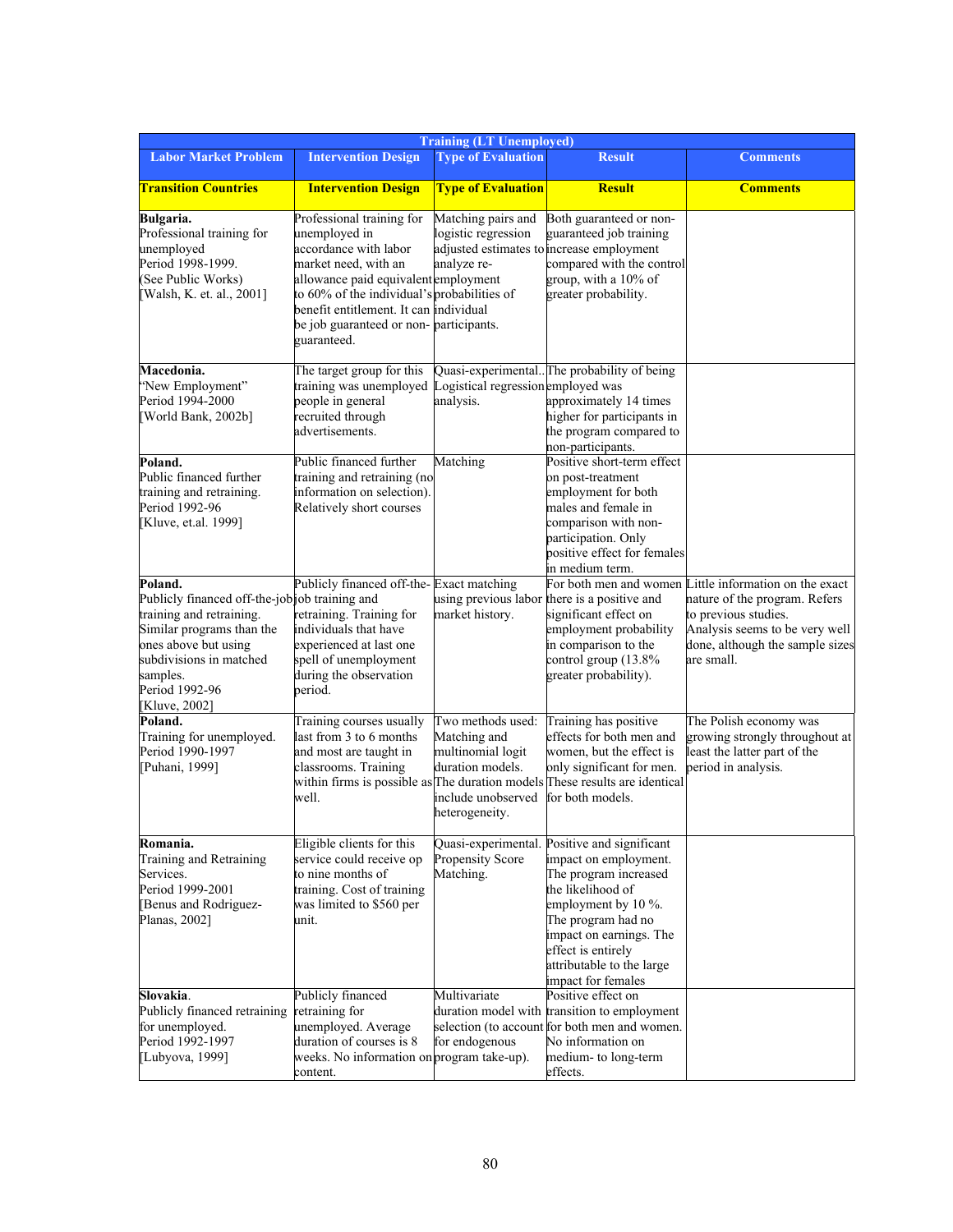| <b>Developing countries</b>                                                                                                                                                                             | <b>Intervention Design</b>                                                                                                                                                                                                                                                                                                                                                                            | <b>Type of Evaluation</b>                                                                                                                                                | <b>Result</b>                                                                                                                                                                                                                                                                                                                                                                                                                                                                                                                                        | <b>Comments</b>                                                                                                                                                                                                                                                                                                                   |
|---------------------------------------------------------------------------------------------------------------------------------------------------------------------------------------------------------|-------------------------------------------------------------------------------------------------------------------------------------------------------------------------------------------------------------------------------------------------------------------------------------------------------------------------------------------------------------------------------------------------------|--------------------------------------------------------------------------------------------------------------------------------------------------------------------------|------------------------------------------------------------------------------------------------------------------------------------------------------------------------------------------------------------------------------------------------------------------------------------------------------------------------------------------------------------------------------------------------------------------------------------------------------------------------------------------------------------------------------------------------------|-----------------------------------------------------------------------------------------------------------------------------------------------------------------------------------------------------------------------------------------------------------------------------------------------------------------------------------|
| Argentina.<br>Proempleo experiment.<br>Heavy retrenchment by<br>main employer in<br>"company towns".<br>Period 1998-2000<br>[Galasso et. al., 2001]                                                     | One random sample of the Randomized<br>program received a<br>voucher that entitled a<br>private sector employer to endogenous<br>a wage subsidy that<br>covered part of the total<br>wages paid to the<br>employee.<br>A second sample received<br>only training.                                                                                                                                     | experiment. Use<br>2SLS to account for<br>compliance (mainly<br>for the training<br>component).                                                                          | Training had no<br>significant impact.<br>Voucher recipients had a<br>significantly higher<br>probability of<br>employment (6.1%),<br>though their current<br>incomes were not higher.<br>The impact was largely<br>confined to women and<br>younger workers.                                                                                                                                                                                                                                                                                        | Participants in the temporary<br>workfare program were<br>divided into three groups:<br>Vouchers, Vouchers and<br>training, and control. 30% of<br>those offered the training did<br>not take it up.                                                                                                                              |
| Colombia.<br>'Servicio Nacional de<br>Aprendizaje" (National<br>Learning System)<br>(SENA).<br>Period 1996-1997<br>Medina and Nunez,<br>2001]                                                           | SENA is aimed to<br>promote efficiency in the<br>labor market through job<br>training -training for<br>youths, labor adaptation<br>for change and aid to<br>displaced population-, and<br>in a lesser degree job<br>search and advise to<br>employers about trends in<br>the labor market.                                                                                                            | Matching.                                                                                                                                                                | Quasi-experimental. For all youths and adult<br>males SENA has no<br>significant impact in the<br>short or long run. For<br>adult females there are<br>positive but not<br>significant impacts in the<br>short-run and larger and<br>close to significant in the<br>long run. No significant<br>impact on earnings.                                                                                                                                                                                                                                  | The study is focused on<br>training activities but not<br>necessarily for unemployed<br>workers. It also includes a<br>comparison of other public<br>programs (aggregated) and<br>private job training programs.                                                                                                                  |
| Mexico.<br>Retraining Program on<br>(Probecat).<br>Targeting at increasing<br>earnings and<br>employment for<br>unemployed and<br>displaced workers.<br>Period 1984-1998<br>[Wodon and Minowa,<br>1999] | Trainees receive minimumQuasi-experimental. The program does not<br>wage during the training<br>Employment and Wages period (6 months) and the length of<br>local employment office<br>provides placement<br>assistance.                                                                                                                                                                              | Hazard model to the<br>employment search<br>and probit model on<br>program<br>participation, using<br>program availability<br>at the local level as<br>control variable. | on employment or<br>earnings for participants.<br>The study even shows<br>negative impacts -but<br>insignificant-reducing the sense that previous<br>length of unemployment<br>in the case of men for the<br>school-based training. It<br>is not favorable in terms<br>of cost-benefit. The<br>program seems to be<br>providing temporary<br>safety nets through the<br>minimum wage stipend<br>rather than training.                                                                                                                                | This evaluation is a<br>have large positive effects reevaluation of two previous<br>ones in 1992 and 1994. The<br>results of this third evaluation<br>led to fairly different findings<br>and policy conclusions in the<br>evaluations found positive<br>and significant results of the<br>program on employment and<br>earnings. |
| Mexico.<br>Probecat.<br>See above.<br>Period 1984-1998<br>[Calderon-Madrid and<br>Trejo, 2001]                                                                                                          | Probecat also has two<br>modalities. The first,<br>school-based training,<br>consists of formal courses<br>and training offered in<br>institutions associated<br>with government or<br>private industry<br>organizations. The second,<br>mixed training, consists of<br>on-the-job training in<br>firms. Government pays<br>an stipend and firms are<br>required to hire at least<br>70% of trainees. | Quasi-experimental.<br>Matching.                                                                                                                                         | Impact of program varies<br>across personal<br>characteristics, regions<br>and institutions. The on-<br>the-job training is more<br>effective than the school- -Differentiation by<br>based training.<br>Institutions run by private<br>sector outperform<br>government-run ones.<br>Hourly wage earnings for<br>women were on average<br>12% greater compared<br>with non-participation.<br>For men, earnings are<br>lower for participants.<br>Cost benefit analysis is<br>positive (provided<br>number of days of work is<br>taken into account). | This study goes further<br>looking at impact on:<br>-Frequency and duration of<br>subsequent unemployment<br>and income profiles<br>geographical zones.                                                                                                                                                                           |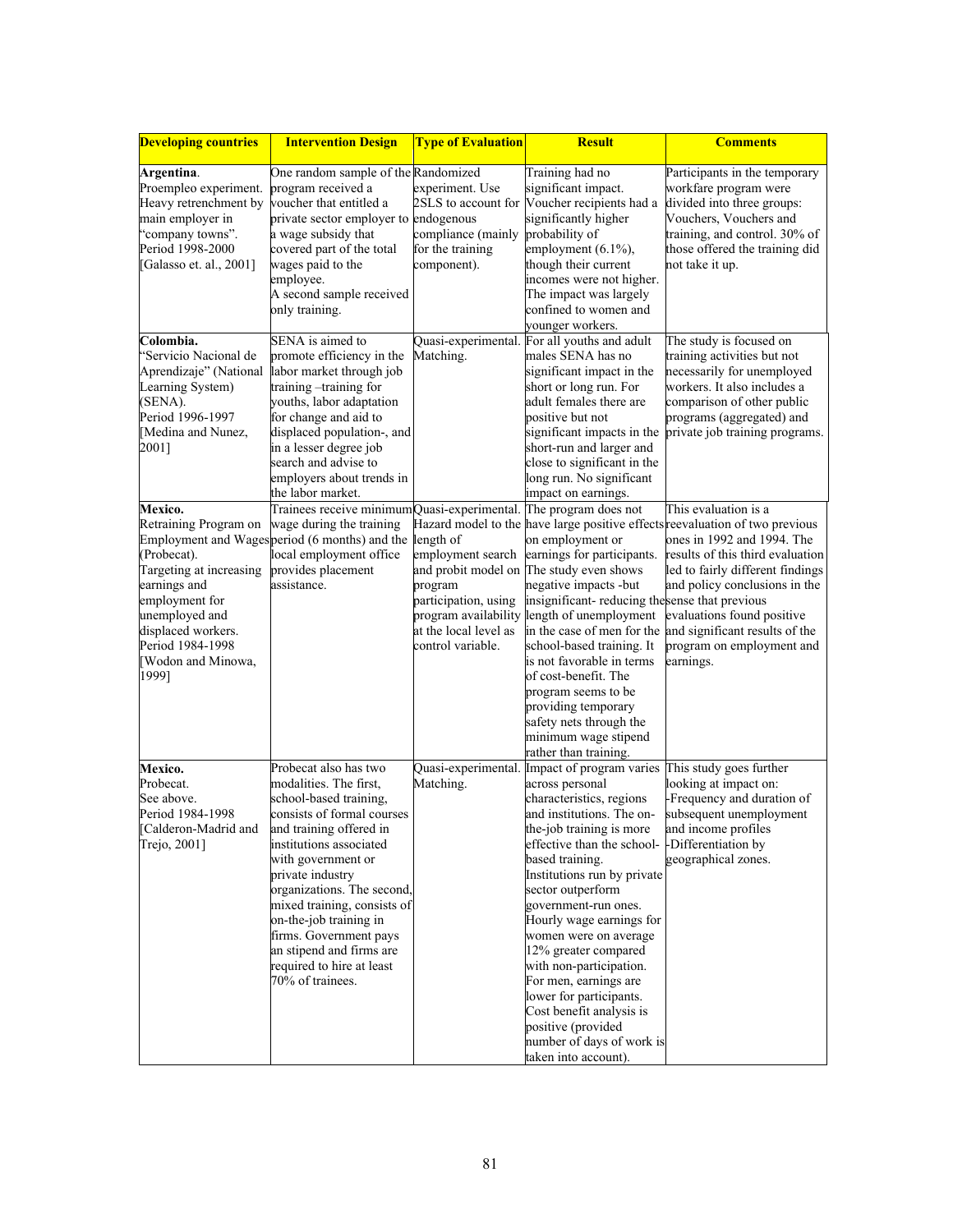|                                                | <b>Retraining in Cases of Plant Closures &amp; Mass Layoffs</b> |                                        |                                                                            |                                                          |  |
|------------------------------------------------|-----------------------------------------------------------------|----------------------------------------|----------------------------------------------------------------------------|----------------------------------------------------------|--|
| <b>Labor Market</b>                            | <b>Intervention Design</b>                                      | <b>Type of Evaluation</b>              | <b>Result</b>                                                              | <b>Comments</b>                                          |  |
| Problem                                        |                                                                 |                                        |                                                                            |                                                          |  |
| <b>OECD / Developed</b>                        |                                                                 |                                        |                                                                            |                                                          |  |
| countries                                      |                                                                 |                                        |                                                                            |                                                          |  |
| Australia.                                     | Generous labor                                                  | Discrete-time event                    |                                                                            | The length of training had Many of those laid-off had no |  |
| The Australian textile,                        | adjustment arrangements                                         | history on panel                       | large and significant                                                      | formal qualifications and had                            |  |
| clothing and footwear                          | (not means tested) that                                         | data. Does not                         | negative effects on the                                                    | problems with English                                    |  |
| (TCF) sector diminished encouraged retrenched  |                                                                 |                                        | account for selection likelihood of finding a job language literacy. There |                                                          |  |
|                                                | rapidly due to easing of workers to participate in              | into training.                         | for both men and women.                                                    | appears to be evidence that                              |  |
| trade restrictions with                        | retraining. No information                                      |                                        | The same case for                                                          | training did enhance the                                 |  |
| resulting large laid-offs. on type of training |                                                                 |                                        | vocational training,                                                       | prospects of those with                                  |  |
| Period 1989 - 1993                             | attended.                                                       |                                        | although the effects were                                                  | relatively good re-                                      |  |
| [Weller, 1999]                                 |                                                                 |                                        | not as significant.                                                        | employment chances.                                      |  |
| <b>Transition Countries</b>                    | <b>Intervention Design</b>                                      | <b>Type of Evaluation</b>              | <b>Result</b>                                                              | <b>Comments</b>                                          |  |
|                                                |                                                                 |                                        |                                                                            |                                                          |  |
| Bosnia & Herzegovina. The Emergency            |                                                                 |                                        | Quasi-experimental. The program increased                                  |                                                          |  |
| Assist in the                                  | Demobilization and                                              | Included a survey to the likelihood of |                                                                            |                                                          |  |
| reintegration of                               | Reintegration Project                                           |                                        | participants and non-employment by 43%.                                    |                                                          |  |
| demobilized soldiers                           | includes Labor Market                                           | participants and then Wage and salary  |                                                                            |                                                          |  |
| and displaced workers                          | Information Data Base,                                          | regression analysis                    | increased by 45%.                                                          |                                                          |  |
| into the civilian                              | <b>Education and Retraining</b>                                 | using dummies for                      | The program had a                                                          |                                                          |  |
| workforce and to                               | Services, Counseling and                                        | participation in the                   | positive and statistically                                                 |                                                          |  |
| increase economic                              | Job-Finding Services, and program.                              |                                        | significant impact on all                                                  |                                                          |  |
| productivity.                                  | <b>Management Assistance</b>                                    |                                        | subgroups by gender, age                                                   |                                                          |  |
| Period 1996-1999                               | for demobilized soldiers                                        |                                        | and level of education.                                                    |                                                          |  |
| [Benus, J., et. al., 2001]                     | and displaced workers.                                          |                                        |                                                                            |                                                          |  |
| <b>Developing countries</b>                    | <b>Intervention Design</b>                                      | <b>Type of Evaluation</b>              | <b>Result</b>                                                              | <b>Comments</b>                                          |  |
|                                                |                                                                 |                                        |                                                                            |                                                          |  |
| China.                                         | Shenyang: Uniform one                                           | OLS (although                          |                                                                            | Insignificant employment Xiagang are persons who are     |  |
| Reform of China's                              | month duration in                                               |                                        | propensity-score and effect in Shenyang, but                               | laid off, but are still attached                         |  |
| state-owned-enterprise                         | classroom. Free training                                        | log-odds ratio                         | improved the likelihood                                                    | to employer to some degree                               |  |
| (SOE) sector with                              | given to all laid-off                                           | matching were also                     | of employment in Wuhan.                                                    | (housing, health insurance,                              |  |
| resulting downsizing                           | workers. Quality of                                             | used).                                 | No significant impact on                                                   | etc).                                                    |  |
| and rising labor                               | program varied greatly.                                         |                                        | earnings in either city.                                                   |                                                          |  |
| redundancy.                                    | Wuhan: Variation in                                             |                                        |                                                                            |                                                          |  |
| [Bidani, 2002 #3]                              | length of training.                                             |                                        |                                                                            |                                                          |  |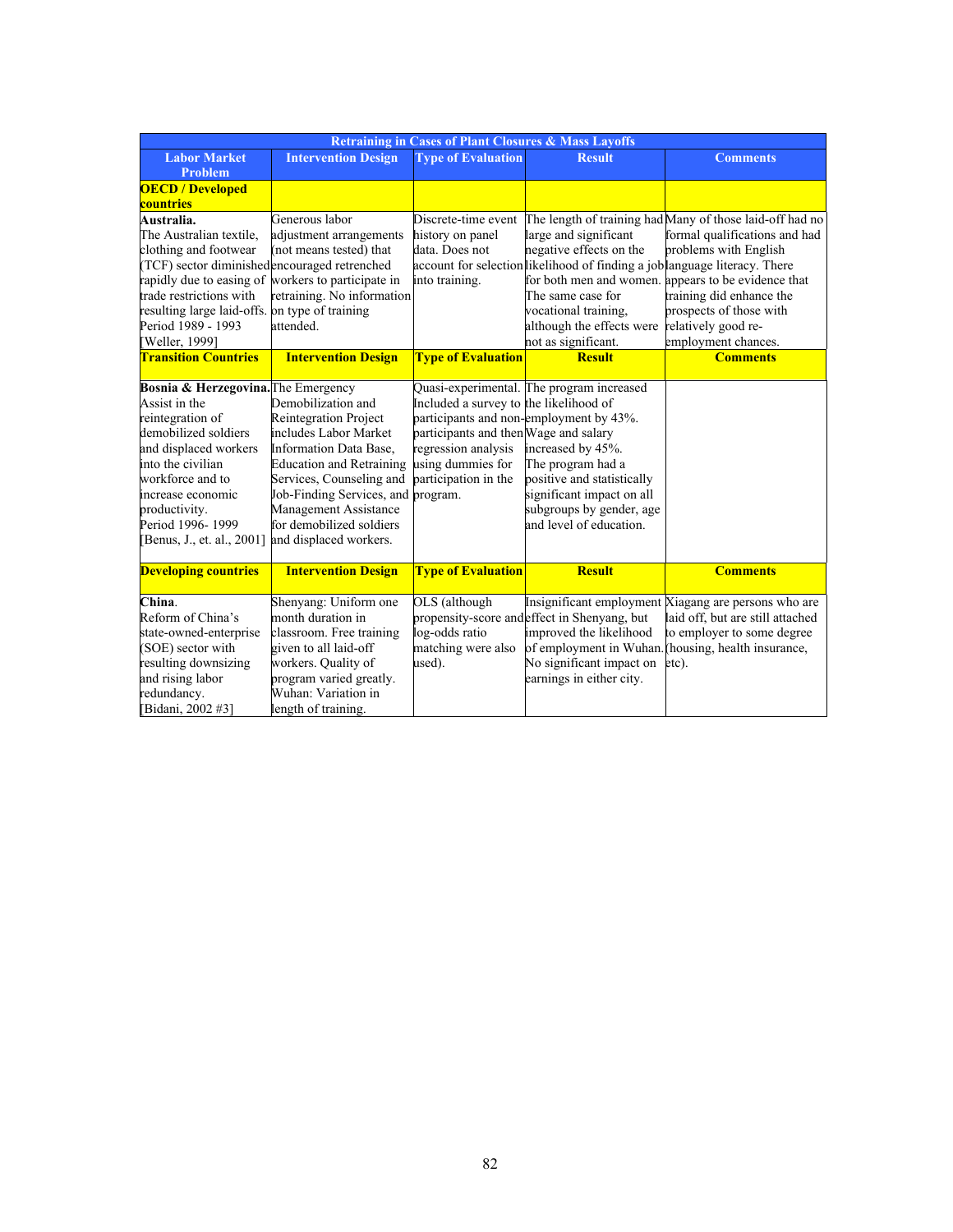|                                                                                                                             |                                                                                                                                                                                                                                                                                                                                                        | <b>Training Geared Towards Youth</b>                                                                                                                                                                                                                           |                                                                                                                                                                                                                                                                                                                                                                                                   |                                                                                                                                                                                                                                                                                               |
|-----------------------------------------------------------------------------------------------------------------------------|--------------------------------------------------------------------------------------------------------------------------------------------------------------------------------------------------------------------------------------------------------------------------------------------------------------------------------------------------------|----------------------------------------------------------------------------------------------------------------------------------------------------------------------------------------------------------------------------------------------------------------|---------------------------------------------------------------------------------------------------------------------------------------------------------------------------------------------------------------------------------------------------------------------------------------------------------------------------------------------------------------------------------------------------|-----------------------------------------------------------------------------------------------------------------------------------------------------------------------------------------------------------------------------------------------------------------------------------------------|
| <b>Labor Market Problem</b>                                                                                                 | <b>Intervention Design</b>                                                                                                                                                                                                                                                                                                                             | <b>Type of Evaluation</b>                                                                                                                                                                                                                                      | <b>Result</b>                                                                                                                                                                                                                                                                                                                                                                                     | <b>Comments</b>                                                                                                                                                                                                                                                                               |
| <b>OECD / Developed</b><br>countries                                                                                        |                                                                                                                                                                                                                                                                                                                                                        |                                                                                                                                                                                                                                                                |                                                                                                                                                                                                                                                                                                                                                                                                   |                                                                                                                                                                                                                                                                                               |
| Canada.<br>Youth Service Canada<br>(YSC).<br>Period 1994-1997<br>[HRDC, 1999]                                               | YSC is designed to provide<br>unemployed and out-of-school<br>youths between 15 and 30<br>years of age an opportunity -<br>within a project that lasts on<br>average 6 to 9 months- to gain<br>relevant work-related<br>experince.                                                                                                                     | Quasi-experimental.<br>Multivariate analysis.<br>Linear regression<br>models.                                                                                                                                                                                  | Participation in YSC had no<br>statistically significant effect<br>on earnings.<br>In the short term, participants<br>spent less time in the labor<br>force and less time employed<br>than would have been the case<br>in the absence of the program.<br>Employment insurance<br>benefits were \$183 lower per<br>year as a result of participation<br>in YSC.                                    | Per participant cost of<br>the program is \$8,277,<br>slightly higher than<br>other similar programs.                                                                                                                                                                                         |
| France.<br>High levels of youth<br>unemployment in France.<br>Period 1990 - 1992<br>[Magnac, 2000]                          | No description of types of<br>training received.                                                                                                                                                                                                                                                                                                       | Dynamic multinomial<br>logit on a panel data<br>set. Considering<br>transitions between 6<br>labor market states to<br>contrast short run<br>consequences in terms<br>of stable employment<br>of training spell from<br>consequences of<br>unemployment spell. | Training schemes have no<br>effects on the relatively<br>likelihood of getting a stable<br>job and do not increase the<br>duration of a job spell if a job<br>is found.                                                                                                                                                                                                                           | For people less than 25<br>training is the main<br>(almost only) way of<br>receiving benefits. For<br>them training schemes<br>are substitutes of<br>unemployment,<br>employment and<br>schooling.                                                                                            |
| France.<br>Youth unemployment.<br>Period 1986 - 88<br>[Bonnal, 1997]                                                        | Six different work/training<br>programs, which are<br>aggregated into two categories, multiple spells and<br>those provided by/in private<br>firms and those provided by<br>the state. The latter is referred<br>to as "workfare", but does<br>include a training program.                                                                             | Mixed proportional<br>hazard model with<br>states and unobserved<br>heterogeneity.<br>Evaluation focused on<br>durations of trainees'<br>subsequent spells of<br>unemployment and<br>employment.                                                               | Participation in a private sector <sup>It</sup> is not always clear<br>program increases likelihood<br>of leaving unemployment for<br>those with low educational<br>levels, while there is no effect<br>with higher levels. The public<br>sector programs has no effect<br>on those with low educational<br>attainment and significantly<br>negative on those with higher<br>levels of education. | which type of program<br>there is referred to and<br>how much aggregation<br>is used in different<br>parts of the paper. The<br>study looks only at<br>males.                                                                                                                                 |
| France.<br>Youth unemployment<br>This study examines the<br>one.<br>Period 1986-1988<br>[Brodaty, 2001]                     | Programs are divided into<br>those in the private and the<br>public sectors. The ones in the<br>same programs that above private sector have a higher<br>amount of vocational and<br>specific training than those in<br>the public sector. The lengths are used to calculate<br>of the different programs vary propensity scores.<br>significantly.    | Quasi-experimental.<br>score to look at the<br>effects of multiple<br>treatments. Competing-<br>risks duration models                                                                                                                                          | There are no significant<br>Uses ratio of propensity differences between the<br>different programs when<br>looking at entry into stable<br>employment. Among the<br>programs the on-the-job<br>training programs in the<br>private sector seems to<br>perform better than the<br>programs in the public sector.                                                                                   | Focuses on the relative<br>effectiveness of the<br>different programs<br>rather than comparing<br>with no participation<br>(which is mentioned as<br>a topic for further<br>research). One of the<br>programs evaluated is<br>closer to a public works<br>program than a training<br>program. |
| Sweden.<br>During the crisis in the<br>1990s, youth<br>unemployment grew<br>rapidly.<br>Period 1991-1997<br>[Larsson, 2000] | Two main programs:<br>a) Youth Practice: directed at Matching, OLS, Probit. market training have negative<br>unemployed youth aged 18-24.<br>It was a subsidized program<br>and participants were placed in<br>both private and public sectors.<br>b) Labor market training for<br>people under 20: to improve<br>skills of unemployed job<br>seekers. | Quasi-experimental.                                                                                                                                                                                                                                            | Both youth practice and labor<br>short-term effects (one year<br>after the program starts) on<br>earnings and employment. The as low-qualified tasks<br>long term effects are mainly<br>zero or slightly positive.<br>The results also suggest that<br>workplace practice is more<br>effective that classroom<br>training.                                                                        | Results for youth<br>practice are explained<br>by insufficient planning<br>and follow-up, as well<br>that did not provide any<br>human capital<br>accumulation.                                                                                                                               |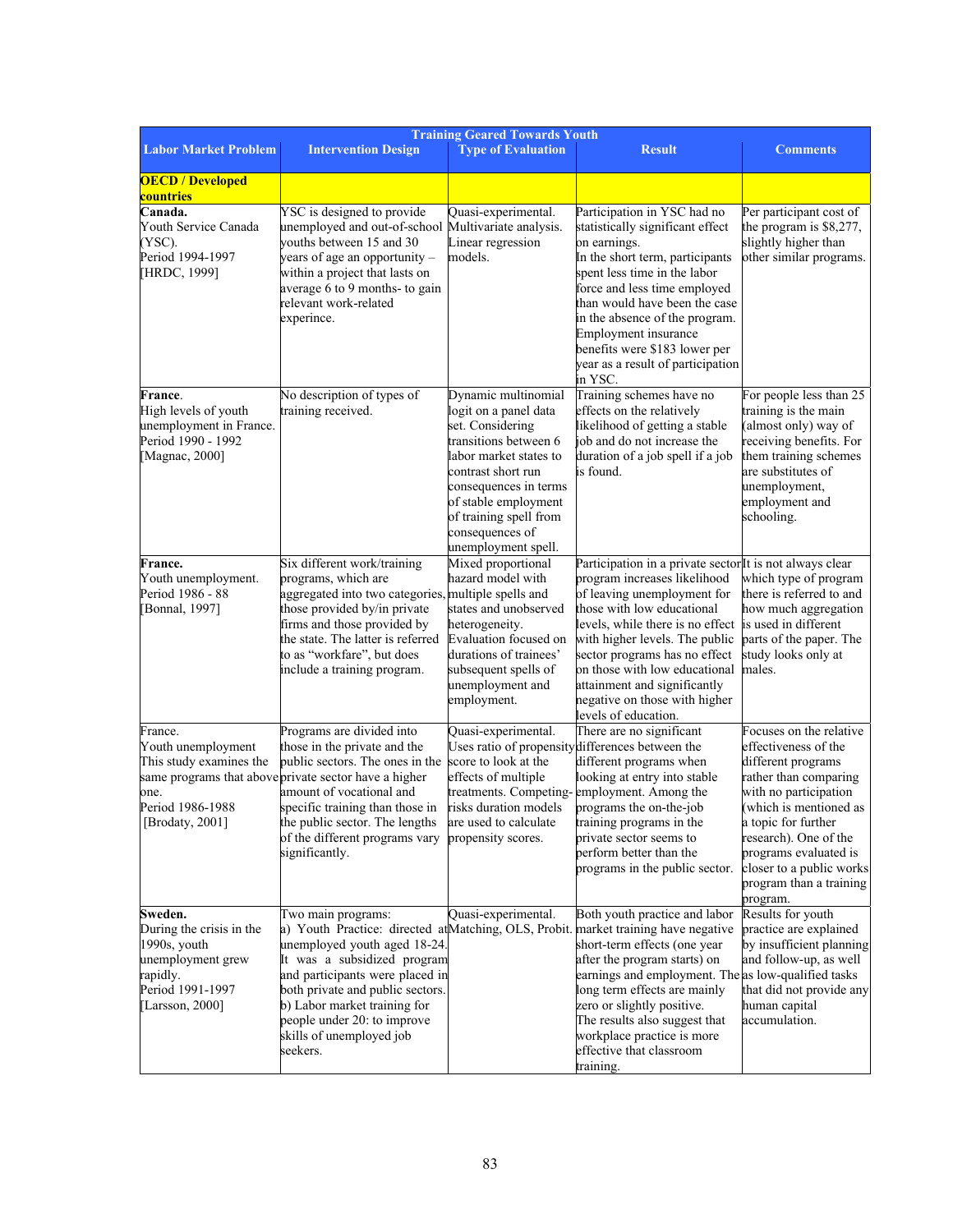|                                                                                                                                                                                                                            |                                                                                                                                                                                                                                                                                                                                                                                                                                             | <b>Training Geared Towards Youth</b>                                                                                                                                                                               |                                                                                                                                                                                                                                                                                                                                                                                                                                                                                                                                                          |                                                                                                                                                                                                                                |
|----------------------------------------------------------------------------------------------------------------------------------------------------------------------------------------------------------------------------|---------------------------------------------------------------------------------------------------------------------------------------------------------------------------------------------------------------------------------------------------------------------------------------------------------------------------------------------------------------------------------------------------------------------------------------------|--------------------------------------------------------------------------------------------------------------------------------------------------------------------------------------------------------------------|----------------------------------------------------------------------------------------------------------------------------------------------------------------------------------------------------------------------------------------------------------------------------------------------------------------------------------------------------------------------------------------------------------------------------------------------------------------------------------------------------------------------------------------------------------|--------------------------------------------------------------------------------------------------------------------------------------------------------------------------------------------------------------------------------|
| <b>Labor Market Problem</b>                                                                                                                                                                                                | <b>Intervention Design</b>                                                                                                                                                                                                                                                                                                                                                                                                                  | <b>Type of Evaluation</b>                                                                                                                                                                                          | <b>Result</b>                                                                                                                                                                                                                                                                                                                                                                                                                                                                                                                                            | <b>Comments</b>                                                                                                                                                                                                                |
| <b>United States.</b><br>118 Job Corps<br>campuses located<br>throughout the United<br>States.<br>Period 1994-2000<br>Gritz and Johnson,<br>2001]                                                                          | The Job Corps program<br>The Job Corps program. operates under provisions<br>of the Workforce<br>Investment Act of 1998.<br>Participants are between<br>16-24 most without high<br>school diploma. Services<br>are delivered through Job<br>Corp centers that provide:<br>vocational training,<br>academic instruction.<br>residential, health and other and control group<br>services. The average<br>participation period is 8<br>months. | Experimental.<br>Data from periodic<br>interviews<br>conducted over a<br>four-year follow up<br>period. Impacts for<br>youth characteristics weekly earnings for<br>were estimated by<br>comparing the<br>members. | Job Corps generated positive<br>and statistically significant<br>earnings impacts beginning in<br>the third follow-up year, which the centers while enrolled.<br>persisted through the end of the The program has a high<br>four-year period. Average<br>participants were \$16 higher<br>than control group members<br>average outcomes of $(12%$ earnings gain). The<br>program participants program is cost effective.                                                                                                                                | Job Corps has a large<br>residential component; about<br>88% of the students live at<br>degree of federal direction<br>with many regulations and<br>contractual oversight.                                                     |
| <b>United States.</b><br>Center for Employment across US of a CET that<br>Training (CET)<br>Replication Sites.<br>Period 1997-2002<br>[Miller, et.al. 2003]                                                                | Replication in 12 sites<br>started in San Jose, Puerto<br>Rico. CET enrolls trainees<br>with little prescreening,<br>providing training in a<br>worklike setting, and<br>requiring a full-time<br>commitment from trainees.                                                                                                                                                                                                                 | 30 month follow-up<br>survey.                                                                                                                                                                                      | Quasi-experimental. The CET model had few or<br>negative effects on<br>employment, earnings and<br>income during the first 30<br>months. However, CET in<br>some sites led to an increase in<br>employment and earnings for<br>females but had the opposite<br>effect for males.<br>In the sites that were less<br>successful in implementing the<br>CET model, the program<br>reduced employment and<br>earnings for less educated<br>youth and for those younger<br>than age 19.                                                                       | One explanation for the<br>difference of results by<br>gender is that the majority of<br>young women participated<br>in accounting and office<br>training. In contrast, young<br>men received training in<br>nonclerical jobs. |
| <b>Developing countries</b>                                                                                                                                                                                                |                                                                                                                                                                                                                                                                                                                                                                                                                                             |                                                                                                                                                                                                                    |                                                                                                                                                                                                                                                                                                                                                                                                                                                                                                                                                          |                                                                                                                                                                                                                                |
| Argentina.<br>"Programa Joven"<br>Increasing<br>employability and<br>productivity targeting<br>activities to youth aged<br>16 to 29 in the lower<br>socioeconomic levels.<br>Period 1996-1997<br>[Aedo and Nunez,<br>2001] | to facilitate formal labor<br>force participation. The<br>program covers two stages:<br>technical knowledge phase<br>and internship phase. To<br>carry out training the<br>'Ministerio del Trabajo"<br>hires educational<br>institutions through an<br>international bidding<br>process.                                                                                                                                                    | Propensity score<br>Matching estimator.                                                                                                                                                                            | The program offers training Quasi-experimental. Program impacts on earnings<br>were statistically significant for No incentive for funding<br>young males and adult females agency to focus on quality<br>Impact on employment was<br>statistically significant for adultChilean and Peruvian<br>females only.<br>The cost-benefit analysis<br>suggests that at least 9 years of<br>duration of the earnings impact<br>for the program are required to<br>have a positive net present<br>value for the groups with<br>statistically significant results. | Weakness of the program:<br>of training (similar to<br>experience).                                                                                                                                                            |
| <b>Brazil.</b><br>National Plan of<br>Professional Education<br>(PLANFOR).<br>To provide training for<br>marginalized youths.<br>Period 1996 - 1998<br>[Paez de Barros, 2002]                                              | The program focuses on<br>marginalized people, but<br>not necessarily youths It is<br>financed through a U\$S 20<br>billion unemployment fund.<br>Around \$300 million of that<br>goes to training<br>approximately 1.3 million<br>workers. The plan works<br>with a fund overseen by a<br>tripartite committee of<br>government, enterprises.                                                                                              | No information<br>provided.                                                                                                                                                                                        | The impact on unemployment<br>and income is quite small. In<br>some areas the program had<br>positive and statistically<br>significant impact on<br>unemployment but not on<br>incomes of those already<br>employed. The new jobs for<br>participants need to last more<br>than 17 months for the program<br>to have a net positive benefit.                                                                                                                                                                                                             | Evaluation results presented<br>in a World Bank publication<br>(not from the primary<br>source).<br>The study was carried out<br>only in the metropolitan<br>regions of Rio de Janeiro<br>and Fortaleza.                       |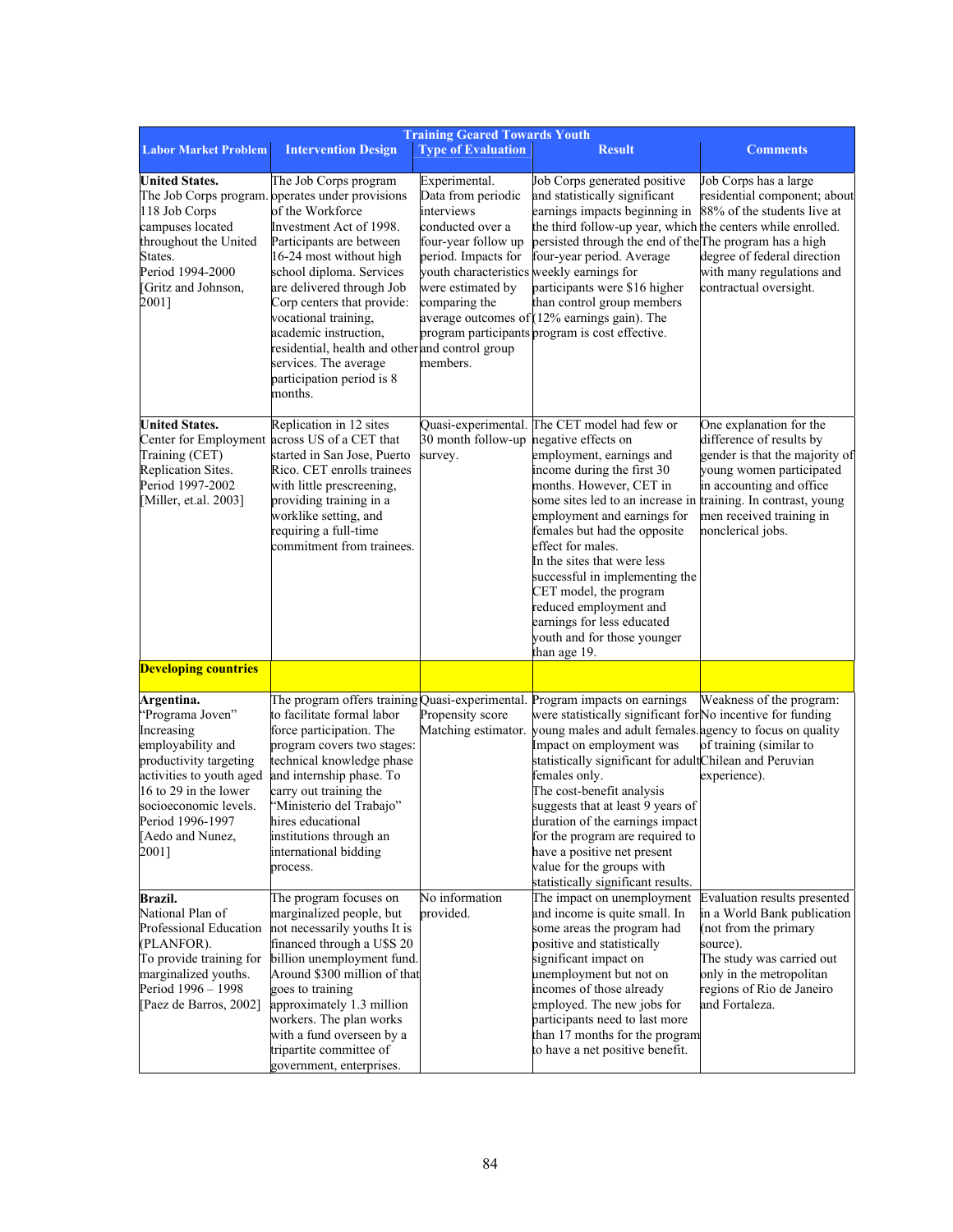| <b>Training Geared Towards Youth</b>                                                                                                                                                                                                          |                                                                                                                                                                                                                                                                                                                                                                                                    |                                                                          |                                                                                                                                                                                                                                                                                                                                                                                                                     |                                                                                                                                                                                     |
|-----------------------------------------------------------------------------------------------------------------------------------------------------------------------------------------------------------------------------------------------|----------------------------------------------------------------------------------------------------------------------------------------------------------------------------------------------------------------------------------------------------------------------------------------------------------------------------------------------------------------------------------------------------|--------------------------------------------------------------------------|---------------------------------------------------------------------------------------------------------------------------------------------------------------------------------------------------------------------------------------------------------------------------------------------------------------------------------------------------------------------------------------------------------------------|-------------------------------------------------------------------------------------------------------------------------------------------------------------------------------------|
| <b>Labor Market</b><br><b>Problem</b>                                                                                                                                                                                                         | <b>Intervention Design</b>                                                                                                                                                                                                                                                                                                                                                                         | <b>Type of Evaluation</b>                                                | <b>Result</b>                                                                                                                                                                                                                                                                                                                                                                                                       | <b>Comments</b>                                                                                                                                                                     |
| Chile.<br>'Chile Joven''<br>To provide training and occupational practice<br>skills development<br>underemployed low-<br>income youths between<br>15 and 24 years.<br>Period 1995-1997<br>[Santiago Consultores]<br>Asociados, 1998]          | The basic service consists Experimental.<br>of a training and<br>package (6 months) aimed Logistic Regression youths. The subprogram<br>among unemployed and at attaining a semi-skilled<br>level in specific trades.<br>The labor practice<br>component is carried out<br>in a firm that assumes a<br>tutoring role under the<br>supervision of the<br>executing unit (in central<br>government). | Surveys to treatment effects increasing<br>and control group.<br>Models. | Positive and significant<br>employment among<br>of alternating (dual)<br>training - that rotates<br>training at a technical<br>school and at a firm, with<br>a labor contract-presents<br>the largest effect. Impact<br>is higher among youths<br>aged 20 to 24 -- most<br>likely for their higher<br>education level-- and<br>among men.                                                                           |                                                                                                                                                                                     |
| Peru.<br>"Projoven"<br>Supplying semi-skilled<br>training and labor<br>experience to low-<br>income young people in with little or no labor<br>specific trades in<br>demand in the<br>productive sector.<br>Period 1996-2000<br>[Grade, 2001] | Based on "Chile Joven"<br>model. "ProJoven" is<br>addressed at young people difference-in-<br>between 16-25 years from differences.<br>low-income households,<br>experience, unemployed<br>or underemployed. In<br>particular, ProJoven<br>focuses on marginalized<br>young urban populations<br>that find the greatest<br>difficulties in getting a<br>iob.                                       | Quasi-experimental.<br>Matching and                                      | Positive and significant<br>net effects. The program<br>allows an additional 6%<br>of total participants to be<br>employed. As opposed to<br>non-treatment The<br>program also increased<br>hourly wages in by 18%.<br>Participants work 5.5%<br>additional hours per<br>week. The program also<br>reduces occupational<br>segregation by gender and<br>increased the probability<br>of working in larger<br>firms. | The study included<br>participants that had<br>completed the training six<br>months earlier.<br>Use of Duncan Index to<br>estimate occupational<br>segregation by gender.           |
| Uruguay.<br>Uruguay Pro Joven.<br>Period 1996-1997<br>[Naranjo, 2002]<br>[Fawcett, 2002]                                                                                                                                                      | Short-term training and in-Experimental.<br>firm subsidized<br>employment for 6-12<br>months. Young population<br>aged 17-24.                                                                                                                                                                                                                                                                      | and control group.                                                       | Probability of<br>60%. Reduction of search the program. The study<br>time by 8.5 months, with<br>strong gender impact.<br>Quality of new<br>employment is higher.<br>Increase in salary depends<br>on type of training but<br>varied between 20% and<br>18% of higher earnings<br>with the control group.                                                                                                           | Not mentioned how long ago<br>Surveys to treatment employment increased by ex-post group had completed<br>summarizes evaluation<br>results. Primary sources have<br>not been found. |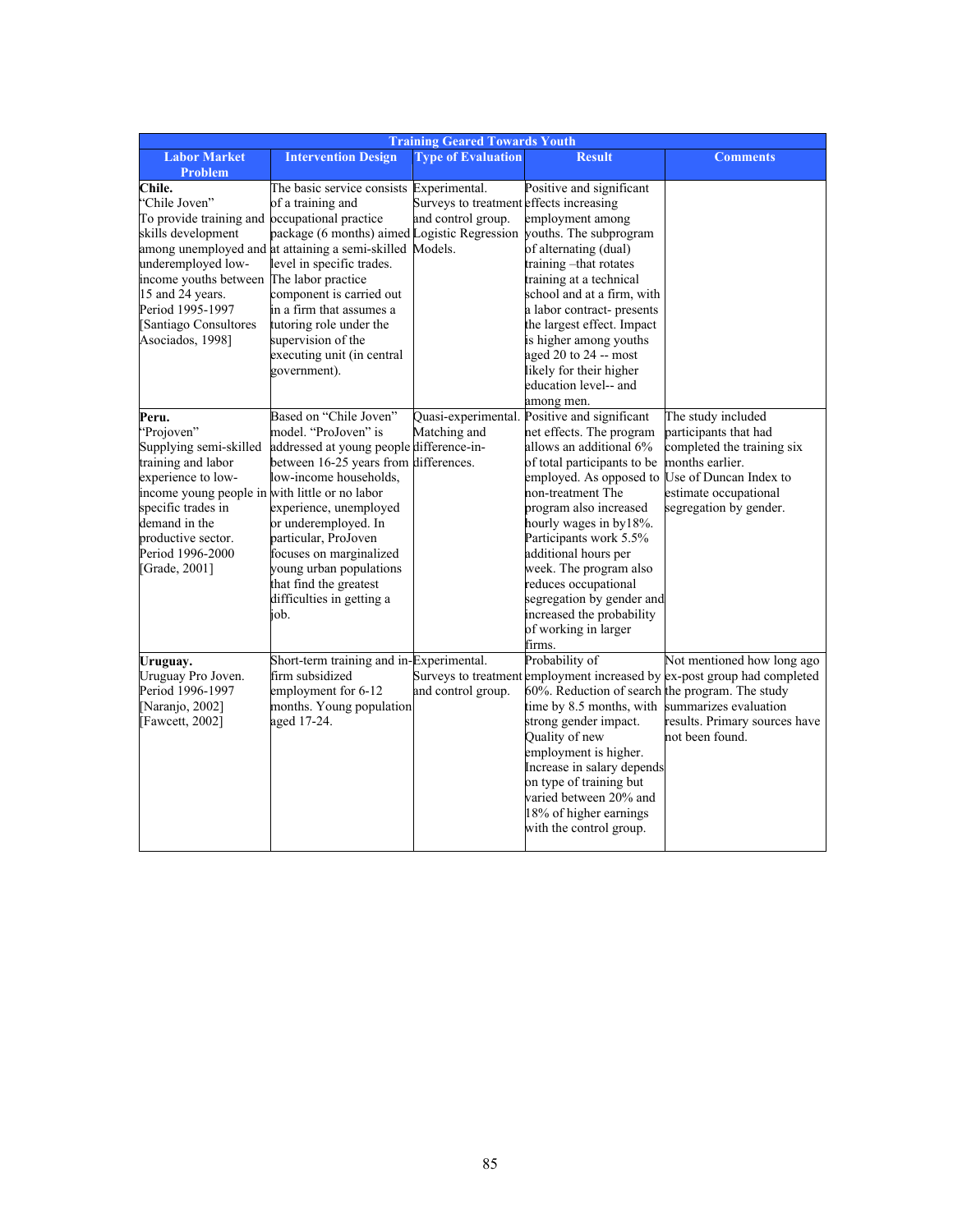|                                              | <b>Wage / Employment Subsidies</b>                               |                                                 |                                                 |                                                                            |  |  |  |
|----------------------------------------------|------------------------------------------------------------------|-------------------------------------------------|-------------------------------------------------|----------------------------------------------------------------------------|--|--|--|
| <b>Labor Market</b><br>Problem               | <b>Intervention Design</b>                                       | <b>Type of Evaluation</b>                       | <b>Result</b>                                   | <b>Comments</b>                                                            |  |  |  |
| <b>OECD / Developed</b>                      |                                                                  |                                                 |                                                 |                                                                            |  |  |  |
| countries                                    |                                                                  |                                                 |                                                 |                                                                            |  |  |  |
| Australia.                                   | Provided support for                                             |                                                 |                                                 | Logit on the probability For both men and women The period examined is not |  |  |  |
| Period 1993-1996                             | long-term unemployed of staying in the labor                     |                                                 | there is a significant and                      | discussed, so it is difficult to                                           |  |  |  |
| [Stromback et al., 1999] through wage        |                                                                  | force and on                                    | positive effect on the                          | establish how long after                                                   |  |  |  |
|                                              | subsidies paid to                                                | employment.                                     | probability of working.                         | participation that status is                                               |  |  |  |
|                                              | employers. The level                                             |                                                 |                                                 | observed.                                                                  |  |  |  |
|                                              | and duration varied                                              |                                                 |                                                 |                                                                            |  |  |  |
|                                              | with the jobseeker's                                             |                                                 |                                                 |                                                                            |  |  |  |
|                                              | level of disadvantage.                                           |                                                 |                                                 |                                                                            |  |  |  |
| Belgium.                                     | Pure wage subsidies,                                             | Hazard model of length The impact of wage       |                                                 | Not possible to disentangle                                                |  |  |  |
| [Cockx et al., 1998]                         | which are often                                                  | of employment with                              | subsidies on job tenure is                      | the subsidized period from the                                             |  |  |  |
|                                              | targeted at specific                                             | corrections for selection non-significant.      |                                                 | after subsidy period.                                                      |  |  |  |
|                                              |                                                                  | disadvantaged groups. and bias from sampling    |                                                 |                                                                            |  |  |  |
|                                              | Maximum duration of method.                                      |                                                 |                                                 |                                                                            |  |  |  |
|                                              | payment is between 12                                            |                                                 |                                                 |                                                                            |  |  |  |
|                                              | and 24 months.                                                   |                                                 | SSP increased full-time                         |                                                                            |  |  |  |
| Canada.<br>Finding policies that             | Self-Sufficient Project Experimental. Using a<br>(SSP) offered a | survey completed by                             | employment and                                  | Project is focused on long-<br>term welfare recipients.                    |  |  |  |
| encourage welfare                            | temporary earnings                                               | participants about three                        | earnings. To receive the                        |                                                                            |  |  |  |
| recipients to work New                       |                                                                  | supplement to selected years after they entered | earnings supplement,                            |                                                                            |  |  |  |
| Brunswick and lower                          | single-parent, long-                                             | the study.                                      | people had to begin                             |                                                                            |  |  |  |
| British Columbia.                            | term income assistance                                           |                                                 | working full time during                        |                                                                            |  |  |  |
| Period Nov. 1992-                            | recipients. The                                                  |                                                 | the first year. By the                          |                                                                            |  |  |  |
| Dec.1999                                     | supplement was paid                                              |                                                 | second year, the program                        |                                                                            |  |  |  |
| [Michalopoulos, et. al., on top of earnings] |                                                                  |                                                 | had doubled full-time                           |                                                                            |  |  |  |
| 2002]                                        | from employment for                                              |                                                 | employment. Most                                |                                                                            |  |  |  |
|                                              | up to three continuous                                           |                                                 | employment resulting was                        |                                                                            |  |  |  |
|                                              | years, as long as the                                            |                                                 | stable. SSP increased                           |                                                                            |  |  |  |
|                                              | person continued to                                              |                                                 | average earnings by about                       |                                                                            |  |  |  |
|                                              | work full time and                                               |                                                 | 30% over a three-year                           |                                                                            |  |  |  |
|                                              | remained off income                                              |                                                 | period. In the fourth year,                     |                                                                            |  |  |  |
|                                              | assistance.                                                      |                                                 | the program increased                           |                                                                            |  |  |  |
|                                              |                                                                  |                                                 | earnings by \$52 per                            |                                                                            |  |  |  |
|                                              |                                                                  |                                                 | person each month.                              |                                                                            |  |  |  |
| Canada.                                      | Self-Sufficient Project Non-experimental                         |                                                 | Equilibrium wages fall                          | The study evaluates and                                                    |  |  |  |
| Finding policies that                        | (SSP). (See above)                                               | partial and general                             | for those treated by the                        | compares the predicted partial                                             |  |  |  |
| encourage welfare                            |                                                                  | equilibrium estimates.                          | program after the                               | and general equilibrium                                                    |  |  |  |
| recipients to work but                       |                                                                  |                                                 | introduction of the                             | effects of SSP to those in the                                             |  |  |  |
| preserve and adequate<br>safety net.         |                                                                  |                                                 | earnings supplement, as                         | SSP experiment. (See above).                                               |  |  |  |
| New Brunswick and the                        |                                                                  |                                                 | workers are willing to<br>accept lower starting |                                                                            |  |  |  |
| lower British Columbia.                      |                                                                  |                                                 | wages. General                                  |                                                                            |  |  |  |
| Period Nov. 1992-                            |                                                                  |                                                 | equilibrium results, in                         |                                                                            |  |  |  |
| Dec.1999                                     |                                                                  |                                                 | contrast with partial                           |                                                                            |  |  |  |
| [Lise, Seitz and Smith,                      |                                                                  |                                                 | equilibrium, show an                            |                                                                            |  |  |  |
| 2003]                                        |                                                                  |                                                 | important dead weight                           |                                                                            |  |  |  |
|                                              |                                                                  |                                                 | loss of the program. In                         |                                                                            |  |  |  |
|                                              |                                                                  |                                                 | New Brunswick is                                |                                                                            |  |  |  |
|                                              |                                                                  |                                                 | approximately only 10%                          |                                                                            |  |  |  |
|                                              |                                                                  |                                                 | of the size of the net gain                     |                                                                            |  |  |  |
|                                              |                                                                  |                                                 | predicted by the partial                        |                                                                            |  |  |  |
|                                              |                                                                  |                                                 | equilibrium analysis.                           |                                                                            |  |  |  |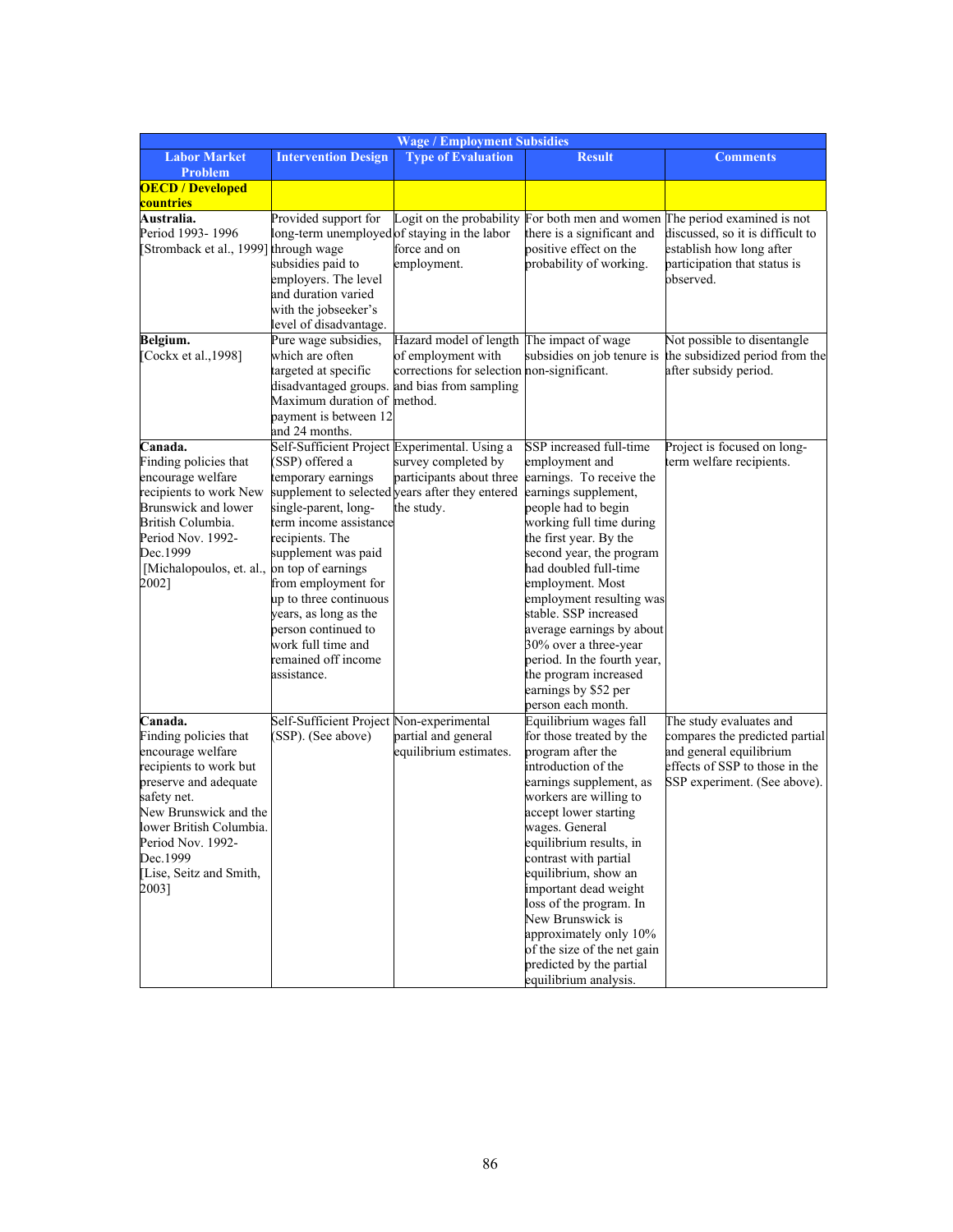| <b>Wage / Employment Subsidies</b>                                                                                                                      |                                                                                                                                                                                                                                                                                                                                                                                                                                                     |                                                                                         |                                                                                                                                                                                                                                                                                                                                                                                                                                                                                                                                                                                                                                          |                                                                                                                                                                                                                 |  |
|---------------------------------------------------------------------------------------------------------------------------------------------------------|-----------------------------------------------------------------------------------------------------------------------------------------------------------------------------------------------------------------------------------------------------------------------------------------------------------------------------------------------------------------------------------------------------------------------------------------------------|-----------------------------------------------------------------------------------------|------------------------------------------------------------------------------------------------------------------------------------------------------------------------------------------------------------------------------------------------------------------------------------------------------------------------------------------------------------------------------------------------------------------------------------------------------------------------------------------------------------------------------------------------------------------------------------------------------------------------------------------|-----------------------------------------------------------------------------------------------------------------------------------------------------------------------------------------------------------------|--|
| <b>Labor Market</b><br><b>Problem</b>                                                                                                                   | <b>Intervention Design</b>                                                                                                                                                                                                                                                                                                                                                                                                                          | <b>Type of Evaluation</b>                                                               | <b>Result</b>                                                                                                                                                                                                                                                                                                                                                                                                                                                                                                                                                                                                                            | <b>Comments</b>                                                                                                                                                                                                 |  |
| Canada.<br>Earnings<br>Supplement Project<br>(ESP).<br>Attempts to help<br>those hit by<br>economic<br>adjustment.<br>Period 1995-1996<br>[Bloom, 1999] | Insurance against extreme<br>earnings losses if another<br>job found quickly and there<br>is a reduction in earnings.<br>Supplement payments up to<br>75% of difference (max<br>\$250 per week). Supplement<br>paid to the unemployed.                                                                                                                                                                                                              | experiment. Small-<br>scale test; 5912<br>treatment).                                   | Random assignment Small positive significant effect<br>on rapid re-employment (the offeramount or duration of<br>lasted for six months). The<br>person in total (half program increased the percentage received by the ESP group<br>in control and half inof displaced workers who became members. 20.5% of<br>re-employed full time during this<br>period by 4.4. percentage points.<br>This reflected a shift from part-<br>time to full-time employment and<br>an increase in overall<br>employment.<br>Average earnings during the 15<br>months follow-up period were<br>\$682 or 4.6% lower than they<br>would have been otherwise. | Virtually no effect on the<br>unemployment benefits<br>treatment group received<br>supplement payments.                                                                                                         |  |
| Germany.<br>Large increase in<br>unemployment in<br>East Germany after<br>unification.<br>Period 1990-1994<br>Eichler and<br>Lechner, 2000]             | Public Employment<br>Program (PEP). The<br>objective is to create<br>additional jobs by providing<br>a wage subsidy to an<br>employer targeted at<br>previously unemployed or at<br>people who might become<br>unemployed. The subsidy<br>can be up to 100%                                                                                                                                                                                         | Quasi-experimental<br>Matching.                                                         | PEP participation reduces future<br>unemployment.<br>For men the reduction in<br>unemployment is mainly due to<br>an increase in employment. For<br>women, the increase in non-<br>employment (out of labor force)<br>is substantial as well.                                                                                                                                                                                                                                                                                                                                                                                            | The PEP employment might<br>be used as a "trial period" to<br>determine the work<br>capacities of the participant.                                                                                              |  |
| <b>Great Britain.</b><br>People.<br>Period 1998-2002                                                                                                    | After 6 months of<br>New Deal for Youngunemployment, 18-24 years<br>olds are mandated to enter a differences.<br>"Gateway" period where<br>[Van Reenen, 2003] they are given extensive job evaluating the<br>search assistance. If they are success of the<br>unable to obtain<br>unsubsidized job, then they<br>can enter one of four New<br>Deal options: job subsidy,<br>training, environmental task considers male<br>force or voluntary work. | Difference on<br>Main focus on<br>program in moving<br>evaluation only<br>participants. | Quasi-experimental. Young unemployed men are<br>about 20% more likely per period effect comprises the effects<br>to gain jobs as a result of the New of both the job<br>Deal (that includes wage subsidy assistance/monitoring<br>and job search assistance).<br>The wage subsidy appears to have the wage subsidy element.<br>had a significant impact on<br>people into jobs. For increasing jobs, at least in the first<br>data restrictions, the few months on the program.<br>The cost benefit analysis suggests<br>that the program is worth<br>continuing.                                                                        | The New Deal treatment<br>element of New Deal and                                                                                                                                                               |  |
| Switzerland.<br>Period 1996-1999<br>Gerfin, M., M.<br>Lechner, et. al.,<br>2002]                                                                        | Two programs: A non-profit Quasi-experimental.<br>employment program (EP) -<br>subsidized job in the non<br>profit sector- and a subsidy<br>for temporary jobs (TEMP)<br>in firms operating in<br>competitive markets.                                                                                                                                                                                                                              | Matching with<br>multinomial probit<br>model.                                           | Subsidies for temporary jobs in<br>competitive firms (TEMP) have<br>higher impacts in comparison to<br>the "classical" employment<br>programs (EP) operating in areas<br>without much private<br>competition.<br>A year and a half after the start of<br>the program, TEMP participants<br>had 9% higher employment<br>compared to EP or non-<br>participants.                                                                                                                                                                                                                                                                           |                                                                                                                                                                                                                 |  |
| Sweden.<br>Labor market<br>deep and sudden<br>recession of the<br>early 1990s.<br>Period 1994-1999<br>[Sianesi, $2001$ ]                                | Employment subsidy<br>eligibility for anyone older<br>programs to face the than 20 and with 6 or more<br>months unemployed.<br>For private sector employers<br>only. Employer incentives:<br>grant 50% of labor cost up<br>to fixed amount.                                                                                                                                                                                                         | Quasi-experimental.<br>Propensity score<br>multiple treatment<br>matching.              | Compared to waiting longer in<br>open unemployment, all the<br>programs reduce participants'<br>employment probability in the<br>short term. Positive findings on<br>more long-term employment<br>prospects.                                                                                                                                                                                                                                                                                                                                                                                                                             | The study evaluates the<br>differential performance of<br>the six main types of<br>Swedish programs that were<br>available to adult<br>unemployed workers<br>entitled to unemployment<br>benefits in the 1990s. |  |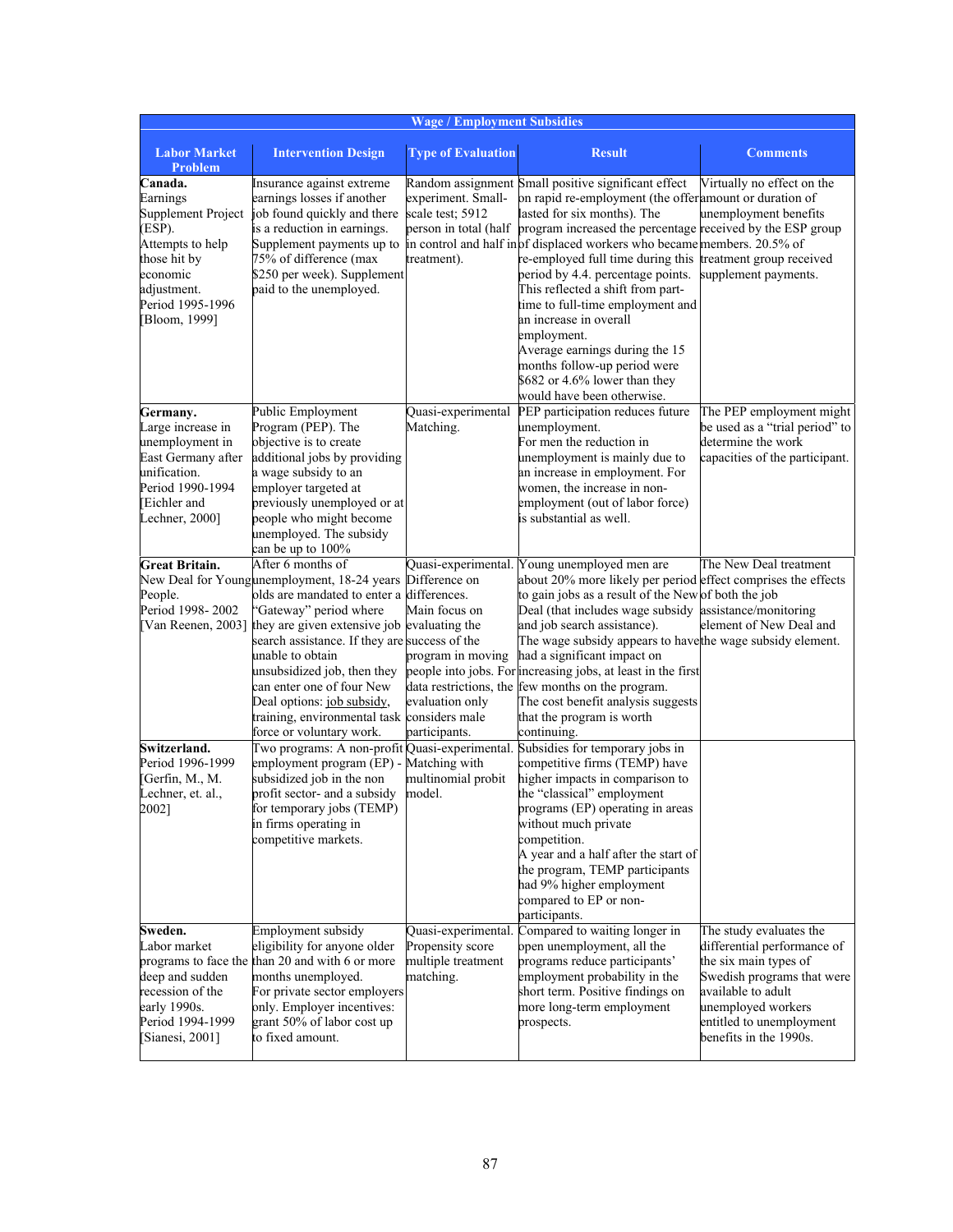| <b>Wage / Employment Subsidies</b>                                                                                                                                                                                              |                                                                                                                                                                                                                                                                                                                                                                                                                                              |                                                                                           |                                                                                                                                                                                                                                                                                                                                                                                                                                                                            |                                                                                                                                                                                                                                                                                                                                 |  |  |
|---------------------------------------------------------------------------------------------------------------------------------------------------------------------------------------------------------------------------------|----------------------------------------------------------------------------------------------------------------------------------------------------------------------------------------------------------------------------------------------------------------------------------------------------------------------------------------------------------------------------------------------------------------------------------------------|-------------------------------------------------------------------------------------------|----------------------------------------------------------------------------------------------------------------------------------------------------------------------------------------------------------------------------------------------------------------------------------------------------------------------------------------------------------------------------------------------------------------------------------------------------------------------------|---------------------------------------------------------------------------------------------------------------------------------------------------------------------------------------------------------------------------------------------------------------------------------------------------------------------------------|--|--|
| <b>Labor Market Problem</b>                                                                                                                                                                                                     | <b>Intervention Design</b>                                                                                                                                                                                                                                                                                                                                                                                                                   | <b>Type of</b><br><b>Evaluation</b>                                                       | <b>Result</b>                                                                                                                                                                                                                                                                                                                                                                                                                                                              | <b>Comments</b>                                                                                                                                                                                                                                                                                                                 |  |  |
| <b>United States.</b><br>Welfare-to work<br>programs.<br>[Michalopoulos, at. Al.<br>2001]                                                                                                                                       | After 1996 welfare reform, a<br>number of states replaced<br>voluntary welfare-to-work<br>programs that emphasized<br>education and training with<br>mandatory programs that<br>stressed quick employment.                                                                                                                                                                                                                                   | Ouasi-<br>experimental.                                                                   | Participants had higher earnings<br>and lower welfare payments than<br>non-participants, but generally<br>had the same combined income<br>from earnings, welfare, and Food as wage/employment<br>Stamps. As a result, the programs subsidy program<br>generally neither increased nor<br>decreased combined income. The subsidy involved but<br>programs increased earnings<br>about as much for the more<br>disadvantaged groups as for the<br>less disadvantaged groups. | The study summarizes<br>results of 20 welfare-to-<br>work programs across<br>eight states. Considered<br>because there is also a<br>paid directly to<br>individuals as an<br>incentive to work.                                                                                                                                 |  |  |
| <b>United States.</b><br>Reemploying bonus to<br>unemployment insurance<br>claimants.<br>Pennsylvania and<br>Washington States.<br>Period 1988-89<br>[O'Leary, et. al., 2003]                                                   | Bonuses might be offered<br>using worker profiling in a<br>two-step process. First,<br>permanently separated workers benefit<br>are identified by screening out exhaustion.<br>those expecting recall to their<br>previous employer and those<br>subject to an exclusive hiring<br>hall agreement. The second<br>step is to determine which of<br>these permanently separated<br>workers are expected to be<br>long-term benefit recipients. | Statistical model<br>to estimate the<br>probability of                                    | Targeting bonus offers with<br>profiling models similar to those<br>in state Worker Profiling and<br>Reemployment Services systems<br>can improve their cost<br>effectiveness. The best option is a<br>low bonus amount with a long<br>qualification period, targeted to<br>the half of profiled claimants<br>most likely to exhaust their UI<br>benefit entitlement.                                                                                                      | Cost-effectiveness<br>analysis of<br>reemployment bonuses.                                                                                                                                                                                                                                                                      |  |  |
| <b>Transition Countries</b>                                                                                                                                                                                                     | <b>Intervention Design</b>                                                                                                                                                                                                                                                                                                                                                                                                                   | <b>Type of</b><br><b>Evaluation</b>                                                       | <b>Result</b>                                                                                                                                                                                                                                                                                                                                                                                                                                                              | <b>Comments</b>                                                                                                                                                                                                                                                                                                                 |  |  |
| Poland.<br>"Intervention works".<br>Rapidly increasing<br>unemployment during<br>transition in Poland.<br>Period 1992-1996<br>[Kluve, 1999]                                                                                     | "Intervention Works" is a<br>program that in essence gives<br>job or wage subsidies in the<br>amount of unemployment<br>benefit. These wage subsidies<br>are given to firms if they hire<br>an unemployed person.                                                                                                                                                                                                                            | Ouasi-<br>experimental.<br>Exact covariate<br>matching.                                   | Subsidy has no effect on<br>unemployment of females and a<br>strong negative effect for males,<br>being worse than non-<br>participation.                                                                                                                                                                                                                                                                                                                                  | According to the author<br>an explanation for these<br>results is that<br>participating in<br>intervention works or<br>public works might<br>carry a stigma.<br>Employers will not hire<br>such persons as they<br>perceive them as low<br>productivity workers. A<br>competing second<br>explanation is "benefit<br>churning". |  |  |
| Poland.<br>After initial contraction in<br>the Polish economy there<br>was a robust expansion.<br>Similar programs than the<br>ones above but using<br>subdivisions in matched<br>samples.<br>Period 1992-1996<br>[Kluve, 2002] | Wage subsidy (See above).                                                                                                                                                                                                                                                                                                                                                                                                                    | Quasi-<br>experimental.<br>Exact matching<br>using previous<br>labor market<br>history.   | Subsidy has no effect on<br>unemployment of females and a<br>strong negative effect for males,<br>being worse than non-<br>participation.                                                                                                                                                                                                                                                                                                                                  |                                                                                                                                                                                                                                                                                                                                 |  |  |
| Poland.<br>During transition, Poland<br>experienced very high<br>unemployment in the<br>beginning and thereafter<br>an improvement.<br>Period 1990 - 1997<br>[Puhani, 1999]                                                     | Any type of job can receive<br>subsidy, which is paid out for 6 used: Matching<br>to 12 months. The completion<br>of an "intervention works" job models. The<br>lead to a complete renewal of<br>the 12 months unemployment<br>benefits.                                                                                                                                                                                                     | Two methods<br>and duration<br>duration models<br>include<br>unobserved<br>heterogeneity. | There are significant negative<br>effects (it would be preferable<br>non-participation) of the program<br>for both men and women,<br>although the effect for men is<br>larger than for women. Both<br>models support these results.                                                                                                                                                                                                                                        | Receiving wage<br>subsidies also made<br>men less likely to leave<br>the labor force.                                                                                                                                                                                                                                           |  |  |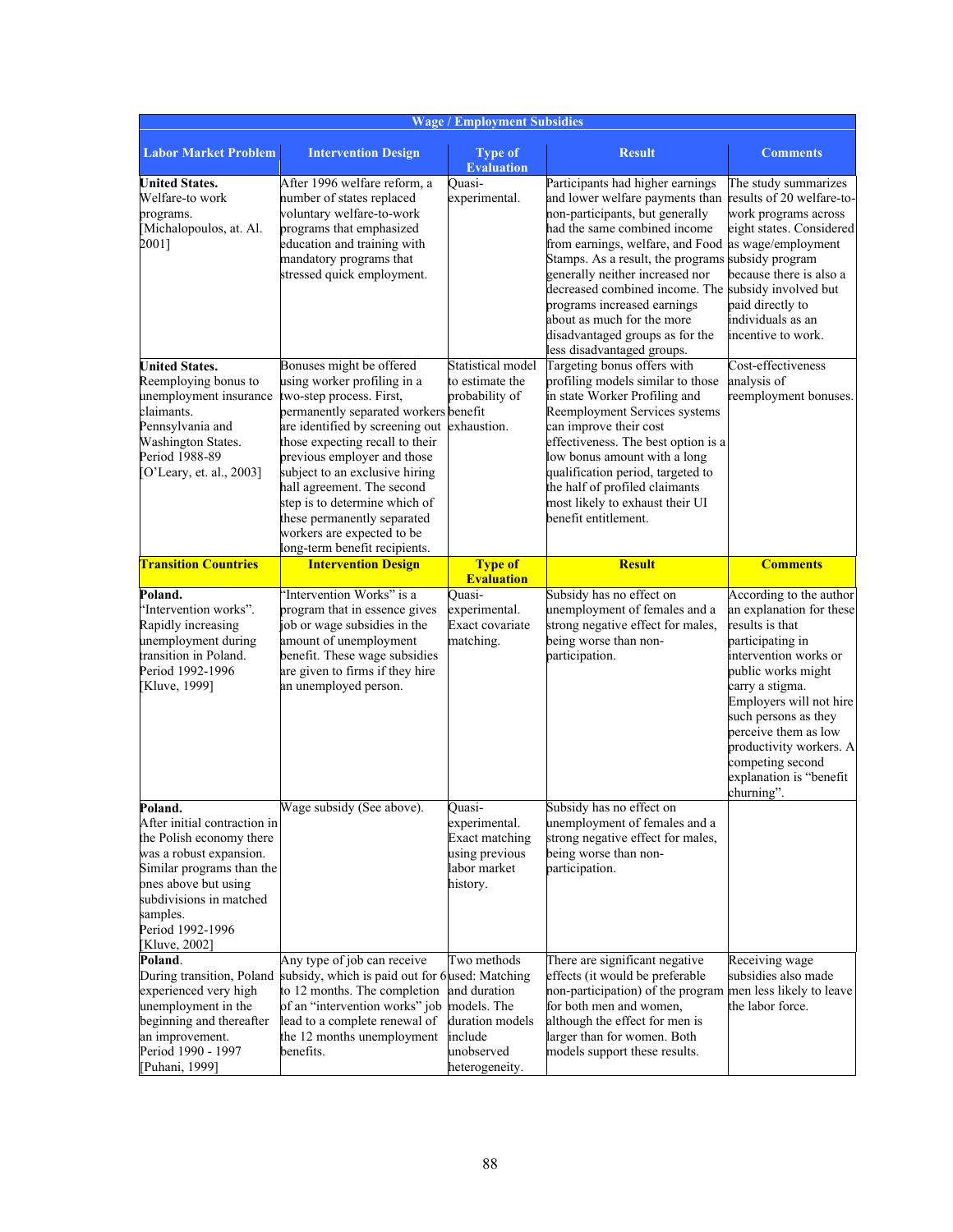| <b>Wage / Employment Subsidies</b>                                                                                                                                                |                                                                                                                                                                                                                                                                    |                                                      |                                                                                                                                                                                                                                                                                                                                                                                                                                                                                                                                                         |                                                                                                                                                                                                                                                                                                                                                                          |  |
|-----------------------------------------------------------------------------------------------------------------------------------------------------------------------------------|--------------------------------------------------------------------------------------------------------------------------------------------------------------------------------------------------------------------------------------------------------------------|------------------------------------------------------|---------------------------------------------------------------------------------------------------------------------------------------------------------------------------------------------------------------------------------------------------------------------------------------------------------------------------------------------------------------------------------------------------------------------------------------------------------------------------------------------------------------------------------------------------------|--------------------------------------------------------------------------------------------------------------------------------------------------------------------------------------------------------------------------------------------------------------------------------------------------------------------------------------------------------------------------|--|
| <b>Labor Market</b><br><b>Problem</b>                                                                                                                                             | <b>Intervention Design</b>                                                                                                                                                                                                                                         | <b>Type of Evaluation</b>                            | <b>Result</b>                                                                                                                                                                                                                                                                                                                                                                                                                                                                                                                                           | <b>Comments</b>                                                                                                                                                                                                                                                                                                                                                          |  |
| Slovakia.<br>Socially Purpose Jobs.<br>High share of long-term the private sector.<br>unemployed and<br>relatively low outflow<br>to jobs.<br>Period 1992-1997<br>[Lubyova, 1999] | Socially Purpose Jobs Multivariate duration<br>are subsidized jobs in<br>Main forms of support endogenous program<br>are subsidies, interest<br>repayments and loans.                                                                                              | model with selection<br>(to account for<br>take-up). | Negative effect on transition<br>to employment for both men<br>and women, although the<br>effect for men is not<br>significant.                                                                                                                                                                                                                                                                                                                                                                                                                         |                                                                                                                                                                                                                                                                                                                                                                          |  |
| <b>Developing countries</b>                                                                                                                                                       | <b>Intervention Design</b>                                                                                                                                                                                                                                         | <b>Type of Evaluation</b>                            | <b>Result</b>                                                                                                                                                                                                                                                                                                                                                                                                                                                                                                                                           | <b>Comments</b>                                                                                                                                                                                                                                                                                                                                                          |  |
| Argentina.<br>"Proempleo"<br>experiment.<br>Heavy retrenchment by<br>main employer in<br>"company towns" in<br>Argentina.<br>[Galasso, et. al. 2001]                              | 'Proempleo"<br>experiment. Received<br>a voucher, which<br>entitled a hiring<br>employer to a wage<br>subsidy of \$150/monththe training<br>for those 45 and above component).<br>and \$100/month for<br>those younger than 45<br>$(\text{min. wage was } $200)$ . | Randomized<br>to account for<br>endogenous           | Significant effect on<br>experiment. Use 2SLS employment in the private<br>sector (six per cent relative<br>to non-participation), but no<br>compliance (mainly forsignificant effect on other<br>outcomes. This effect<br>disappeared in the third<br>survey round (after 12<br>months). Women and those<br>under 30 were the ones who<br>saw significant impacts.<br>Proempleo experiment was<br>cost effective, given that<br>take-up of the subsidy by<br>employers was low Effect<br>thought to be due to a<br>"letter-of-introduction"<br>effect. | Participants in the temporary<br>workfare program were<br>divided into three groups:<br>Vouchers, Vouchers and<br>training, and control. A<br>possible reason for the low<br>take-up is the costs associated<br>with registering an employee.<br>If the "letter-of-introduction"<br>effect is important the results<br>are unlikely to hold when<br>scaling the program. |  |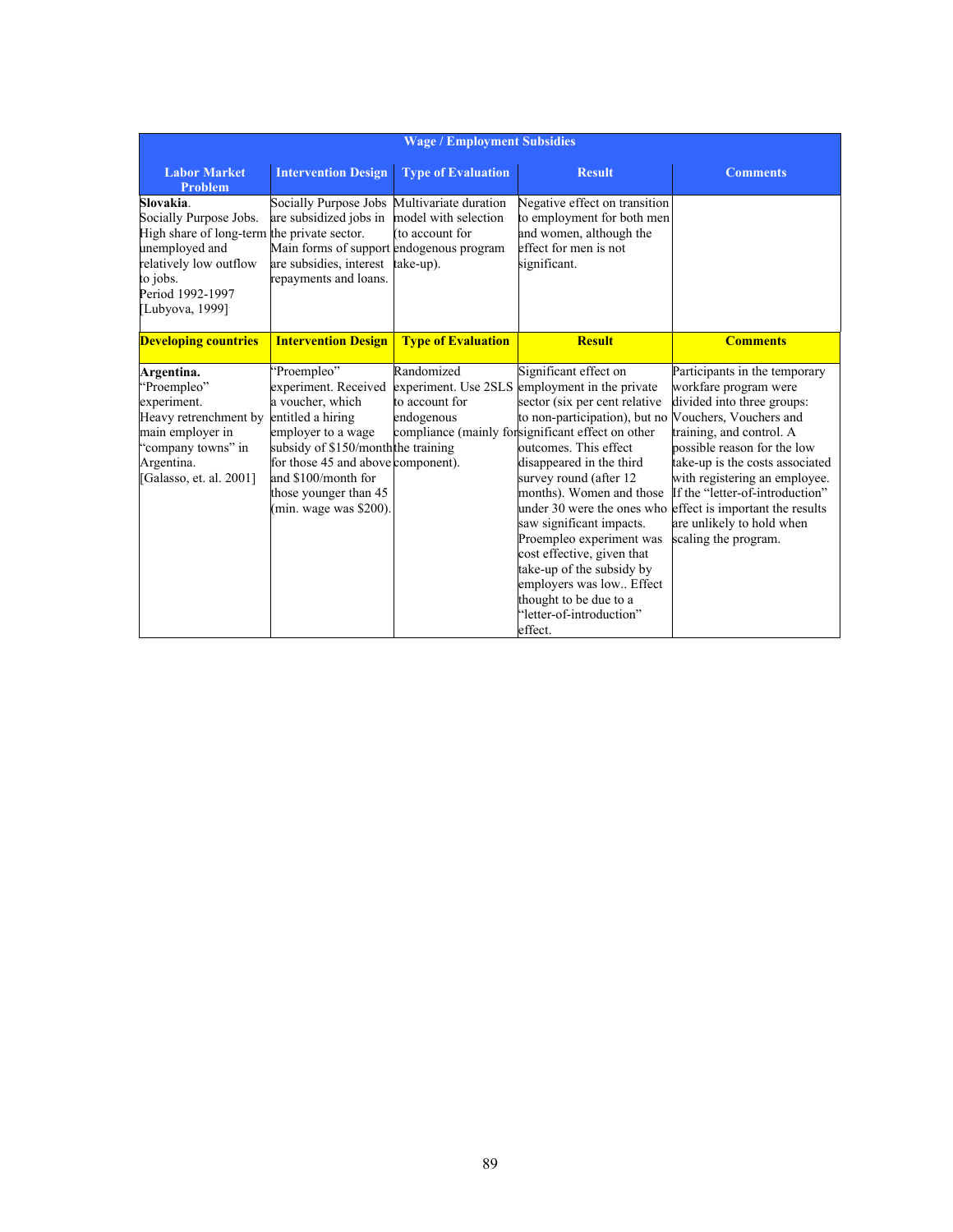| <b>Public Works Programs</b>                                                                                                                                                 |                                                                                                                                                                                                                                                                                                                                                                                                        |                                                                                                                                                |                                                                                                                                                                                                                                                                                                                                                                                                                                                         |                                                                                                                                                                                                                                                                                                                                                                                                                   |  |  |
|------------------------------------------------------------------------------------------------------------------------------------------------------------------------------|--------------------------------------------------------------------------------------------------------------------------------------------------------------------------------------------------------------------------------------------------------------------------------------------------------------------------------------------------------------------------------------------------------|------------------------------------------------------------------------------------------------------------------------------------------------|---------------------------------------------------------------------------------------------------------------------------------------------------------------------------------------------------------------------------------------------------------------------------------------------------------------------------------------------------------------------------------------------------------------------------------------------------------|-------------------------------------------------------------------------------------------------------------------------------------------------------------------------------------------------------------------------------------------------------------------------------------------------------------------------------------------------------------------------------------------------------------------|--|--|
| <b>Labor Market Issue</b>                                                                                                                                                    | <b>Intervention Design</b>                                                                                                                                                                                                                                                                                                                                                                             | <b>Type of</b><br><b>Evaluation</b>                                                                                                            | <b>Result</b>                                                                                                                                                                                                                                                                                                                                                                                                                                           | <b>Comments</b>                                                                                                                                                                                                                                                                                                                                                                                                   |  |  |
| <b>OECD / Developed</b><br>countries                                                                                                                                         |                                                                                                                                                                                                                                                                                                                                                                                                        |                                                                                                                                                |                                                                                                                                                                                                                                                                                                                                                                                                                                                         |                                                                                                                                                                                                                                                                                                                                                                                                                   |  |  |
| Belgium.<br>The Social<br>Employment (SE)<br>program. Welfare<br>welfare and<br>[Cockx, 2001]                                                                                | are subsidized to employ<br>welfare recipients for a<br>period sufficiently long to<br>agencies provides both entitle them to benefits of<br>the contributory social<br>employment programs. insurance program. This<br>type of employment is calledon the exit rate<br>Social Employment (SE).<br>The SE program provides<br>participants with minimum<br>wage jobs, mostly in<br>community services. | using grouping/<br>aggregation to<br>account for<br>selection. This<br>the effect of SE<br>from welfare.                                       | In Belgium welfare agencies Duration analysis The study proposed a grouping<br>estimator of the SE effect that<br>eliminates selection bias. The<br>estimator is consistent, even if the other states.<br>selection into SE depends on the<br>paper investigates average unobserved<br>characteristics of welfare<br>recipients in a region and in a<br>welfare duration interval.                                                                      | Progression from welfare is not<br>necessarily to employment, but<br>may also be to unemployment or                                                                                                                                                                                                                                                                                                               |  |  |
| Canada.<br>Canadian direct job<br>creation programs<br>(CDJCP).<br>Period 1977-1996<br>[HRDC, 1998]                                                                          | Jobs that are of a short-term Focuses on the<br>nature to reduce the number cost of job<br>of unemployed and to<br>reduce dependence on social evaluation<br>programs.<br>-Canada Works<br>Local Initiatives Program.                                                                                                                                                                                  | creation as an<br>measure and<br>results and<br>conclusions from<br>previous<br>evaluations.                                                   | -CDJCP were generally found to<br>be appropriate tools -in sense of<br>helping employment and<br>earnings-for certain<br>disadvantaged labor force groups: programs over time. Incremental<br>poor population and women.                                                                                                                                                                                                                                | Evaluation lessons from a<br>recompilation from programs<br>implemented between 1977-1996.<br>The study presents costs of the<br>cost per job varies from \$4,200 to<br>\$26,700 across programs (1986<br>constant dollars).<br>Cost effectiveness of CDJCP<br>improved over time due to<br>developing better program design,<br>dropping ineffective elements and<br>expanding better elements.                  |  |  |
| <b>Transition Countries</b>                                                                                                                                                  | <b>Intervention Design</b>                                                                                                                                                                                                                                                                                                                                                                             | <b>Type of</b>                                                                                                                                 | <b>Result</b>                                                                                                                                                                                                                                                                                                                                                                                                                                           | <b>Comments</b>                                                                                                                                                                                                                                                                                                                                                                                                   |  |  |
| Bulgaria.<br>Temporary<br>Employment Program.<br>Period 1998-1999<br>[Walsh, K. et. al.,<br>2001]<br>Macedonia.                                                              | Temporary Employment<br>Program provides temporary and logistic<br>work for a maximum of 5<br>months in public or private<br>sector projects.<br>The basic aim was to carry                                                                                                                                                                                                                            | <b>Evaluation</b><br>Matching pairs<br>regression<br>to analyze re-<br>employment<br>probabilities of<br>individual<br>participants.<br>Quasi- | The involvement in the program<br>hardly improves<br>(2.5% net impact, statistically<br>adjusted estimates significant) the chance of the<br>unemployed to have a regular job. in Bulgaria.<br>This program is particularly<br>effective for disadvantaged<br>workers, the older unemployed<br>and the long-term unemployed. It<br>is also effective in regions of high<br>unemployment compared to<br>control group.<br>A net employment impact of 34% | Among other ALMP in Bulgaria,<br>this has the lowest net impact. In<br>addition, the costs per additional<br>job are the highest of all programs                                                                                                                                                                                                                                                                  |  |  |
| Public Works<br>Period 1994-2000<br>[World Bank, 2002b]                                                                                                                      | out some public works and<br>to give occupation to the<br>unemployed.                                                                                                                                                                                                                                                                                                                                  | experimental<br>Logistical<br>regression<br>analysis.                                                                                          | (the difference between<br>participants and non-participants<br>who currently have a job).                                                                                                                                                                                                                                                                                                                                                              |                                                                                                                                                                                                                                                                                                                                                                                                                   |  |  |
| Poland.<br>The study evaluates<br>three main ALMP:<br>training, "intervention<br>works" (kind of job<br>subsidies) and public<br>works.<br>Period 1992-1996<br>[Kluve, 1999] | Direct job creation through<br>public works mainly, but not<br>exclusively targeted at long-<br>term unemployed. Jobs have<br>very low skill requirements.<br>Recipient qualifies for<br>additional unemployment<br>benefit from staying in a<br>subsidized job for 6 months.                                                                                                                          | Matching                                                                                                                                       | The program has little effect on<br>employment for both males and<br>females. For men public works<br>and "intervention works" have<br>significant negative treatment<br>effects, while participation in<br>"intervention works" does not<br>affect women's employment<br>probabilities.                                                                                                                                                                | Poland spends little on ALMP<br>and has low inflow into ALMP.<br>Wage subsidies and public works<br>received the highest funding.<br>According to the authors, while<br>stigmatization might have some<br>role to play -employers will not<br>hire such persons, as they<br>perceive them as low productivity<br>workers-, "benefit churning"<br>explains most of the negative<br>effects of employment programs. |  |  |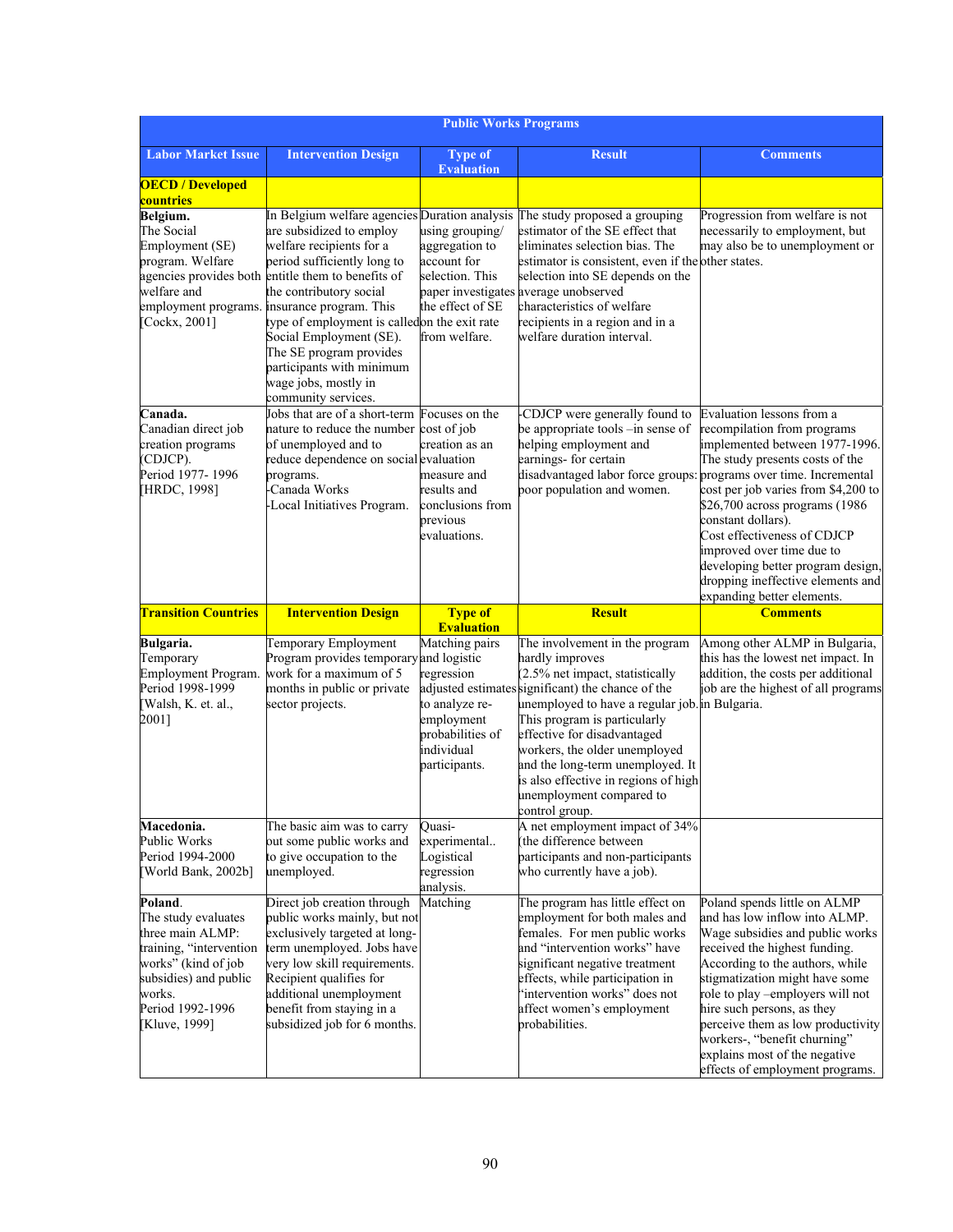| <b>Public Works Programs</b>                                                                                                                                                                                                                                                                             |                                                                                                                                                                                                                                                            |                                                                                                                    |                                                                                                                                                                                                                                          |                                                                                                                                                                                                                                                                                                                                                         |  |  |
|----------------------------------------------------------------------------------------------------------------------------------------------------------------------------------------------------------------------------------------------------------------------------------------------------------|------------------------------------------------------------------------------------------------------------------------------------------------------------------------------------------------------------------------------------------------------------|--------------------------------------------------------------------------------------------------------------------|------------------------------------------------------------------------------------------------------------------------------------------------------------------------------------------------------------------------------------------|---------------------------------------------------------------------------------------------------------------------------------------------------------------------------------------------------------------------------------------------------------------------------------------------------------------------------------------------------------|--|--|
| <b>Labor Market Issue</b>                                                                                                                                                                                                                                                                                | <b>Intervention Design</b>                                                                                                                                                                                                                                 | <b>Type of Evaluation</b>                                                                                          | <b>Result</b>                                                                                                                                                                                                                            | <b>Comments</b>                                                                                                                                                                                                                                                                                                                                         |  |  |
| Poland.<br>Direct job creation<br>targeted on the long-term<br>unemployed.<br>Period 1990 - 1997<br>[Puhani, 1999]                                                                                                                                                                                       | Typical jobs are in<br>construction or cleaning.<br>Duration is between 6 and<br>12 months. Recipients<br>qualify for additional<br>unemployment benefit from<br>staying in a subsidized job<br>for 6 months.                                              | Two methods used:<br>Matching and<br>multinomial logit<br>duration models.<br>include unobserved<br>heterogeneity. | there is a significant<br>negative effect on the<br>probability of exiting<br>The duration models unemployment, although<br>the effect is larger for<br>men than for women.                                                              | For both men and women The effects for women are<br>based on a very small sample.                                                                                                                                                                                                                                                                       |  |  |
| Romania.<br>Job Creation Program.<br>Period 1999-2001<br>[Benus and Rodriguez-<br>Planas, 2002]                                                                                                                                                                                                          | Public works projects had a<br>Public Works Community maximum cost of \$50,0000<br>and covered the cost of<br>supervisory personnel and<br>up to 6 months of program<br>participants' stipends.                                                            | Quasi-experimental.<br>Propensity Score<br>Matching.                                                               | No impact on wage and<br>salary employment or on<br>self-employment. Modest<br>reduction in the length of<br>current unemployment<br>spell. Insignificant impact<br>for both males and<br>females.                                       |                                                                                                                                                                                                                                                                                                                                                         |  |  |
| Slovakia.<br>Publicly Useful Jobs<br>(PUJ) are short-term jobs<br>in public works<br>(community works).<br>Period: 1992-1997<br>[Lubyova, 1999]                                                                                                                                                          | Public works program aimed Multivariate<br>at less qualified workers.<br>The program covers wage<br>costs and social insurance<br>contributions. Maximum<br>duration of jobs used to be 6<br>months, but now is 12<br>months                               | duration model.                                                                                                    | Positive effect on the<br>transition to employment<br>for both men and women.<br>No information on<br>medium- and long-term<br>effects.                                                                                                  |                                                                                                                                                                                                                                                                                                                                                         |  |  |
| Slovenia.<br>High unemployment<br>resulting from transition.<br>[Vodopivec, 1999]                                                                                                                                                                                                                        | Direct job creation for the<br>unemployed under the<br>auspices of a public or non-<br>profit organization. Jobs not variables.<br>to exceed one year (not<br>binding for disabled or over<br>50 years of age).                                            | Matching two-stage<br>model with<br>identifying                                                                    | Immediate positive<br>impact on transition to<br>employment, <i>i.e.</i><br>immediately after public<br>works job has ended. The<br>effect becomes<br>insignificant if no job is<br>found after 3 months after<br>program.               |                                                                                                                                                                                                                                                                                                                                                         |  |  |
| Ukraine.<br>During transition, there<br>was an overall<br>restructuring of economy<br>with new conditions of<br>the reallocation of jobs<br>and workers between a<br>declining public sector<br>and emerging private<br>sector, and non-matching<br>of this process.<br>Period 1995-1999<br>[Olga, 2000] | Public works are used for<br>disadvantaged groups at the<br>labor market, in particular<br>long term, and low-skilled<br>unemployed.                                                                                                                       | Douglas<br>specification.                                                                                          | positive effect on the<br>completion of the<br>program. Public works<br>program by itself is<br>effective (significant)<br>when participants find a<br>match with available<br>vacancies just after the<br>completion of the<br>program. | Matching with Cobb Public works has a larger The study evaluates impact of<br>the total measure of labor<br>hiring of the unemployed market policies in Ukraine but<br>than training just after the presents the results of public<br>works program in contrast with<br>training and retraining<br>programs, public employment<br>services, and others. |  |  |
| <b>Developing countries</b>                                                                                                                                                                                                                                                                              | <b>Intervention Design</b>                                                                                                                                                                                                                                 | <b>Type of Evaluation</b>                                                                                          | <b>Result</b>                                                                                                                                                                                                                            | <b>Comments</b>                                                                                                                                                                                                                                                                                                                                         |  |  |
| Argentina.<br>"A Trabajar" program.<br>Sharp increase in<br>unemployment in the<br>mid-1990s in Argentina.<br>Period 1990-1997<br>[Jalan and Ravallion,<br>2002]                                                                                                                                         | Trabajar aims to provide<br>short-term jobs at relatively<br>low wages. This is done<br>through socially useful<br>projects in poor areas; most<br>directed at repairing and<br>developing the local<br>infrastructure. Maximum<br>duration is six months. | Propensity-score<br>matching.                                                                                      | The average net gain in<br>income is about half of<br>the average Trabajar<br>for the poorest $5\%$ is<br>74%. Average gains are<br>very similar between men<br>and women, but are<br>higher for younger<br>workers.                     | Losses to those who left the<br>program were sizable (about $\frac{3}{4}$<br>of the gross wage of the<br>wage. Percentage net gain program) within the first six<br>months, but decreasing after<br>that.                                                                                                                                               |  |  |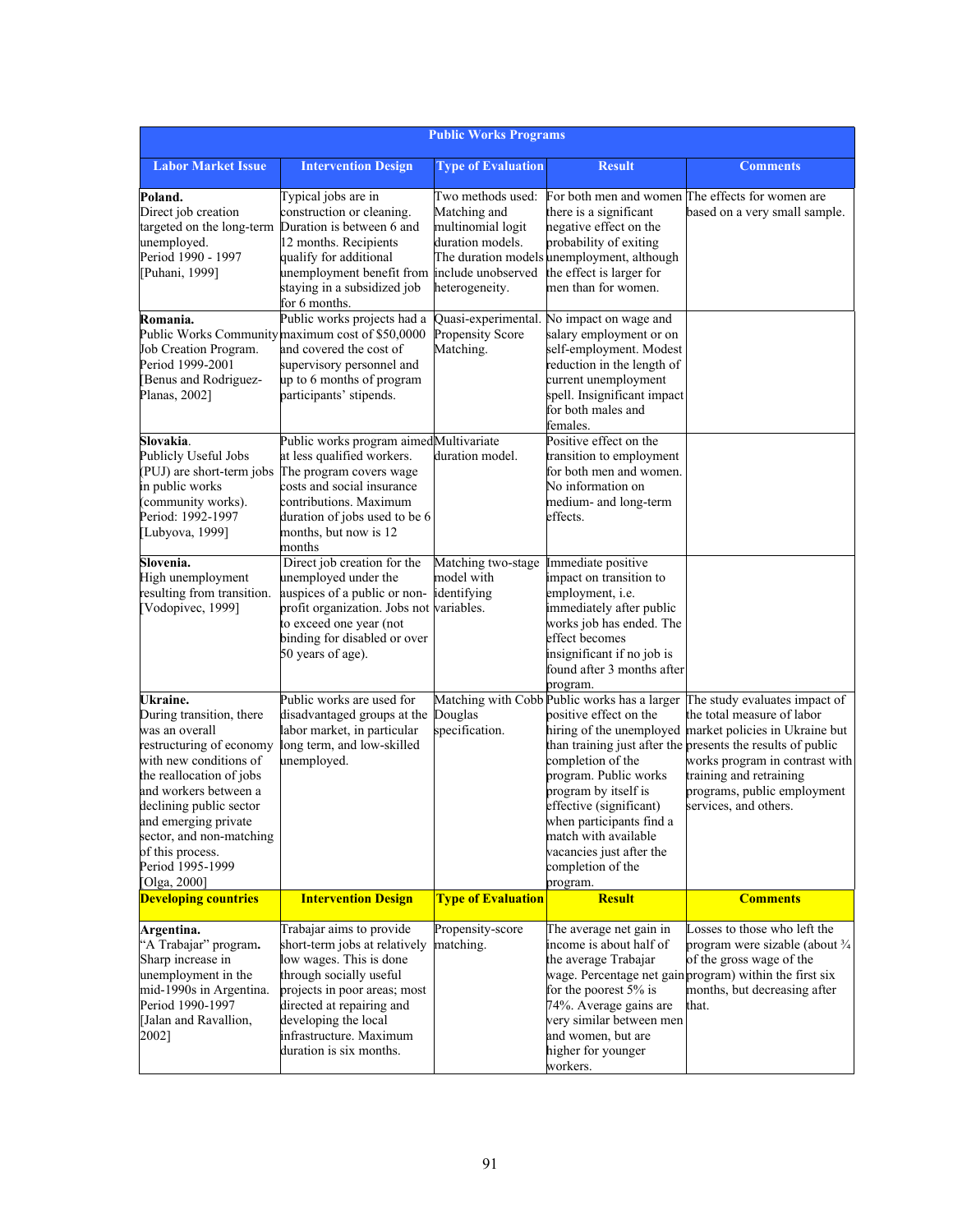| <b>Micro-Enterprise Development</b>                            |                                                     |                                    |                                                                            |                                                           |  |
|----------------------------------------------------------------|-----------------------------------------------------|------------------------------------|----------------------------------------------------------------------------|-----------------------------------------------------------|--|
| <b>Labor Market</b><br><b>Problem</b>                          | <b>Intervention Design</b>                          | <b>Type of Evaluation</b>          | <b>Result</b>                                                              | <b>Comments</b>                                           |  |
| <b>OECD / Developed</b>                                        |                                                     |                                    |                                                                            |                                                           |  |
| <b>countries</b>                                               |                                                     |                                    |                                                                            |                                                           |  |
| Canada.                                                        | SEA is a program,                                   | Non-experimental.                  | Short-term business survival                                               | An important concern                                      |  |
| Self-Employment                                                | running up to 52 weeks,                             | Survey instruments                 | rates are high. In the year                                                | uncovered by the evaluation                               |  |
| Assistant (SEA)                                                | of self-employment                                  | and comparison                     | following program                                                          | is that about half of the                                 |  |
| Program designed to                                            | assistance with financial                           | group.                             | participation, participants                                                | clients are subsidized to start                           |  |
| promote self-sufficiency support for people who                |                                                     |                                    | experience positive earnings                                               | a business they would have                                |  |
| in the labor market                                            | are on, or who have been                            |                                    | effects (\$213 more on weekly started anyway                               |                                                           |  |
| through self-<br>employment.                                   | on Employment<br>Insurance.                         |                                    | earnings compared to control<br>group), though for some                    | (deadweight).                                             |  |
| Graves and Gauthier,                                           |                                                     |                                    | participants the new business                                              |                                                           |  |
| 2000]                                                          |                                                     |                                    | is not a sufficient source of                                              |                                                           |  |
|                                                                |                                                     |                                    | income. Participants                                                       |                                                           |  |
|                                                                |                                                     |                                    | increased by 13 hours per                                                  |                                                           |  |
|                                                                |                                                     |                                    | week between the pre and                                                   |                                                           |  |
|                                                                |                                                     |                                    | post-program period.                                                       |                                                           |  |
| Germany.                                                       | "Bridging allowances"                               | Simultaneous                       | Subsidized businesses have a                                               | Not clear whether                                         |  |
| Persistent high                                                |                                                     |                                    | for unemployed proposing modeling of survival lower survival probability   | identifying variables are                                 |  |
| unemployment in                                                | new business for a period of company to one         |                                    | than non-subsidized                                                        | used. This study investigates                             |  |
| Germany. Significant<br>easing of conditions for the last paid | of 26 weeks at the rate of                          | vear and the                       | businesses with similar<br>employment growth characteristics. There are no | firm survival and                                         |  |
| receiving support for                                          | unemployment assistance. rate of surviving          |                                    | effects of subsidies on                                                    | employment growth of start-<br>ups from unemployed people |  |
| setting up a business in                                       | No loss of right to                                 | companies.                         | employment growth for                                                      | in East and West Germany                                  |  |
| 1994.                                                          | unemployment payments                               |                                    | surviving companies.                                                       | as promoted by the Work                                   |  |
| [Pfeiffer and Reize,                                           | or assistance by a                                  |                                    |                                                                            | Support Act.                                              |  |
| 2000]                                                          | transition into self-                               |                                    |                                                                            |                                                           |  |
|                                                                | employment and the right                            |                                    |                                                                            |                                                           |  |
|                                                                | to unemployment                                     |                                    |                                                                            |                                                           |  |
|                                                                | assistance is extended by<br>26 weeks.              |                                    |                                                                            |                                                           |  |
| Sweden.                                                        | Approved business plan                              | Logistic regression                | Self- program is associated                                                |                                                           |  |
| Increase in                                                    | gets grant for six months                           | model and hazard                   | with much less                                                             |                                                           |  |
| unemployment in                                                | equivalent to 80% of pre-                           | regression model to                | unemployment in future. The                                                |                                                           |  |
| Sweden in the early                                            | unemployment earnings.                              | compare the                        | risk of re-unemployment is                                                 |                                                           |  |
| 1990s. There was also                                          | Subsidized employment                               | efficiency of the                  | more than twice as high for                                                |                                                           |  |
| an increase in                                                 | program is also for the                             | self-employment                    | the subsidized program                                                     |                                                           |  |
| unemployment for                                               | same amount. Both                                   | program with the<br>traditional    | compared with the self-                                                    |                                                           |  |
| unskilled workers.<br>Period 1995-1999                         | programs have the same<br>duration.                 | subsidized                         | employed program. The large<br>positive effect is limited to               |                                                           |  |
| [Carling and Gustafson,                                        |                                                     | employment                         | workers of Swedish origin.                                                 |                                                           |  |
| 1999]                                                          |                                                     | program.                           |                                                                            |                                                           |  |
|                                                                |                                                     |                                    |                                                                            |                                                           |  |
| <b>United States.</b>                                          | Self-Employment                                     | Linear regression                  | Participants in Maine, New                                                 |                                                           |  |
| Self-employment                                                | Assistance (SEA)                                    | analysis. The                      | Jersey and New York were 19                                                |                                                           |  |
| opportunities to                                               | Programs. States assist                             | objective of the                   | times more likely to have                                                  |                                                           |  |
| unemployment<br>insurance claimants.                           | unemployment insurance<br>claimants in establishing | study is to compare<br>longer-term | been self-employed at any<br>time post-unemployment as                     |                                                           |  |
| Period 1995-1999                                               | themselves in self-                                 | outcomes                           | compared to non-participants.                                              |                                                           |  |
| States: Delaware,                                              | employment. States                                  | experienced by                     | For participants 25-36 months                                              |                                                           |  |
| Maine, Maryland, New                                           | provide entrepreneurial                             | participants with                  | from initial program                                                       |                                                           |  |
| Jersey, New York,                                              | training, business                                  | non-participants.                  | enrollment, 58% (NY) and                                                   |                                                           |  |
| Oregon and                                                     | counseling and technical                            |                                    | 60% (NJ) were either self-                                                 |                                                           |  |
| Pennsylvania.                                                  | assistance to SEA                                   |                                    | employed and/or wage/salary                                                |                                                           |  |
| [Kosanovich, et. al,                                           | participants.                                       |                                    | employed.                                                                  |                                                           |  |
| 2001]                                                          |                                                     |                                    | The cost of program services                                               |                                                           |  |
|                                                                |                                                     |                                    | ranges from \$200-2,000 per<br>participant.                                |                                                           |  |
|                                                                |                                                     |                                    |                                                                            |                                                           |  |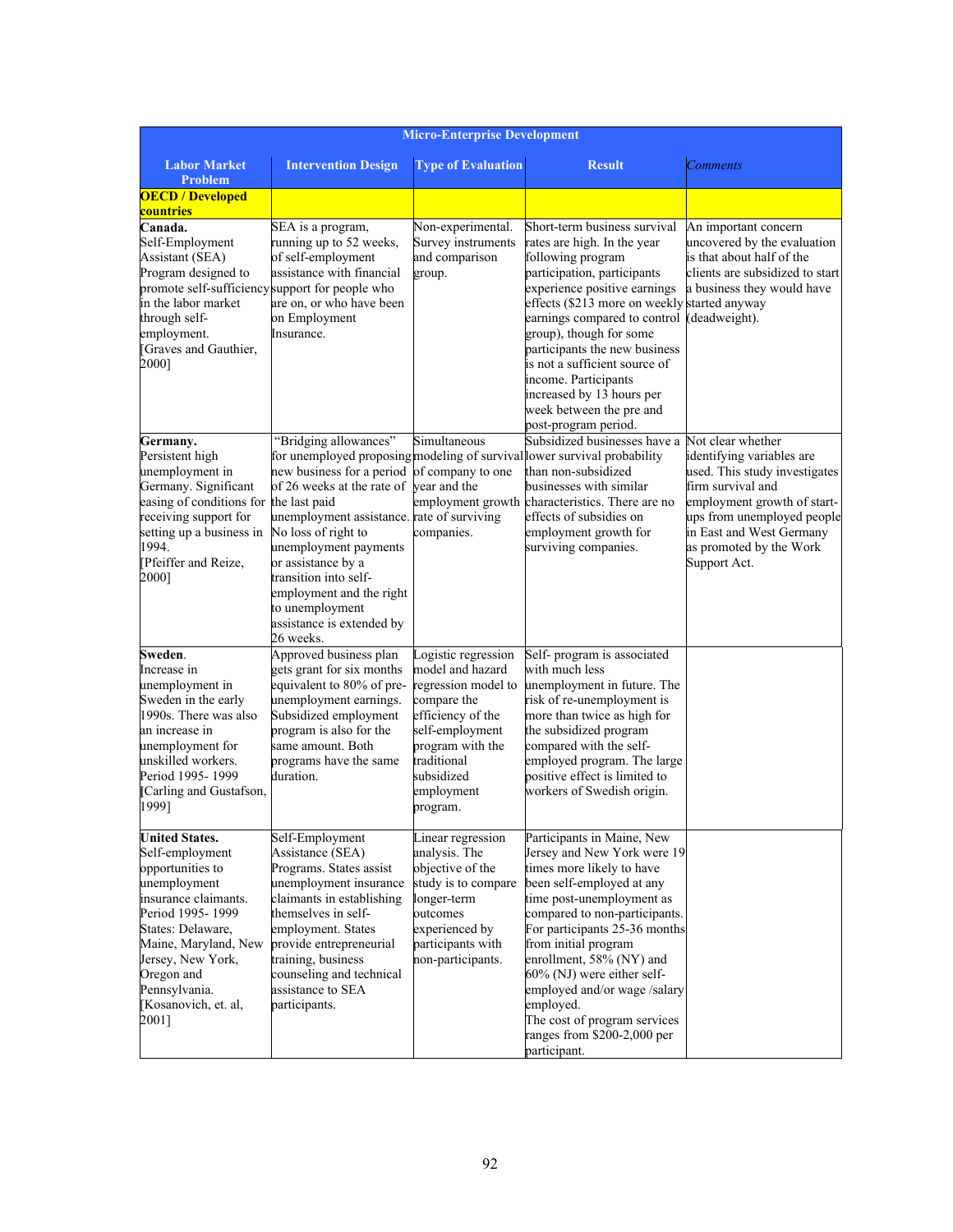| <b>Micro-Enterprise Development</b>                                                                                                      |                                                                                                                                                                                                                                      |                                                                         |                                                                                                                                                                                                                                                                                                     |                                                                                                                                                                                             |  |  |
|------------------------------------------------------------------------------------------------------------------------------------------|--------------------------------------------------------------------------------------------------------------------------------------------------------------------------------------------------------------------------------------|-------------------------------------------------------------------------|-----------------------------------------------------------------------------------------------------------------------------------------------------------------------------------------------------------------------------------------------------------------------------------------------------|---------------------------------------------------------------------------------------------------------------------------------------------------------------------------------------------|--|--|
| <b>Labor Market</b><br><b>Problem</b>                                                                                                    | <b>Intervention Design</b>                                                                                                                                                                                                           | <b>Type of Evaluation</b>                                               | <b>Result</b>                                                                                                                                                                                                                                                                                       | <i>Comments</i>                                                                                                                                                                             |  |  |
| <b>Transition Countries</b>                                                                                                              | <b>Intervention Design</b>                                                                                                                                                                                                           | <b>Type of Evaluation</b>                                               | <b>Result</b>                                                                                                                                                                                                                                                                                       | <b>Comments</b>                                                                                                                                                                             |  |  |
| Bulgaria.<br>Period 1998-1999.<br>(See Training)<br>[Walsh, K. et. al., 2001] unemployment benefit,                                      | Program provides a lump Matching pairs and<br>sum equal to the<br>remaining part of<br>which unemployed person employment<br>receive after approval of<br>business plan. Also offers individual<br>business skills training,<br>etc. | logistic regression<br>analyze re-<br>probabilities of<br>participants. | This program had the<br>highest net impact among participating in the self-<br>contrast with non-<br>participants, suggesting<br>that the program was<br>delivering sustainable<br>businesses or jobs. It<br>increases the probability<br>of re-employment by<br>43%, compared to control<br>group. | The period between<br>adjusted estimates to ALMP in public sector, inemployment program and the<br>evaluation is short. The<br>author suggests re-evaluating<br>the program one year later. |  |  |
| Romania.<br><b>Small Business</b><br>Consultancy and<br>Assistance Program.<br>Period 1999-2001<br>Benus and Rodriguez-<br>Planas, 2002] | Displaced workers who<br>start or operate a small<br>business are eligible to<br>receive legal, marketing,<br>sales, financial and<br>consulting services.                                                                           | Propensity Score<br>Matching.                                           | Quasi-experimental. Positive and significant<br>impact on employment<br>$(6\%)$ and on earnings.<br>This result is entirely<br>attributable to the large<br>impact for females                                                                                                                      |                                                                                                                                                                                             |  |  |